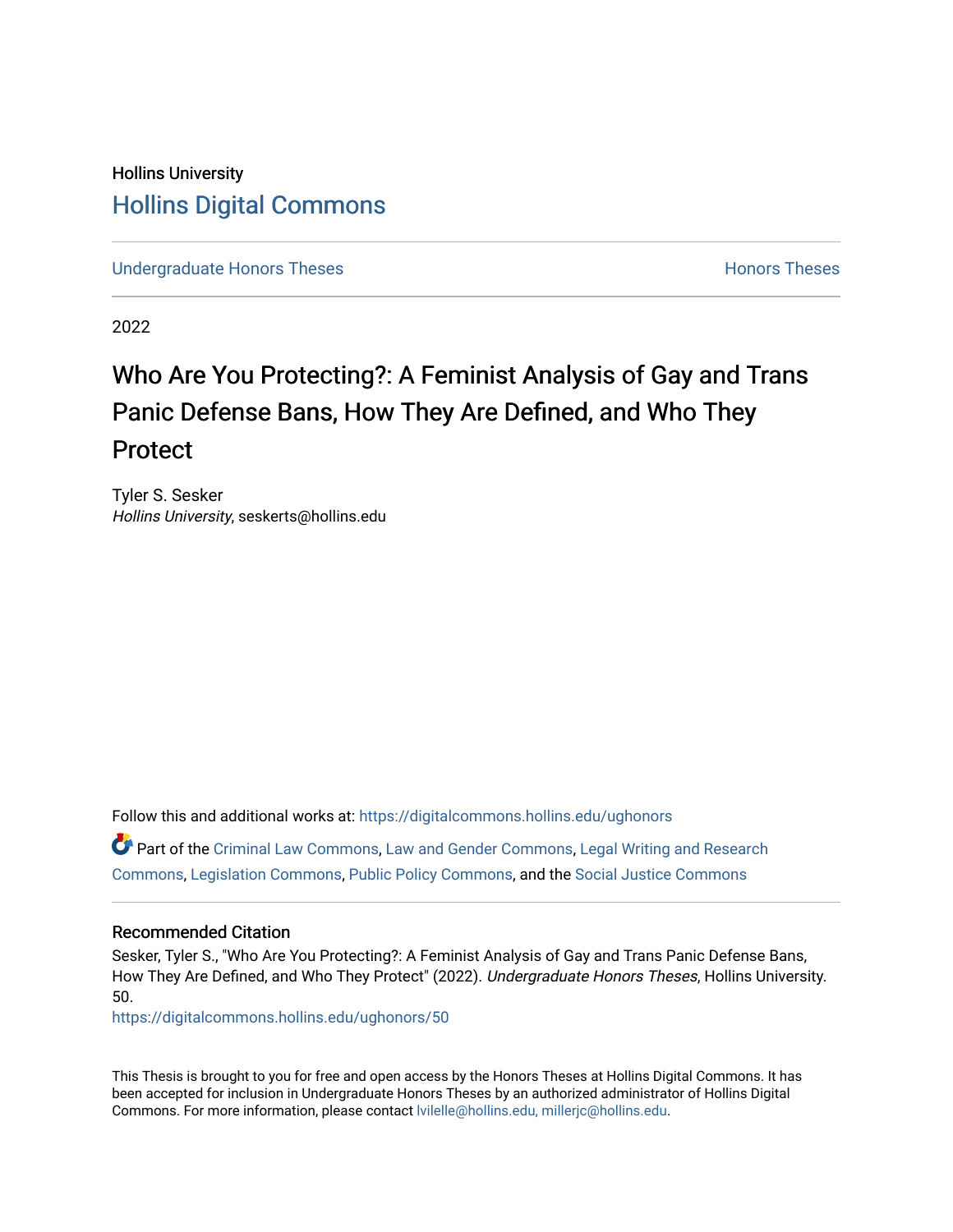Who Are You Protecting?: A Feminist Analysis of Gay and Trans Panic Defense Bans, How They Are Defined, and Who They Protect

by

Tyler S. Sesker

Department Honors Thesis in Gender and Women's Studies Hollins University Roanoke, Virginia May 2022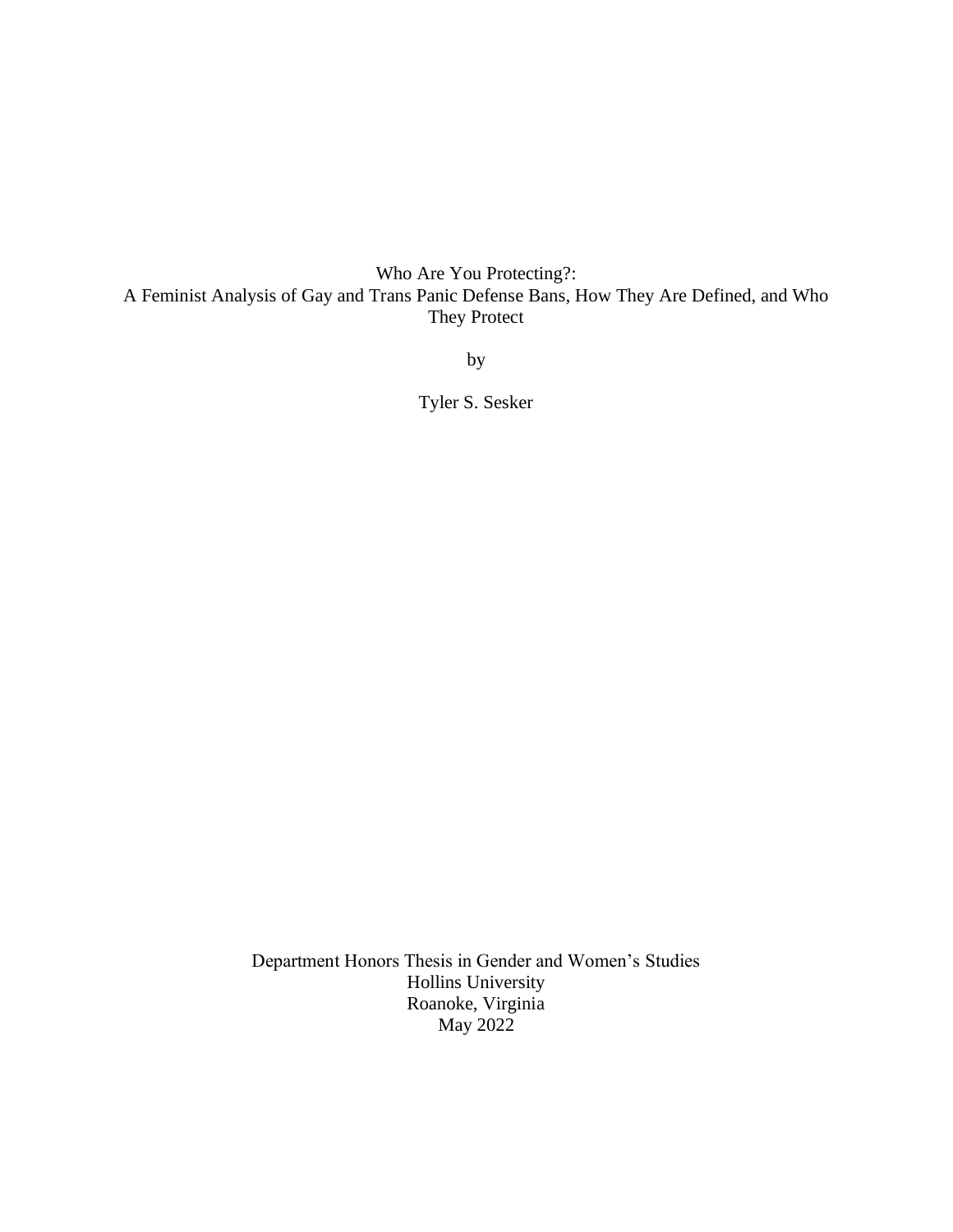# **Acknowledgments**

*To Professor Courtney Chenette, Esq.,* thank you for always supporting me throughout this process. You heard my idea and never for a second doubted my plan. I will forever be grateful for the advice and support you gave me over the past year and a half. Thank you for listening to every idea I had and answering every question that came to mind. This would never have been possible without you.

*To Dr. LeeRay Costa*, thank you so much for supporting me since I arrived my first year. I remember coming to you early in my academic career and telling you I wanted to do a thesis, thank you so much for never doubting me.

*To Kayla, Keenan, Kundai and Zoe*, thank you for being my second eyes on this project. Thank you for being my final readers when you could have been doing anything else! Thank you for being my friends and support system and reminding me that I know what I am doing. Thank you for reminding me that my work means something.

*To my Mom and Dad*, thank you for always supporting every idea and plan I have ever had. Regardless of anything you both have always supported me. Thank you for being the best parents I could have ever asked for.

*To my friends and family*, thank you for the continued support, allowing me to bounce ideas off of you and always being ready to offer feedback. This would not have been possible without your support.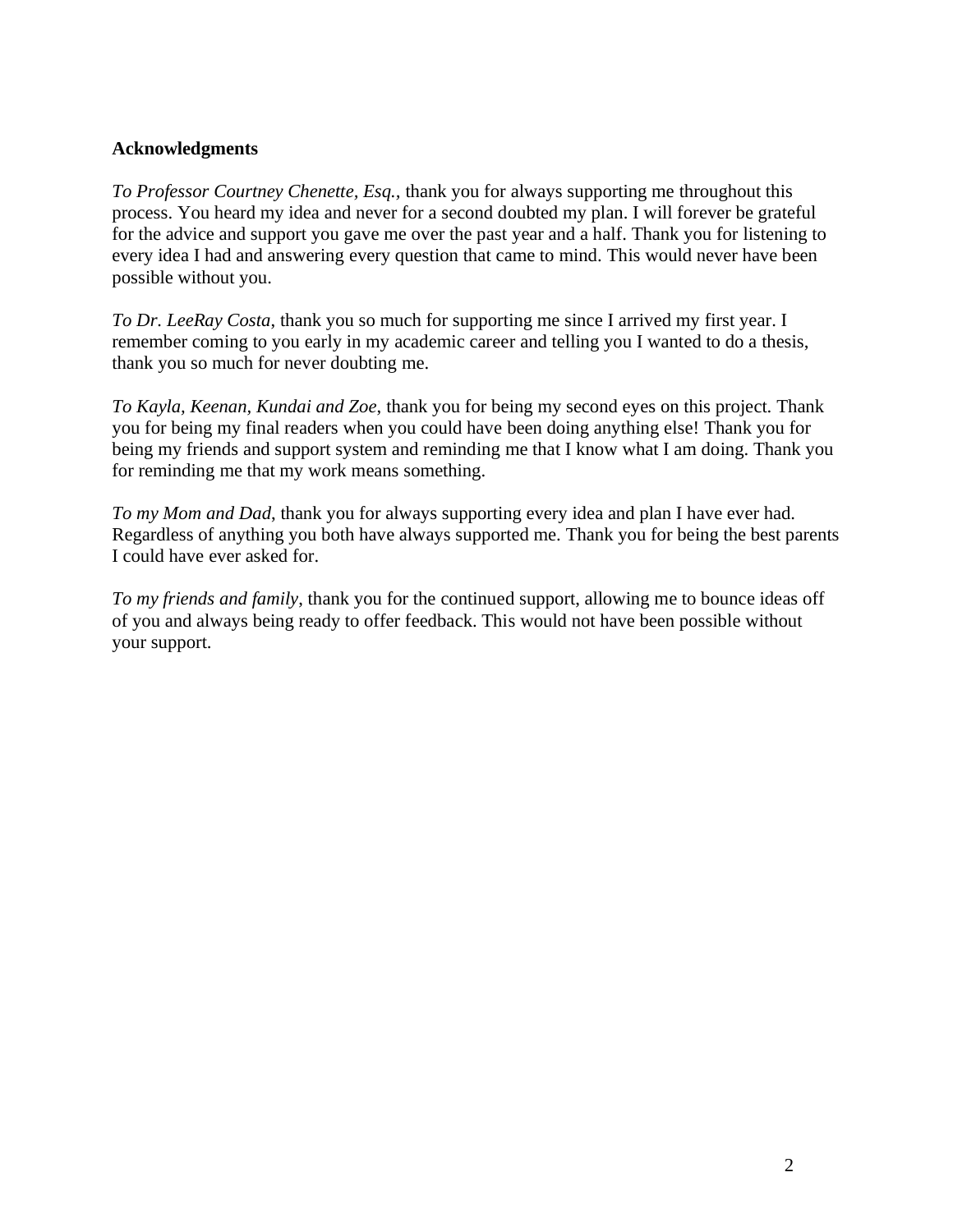| $\bm{I}$ . |                                                                                                                                                                                         |     |
|------------|-----------------------------------------------------------------------------------------------------------------------------------------------------------------------------------------|-----|
| II.        |                                                                                                                                                                                         |     |
|            |                                                                                                                                                                                         |     |
| A.         |                                                                                                                                                                                         |     |
| <b>B.</b>  |                                                                                                                                                                                         |     |
|            |                                                                                                                                                                                         |     |
| A.         | Unpacking Hetero-Patriarchy: Tracing the Conflation of Sex, Gender & Sexual Orientation                                                                                                 |     |
| В.         | The Trans Panic Defense: Masculinity, Heteronormativity, and the Murder of Transgender                                                                                                  |     |
| C.         |                                                                                                                                                                                         |     |
| D.         | Gender, Violence, Race, and Criminal Justice by Angela Harris (April 2000) 15                                                                                                           |     |
| Е.         | <b>Trans Formation: Three Myths Regarding Transgender Identity Have Led to Conflicting</b><br>Laws and Policies that Adversely Affect Transgender People by Dean Spade (October 2008)17 |     |
| F.         | Race to Incarcerate: Punitive Impulse and the Bid to Repeal Stand Your Ground by Aya                                                                                                    |     |
| G.         | 1.<br>2.<br>3.<br>4.<br>American Bar Association's 2013 Resolution on Gay and Trans Panic Defenses  31<br>5.                                                                            |     |
| V.         |                                                                                                                                                                                         |     |
| A.         | 1.<br>2.<br>3.<br>4.                                                                                                                                                                    |     |
|            | 1.                                                                                                                                                                                      | .88 |
|            |                                                                                                                                                                                         |     |
|            |                                                                                                                                                                                         |     |
| VIII.      |                                                                                                                                                                                         |     |
|            |                                                                                                                                                                                         |     |
| X.         |                                                                                                                                                                                         |     |

# **Table of Contents**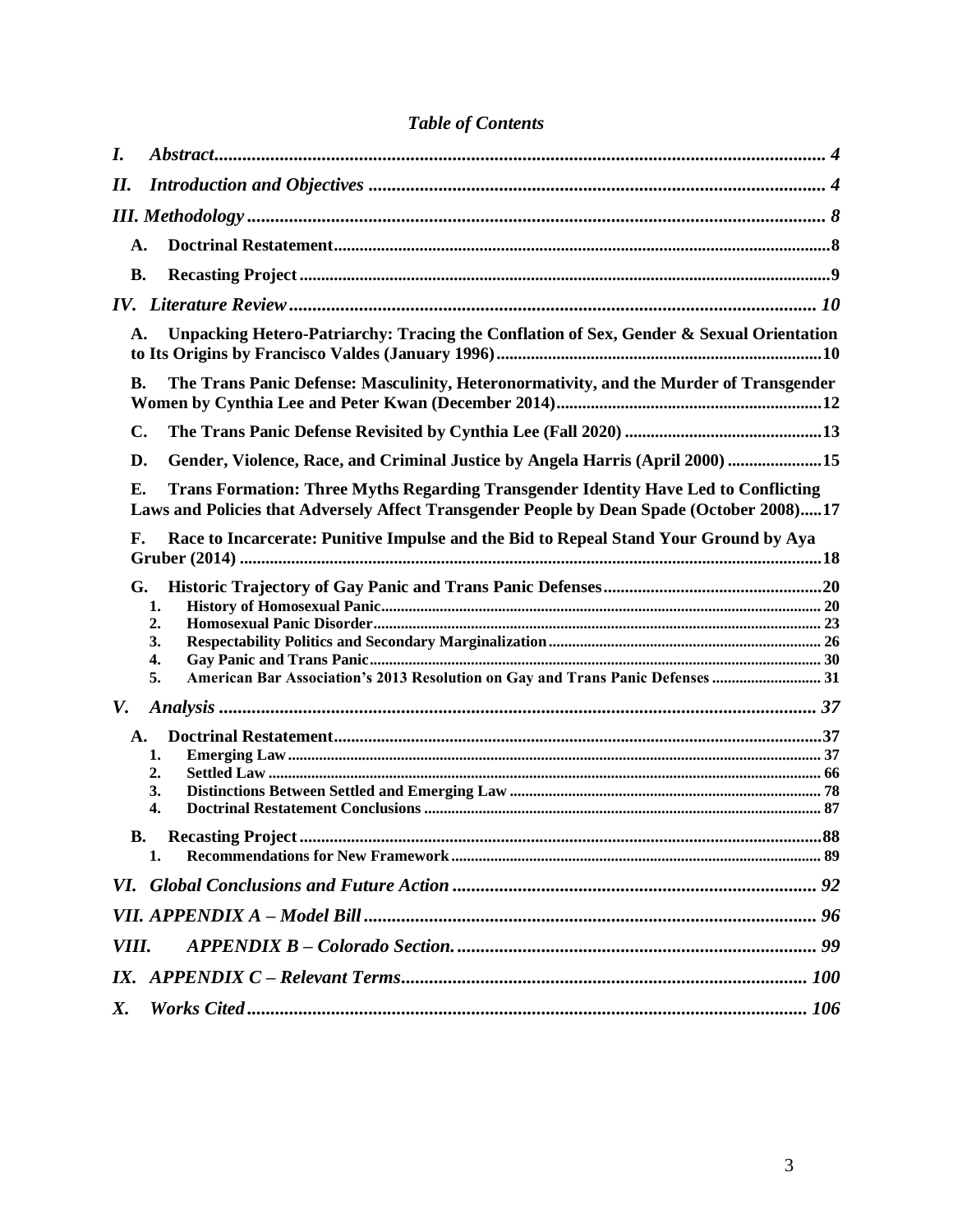### <span id="page-4-0"></span>**I. Abstract**

As of April 2022, sixteen U.S. states ban Gay panic and Trans panic criminal defenses. These state-law prohibitions stemmed from several high-profile murder trials, focusing on the identity of the decedent, including the killings of Matthew Shepard and Latisha King. Between 1970 and 2020, criminal defenses interrogating the gender identity or sexual identity of victims of violence were used at least 104 times, with nearly a third of those cases resulting in reduced criminal charges and penalties.<sup>1</sup> Today, in thirty-four states, the same tactics remain legal. Applying a feminist and outsider legal lens, this study engages in a textual analysis of state legislative ban language and trial orders to explore how identity is defined and conflated in existing state bans and their legal consequences, to frame an argument for novel, comprehensive federal legislation. This study critically challenges ubiquitous conflations of sex and gender in codified state bans, which miss subtly implied Gay panic or Trans panic defenses in practice. Through this examination, the paper remedies these gaps in legislative recommendations for both amending existing state bans to more effectively preclude the usage of the defense, as well as looking at possible language that could be used in creating an effective federal ban.

#### <span id="page-4-1"></span>**II. Introduction and Objectives**

At E.O. Green Junior High School in Oxnard, California, on February 12, 2008, Brandon McInerney walked into the computer lab and shot classmate Latisha King twice in the back of the head. McInerney would simply walk out of the classroom, while King would die one day later in

<sup>1</sup> Mallory, Christy, Brad Sears, and Luis A. Vasquez. Rep. *Banning the Use of Gay and Trans Panic Defenses*. Williams Institute, April 2021. https://williamsinstitute.law.ucla.edu/wp-content/uploads/Gay-Trans-Panic-Apr-2021.pdf.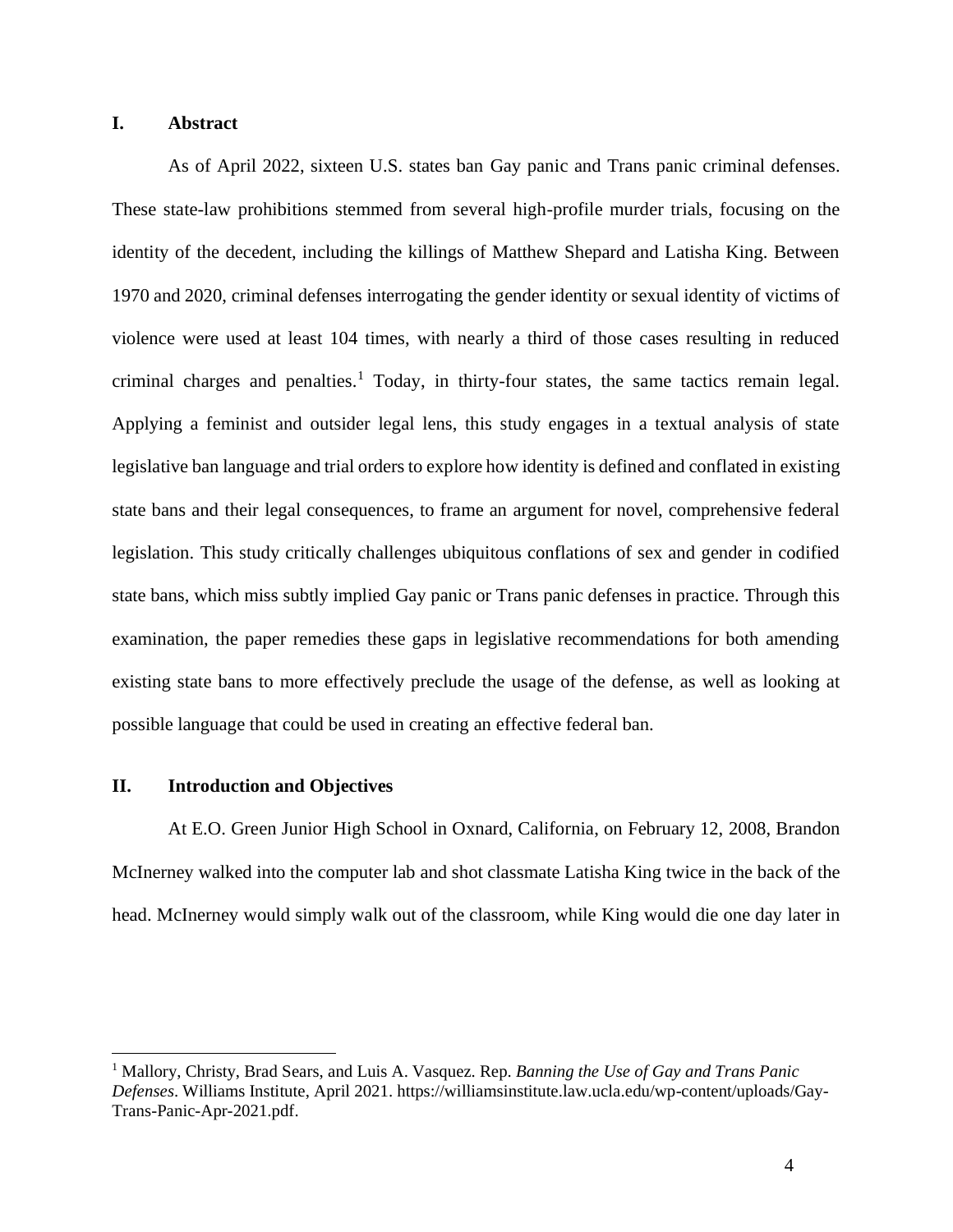the hospital.<sup>2</sup> Media coverage framed the 15-year-old's death as a failure of gun laws in the greater context of U.S. school shootings, but a second, lesser-known, failure would follow.<sup>3</sup> The panic defense that followed, raised in the subsequent prosecution of Brandon McInerney, put his victim's life and identity on trial. This unique failure of the legal system, to protect Latisha King in life or in death, exists at critical intersections of identity, law, policy, history, and contemporary government systems that are both invisible and omnipresent and have only recently been named.

Criminal defenses are a strategy to mitigate the legal responsibility of a person accused of a crime.<sup>4</sup> These defenses have existed as long as there have been crimes.<sup>5</sup> While many may be familiar with the defense of insanity, which allows the defendant to admit to their actions but not take responsibility based on mental illness, fewer may be familiar with a panic defense.<sup>6</sup> Simply put a panic defense operates to eliminate responsibility for the killing of an individual based upon their sexual orientation or gender identity.<sup>7</sup> It can do this in a variety of ways, that this study explores.

Panic defenses can be studied through a variety of methodologies and fields, but critical to all examinations are the people whose names are obscured by their use in criminal actions. Names including Latisha King, Islan Nettles, Angie Zapata, Brandon Teena, and Matthew Shepard

<sup>2</sup> Gayle Salamon, *The Life and Death of Latisha King: A Critical Phenomenology of Transphobia* (New York: New Your University Press, 2018) 1; Dubreuil, Jim and Denise Martinez-Ramundo, "Boy Who Shot Classmate at Age 14 Will Be Retried as Adult," *ABC News,* October 4, 2011, *https*://abcnews.go.com/US/eighth-grade-shooting-larry-king-brandonmcinerneyboys/story?id=14666577.

<sup>&</sup>lt;sup>3</sup> D'Angelo, Alexa. "10 years after Larry King killing, E.O. Green Junior High sees shift in school culture." VC Star, June 7, 2018. https://www.vcstar.com/story/news/education/2018/06/07/larry-kingshooting-10-years-later-e-o-green-junior-high-school-sees-change/630855002/.

<sup>4</sup> *Criminal Law* (University of Minnesota Libraries Publishing, 2015). https://doi.org/10.24926/8668.0501 <sup>5</sup> Robinson, Paul H. "Criminal Law Defenses: A Systematic Analysis." *Columbia Law Review* 82, no. 2 (1982): 199-291.

<sup>&</sup>lt;sup>6</sup> "Insanity Defense." Legal Information Institute, n.d. https://www.law.cornell.edu/wex/insanity\_defense. <sup>7</sup> "Gay and Trans Panic Defenses Resolution." The National LGBTQ+ Bar Association. American Bar Association, August 2013. https://lgbtbar.org/wp-content/uploads/2014/02/Gay-and-Trans-Panic-Defenses-Resolution.pdf.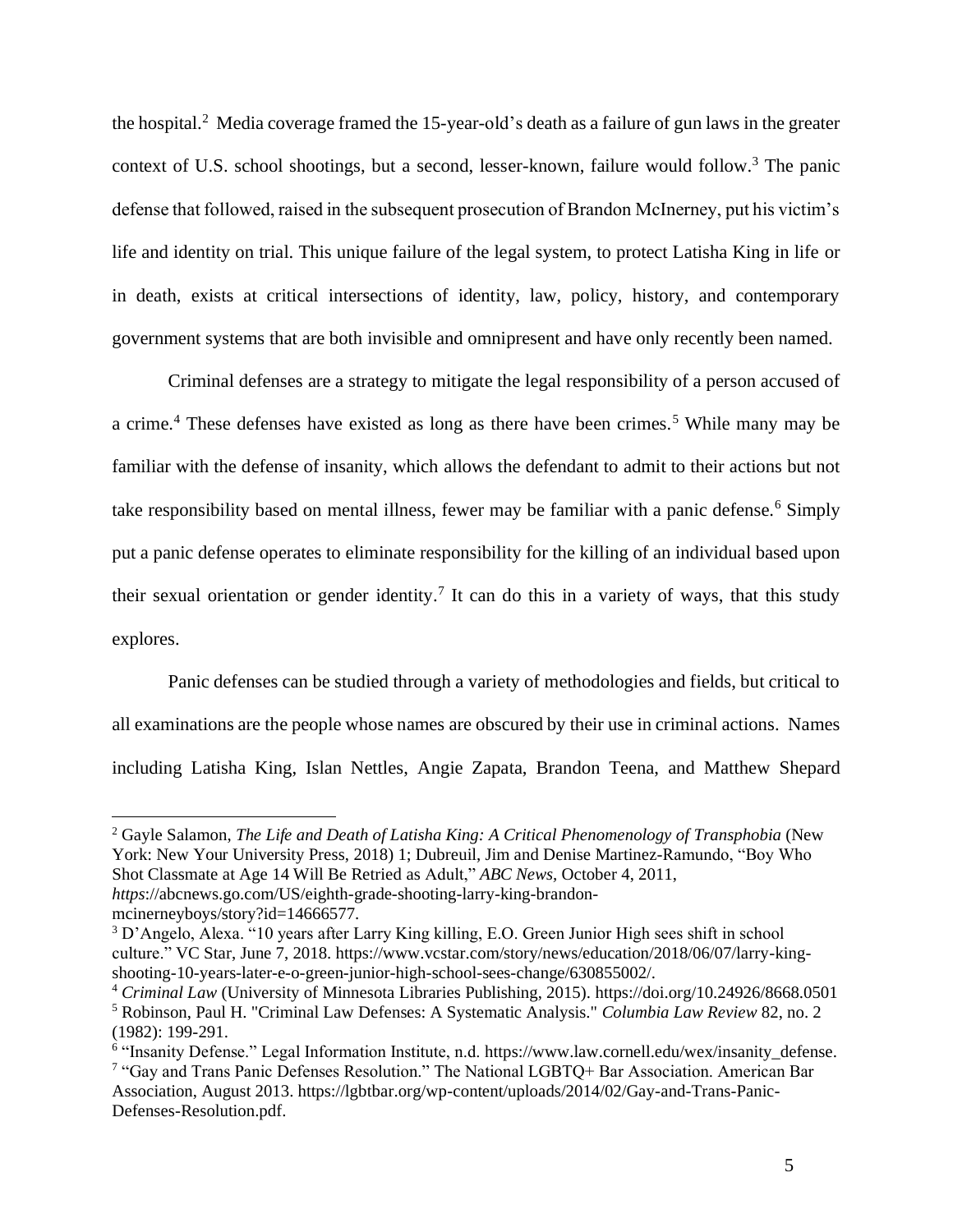represent lives and existences beyond the violence they experienced, and the legal decisions explored herein. All were killed by individuals who allegedly discovered that they were Transgender or Gay. Every criminal defendant charged in these cases argued a panic defense, asserting a legal strategy that reduces criminal responsibility based on the discovery of an individual's gender, sexual orientation, sexual expression, or sexual identity. These arguments, historically and in courtrooms today, assert that such a realization is adequate to provoke a violent rage, causing the death of another.

Because of and in spite of these cases, many states have attempted to reckon with the underlying premise of the legal strategy: the failure that is the usage of Gay Panic or Trans panic defenses. To do so, some states have exercised their legislative authority, creating laws that ban the defense in criminal proceedings. Contemporary coverage of these achievements, presented in the media and to communities, suggest they are a uniform victory for the LGBTQ+ community. $8$ 

I wanted this to be true. Upon learning the recent history, the legislative developments seemed an obvious conclusion, and both academically and personally I wanted them to be a conclusion. However, the way change is made matters. In my experiences studying and applying a feminist lens to cases and laws at Hollins University as a Gender and Women's Studies Major and at Georgetown Law School as an investigative intern in their Juvenile Justice Clinic, I have done work to develop indigent client defense strategies and interacting with those most affected

<sup>8</sup> Yurcaba, Jo. "Virginia becomes 12th state to ban gay/trans panic defense." NBC News, April 2, 2021. https://www.nbcnews.com/feature/nbc-out/virginia-becomes-12th-state-ban-gay-trans-panic-defensen1262933; Croft, Jay and Elizabeth Joseph. "New York bans gay and trans 'panic' defenses." CNN, June 30, 2019. [https://www.cnn.com/2019/06/30/us/new-york-cuomo-gay-panic-trans/index.html;](https://www.cnn.com/2019/06/30/us/new-york-cuomo-gay-panic-trans/index.html) Burness, Alex. "Colorado becomes 11th state to ban LGBTQ "panic defense." The Denver Post, July 13, 2020. https://www.denverpost.com/2020/07/13/colorado-gay-panic-defense-ban/.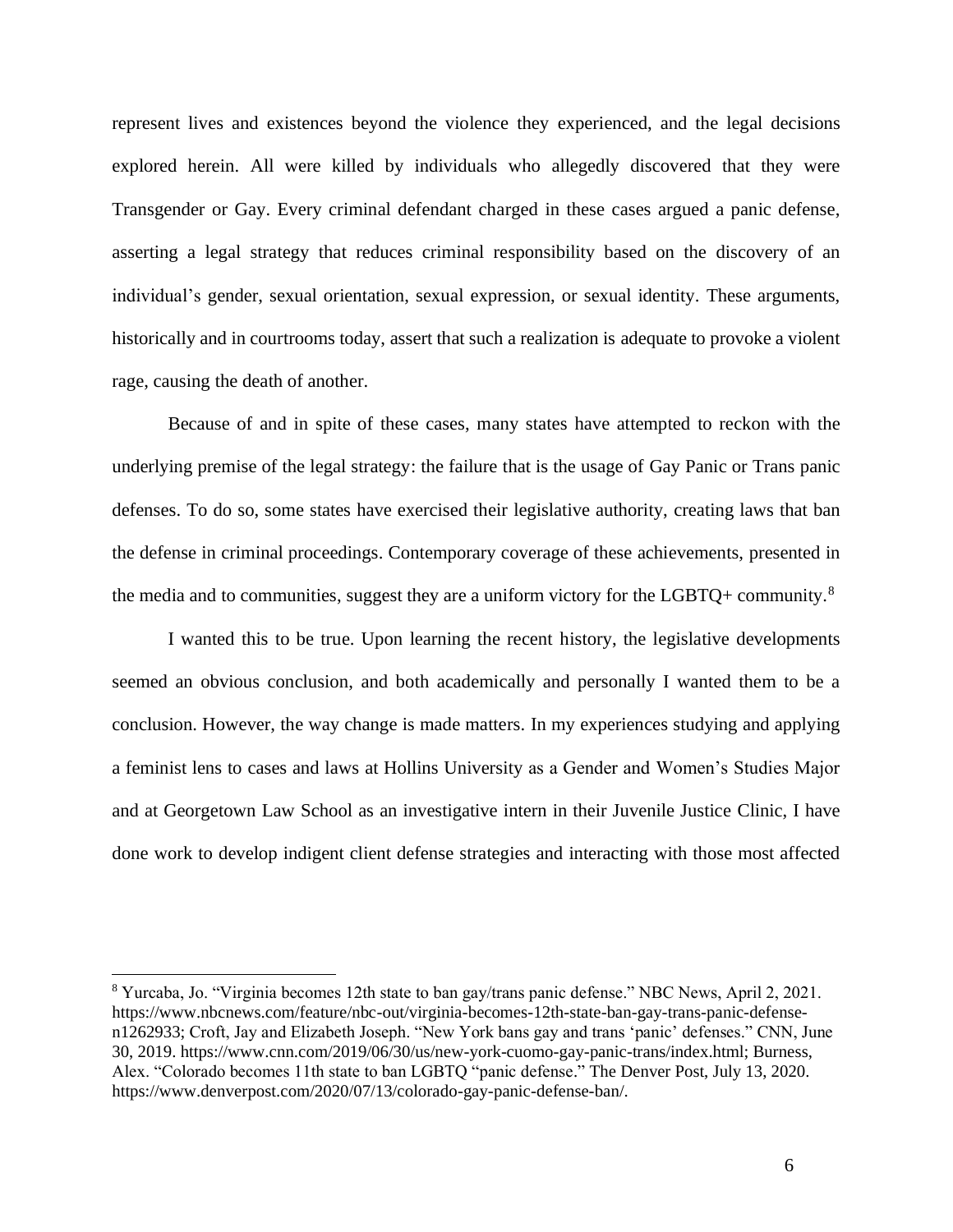by the justice system has taught me that the way legal change happens has real consequences. These consequences are visible in cases, archives, and people's lived experiences every day.

From my unique interdisciplinary approach, I hoped these state laws, isolated as they may be, were comprehensive enough to prevent the usage of Gay panic and Trans panic defenses in criminal court proceedings. I wanted the existence of these laws to represent a radical rejection of violence targeting the LGBTQ+ community based on a deeper understanding of LGBTQ+ identities and people. This study arose from my desire to see that recognition memorialized in the text of the laws themselves. So, I set out to examine who exactly these bans are protecting and how they aim to achieve that goal. To do so, I collected and assessed the relevant legislative history and laws in the sixteen states with current bans on Gay panic and Trans panic defenses. These laws are principally crafted from legislation passed in California, which served as the blueprint to many states that followed. In doing so, I was inspired to recenter the people whose narratives and cases inspired the laws, and through textual readings of the cases and statutes, assess the adequacy of these solutions through a feminist legal studies lens.

What I found in applying a feminist lens to these statutes was a more nuanced pattern. My findings also highlights the gaps, or what does not exist in the legislative texts. Both what is and is not present in existing state legislation from this research will aid advocates, interest groups, legislators, and policy drafters imagining laws better informed by feminist and queer theory scholarship, to reflect and serve the diverse needs and identities of LGBTQ+ people, wanting to live without violence.

Ultimately, there are currently no federal laws prohibiting Gay panic and Trans panic defenses, across all jurisdictions. My goal is for this research to culminate in a draft federal bill that fills the gaps and addresses the patterns my research illuminates. In providing these

7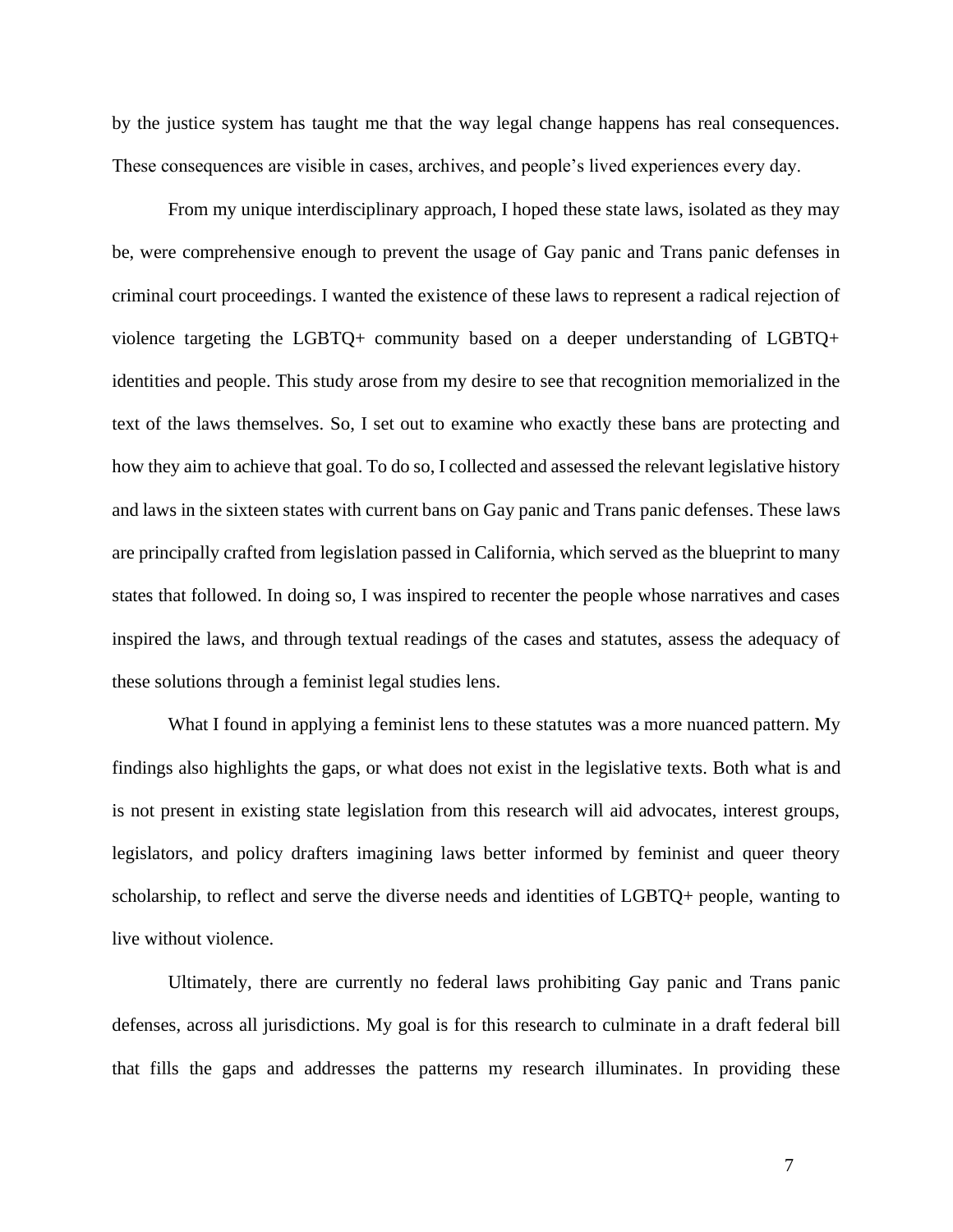recommendations, I reframe current laws as a beginning of a more feminist-informed Trans and Gay panic ban discussion, instead of an end to the discussion.

#### <span id="page-8-0"></span>**III. Methodology**

This study frames relevant cases and legislative ban texts through two methodologies articulated in, legal scholar and professor, Martha Minow's *Archetypal Legal Scholarship: A Field*  Guide. First, analysis of state statues will follow the analytical steps of a "doctrinal restatement."<sup>9</sup> The restatement this analysis articulates will then, secondly, be the subject of a "recasting project" following Minow's guidelines. The methodology and subsequent analysis will be separated into two distinct categories based upon this: doctrinal restatement and the creation of the recasting project.

#### <span id="page-8-1"></span>**A. Doctrinal Restatement**

Martha Minow organizes doctrinal restatement into three steps, which require critically reading the text of cases and statues for sources of organizable principles based upon a singular practice.<sup>10</sup>

The first step [(Ia)] in doctrinal restatement will utilize the principles gathered from the literature review and early case law to "organize and reorganize case law into coherent elements, categories, and concepts" based on three principles.  $\frac{11}{11}$  The following are the original principles that emerged as critical to this work from both the literature review and early case law: 1. the conflation of sex and gender, 2. violence is systemic and cannot be transformed broadly at a single site of action, and 3. systems of violence rely on hetero-patriarchal ideologies. Applying these

<sup>9</sup> Minow, Martha. "Archetypal Legal Scholarship: A Field Guide." *Journal of Legal Education* 63, no. 1 (2013): 65.

<sup>10</sup> *Id.*

<sup>11</sup> *Id.*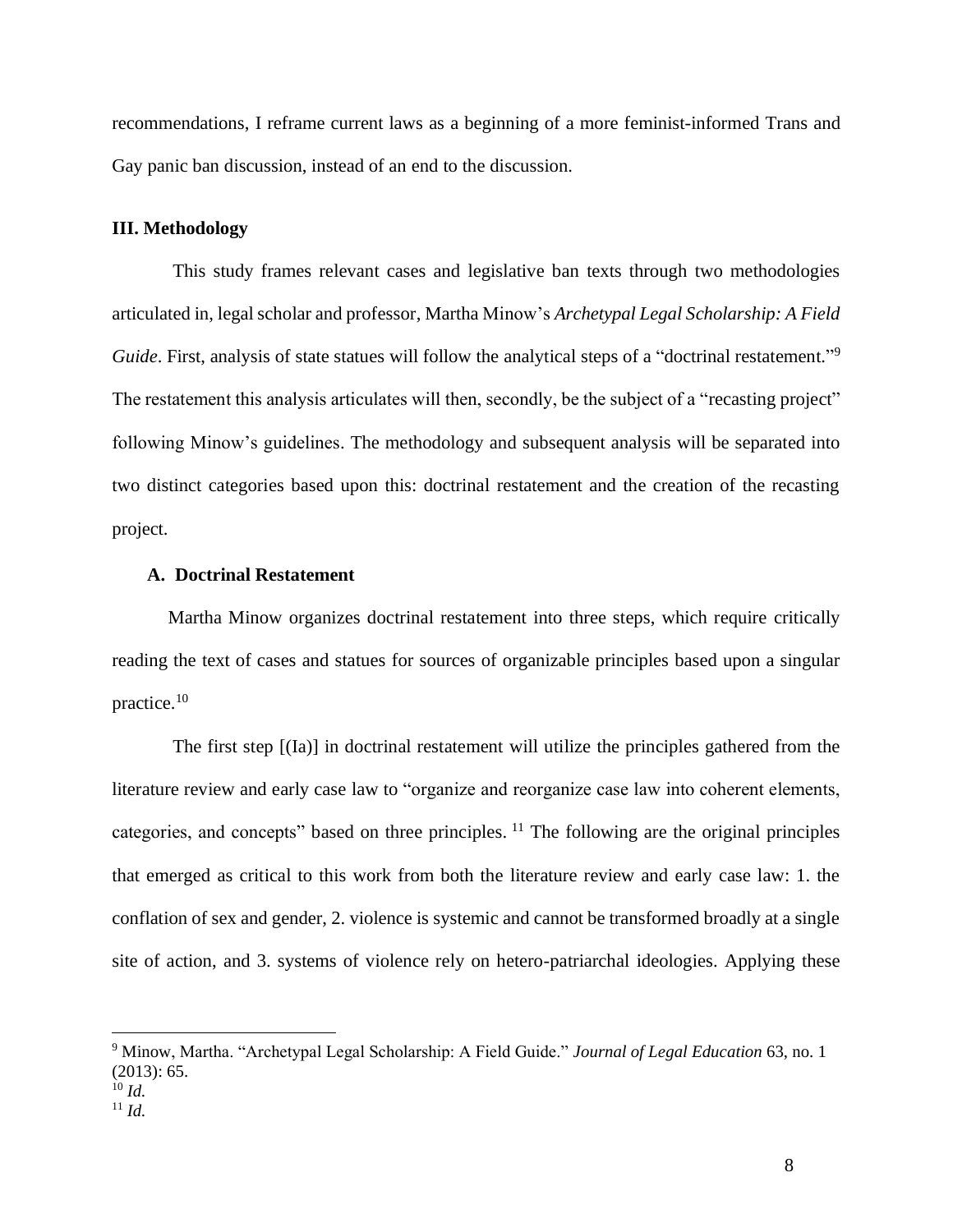principles, the cases and legislative bans will be organized into two distinct categories: the first category includes cases and statues in which sex and gender are conflated or combined, and the second category looks at impacts beyond the trial. Looking beyond the trial will examine plea deals and sentencing time of defendants.

The second step [(Ib)] in analysis will "acknowledge distinction between settled and emerging law" while looking for methods in the same three principles.<sup>12</sup> This process examines relevant cases in states with an existing state law ban at the beginning of trial. This close reading explores if the defense strategy used in trial was impacted or deterred by the ban in practice.

The third and final step of doctrinal restatement [(Ic)], will "identify difference between the majority and the 'preferred' or 'better' practice."<sup>13</sup> In this analysis California, which was the blueprint for many of the Gay panic and Trans panic defense bans in various states, will represent the majority practice.

#### <span id="page-9-0"></span>**B. Recasting Project**

Minow organizes a recasting project into two steps; in her first step [(IIa)] a common factor is required to be gathered across cases and the second step [(IIb)] is the creation of "a new framework or paradigm that can recognize past, present and future material."<sup>14</sup>

As is done in the doctrinal restatement, I consider the same three principles as 'common factor<sup>[s]</sup>' across texts: the conflation of sex and gender, violence is systemic and cannot be transformed broadly at a single site of action, and systems of violence rely on hetero-patriarchal ideologies of the United States. The doctrinal restatement analysis and conclusions serve as the first step in the recasting project.

<sup>12</sup> Minow, Martha. "Archetypal Legal Scholarship: A Field Guide." *Journal of Legal Education* 63, no. 1 (2013): 65.

<sup>13</sup> *Id.*

<sup>14</sup> *Id.* at p. 66.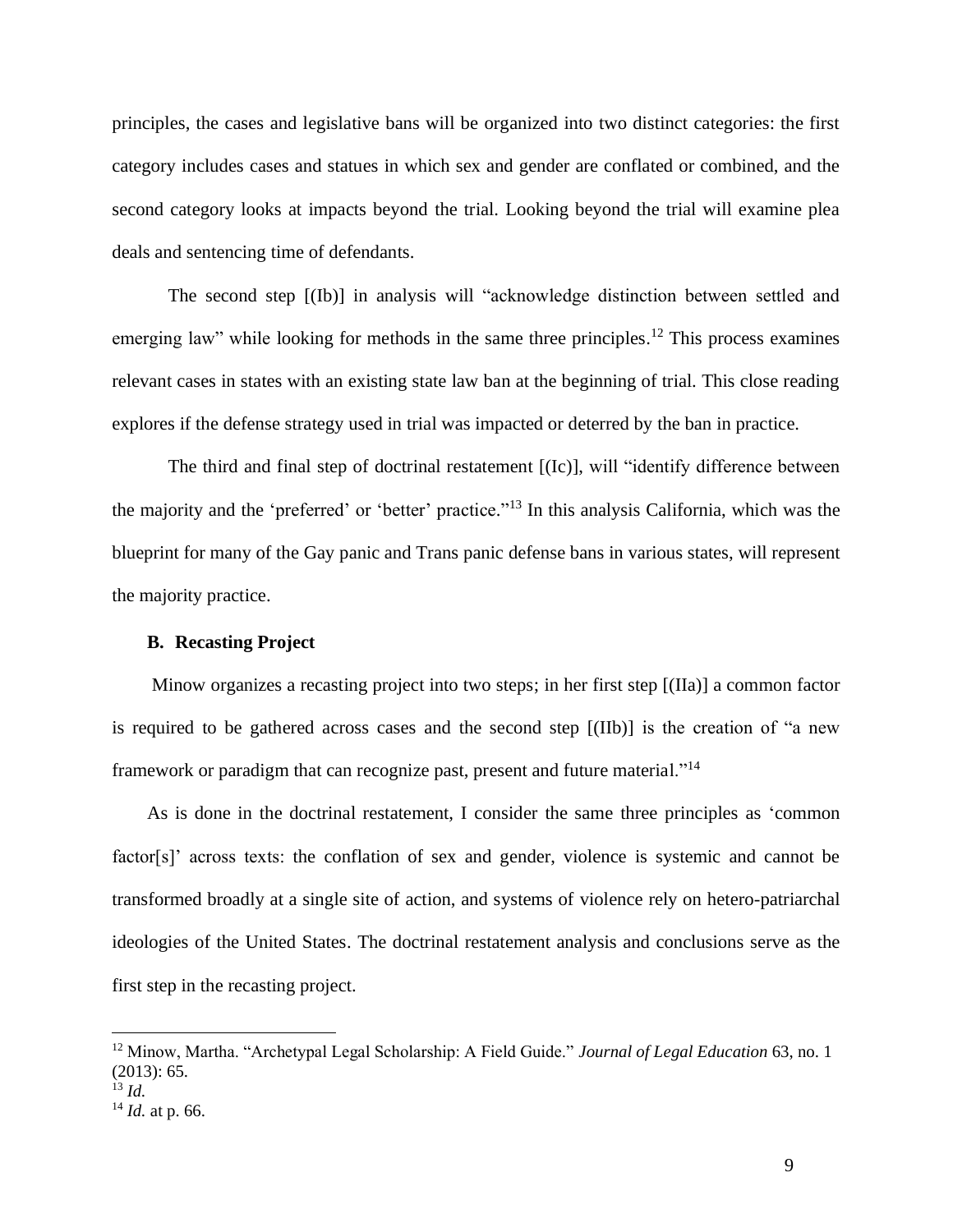Following step two, Minow's method requires the creation of a new paradigm to reflect the foregoing findings. <sup>15</sup> With the common factors found and using both the analysis of existing state bans and the analysis of cases in which the defenses were used, I will then create a model for a federal bill banning the usage of Gay panic and Trans panic defenses. The framework of this federal model will acknowledge language used in past models created and utilized for creating bans against Gay panic and Trans panic Defenses. It will also look at past and present cases regarding plea deals and sentencing guidelines, while looking to future possibilities for eradicating the defenses explored throughout this paper. There is currently no federal ban on the usage of the defenses, and in creating a federal ban it will create a standard to be utilized by both the states with existing bans and those without. My recommendation about the preferred practices is based on the three principles, that are utilized throughout the doctrinal restatement and section [(IIa)] of the recasting project: the conflation of sex and gender, violence is systemic and cannot be transformed broadly at a single site of action, and systems of violence rely on hetero-patriarchal ideologies of the United States.

#### <span id="page-10-0"></span>**IV. Literature Review**

The following literature review identifies prominent legal scholarship and feminist theory relevant to assessing Gay and Trans panic defenses through doctrinal restatement and the recasting project.

# <span id="page-10-1"></span>**A. Unpacking Hetero-Patriarchy: Tracing the Conflation of Sex, Gender & Sexual Orientation to Its Origins by Francisco Valdes (January 1996)**

<sup>15</sup> Minow, Martha. "Archetypal Legal Scholarship: A Field Guide." *Journal of Legal Education* 63, no. 1 (2013): 66.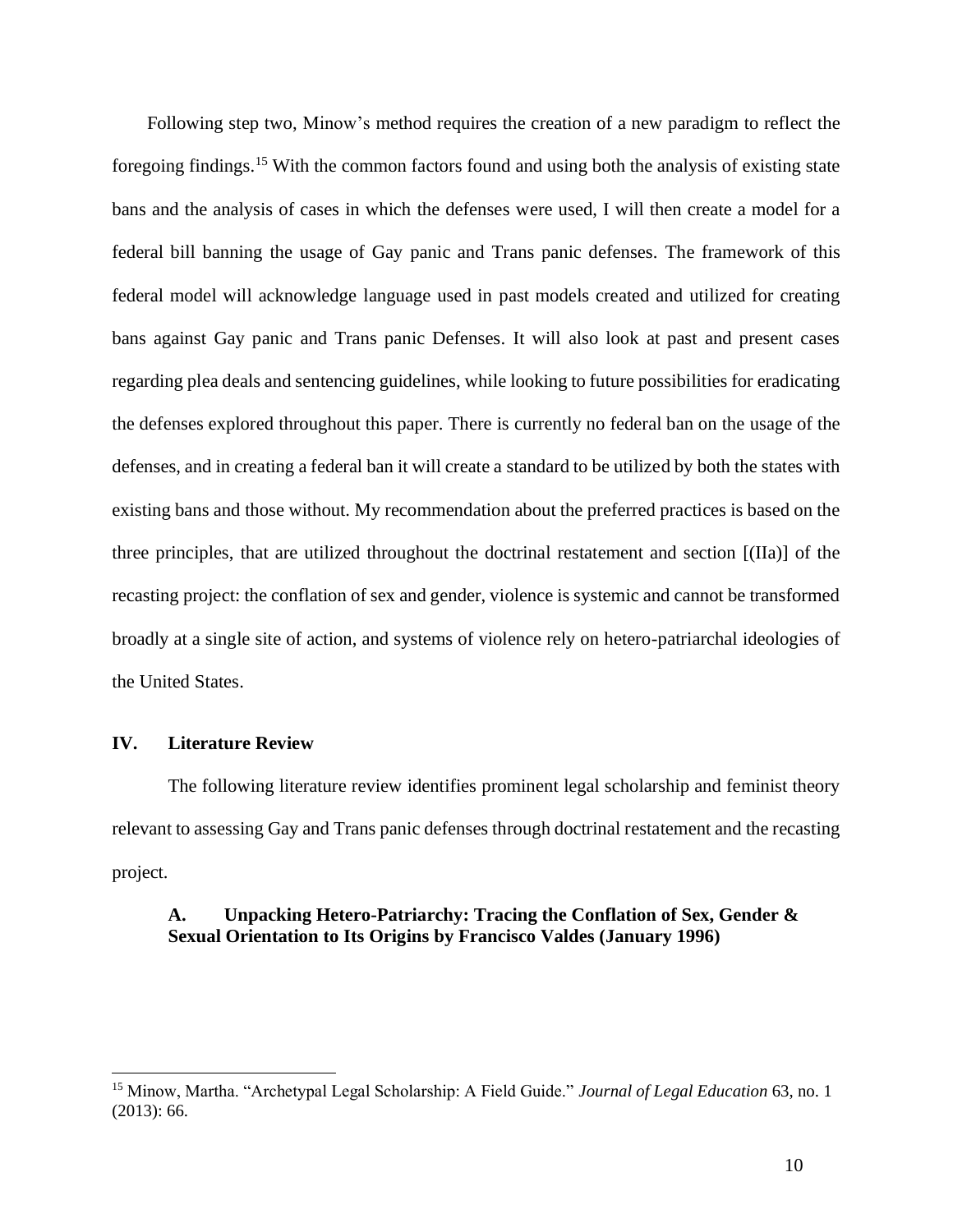Legal scholar Francisco Valdes critiques the beginnings of the Euro-American sex/gender system.<sup>16</sup> The article focuses on the "evolution of historical biases in American law and society that continue to dominate and destabilize sex/gender relations".<sup>17</sup> The paper unpacks why the terms gender, sex, and sexual orientation have historically between conflated and why this is harmful. Vlades argues that this conflation only benefits a few privileged people while it harms and limits many.<sup>18</sup> The article is broken into three parts: part one focuses on the deconstruction of the conflation of sex, gender, and sexual orientation that stemmed from the Euro-American sex/gender system; part two is a critique of the history of conflation and the more modern consequences that are faced by individuals due to the conflation of sex, gender, and sexual orientation; part three critiques the intersections between androsexism and heterosexism.<sup>19</sup>

Relevant to this study, part two emphasizes the harm of conflating identities under the law. Valdes defines sex as being the physical attributes of bodies, such as external genitalia.<sup>20</sup> Gender is defined as the personality attributes and societal standards of masculinity and femininity, standards which have been set by societal views of sex. <sup>21</sup> Sexual orientation is defined as the sexual interests or desires that are directed towards individuals of the same sex, the other sex, or both sexes.<sup>22</sup> Utilizing a triangle diagram, Vlades identifies three "legs": the first leg represents a conflation of sex and gender, the second leg represents a conflation of gender and sexual orientation, and the third leg represents a conflation of sex and sexual orientation.<sup>23</sup> In the

<sup>&</sup>lt;sup>16</sup> Valdes, Francisco. "Unpacking Hetero-patriarchy: Tracing the Conflation of Sex, Gender & Sexual Orientation to Its Origins." *Yale Journal of Law & the Humanities* 8, no. 1 (1996): 161-211.

<sup>17</sup> *Id.*at p. 161.

<sup>18</sup> *Id.*at p. 162.

<sup>19</sup> *Id.*

<sup>20</sup> *Id.* at p.164.

 $^{21}$  *Id.* 

<sup>22</sup> *Id.* at p.164-165.

<sup>23</sup> *Id.*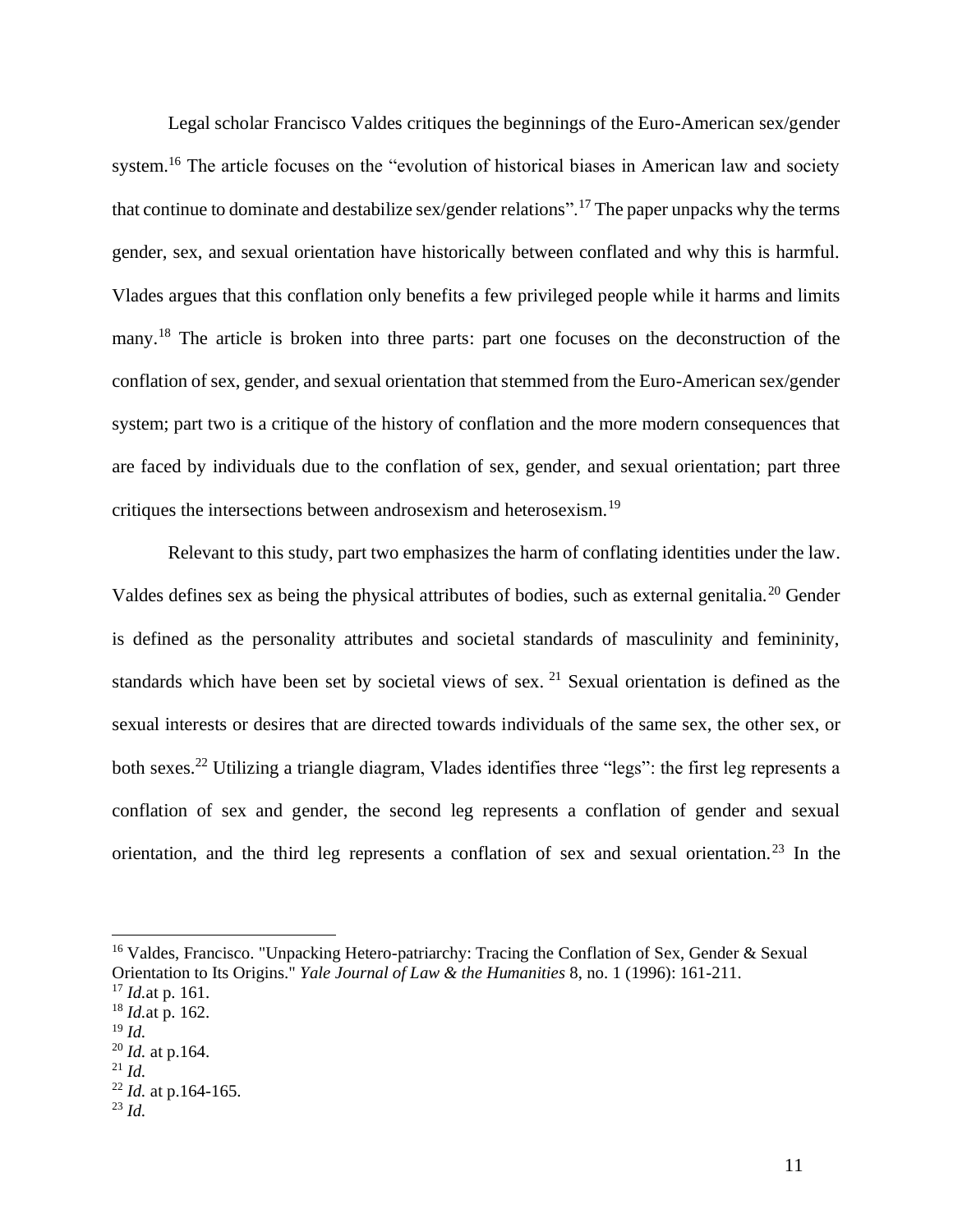conflation of sex and gender Valdes found that societal beliefs that "persons born with penises are supposed to exhibit a particular social personality and persons born with vaginas another," are compounded with the legal systems refusal to "ameliorate societal pressure on, and discrimination against, socially gender-atypical persons lead to a conflation of sex and gender both culturally and legally."<sup>24</sup> Valdes connects the conflation of sex and gender to hetero-patriarchal structures, that require an excavation of "sex/gender discontinuities that help to misshape identity and destiny for women, sexual minorities, and sex/gender Others."<sup>25</sup> Valdes notes that it will require feminist and queer legal scholars critiquing both the law and society to reform sex and gender conflations.<sup>26</sup> Feminist and queer legal scholars must create the work that directly addresses these issues, and in turn will be able to take care of their communities.

# <span id="page-12-0"></span>**B. The Trans Panic Defense: Masculinity, Heteronormativity, and the Murder of Transgender Women by Cynthia Lee and Peter Kwan (December 2014)**

Legal scholars Kwan and Lee use the work of Angela Harris to argue that violence against Transgender women by men is a form of gender violence that does not receive attention.<sup>27</sup> They focus specifically on the Trans panic defense strategy which is often used to justify the actions of a heteronormative man causing harm or murdering Transgender women. The defense will argue that the defendant was provoked or deceived by the victim leading to him either being acquitted or found guilty of a lesser charge. In 2013 the American Bar Association passed a resolution which worked to combat the effects and usage of Gay panic and Trans panic defenses. While the

<sup>&</sup>lt;sup>24</sup> Valdes, Francisco. "Unpacking Hetero-patriarchy: Tracing the Conflation of Sex, Gender & Sexual Orientation to Its Origins." *Yale Journal of Law & the Humanities* 8, no. 1 (1996): 166. <sup>25</sup> *Id.* at p.211.

<sup>26</sup> *Id.*

<sup>&</sup>lt;sup>27</sup>Kwan, Peter and Cynthia Lee, "The Trans Panic Defense: Masculinity, Heteronormativity, and the Murder of Transgender Women," *Hastings Law Journal* 66, no. 1 (2014): 77-132.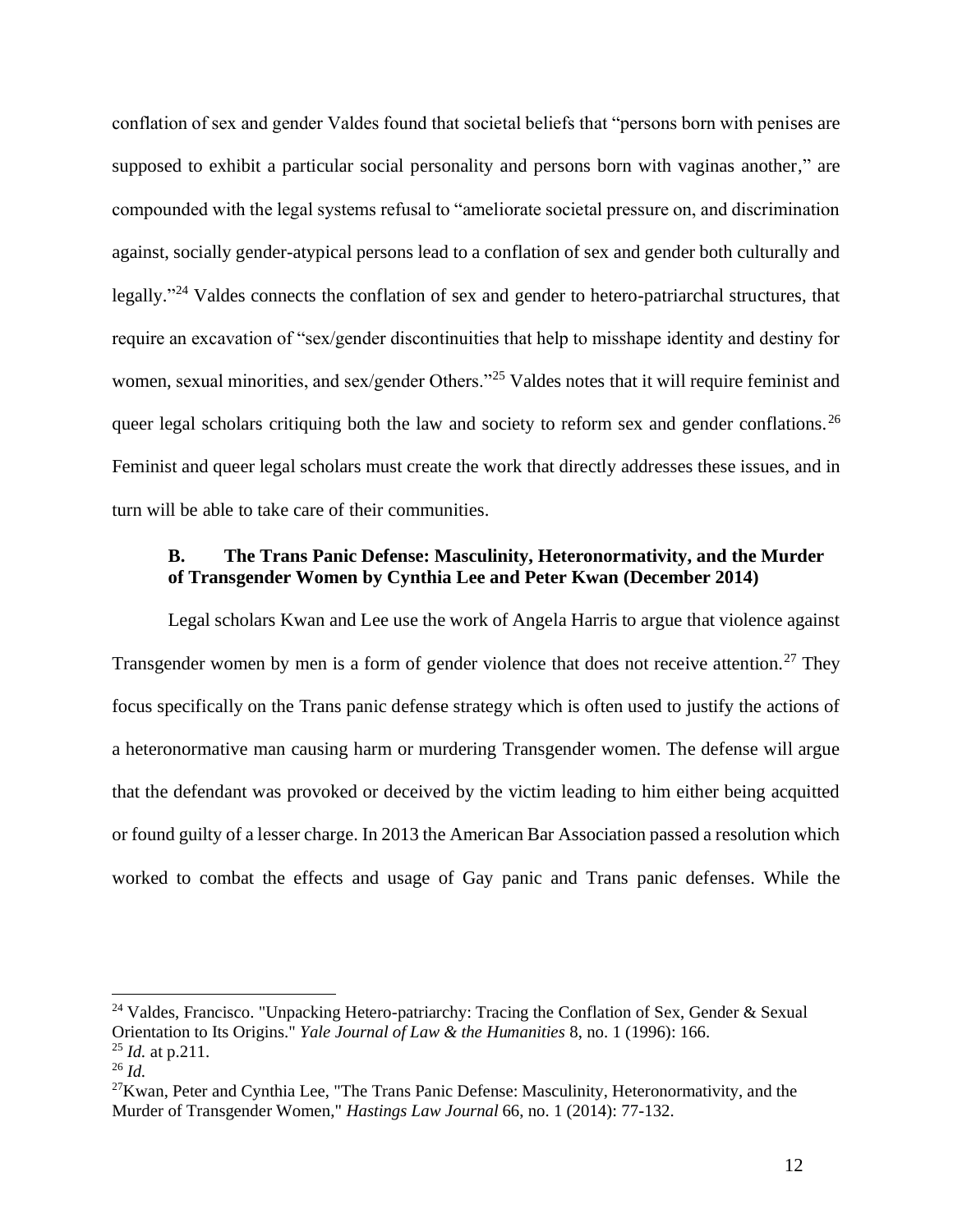resolution served as a concerted effort to combat bias against Gay and Transgender individuals, Kwan and Lee felt that it did not go far enough.

Kwan and Lee broke their writing into four sections that focused on raising awareness and overviewing the issuance of violence against Transgender people, dissecting the Trans panic defense strategy, examining the motivations behind violence in Trans panic cases, and discussing options for legal actors to combat bias against Transgender individuals. Kwan and Lee believe that the use of raising awareness on the issue of toxic masculinity leading to violence against Transgender people is a more valuable tool than creating a blanket ban of Gay and Trans panic defenses.<sup>28</sup> The reading attempts to educate those on the differences between gender and sexuality, language that is not supportive, and the psychological effects of gender dysphoria and how that can affect someone. Kwan and Lee work to show that Transgender people are not a monolith in society. Transgender people hold many intersections of identities whether that be racial, religious, or class identities.

#### **C. The Trans Panic Defense Revisited by Cynthia Lee (Fall 2020)**

<span id="page-13-0"></span>Legal scholar Cynthia Lee focuses on the Trans panic defense as well as the violence against Transgender women of color.<sup>29</sup> In 2018, Trans women of color represented the majority of Transgender people killed that year.<sup>30</sup> This number may have been higher, however police officers only record the victim's biological sex and not their gender identity as this information is not included on their driver's license.<sup>31</sup> In this paper Lee focuses on the discrimination, violence, and harassment experienced by Transgender people in the United States, the Trans panic defense, and

<sup>28</sup> Kwan, Peter and Cynthia Lee, "The Trans Panic Defense: Masculinity, Heteronormativity, and the Murder of Transgender Women," *Hastings Law Journal* 66, no. 1 (2014): 77-132.

<sup>29</sup> Lee, Cynthia. "The Trans Panic Defense Revisited." *The American Criminal Law Review* 57, no. 4 (2020): 1411-1497.

<sup>30</sup> *Id.* at p.1414.

 $31$  *Id.* at p.1415.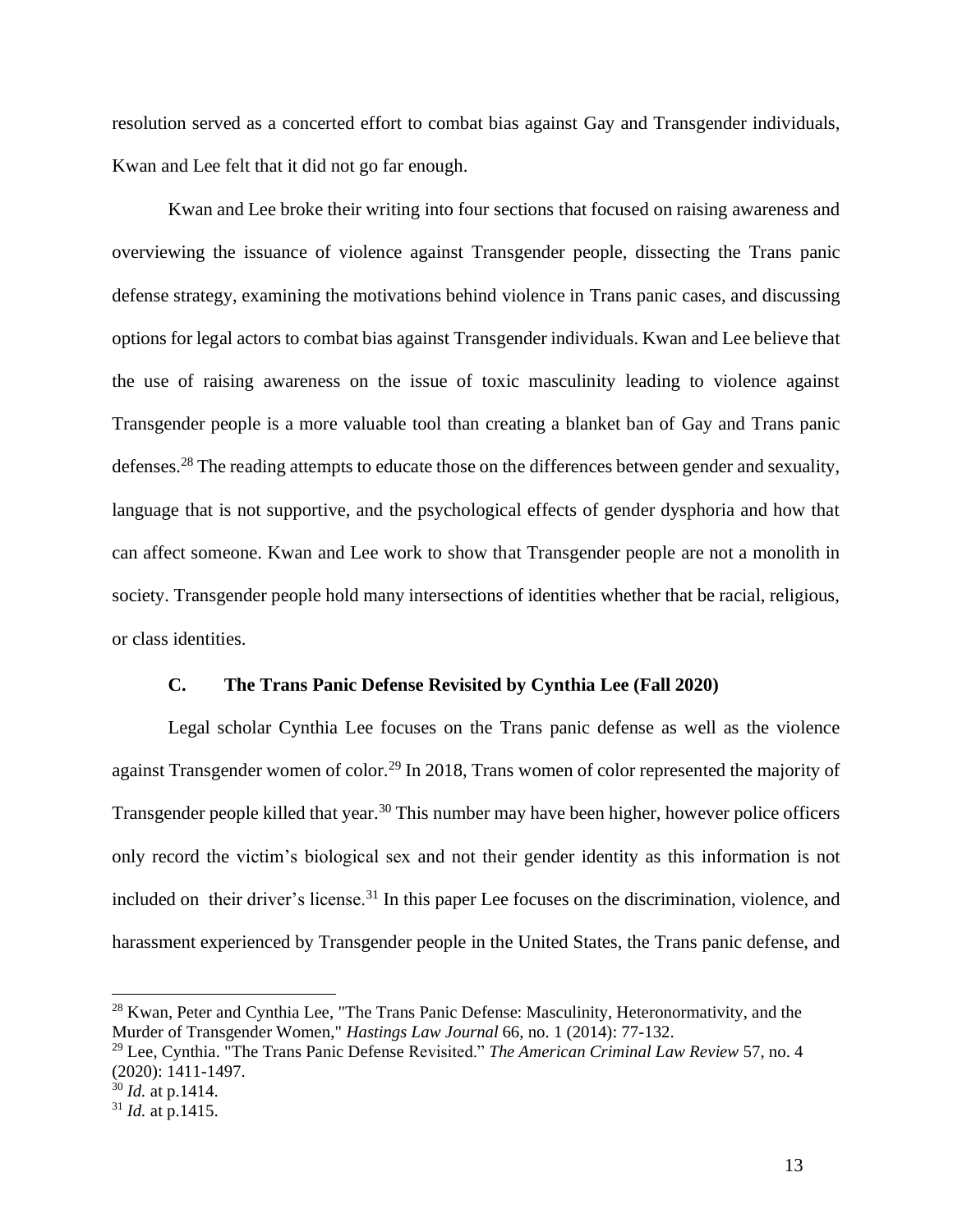how to properly deal with the effects of Trans panic defenses. Proper data to collect statistics on homicides of Transgender people is not believed to be comprehensive as police reports do not describe Transgender homicide victims by their gender identity but instead by their biological sex. Police reports also continue to deadname Transgender victims of homicide. Between 2013-2018 132 Transgender people were victims of homicide, 119 of those were Transgender female homicide victims, and 114 of them were people of color.<sup>32</sup>

Lee discusses the "defense of provocation" or the heat of passion defense.<sup>33</sup> When using this defense, the jury would have to find that the defendant was provoked into a heat of passion. This argument typically works in tandem with the Gay panic defense. Lee points out however that this may not still be the case in today's #MeToo culture.<sup>34</sup> Both the Gay panic and Trans panic defense are related with each other but have different targets. While Gay men are typically the victims involved in Gay panic defenses, Transgender women often make up many of the victims impacted by Trans panic defenses. In these cases, the defendant will attempt to convince the jury that he was deceived by a Transgender woman which in turn caused him to lose control (defense of provocation).<sup>35</sup> The requirement of the defendant is only that he would need to convince a jury that the average male would be upset to discover the person whom he was dating was not determined female at birth.

Lee points out that while that argument seems absurd, this argument is a regular form of sensationalized entertainment on shows like Jerry Springer.<sup>36</sup> On any given day an individual on the show discovers that the woman he was dating was Transgender. This scene typically involves

<sup>32</sup> Lee, Cynthia. "The Trans Panic Defense Revisited." *The American Criminal Law Review* 57, no. 4 (2020): 1421.

<sup>33</sup> *Id.*at p.1425.

<sup>34</sup> *Id.*at p.1429.

<sup>35</sup> *Id.*at p.1431.

<sup>36</sup> *Id.*at p.1431.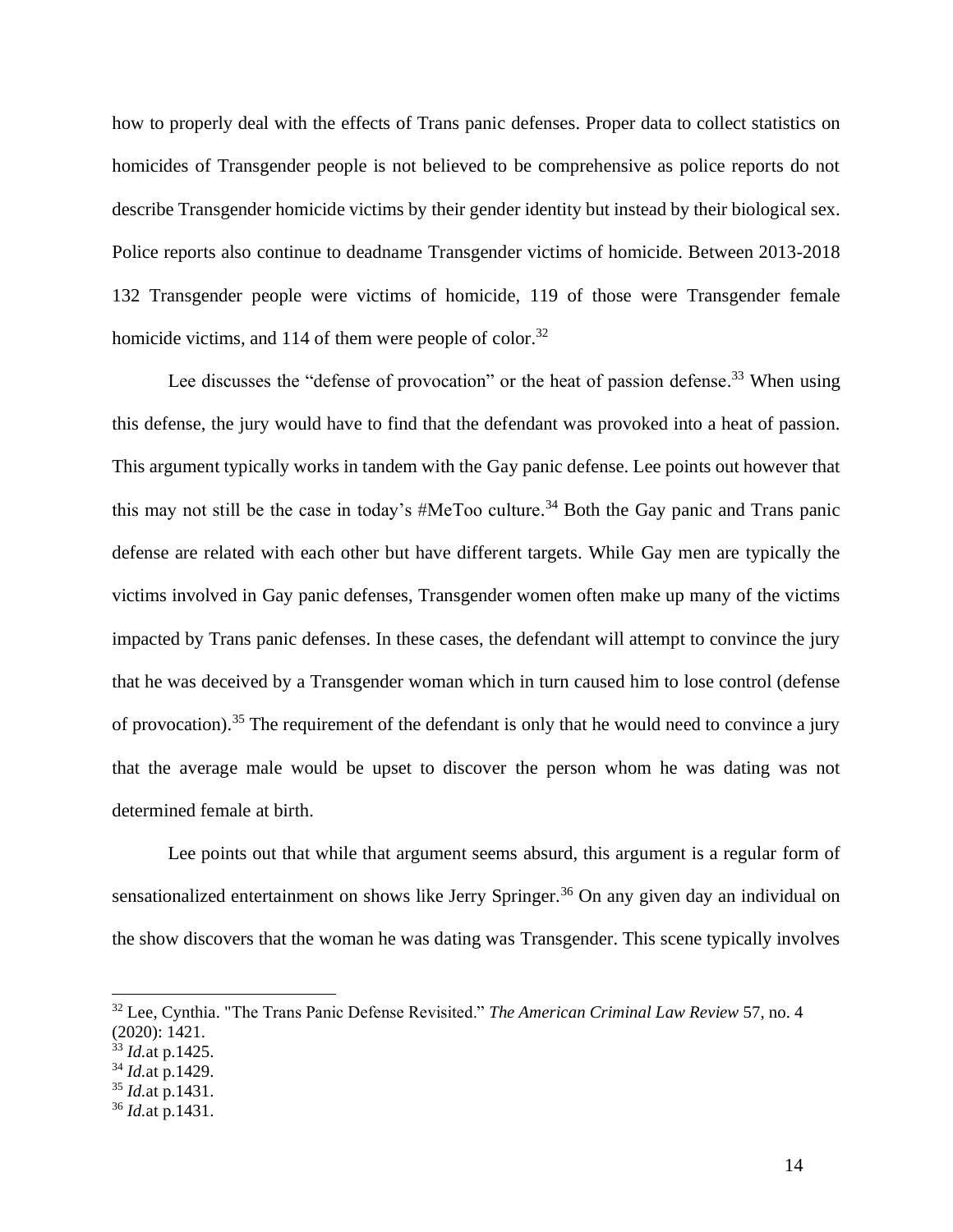physical violence between both parties. In these settings, similar to the drama portrayed on Jerry Springer, a trope of deception and dramatic reveal emerges, often ending in the violent murder and assault of Transgender and Gay people. This common narrative reflects and informs stereotypes that rely on the belief that gender must be performed in a way that confirms either masculinity or femininity.

#### <span id="page-15-0"></span>**D. Gender, Violence, Race, and Criminal Justice by Angela Harris (April 2000)**

Harris investigates racial violence while giving particular attention to the gender violence amongst men. Her work is broken up into three pieces, the first part draws upon sociological literature, the second part on criminology literature and the third part focuses on the criminal justice systems complicities in gender violence. Harris argues that the ideology of manliness is "made real with violence."<sup>37</sup> When their masculinity is believed to be under attack, some men respond with violence to prove their masculinity. The hierarchies of race and class, however, differentiate the types of masculinity that function for white heterosexual men in comparison to African American men. In the post war era, African American men were and still are perceived as violent and brutish. While these are the foundations of manliness for African American men, it still puts them beneath white men. White men are still viewed as the superior ideal of what masculinity is. Men that are denied access to the superior ideal of masculinity, white and/or Black men, then resort to "hypermasculinity" to further increase their superiority. This sense of superiority is not simply reserved to reducing the position of women, it also serves to reduce the position of homosexual men.

<sup>37</sup> Harris, Angela P. "Gender, Violence, Race, and Criminal Justice." *Stanford Law Review* 52, no. 4 (2000): 777-807.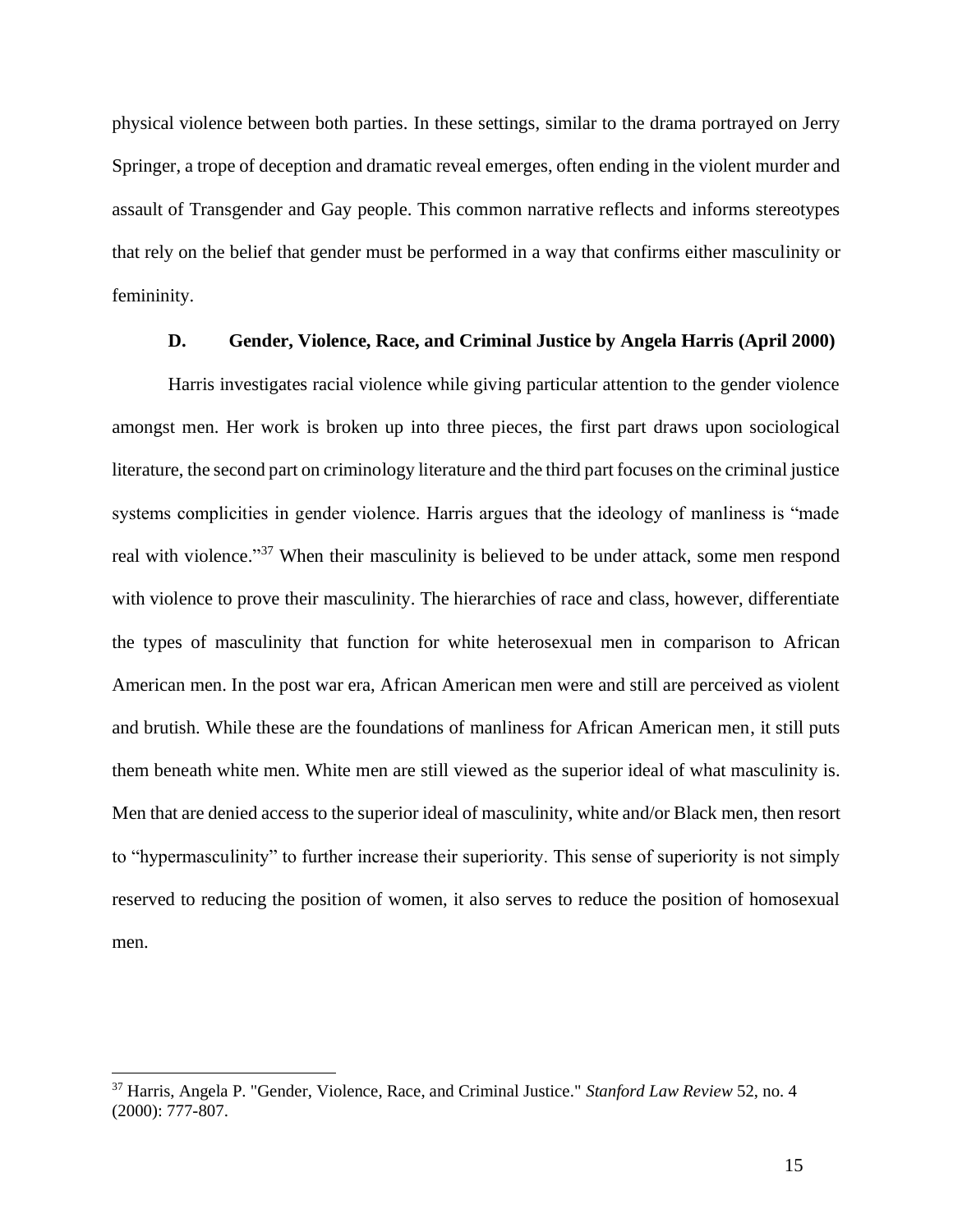Harris found that when men accounted for why they rape women, their response was often that they feared being humiliated by women, or that they had been humiliated by a woman in terms of their lack of sexual prowess.<sup>38</sup> To assert their dominance, they then attempt to reclaim their power through rape. This same type of hypermasculinity translates to the other side of the law where police officers also represent the negative aspects of hypermasculinity. Size and strength requirements for entry into the police department, create a qualification for the need to be able to physically brutalize. Even within the police department there is a separation between the positions that are seen as feminine: those inside the office, completing administrative tasks versus "street cops" who are seen as being masculine.<sup>39</sup> These attitudes of hypermasculinity within police departments create a system that is rampant with issues of sexual harassment and domestic violence amongst its employees.

Engendered perceptions of masculinity and femininity are embedded within systems of crime and punishment in the United States' correctional and policing institutions. Harris argues that it is this hypermasculine culture that entices Black men to join the police department as it allows them to flex their male prowess at the same level as their white male counterparts, without having to directly compete with them.<sup>40</sup> As a police officer, the competition is between those who are law-abiding versus those who are lawbreakers, allowing them to utilize the "privileges of hegemonic masculinity."<sup>41</sup> Harris recognizes that to be able to address these issues and disrupt "the cycle of gender violence both inside and outside the state", it must first be addressed as a race,

<sup>38</sup> Harris, Angela P. "Gender, Violence, Race, and Criminal Justice." *Stanford Law Review* 52, no. 4 (2000): 791.

<sup>39</sup> *Id.* at *p.*794.

<sup>40</sup> *Id.*at. p.798.

<sup>41</sup> *Id.*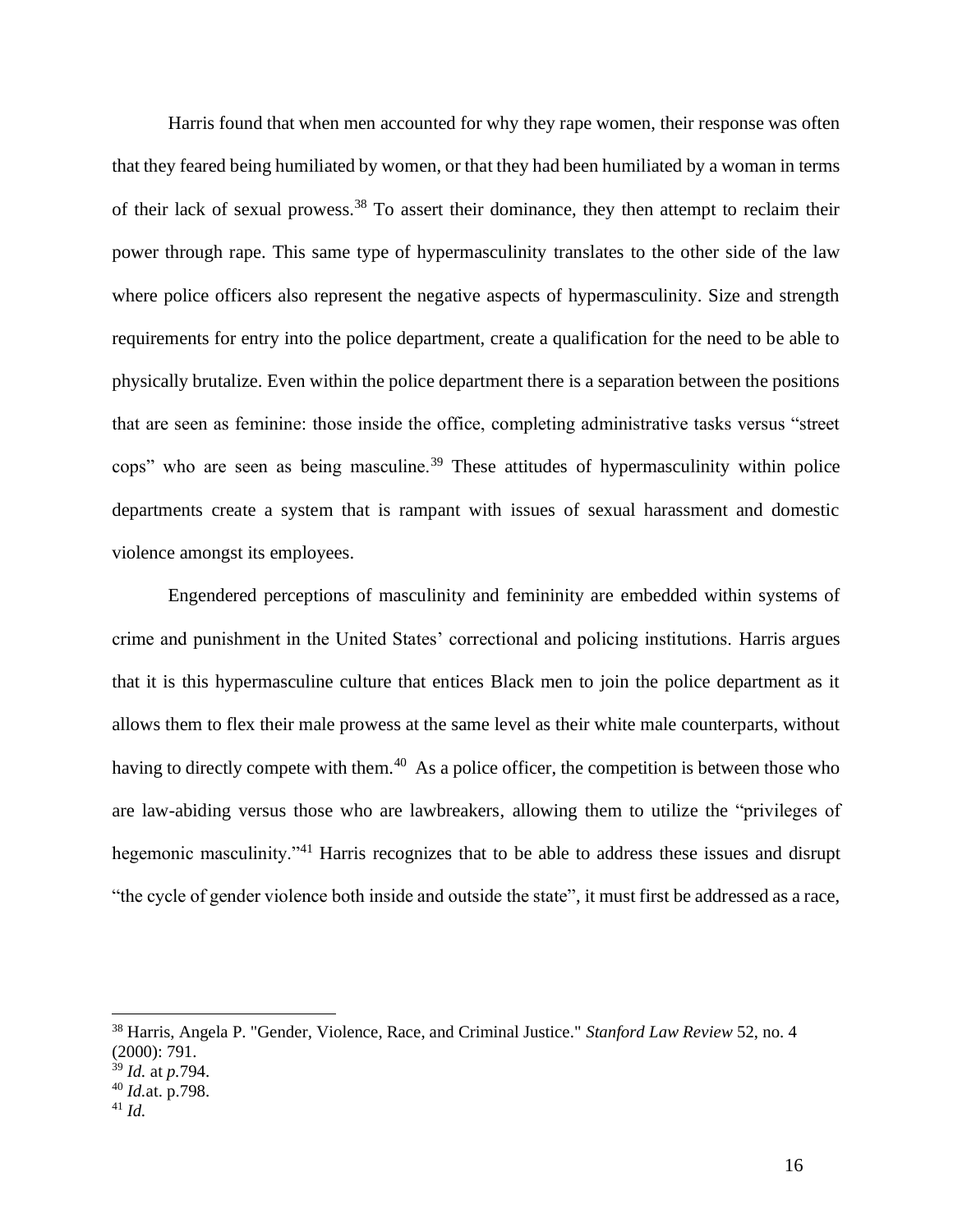gender, and criminal justice issue.<sup>42</sup> When separated from each other, the intersections of identities most affected by the correctional and policing institutions are ignored.

# <span id="page-17-0"></span>**E. Trans Formation: Three Myths Regarding Transgender Identity Have Led to Conflicting Laws and Policies that Adversely Affect Transgender People by Dean Spade (October 2008)**

David Spade in this piece identifies three myths that he believes stand out when addressing obstacles surrounding laws and policies excluding and discriminating against Transgender people.<sup>43</sup> The three myths are as follows: 1. "Transgender people do not exist", 2. "Trans people can only be understood or recognized through medical authority", and 3. "Trans people's genderconfirming healthcare is not legitimate medicine."<sup>44</sup> Spade challenges each myth in ways that illustrate the pervasiveness of these concepts, including in law and lawmaking.

The first myth relies on the belief that Transgender people do not exist until their legal documentation determines that they do. Many of the government agencies which issue IDs refuse to allow individuals to change their gender markers, relying on the belief that the gender assigned at birth is the only one that is legally binding.<sup>45</sup> This documentation then carries into residential programs which use sex segregation to separate populations. Spade specifically focusses on prison facilities, foster care group homes, and schools.<sup>46</sup> The second myth focuses on the idea that for Trans people to be 'legitimate' they must prove that they have completed medical evaluations and procedures proving them as such.<sup>47</sup> Spade recognizes that this stems from the economic hardships

<sup>42</sup> Harris, Angela P. "Gender, Violence, Race, and Criminal Justice." *Stanford Law Review* 52, no. 4 (2000): 777.

<sup>&</sup>lt;sup>43</sup>Spade, Dean. "Trans Formation: Three myths regarding transgender Identity Have Led to Conflicting Laws and Policies that Adversely Affect Transgender People.", *Los Angeles Lawyer* 31, no.7 (2008): 34- 39.

<sup>44</sup> *Id.* <sup>45</sup> *Id.* at p. 36.

<sup>46</sup> *Id.*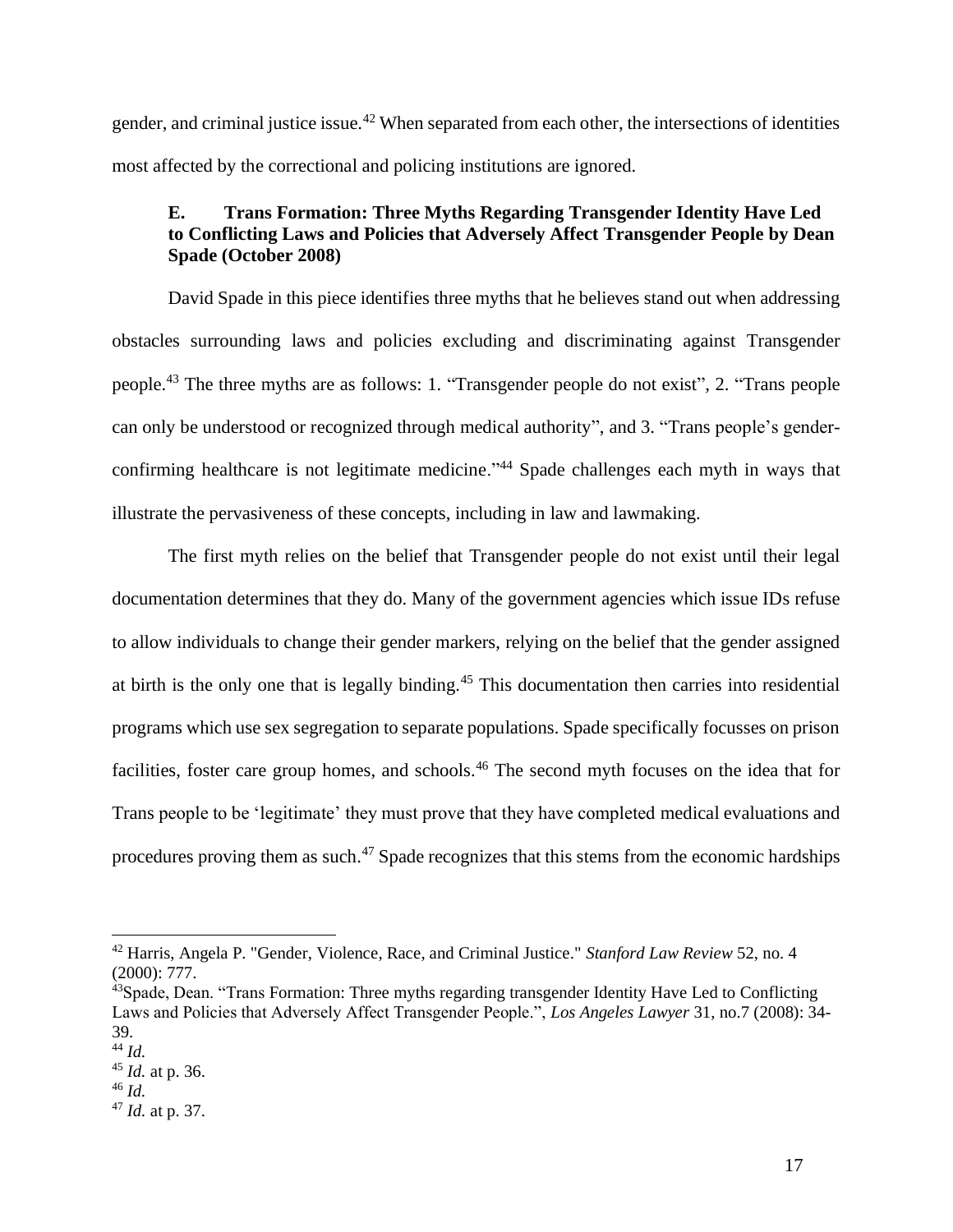of Transgender people that directly correlates with the discrimination they face. They also do not meet "surgery requirements for gender recognition under certain laws and policies."<sup>48</sup> The medical gender reclassification rules at various ID-issuing institutions all have different policies that are inconsistent between states. Even within case law, Spade found that in Courts where cases affirmed Transgender people being covered by anti-discrimination laws, they relied on medical confirmation of their Transgender identities.<sup>49</sup>

While gender confirming surgeries are viewed as necessary much of the time, in myth three, Spade found that gender-confirming medical care is seen as illegitimate.<sup>50</sup> Insurance companies often reject claims for gender-confirming health care. Lack of access to genderaffirming care has been shown to increase the number of Transgender people who are incarcerated. Spade found that anti-discrimination laws, do not address the three myths he identified. He recommended that it may be necessary to "inquire whether gender performs the labor it is assumed to perform in various regulatory systems."<sup>51</sup> To move into a system in which these myths do not exist, gender must be removed as system to determine the existence of Transgender individuals under the law.

## <span id="page-18-0"></span>**F. Race to Incarcerate: Punitive Impulse and the Bid to Repeal Stand Your Ground by Aya Gruber (2014)**

Focusing on stand-your-ground laws after Trayvon Martin was killed by George Zimmerman, legal scholar Aya Gruber argues that punitive impulse leads those fighting for racial justice to "embrace proposals that augment the very police and prosecutorial power" that they

<sup>48</sup> Spade, Dean. "Trans Formation: Three myths regarding transgender Identity Have Led to Conflicting Laws and Policies that Adversely Affect Transgender People.", *Los Angeles Lawyer* 31, no.7 (2008):36- 38.

<sup>49</sup> *Id at* p. 38.

<sup>50</sup> *Id.*

<sup>51</sup> *Id.* at p. 39.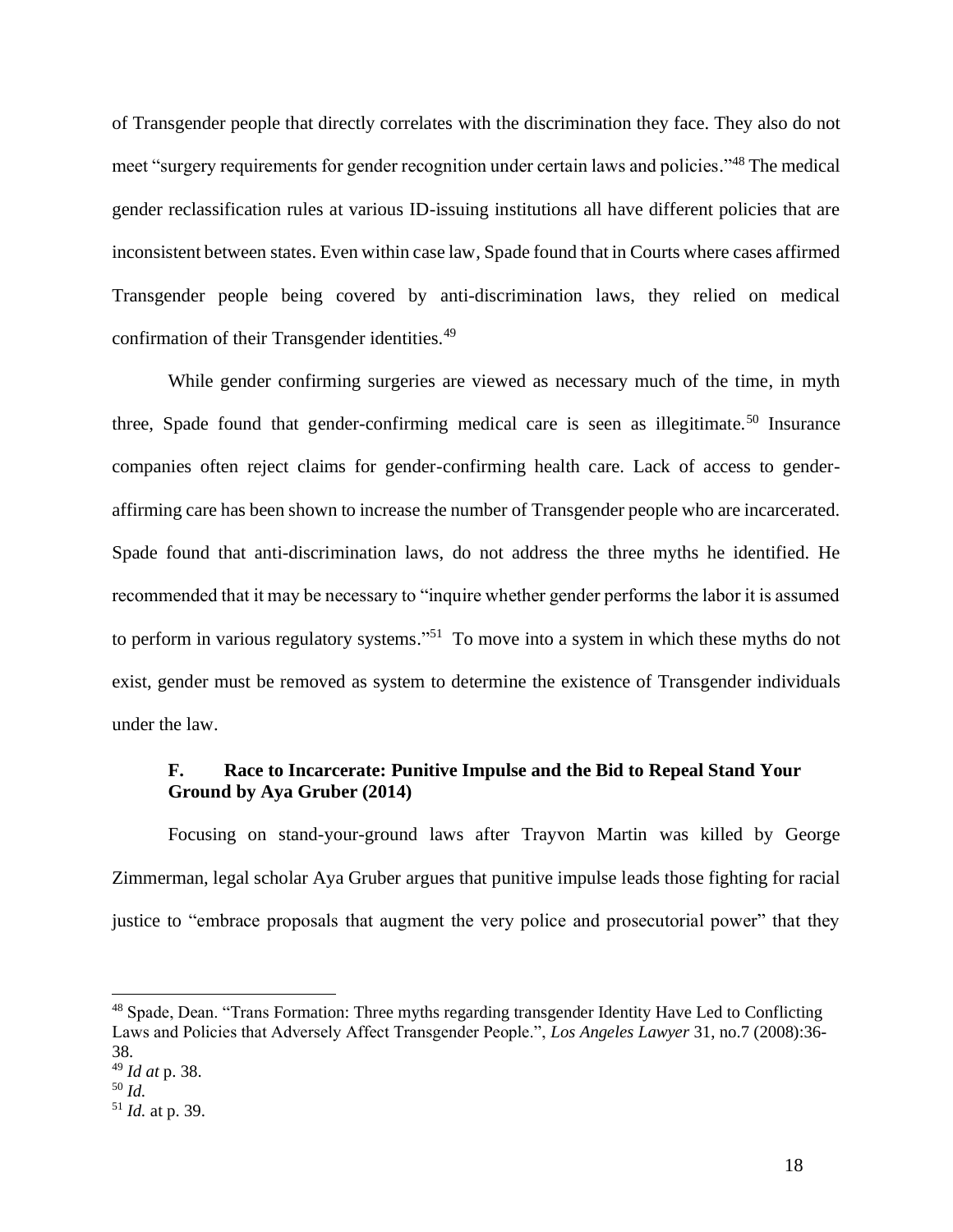criticize.<sup>52</sup> Gruber describes 'punitive impulses' as the actions leading "progressives to seek solutions to race and gender-based harm through strengthening criminal law's ability to punish individuals who commit offenses against minorities and women." <sup>53</sup> Gerber cautions against embracing solutions that increase severity within the criminal justice system.<sup>54</sup> While the application of punitive punishment may seem like the best response to racism or the homophobia referenced within the case law in this research, it actually embraces the same hetero-patriarchal ideologies and beliefs that lead to the initial tragedies. Those conversations about racism, heteropatriarchal systems, and homophobia lose their importance in exchange for fueling a conversation about the justice system. "…Hegemonic cultural forces flattened the rich discussion of race, hierarchy, and state power, into a simple conversation about lack of efficient crime control."<sup>55</sup>

While Gruber's anti-carceral feminist scholarship challenges banning and limiting defenses which give advantage to the carceral state in prosecution, this position is not wholly inconsistent with the objectives of this study. Eliminating transphobic and homophobic strategies embedded in the existing criminal system, to serve communities shaped by the carceral state now, I argue is not at odds with an anti-carceral future. Scholarship and legal developments recognizing the importance of LGBTQ+ protections under the law cannot wait and are not mutually exclusive from abolitionist goals. Consistent with this perspective, this paper will focus only on the improvement of Gay panic and Trans Panic defense bans for a purpose tailored to avoiding

2014). https://advance.lexis.com/api/document?collection=analytical-

materials&id=urn:contentItem:5D6H-8NX0-00CV-H0F1-00000-00&context=1516831. <sup>53</sup> *Id.* at p. 1014

<sup>52</sup> Gruber, Aya. "Race to Incarcerate: Punitive Impulse and the Bid to Repeal Stand Your Ground." *University of Miami Law Review,* 68, 961 (Summer,

<sup>54</sup>*Id.*

<sup>55</sup> *Id.*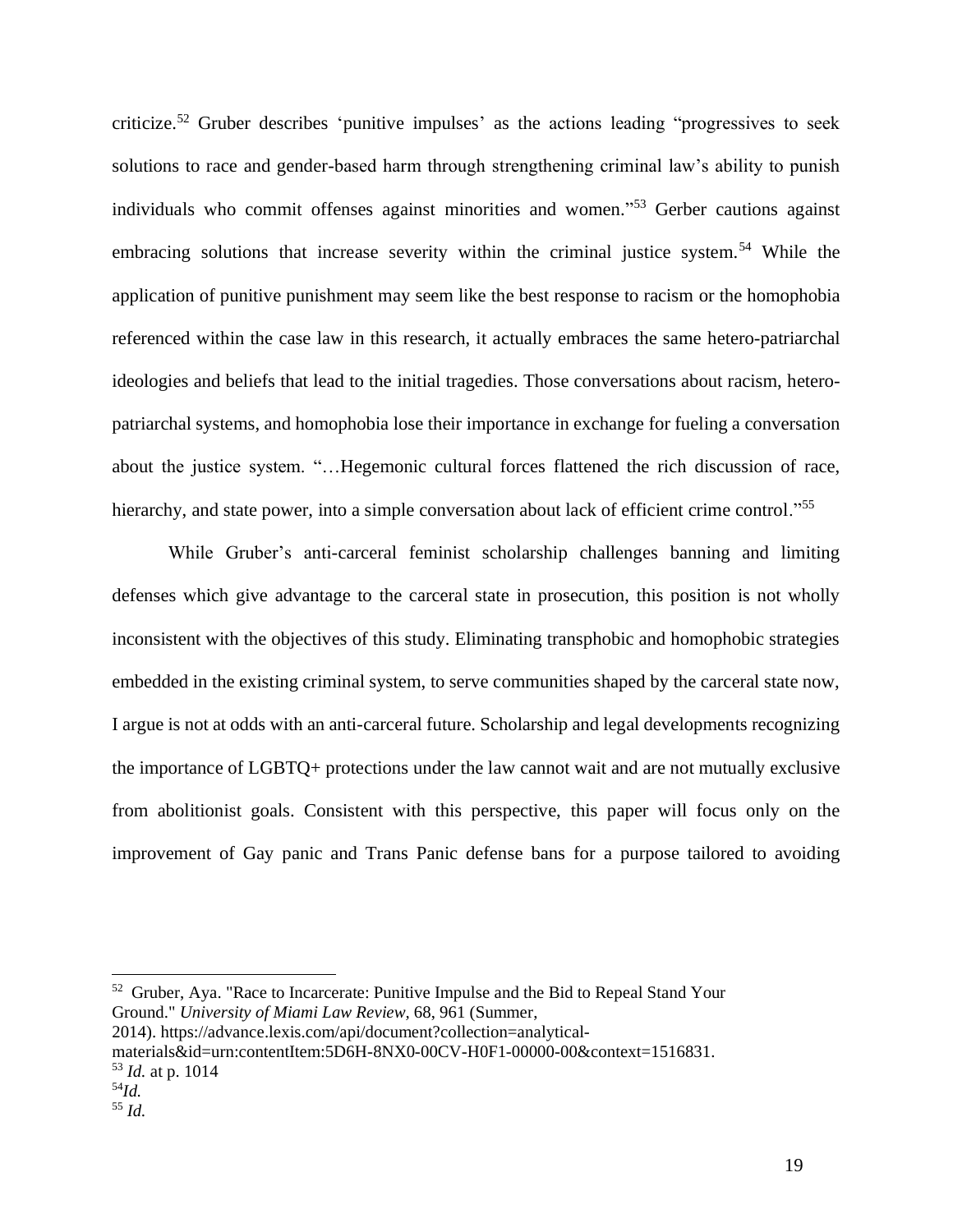collective harms to LGBTQ individuals and communities , prioritizing consistency and clarity over retribution and punishment.

#### **G. Historic Trajectory of Gay Panic and Trans Panic Defenses**

<span id="page-20-0"></span>The following component of my literature review traces the trajectory of homosexual panic and its contemporary defenses throughout US history. This history culminates in the creation in the creation of the ABA Resolution on Gay and Trans Panic Defenses.

#### 1. **History of Homosexual Panic**

<span id="page-20-1"></span>In 1921 Edward J. Kempf (1885-1971) coined what became known, to the public and the medical community, as homosexual panic. The term describes the acts of individuals when they, most time male, are brought "into social situations with known or suspected homosexuals."<sup>56</sup> They must then confront their own "homoerotic feelings, fantasies, or behaviors", often in a way that leads to "violence and murder directed toward the assumed homosexual objects."<sup>57</sup> The term was added into the *Diagnostic and Statistical Manuel of Mental Disorders* (DSM) in 1952, and the term was not removed until the second edition of the DSM was produced in 1973, 21 years later. Even then the term was replaced with "sexual orientation disturbance" in 1974.<sup>58</sup> Different variations would continue to pathologize homosexuality until 1987.

At that point however, the social ramifications of treating homosexuality as a mental illness had already begun. In order to exist as oneself an individual had to be "legitimized" by medical treatment.<sup>59</sup> The Stonewall riots would go on to begin in 1969, which many believed was the

<sup>56</sup> Herdt, Gilbert. "Homosexual panic." In *The International Encyclopedia of Human Sexuality*. Edited by Patricia Whelehan, and Anne Bolin. 1st ed. New Jersey: Wiley, 2015. <sup>57</sup> *Id.*

<sup>58</sup> Cabaj, Robert Paul. "Working with LGBTQ Patients." American Psychiatric Association. N.d. https://www.psychiatry.org/psychiatrists/cultural-competency/education/best-practice-highlights/workingwith-lgbtq-patients.

<sup>59</sup> Spade, Dean. "Resisting Medicine/Remodeling Gender.", *Berkley Women's Law Journal* 18 (2003): 15-37. https://digitalcommons.law.seattleu.edu/faculty/592.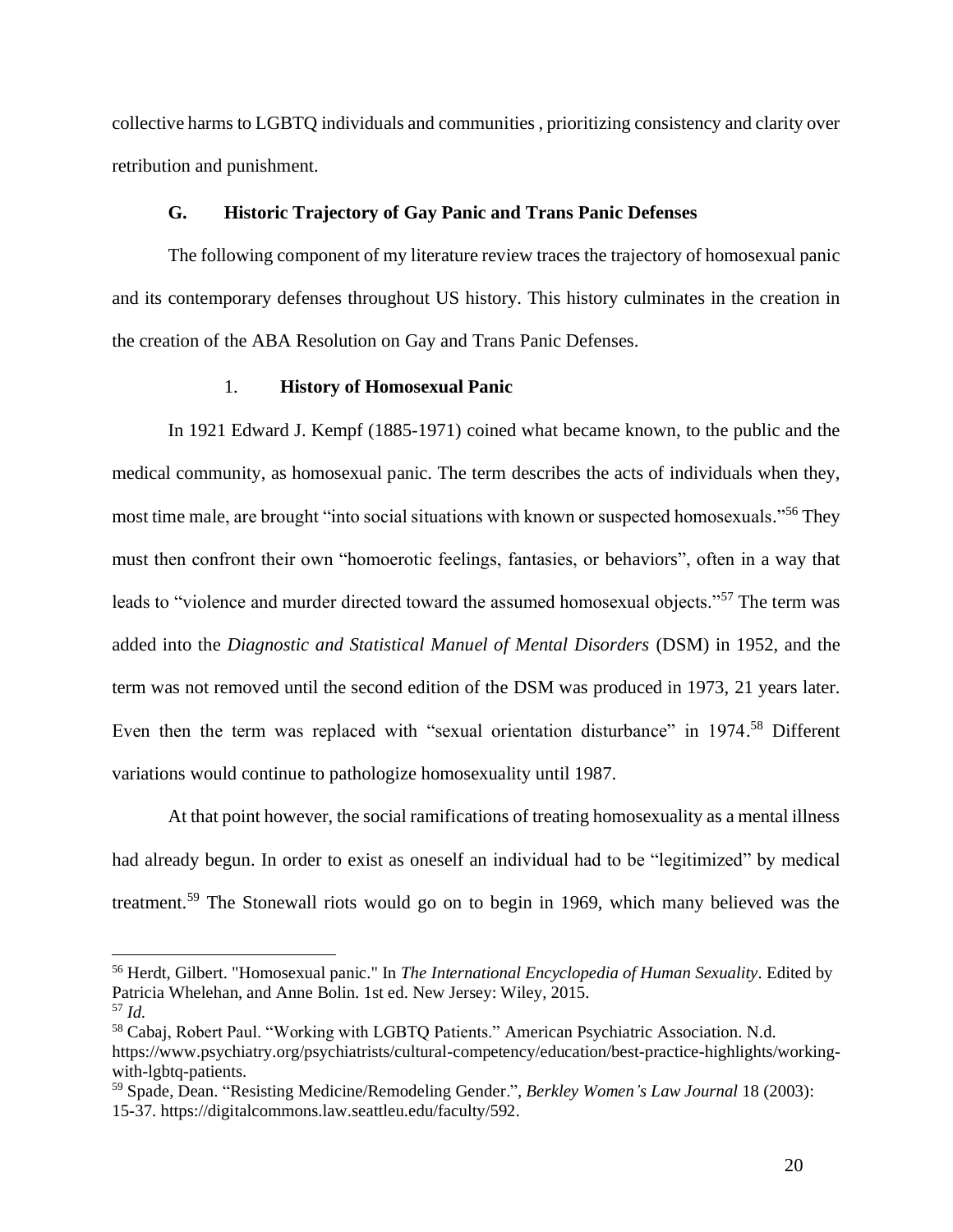catalyst of the Gay Rights movement.<sup>60</sup> Homosexual Panic then entered the American Legal system under the guise of the "Homosexual Panic Defense". The defense itself is used in criminal cases, typically when an individual has been charged with violence, assault or murder, against an LGBTQ+ individual.<sup>61</sup> The Homosexual Panic Defense works in part in two different ways. In this paper, the homosexual panic defense will be referred to as two separate terms known as the Gay panic defense and the Trans panic defense. Both the Trans panic defense and the Gay panic defense are two separate issues and two separate terms, but both rely on the blaming of the victims for the actions of the individual who committed the crime. They both also rely on the concept of Homosexual Panic to describe the actions of the individual committing the crime. Homosexual Panic disorder is used as a mental illness, to invoke an insanity defense or diminished capacity defense.<sup>62</sup> With this defense, the defendant admits to their actions but does not accept responsibility based on mental illness.<sup>63</sup> This defense is not the same as a diminished capacity defense. With an insanity defense, legal competency to stand trial needs to be determined before insanity can be established as a defense.<sup>64</sup> The Supreme Court of the United States has set no precedent on how to determine diminished capacity, and the litmus test therefore varies from state to state.<sup>65</sup>

<sup>60</sup> "Stonewall Riots: The Beginning of the LGBT Movement." The Leadership Conference on Civil and Human Rights, June 2009. https://civilrights.org/2009/06/22/stonewall-riots-the-beginning-of-the-lgbtmovement/.

<sup>&</sup>lt;sup>61</sup> "Gay and Trans Panic Defenses Resolution." The National LGBTQ+ Bar Association. American Bar Association, August 2013. https://lgbtbar.org/wp-content/uploads/2014/02/Gay-and-Trans-Panic-Defenses-Resolution.pdf.

<sup>62</sup> *Id.*

<sup>63 &</sup>quot;Insanity Defense." Legal Information Institute, n.d. https://www.law.cornell.edu/wex/insanity defense. <sup>64</sup> *Id.*

<sup>65</sup> "U.S. Supreme Court Sides with Kansas Over Insanity Defense." American Bar Association, July 2020.https://www.americanbar.org/groups/committees/death\_penalty\_representation/project\_press/2020/s ummer/us-supreme-court-sides-with-kansas/.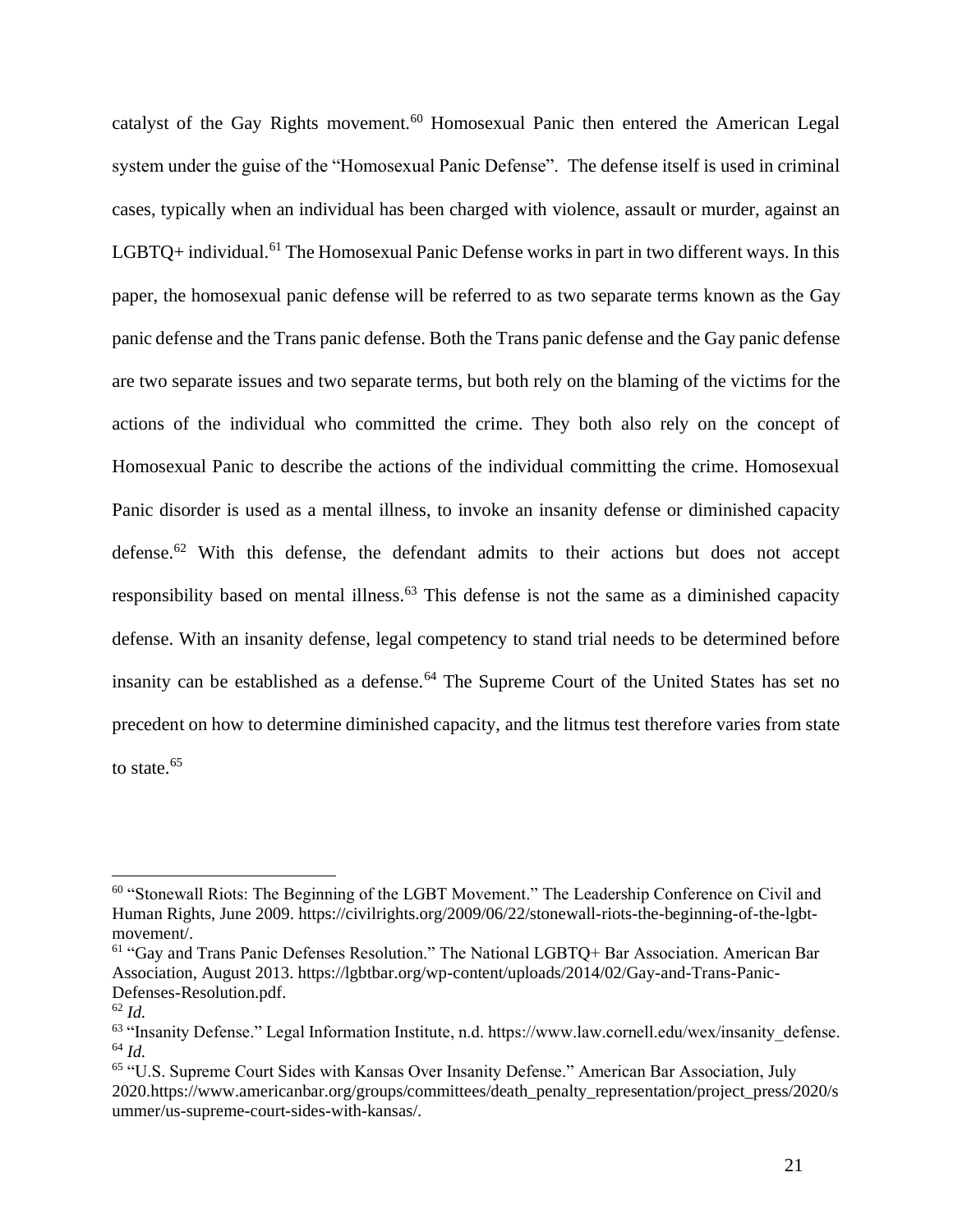As of 2021, sixteen states have statutory bans on both Gay and Trans panic defenses. California was the first state to produce a ban after bill AB 2501 was passed and signed by the Governor in 2014. Since then, states including Colorado, Maryland, Connecticut, and the District of Columbia have all passed similar bills banning the use of Gay and or Trans panic defenses in criminal cases. Many of these bills are in keeping with the language of the American Bar Association's (ABA) 2013 Resolution on Gay and Trans Panic Defenses.

The resolution created by the ABA calls for legislative action to "curtail the availability and effectiveness of the 'Gay panic' and 'Trans panic' defenses."<sup>66</sup> Both of these defenses look to justify the murder and assault of individuals based upon their sexual orientation or gender identity.<sup>67</sup> The report itself draws upon the high-profile murders of Jorge Mercado, Matthew Shepard, Angie Zapata, and Latisha King all cases in which the victims were blamed for their death when the defendants used, Gay panic and Trans panic defenses throughout their trials. Mercado, Shepard, Zapata, and King were all brutally murdered by defendants who would go on to use a legal defense, which blamed them for their own deaths. Many states have dedicated their own bills banning the use of Gay panic and Trans panic defenses to individuals whose lives were taken due to senseless violence.

In each state, the laws while worded the same, function differently. In this chapter the operative laws, the history of homosexual panic disorder, Gay and Trans panic, increasing rates of murders of Transgender people, and the ABA 2013 Resolution on Gay and Trans Panic Defenses will be explored.

<sup>66</sup> "Gay and Trans Panic Defenses Resolution." The National LGBTQ+ Bar Association. American Bar Association, August 2013. https://lgbtbar.org/wp-content/uploads/2014/02/Gay-and-Trans-Panic-Defenses-Resolution.pdf.  $^{67}Id.$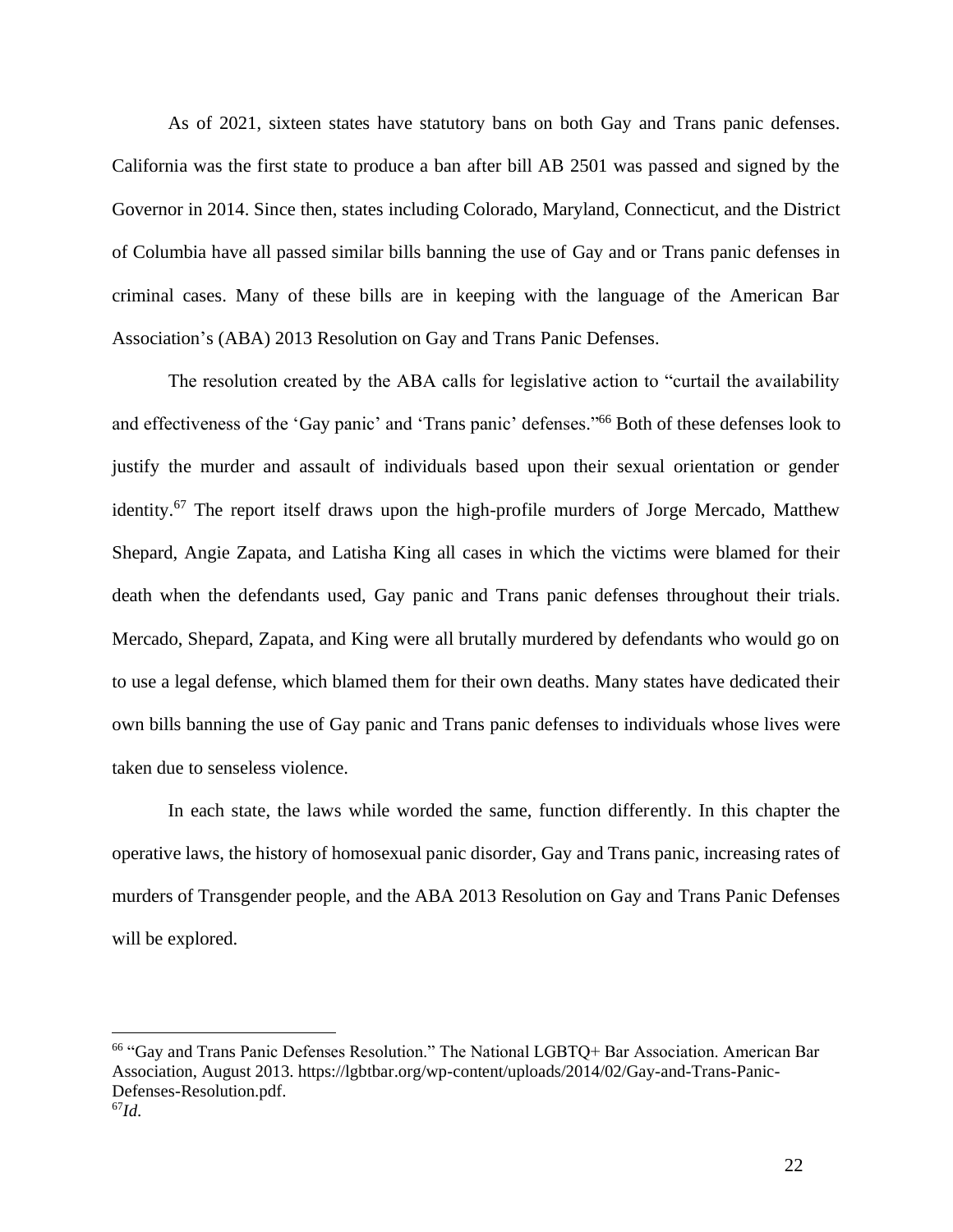#### **2. Homosexual Panic Disorder**

<span id="page-23-0"></span>Homosexual Panic was first coined by Edward Kempf in the 1923 to describe what he considered to be a psychological disorder. The term referred to the panic that resulted from an internal struggle usually male who when "brought into social situation with known or suspected homosexuals, are then forced to confront homoerotic feelings, fantasies, or behaviors which sometimes provoked extreme reactions, including violence and murder directed toward the assumed homosexual objects."<sup>68</sup> Kempf believed that when an individual found someone of the same sex attractive "they felt helpless, passive and anxious."<sup>69</sup> The term first appeared in the American Psychiatric Association DSM Manual in 1952.

The term homosexual panic became much more popularized during the lavender scare in the federal government during the 1950s and 1960s. Gay and Lesbian individuals working within the government were interrogated and pushed out of their jobs. The belief being, that homosexual individuals were more susceptible to communism and treason, as they could easily be blackmailed into giving state secrets. It is during this time however that the Gay liberation movement began, which saw many LGBTQ people enter the mainstream and fight for equality. Frank Kameny fought back against the effects of the lavender scare and sued the United States government in the Supreme Court.

While the 1960s marked the beginning of the Gay liberation movement, the 1980s marked the beginning of the HIV/AIDS epidemic which again increased the popularity of the term homosexual panic. The epidemic fueled a new and "increasing stigma against homosexuals and

<sup>68</sup> Herdt, Gilbert. "Homosexual panic." In *The International Encyclopedia of Human Sexuality*. Edited by Patricia Whelehan, and Anne Bolin. 1st ed. New Jersey: Wiley, 2015.

<sup>&</sup>lt;sup>69</sup> "Gay and Trans Panic Defenses Resolution." The National LGBTQ+ Bar Association. American Bar Association, August 2013. https://lgbtbar.org/wp-content/uploads/2014/02/Gay-and-Trans-Panic-Defenses-Resolution.pdf.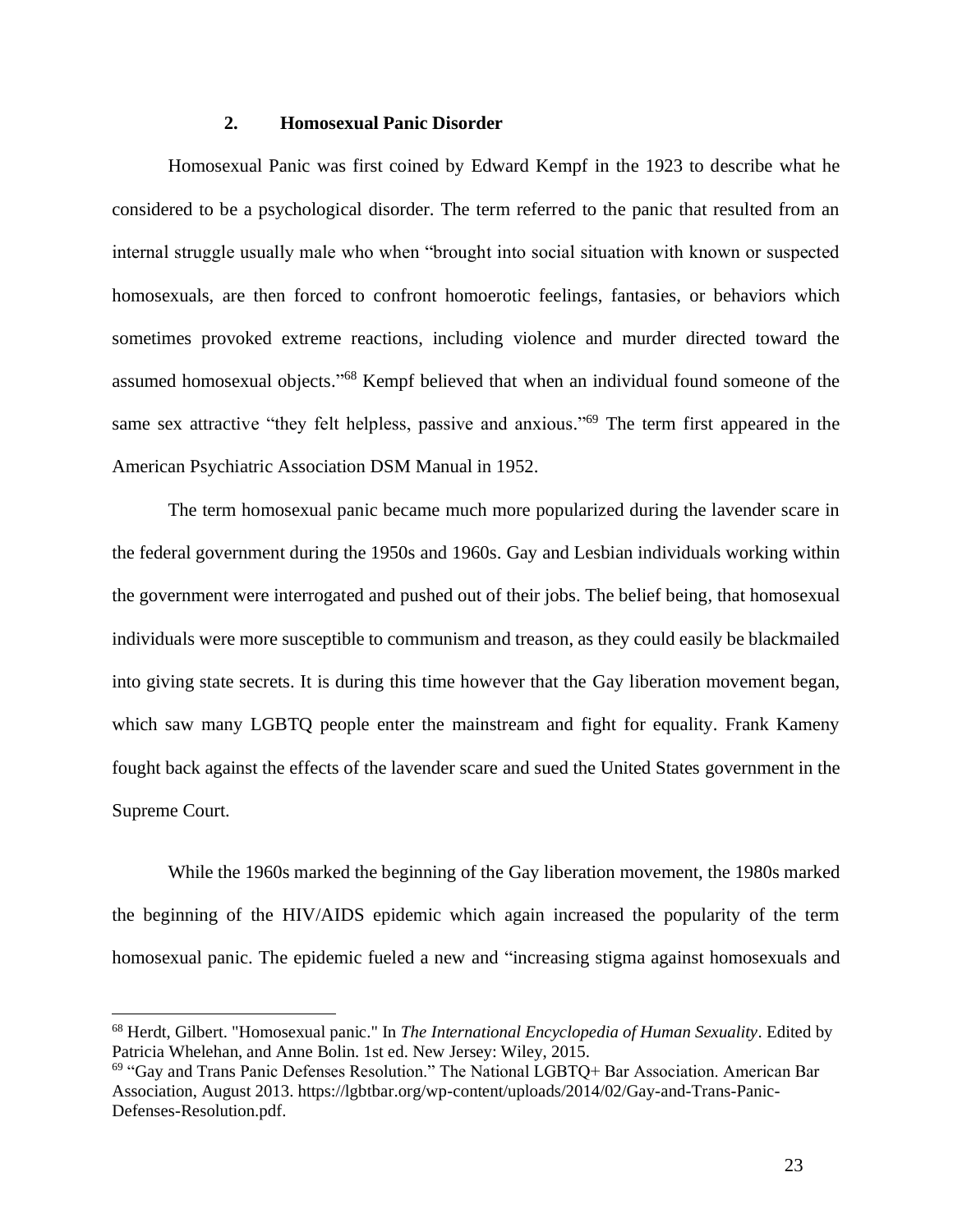homosexuality."<sup>70</sup> At the height of the HIV/AIDS epidemic from 1981-1987, African Americans represented 25.5% of people with  $AIDS$ <sup>71</sup> By the end of 2000, the African American community made up 44.9% of people with AIDS.<sup>72</sup> Homophobia within the Black community created a space where one could not be open in their sexual identities. This led young queer men to engage in "riskier sexual behaviors", which inherently fueled the spread of AIDS.<sup>73</sup> While the Black community had fewer resources to combat the HIV/AIDS epidemic, the condemnation of homosexuality impacted the response to the crises as well. Many within the church and the Black community "thought of homosexuality as a cultural phenomenon of white people and AIDS as a disease of Gay white men."<sup>74</sup> Due to these beliefs, the AIDS epidemic was largely unspoken and ignored in the Black community, keeping in alignment with Anne Allen Shockley's notion of "play

it, but don't say it"<sup>75</sup>:

That's the line that capsulizes the general stance of the Black community on sexual identity and orientation. If you're a Lesbian, you can have as many women as you want. If you're a Gay man, you can have all the men you want. But just don't say anything about it or make it political.<sup>76</sup>

To African Americans, the actions of queer Black women and men are acceptable only if

they could not be seen. This places queer Black people on the outskirts of the Black community,

marginalized from the larger community. With this, it allows for the whole Black community to

<sup>70</sup> Altman, Dennis. "Legitimation through Disaster: AIDS and the Gay Movement." In *AIDS: The Burdens of History*, edited by Elizabeth Fee and Daniel M. Fox, 302-314. Berkley: University of California Press, 1988.

<sup>71</sup> "HIV and AIDS --- United States, 1981—2000." *Morbidity and Mortality Weekly Report* 50, no. 21 (2001):430-434.

<sup>72</sup> *Id.*

<sup>73</sup> Lewis, Gregory B. "Black-White Differences in Attitudes toward Homosexuality and Gay Rights." *Public Opinion Quarterly* 67, no. 1 (2003): 59-78.

<sup>74</sup> *Id*; Icard, Larry D. "Black Gay Men and Conflicting Social Identities: Sexual Orientation Versus Racial Identity." *Journal of Social Work & Human Sexuality* 4, no.1-2 (1986): 86.

<sup>75</sup> Gomez, Jewelle and Barbara Smith. "Talking about It: Homophobia in the Black Community." *Feminist Review* 34, (1990): 49.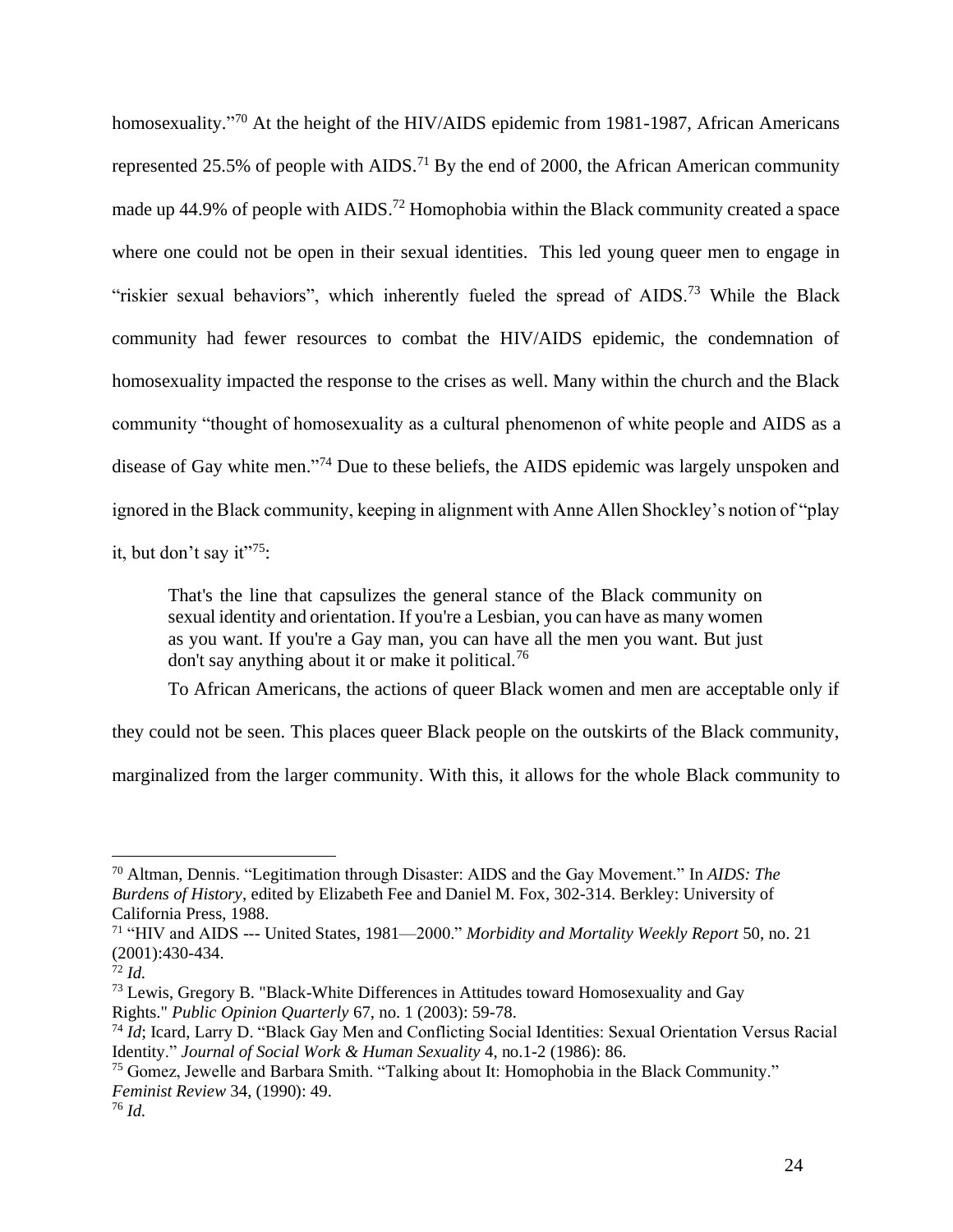ignore the consequences of their actions against the Black queer community. It allowed the community to ignore any type of discrimination that the growing queer community might face. Both the lavender scares of the 1960s and the HIV/AIDs epidemic of the 1980s fueled the fears that many people held about Gay, Lesbian, and Transgender people.<sup>77</sup>

The panic and fear surrounding homosexual individuals, however, is often found within cultural and family structures. Especially in the Black community, where large amounts of violence are tracked towards queer people. Respectability politics created a separation in the Black community between those who practiced the "hegemonic articulations of gender, class, and sexuality", and those who were outside the realm of the heteronormative views.<sup>78</sup> Cathy Cohen describes this as secondary marginalization, the "process of exclusion of a subgroup of a marginalized community that functions outside the normative rules that determine community membership and power."<sup>79</sup> Queer African American, Gay and Lesbian individuals operate outside of the normative and as a result are considered to be disloyal to the cause. Conservative black churches and nationalists condemn homosexuality as being a threat to the whole existence of the black community.<sup>80</sup> Claiming to protect the African American family structure, Rev. Adam Clayton Powell, Sr., pastor of Abyssinian Baptist Church, launched a public campaign against homosexuality.<sup>81</sup> It was believed by him that homosexuality was a "social trend" that was attacking

https://scholar.oxy.edu/handle/20.500.12711/1184.

<sup>77</sup>Adkins, Judith. "These People Are Frightened to Death": Congressional Investigation and the Lavender Scare." *Prologue Magazine* 48, no. 2 (2016).

https://www.archives.gov/publications/prologue/2016/summer/lavender.html.

<sup>&</sup>lt;sup>78</sup> Higginbotham, Evelyn Brooks. "African-American Women's History and the Metalanguage of Race." *Signs: Journal of Women in Culture and Society* 17, no. 2 (1992): 251-274.

<sup>&</sup>lt;sup>79</sup> Armstrong, Amanda. "Today?s Boundaries of Blackness: Is Secondary Marginalization Still Applicable to the AIDS Crisis in 2008?" *URC Student Scholarship* (2008).

<sup>80</sup> White, E. Frances. "Black Feminist Intervention." In *Dark Continent of Our Bodies: Black Feminism & Politics of Respectability*, 25-80. Temple University Press, 2001.

<sup>&</sup>lt;sup>81</sup> Harris, Paisley. "Gatekeeping and Remaking: The Politics of Respectability in African American Women's History and Black Feminism." *Journal of Women's History* 15, no. 1 (2003): 212-220.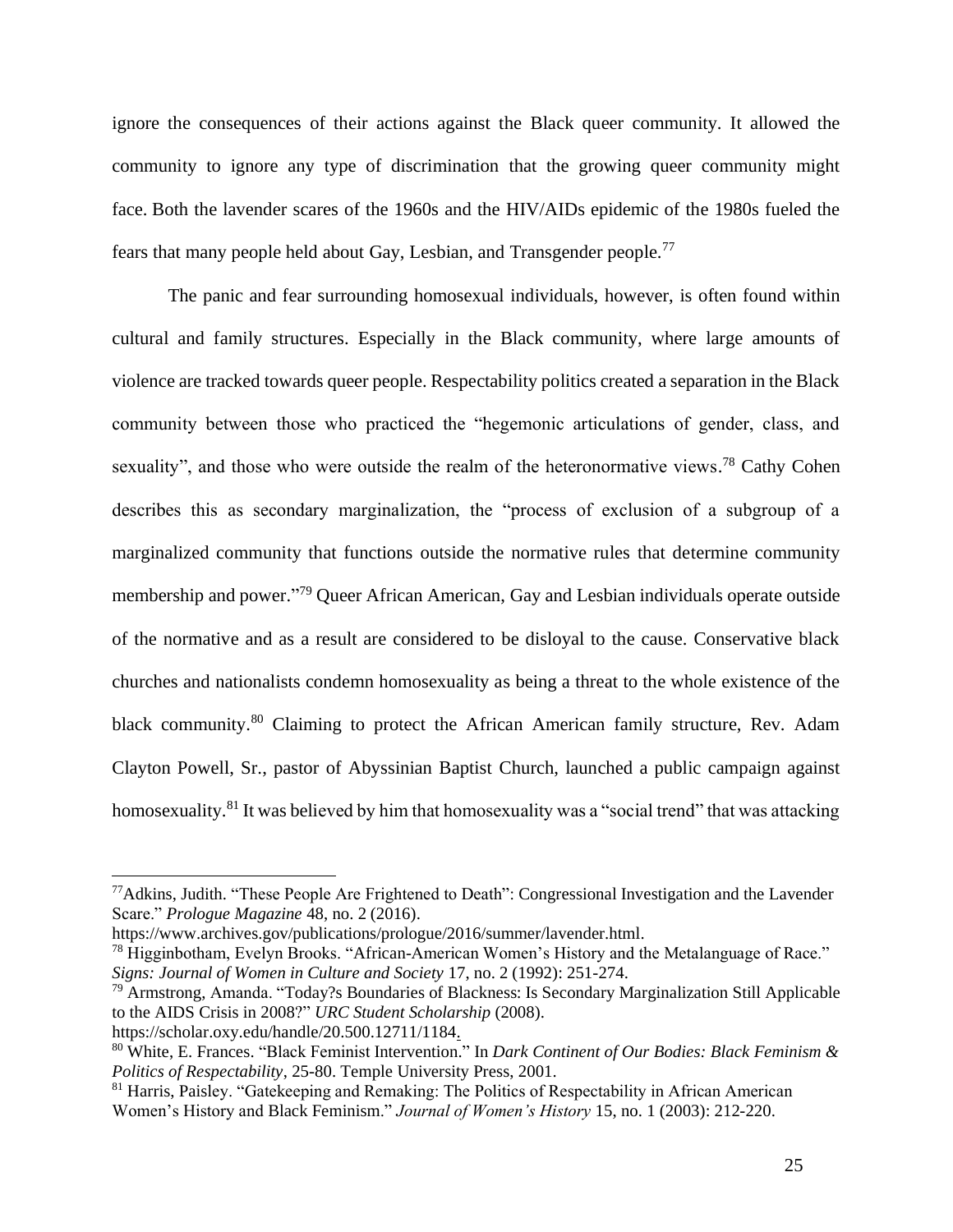the African American family structure, with the males leaving their wives for men and women deciding to engage in relations with other women, never marrying.<sup>82</sup> These campaigns created a society in which queer African Americans were marginalized by white people for being Black, and then secondarily marginalized by the very community from which they were from.

# **3. Respectability Politics and Secondary Marginalization**

<span id="page-26-0"></span>Respectability politics created a separation in the Black community between those who practiced the "hegemonic articulations of gender, class, and sexuality", and those who were outside the realm of the heteronormative views. $83$  Cathy Cohen describes this as secondary marginalization, the "process of exclusion of a subgroup of a marginalized community that functions outside the normative rules that determine community membership and power."<sup>84</sup> Queer African American and Gay and Lesbian individuals operate outside of the normative and as a result are considered to be disloyal to the cause. Conservative Black churches and Black nationalists condemn homosexuality as being a threat to the whole existence of the black community.<sup>85</sup> Claiming to protect the African American family structure, Rev. Adam Clayton Powell, Sr., pastor of Abyssinian Baptist Church, launched a public campaign against homosexuality.<sup>86</sup> It was believed by him that homosexuality was a "social trend" that was attacking the African American family with the males leaving their wives for men and women deciding to engage in relations with

<sup>83</sup> Higginbotham, Evelyn Brooks. "African-American Women's History and the Metalanguage of Race." *Signs: Journal of Women in Culture and Society* 17, no. 2 (1992): 251-274.

https://scholar.oxy.edu/handle/20.500.12711/1184.

<sup>82</sup> Powell, Adam Clayton. *Against the Tide: An Autobiography*. New York, 1938.

<sup>84</sup> Armstrong, Amanda. "Today?s Boundaries of Blackness: Is Secondary Marginalization Still Applicable to the AIDS Crisis in 2008?" *URC Student Scholarship* (2008).

<sup>85</sup> White, E. Frances. "Black Feminist Intervention." In *Dark Continent of Our Bodies: Black Feminism & Politics of Respectability*, 25-80. Temple University Press, 2001.

<sup>86</sup> Harris, Paisley. "Gatekeeping and Remaking: The Politics of Respectability in African American Women's History and Black Feminism." *Journal of Women's History* 15, no. 1 (2003): 212-220.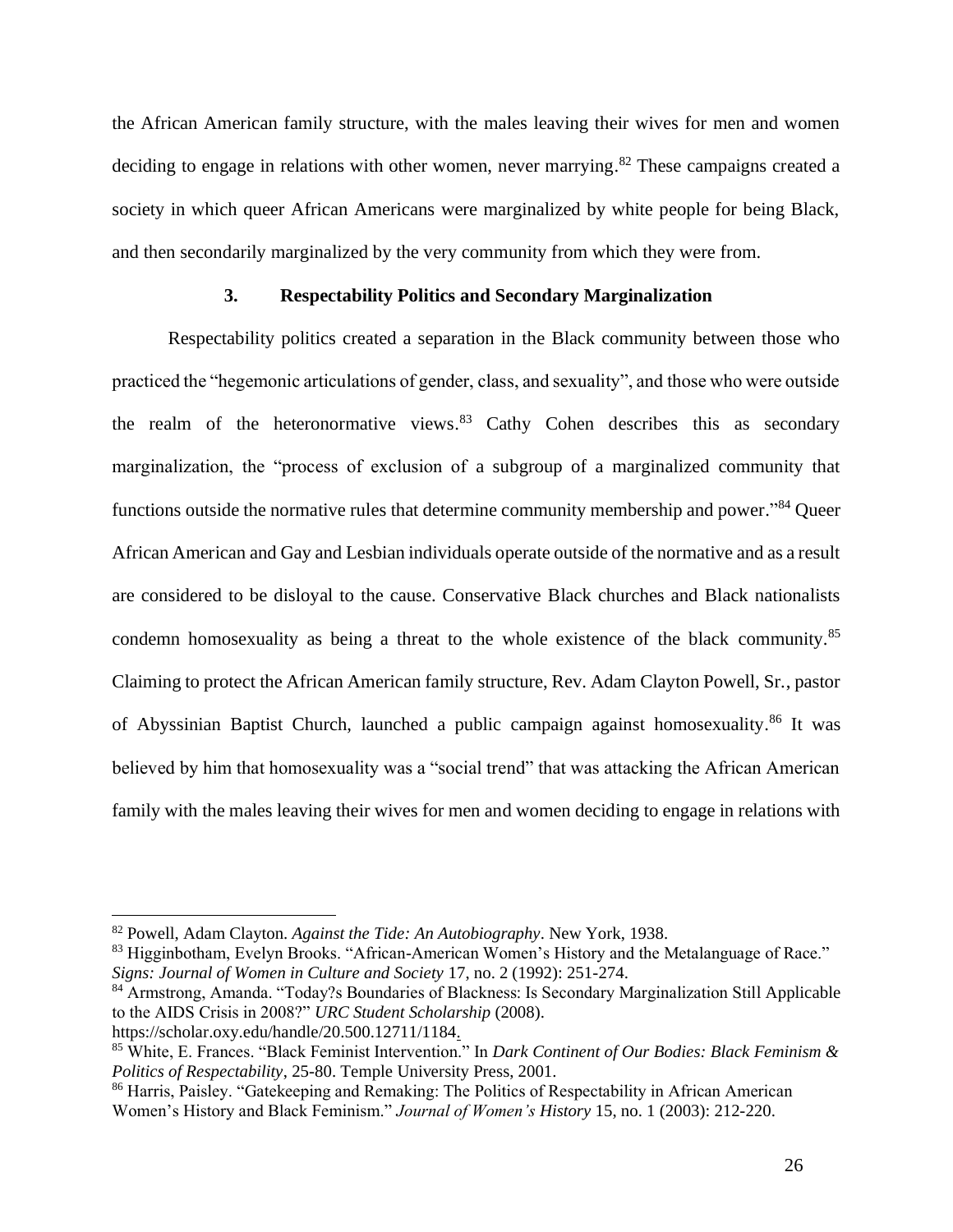other women, never marrying.<sup>87</sup> These campaigns created a society in which queer African Americans were marginalized by white people for being Black, and then secondarily marginalized by the very community from which they were from.

To separate themselves from "deviant sexuality", African Americans historically have denied homosexuality within the community, encouraging homophobic beliefs in Black churches. <sup>88</sup> In an essay reviewing *Homosexuality and the Black Church,* Angelique Harris argues that homosexuality itself is not where homophobia is rooted in the African American community and churches. Harris believes that homophobia in the Black community comes from sexuality or "deviant sexuality" itself and the oppression that African Americans faced from white people about issues of sexuality. Respectability politics encouraged members of the African American community to be pious and to abide by the heteronormative family model, a man and a woman married with children. The perceived loss of these ideals was alarming to some within the African American community. In a time in which the overall community faced stigmatization and marginalization by white people, the queer men and women with the African American community were and continue to be marginalized by their community. Cheryl Clarke argues that it is "exceedingly painful for us to face public denunciation from black folk—the very group who should be championing our liberation."<sup>89</sup>

Queer black men serve as a juxtaposition to the idea of what masculinity is in the African American community. Since to be considered masculine, you must be heterosexual this "prompt[s]

<sup>87</sup> Powell, Adam Clayton. *Against the Tide: An Autobiography*. New York, 1938.

<sup>88</sup> Harris, Paisley. "Gatekeeping and Remaking: The Politics of Respectability in African American Women's History and Black Feminism." *Journal of Women's History* 15, no. 1 (2003): 212-220.

<sup>89</sup> Clarke, Cheryl. "The Failure to Transform: Homophobia in the Black Community." In *Home Girls: A Black Feminist Anthology*. Edited by Barbara Smith. New York: Kitchen Table/Women of Color (2001):207.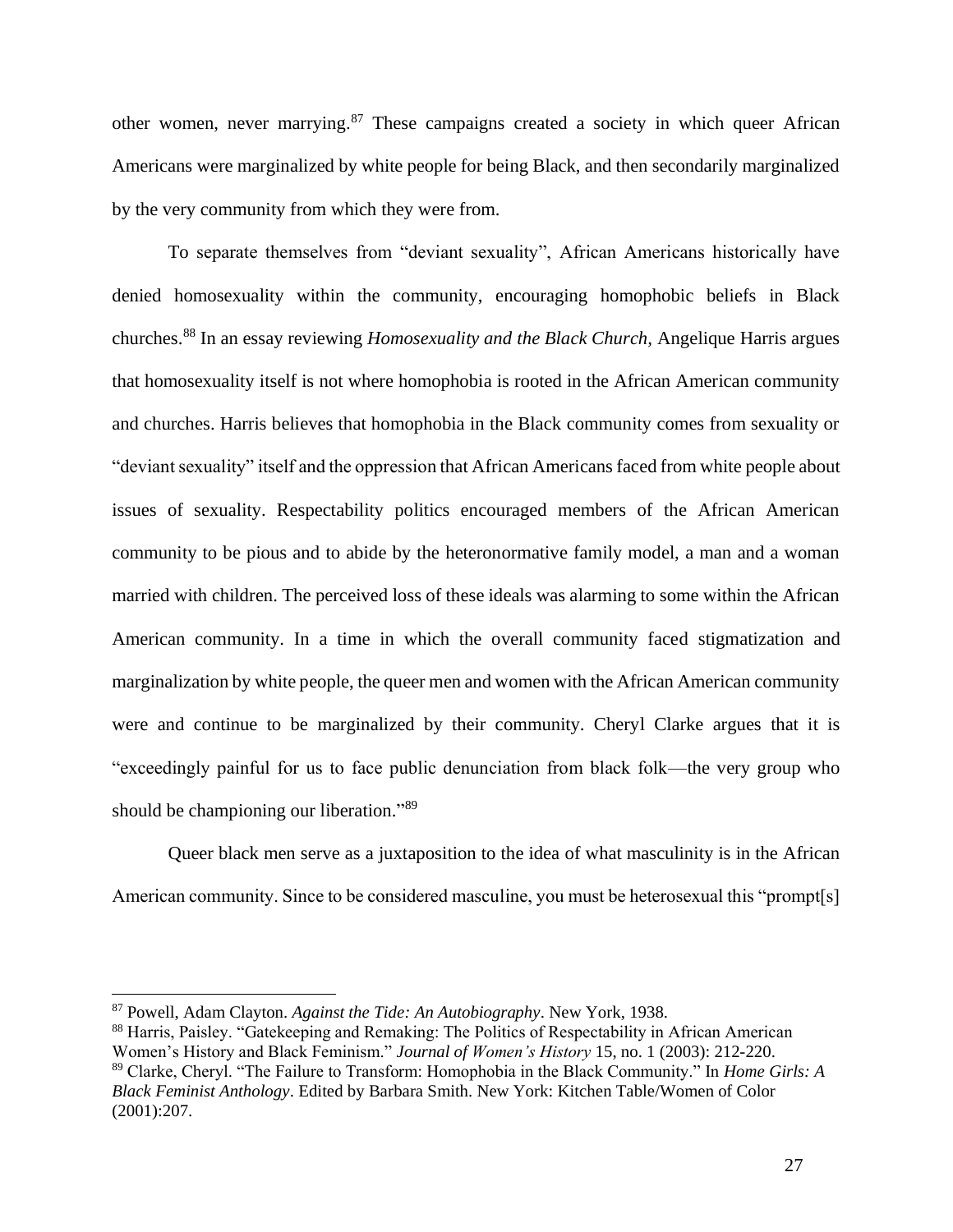the hypermasculinization of behavior among males to avoid being labeled a 'fag' or 'queer'."<sup>90</sup> The respectability politics surrounding masculinity require homophobia, as hypermasculinity is a system that values "male physical strength, aggression, violence, competition, and dominance that despises the death of these characteristics as weak and feminine."<sup>91</sup> Heterosexual men then practice hypermasculinity as a way to separate themselves from what is considered to be "weak and feminine", both internalizing homophobia as well as outwardly expressing it. Creating a phenomenon known as the "Down Low", in which Black men who know that they are Gay, "do not profess their sexual identity" or those who considered themselves to be heterosexual, but only have sex with men.<sup>92</sup> These men stand between the line of expressing their sexual identity, while also performing as hypermasculine men. In his study, *We Wear the Mask: African American Contemporary Gay Male Identities* Edward Brown II (2005), describes how black men separate their racial identity from their sexual identity.

Said differently, many contemporary African American Gay men believe that they must be homophobic and divide their sexual identity from their black male identity in order to be accepted and to maintain a high ranking in the hierarchy of men. It is through this logic that statements like, "I can't stand no faggot ass nigger" can be heard from the mouth of a black Gay man, even in an all-Gay environment. 93

Within the African American community, the importance that is placed on masculinity as

a result of respectability politics is similar to the importance of femininity. Feminine queer black women, while seen as "deviant" are still able to present themselves to the public as being within the lines of what is considered to be respectable. Those wearing dresses, skirts, and makeup, faced

<sup>90</sup> Ward, Elijah G. "Homophobia, hypermasculinity and the US black church." *Culture, Health & Sexuality* 7, no. 5 (2005): 496. doi: 10.1080/13691050500151248. <sup>91</sup> *Id.* 

<sup>92</sup> Brown, Edward. "We Wear the Mask: African American Contemporary Gay Male Identities." *Journal of African American Studies* 9, no. 2 (2005): 29-38. doi: 10.1007/s12111-005-1020-x <sup>93</sup> *Id.*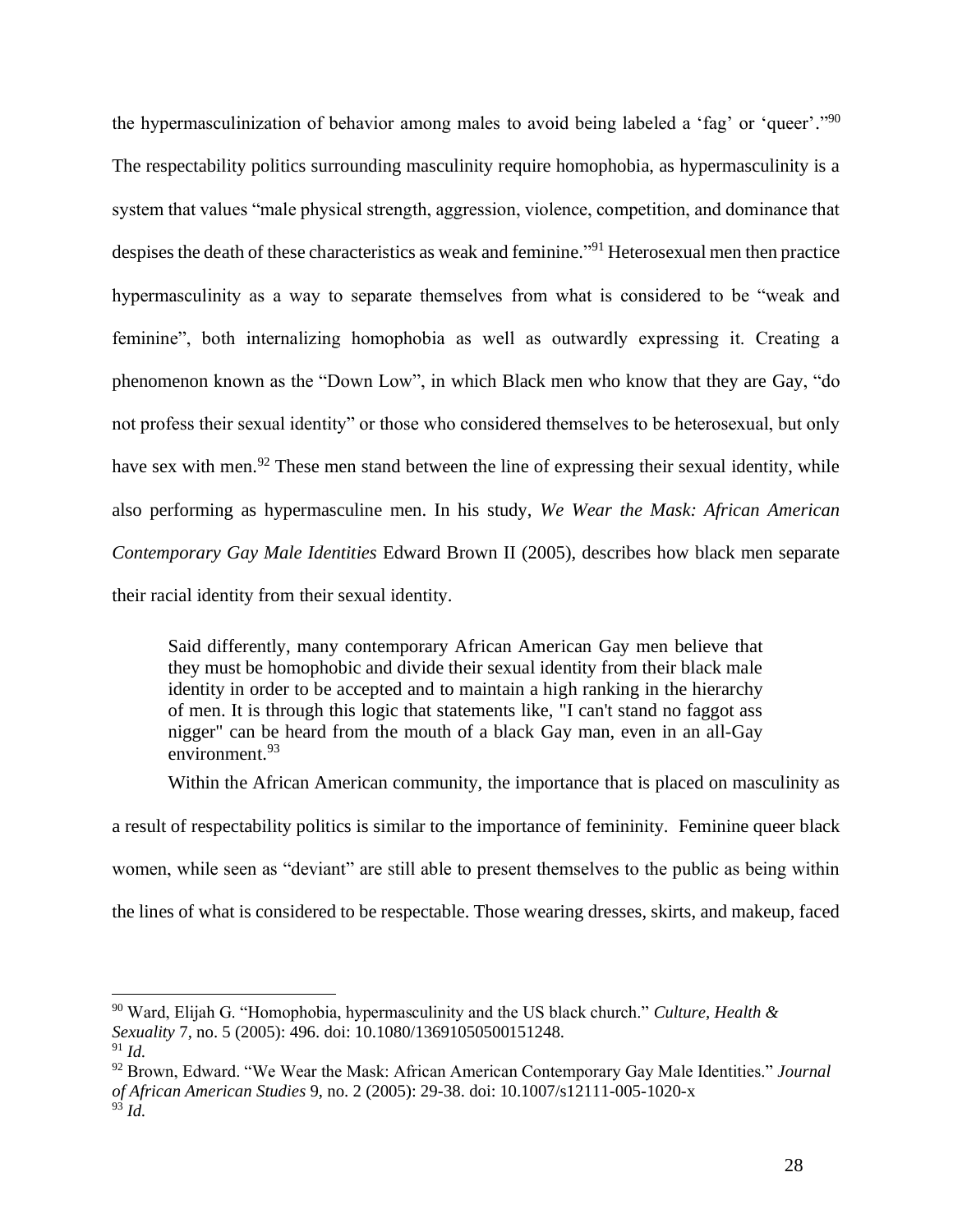less of the "hostility and misunderstanding" from the Black community, than nonfeminine Lesbians.<sup>94</sup> Black queer women are referred to as "Gay, queer, funny, or a bull dagger", which Anne Allen Shockley says are "embedded deeply within the overall homophobic attitude of the Black Community, a phenomenon stemming from social, religious, and 'biological' convictions." 95

Within the Black community, fear and stigma impact both those who identity as Gay, Lesbian, Bisexual, and Transgender, but it simultaneously affects other individuals in how they respond to people who deviate from the heteronormative ideologies. For many, homosexual panic comes from the separation from what is considered to be normal. "…homosocial desire fines itself rent by the putative "sameness" of homosexuality, which, by short-circuiting the approved wiring of desire, threatens to upset the homosocial flows of power."<sup>96</sup> Within all communities, many fear losing that power which comes from being within the majority.

While secondary marginalization is used to describe the effects of respectability politics on queer Black people, it also describes the effects of Gay panic and Trans panic defenses on victims. With the use of these defenses, they are both secondarily marginalized and also secondarily victimized. The defense itself requires the "jury to find the victim's sexual orientation or gender identity blameworthy for the defendant's actions."<sup>97</sup> The victim experiences secondary marginalization from the usage of their sexual orientation or gender identity to further discredit

<sup>&</sup>lt;sup>94</sup> Moore, Mignon R. "Lipstick or Timberlands? Meanings of Gender Presentation in Black Lesbian Communities." *Signs* 32, no. 1 (2006): 117. doi:10.1086/505269.

<sup>95</sup> Shockley, Ann Allen. "The Black Lesbian in American Literature: An Overview." In *Home Girls: A Black Feminist Anthology*. Edited by Barbara Smith. New York: Kitchen Table/Women of Color (1983):84.

<sup>96</sup> Valente, Joseph. "Thrilled by His Touch: Homosexual Panic and the Will to Artistry in *A Portrait of the Artist as a Young Man*." *James Joyce Quarterly* 50, no. 1 (2012): 223-244. [doi:10.1353/jjq.2012.0101.](http://doi.org/10.1353/jjq.2012.0101) <sup>97</sup> "Gay and Trans Panic Defenses Resolution." The National LGBTQ+ Bar Association. American Bar Association, August 2013. https://lgbtbar.org/wp-content/uploads/2014/02/Gay-and-Trans-Panic-Defenses-Resolution.pdf.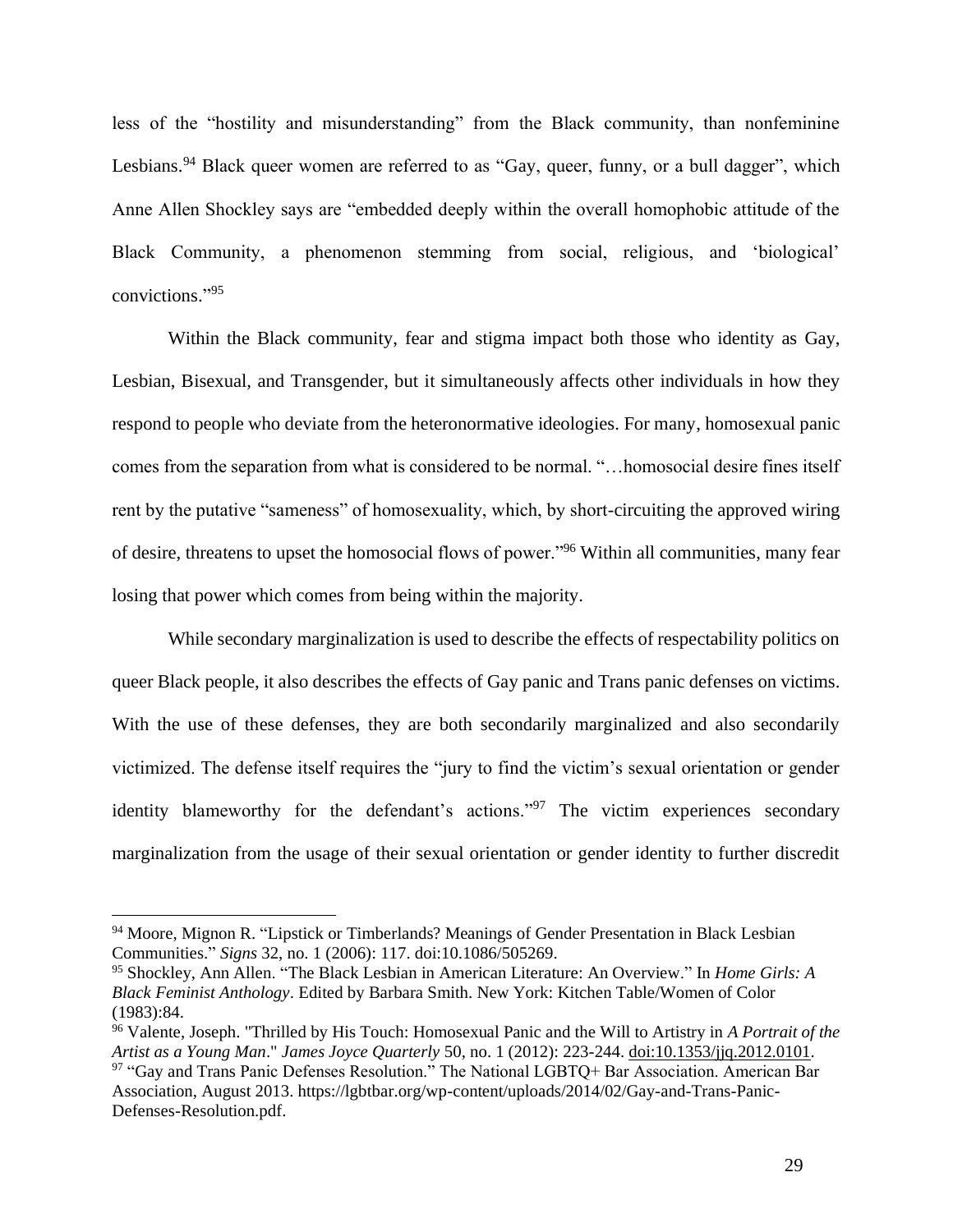their identity and experiences. They are then secondarily victimized when the blame is publicly placed on the individual for their sexual orientation or gender identity. Often this marginalization and victimization occurs after the death of victim, making the victim both an individual symbol of this and a collective one. These forces operate on both the deceased and those living in the Gay community.

#### **4. Gay Panic and Trans Panic**

<span id="page-30-0"></span>While Homosexual Panic describes the overall term regarding panic against Gay, Lesbian, Transgender, and Bisexual individuals; Gay panic and Trans panic are the terms most often used to describe the bans created in many states as well as the defenses used in courtrooms. The terms are separate as often the whole term does not effectively describe the involved individuals. Gay Panic is the theory used by the defendant that "...the victim's sexual orientation excuses, mitigates, or justifies violence."<sup>98</sup> This is often used to explain the actions for when "…a heterosexual male defendant charged with murdering a Gay male may claim that he panicked when the victim made a sexual advance."<sup>99</sup> Trans Panic is the theory used by the defendant where they argue "…that the victim's gender identity excuses, mitigates, or justifies violence."<sup>100</sup> For the remainder of this paper, when discussing the defenses that are used, Gay panic and Trans panic will be used. Gay will serve to describe both Lesbian and Bisexual individuals as well. The American Bar Association does not officially recognize either Gay panic or Trans panic defenses as freestanding defenses.<sup>101</sup> Both serve as theories to explain traditional criminal defenses such as, "insanity and

<sup>98 &</sup>quot;Gay and Trans Panic Defenses Resolution." The National LGBTQ+ Bar Association. American Bar Association, August 2013. https://lgbtbar.org/wp-content/uploads/2014/02/Gay-and-Trans-Panic-Defenses-Resolution.pdf.

<sup>99</sup> *Id.*

<sup>100</sup> *Id.*

<sup>101</sup> *Id.*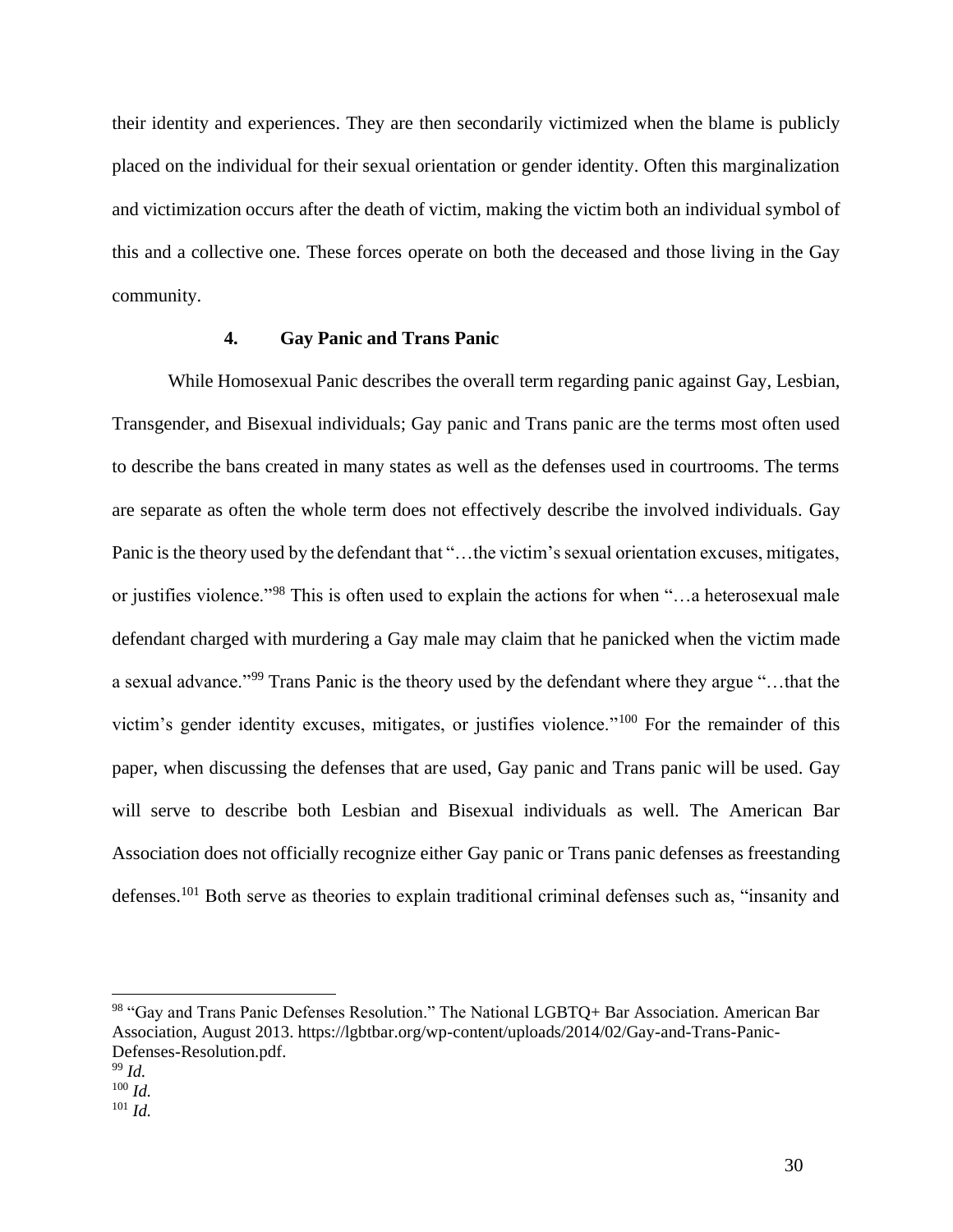diminished capacity, provocation leading to heat of passion, and self defense."<sup>102</sup> While used as theories, they are still very real arguments used to lessen culpability in the assault and murders of Gay and Transgender people.

# **5. American Bar Association's 2013 Resolution on Gay and Trans Panic Defenses**

<span id="page-31-0"></span>The American Bar Association's (ABA) mission is to be a "national representative of the legal profession."<sup>103</sup> The ABA works to set guidelines and professional standards for the legal ethics of both lawyers and judges.<sup>104</sup> Prior to the 2013 American Bar Association's Resolution on Gay and Trans Panic Defenses, no states had taken legislative action against the usage of the defense in court. By the time the resolution was passed by the House of Delegates, at least seven individuals: Scott Amedure, Jorge Steven Mercado, Angie Zapata, Latisha King, Matthew Shepard, Gwen Araujo, and Islan Nettles, had been killed by individuals who used either a Gay panic or Trans panic defense.<sup>105</sup>

<sup>&</sup>lt;sup>102</sup> "Gay and Trans Panic Defenses Resolution." The National LGBTQ+ Bar Association. American Bar Association, August 2013. https://lgbtbar.org/wp-content/uploads/2014/02/Gay-and-Trans-Panic-Defenses-Resolution.pdf.

<sup>&</sup>lt;sup>103</sup>"Consumer FAQs." The American Bar Association, n.d.

https://www.americanbar.org/groups/professional\_responsibility/resources/resources\_for\_the\_public/cons umerfaqs/.

<sup>104</sup>*Id.*

<sup>&</sup>lt;sup>105</sup> People v. Schmitz, 231 Mich. App. 521, 586 N.W.2d 766, 1998 Mich. App. LEXIS 257 (Court of Appeals of Michigan September 11, 1998,

Decided). [https://advance.lexis.com/api/document?collection=cases&id=urn:contentItem:3VB3-55D0-](https://advance.lexis.com/api/document?collection=cases&id=urn:contentItem:3VB3-55D0-0039-42GX-00000-00&context=1516831) [0039-42GX-00000-00&context=1516831;](https://advance.lexis.com/api/document?collection=cases&id=urn:contentItem:3VB3-55D0-0039-42GX-00000-00&context=1516831) "Suspect charged with murder in slaying of gay teen in Puerto Rico." CNN, November 18, 2009.

[https://www.cnn.com/2009/CRIME/11/18/puerto.rico.gay.teen.slain/index.html.](https://www.cnn.com/2009/CRIME/11/18/puerto.rico.gay.teen.slain/index.html); Whaley, Monte. "Andrade gets life plus 60 years for death of transgender woman." The Denver Post, May 8, 2009. [https://www.denverpost.com/2009/05/08/andrade-gets-life-plus-60-years-for-death-of-transgender](https://www.denverpost.com/2009/05/08/andrade-gets-life-plus-60-years-for-death-of-transgender-woman/)[woman/.](https://www.denverpost.com/2009/05/08/andrade-gets-life-plus-60-years-for-death-of-transgender-woman/); Shapiro, Emily and Robert Zepeda. "Matthew Shepard: The legacy of a gay college student 20 years after his brutal murder." ABC News, October 26, 2018.; McKinley, James. "Man Sentenced to 12 Years in Beating Death of Transgender Woman." The New York Times, April 19, 2016. https://www.nytimes.com/2016/04/20/nyregion/man-sentenced-to-12-years-in-beating-death-oftransgender-woman.html.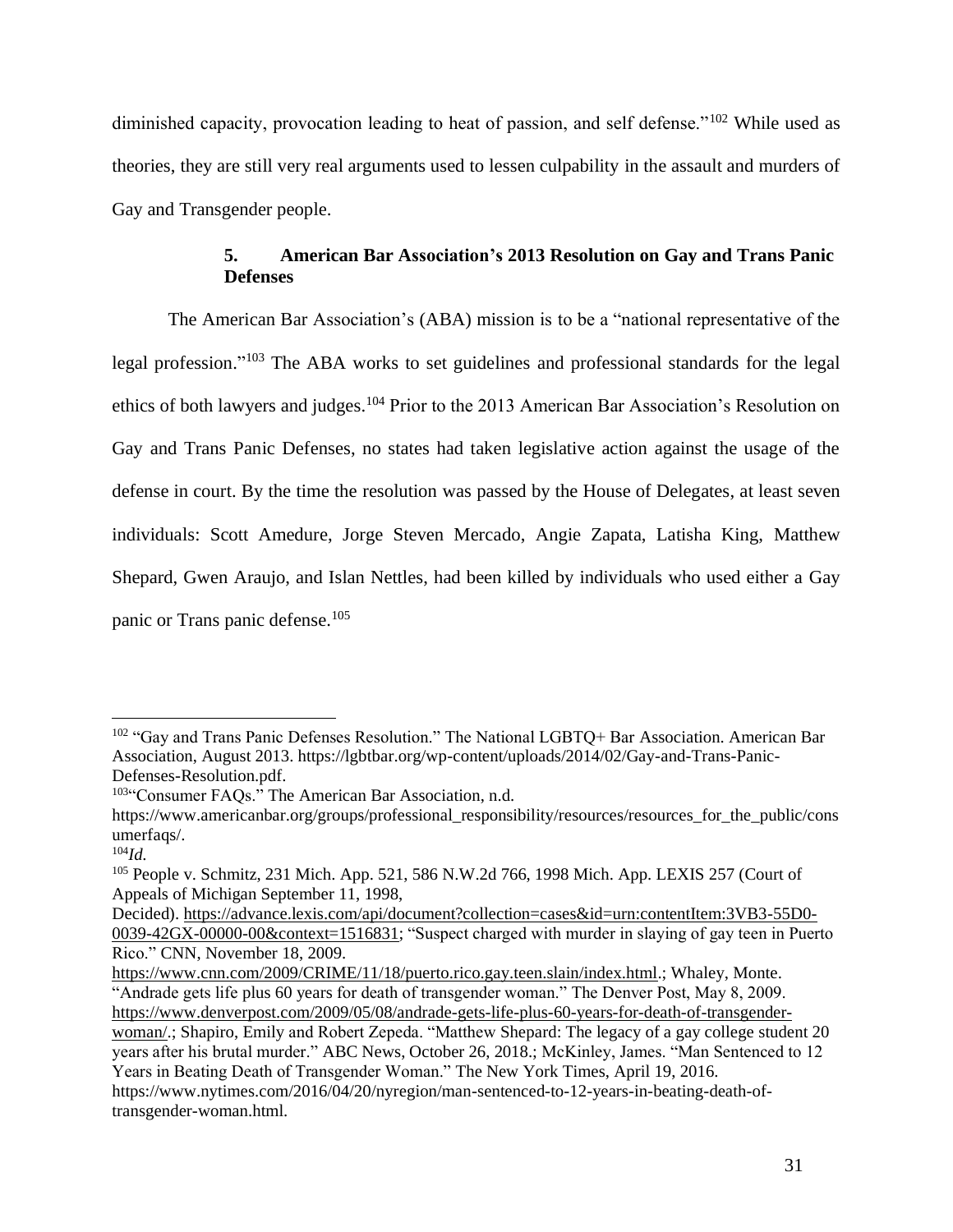The Resolution passed by the ABA "urges federal, tribal, state, local and territorial governments to take legislative action to curtail the availability and effectiveness of the 'Gay panic' and 'Trans panic' defenses, which seek to partially or completely excuse crimes such as murder and assault on the grounds that the victim's sexual orientation or gender identity is to blame for the defendant's violent reaction."<sup>106</sup> The ABA recommended the following legislative actions:

- (a) Requiring courts in any criminal trial or proceeding, upon the request of a party, to instruct the jury not to let bias, sympathy, prejudice, or public opinion influence its decision about the victims, witnesses, or defendants based upon sexual orientation or gender identity; and
- (b) Specifying that neither a non-violent sexual advance, nor the discovery of a person's sex or gender identity, constitutes legally adequate provocation to mitigate the crime of murder to manslaughter, or to mitigate the severity of any non-capital crime. $107$

While the resolution laid out a clear plan on how to curtail the usage of Gay and Trans panic defenses, they simply could only encourage states to take their own legislative actions to prevent the usage of Gay panic and Trans panic defenses. As of May 2022, only 16 States had banned the use of Gay panic and Trans panic defenses.

In the ABA Resolution, Gay panic and Trans panic are separated into two separate categories. Both, as previously defined, are defenses shifting blame based on either a victim's gender identity or their sexual orientation. Both blame the victim and claim that their actions resulted in "an understandable and excusable loss of self-control."<sup>108</sup>

Importantly, there are several ways the law can effectuate this idea in practice. Gay panic and Trans panic defenses are raised as insanity and diminished capacity, provocation, or self-

<sup>&</sup>lt;sup>106</sup> "Gay and Trans Panic Defenses Resolution." The National LGBTQ+ Bar Association. American Bar Association, August 2013. https://lgbtbar.org/wp-content/uploads/2014/02/Gay-and-Trans-Panic-Defenses-Resolution.pdf.

<sup>107</sup> *Id.*

<sup>108</sup> *Id.*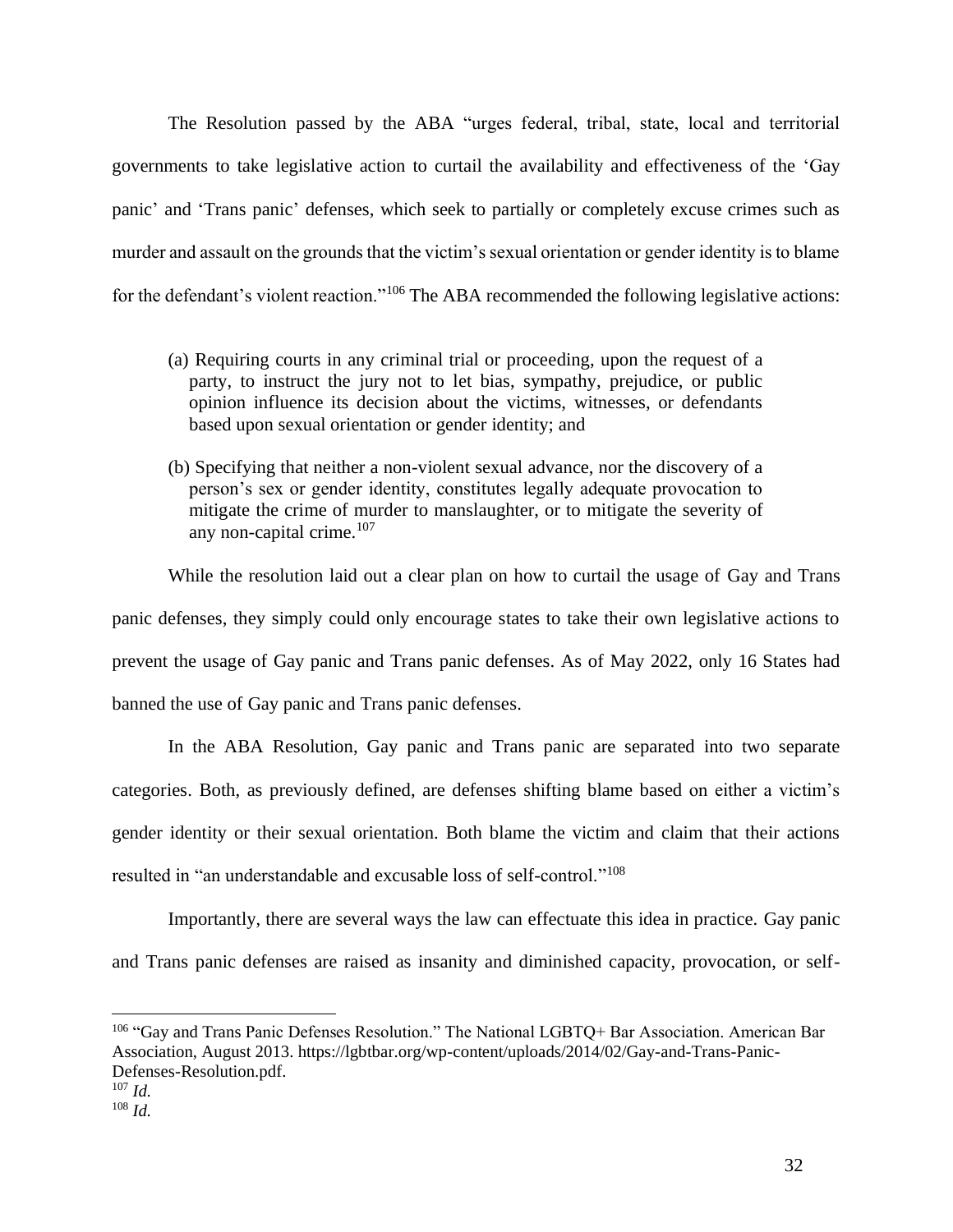defense. When using an insanity or diminished capacity defense, homosexual panic disorder is usually the mental illness underlying the claim of insanity. While the diagnosis is no longer recognized by the DSM, there are variations of the insanity defense that still use homosexual panic disorder. The second possible framing of a panic defense is provocation, in which the defendant claims diminished responsibility based on the instigation of another. When using a Gay panic defense, the defendant argues that the sexual advances of the victim, were a source of instigation "sufficiently provocative to induce the defendant to kill."<sup>109</sup> When using provocation to strengthen a Trans panic defense, the defendant may argue that the "discovery of the victim's biological sex, usually after the defendant and victim have engaged in consensual sexual relations" induced the defendant's violence. 110

Drawing upon examples from the cases of Jorge Mercado, Matthew Shepard, Emile Bernard, Angie Zapata, and Latisha King the ABA resolution offered clear examples of how Gay panic and Trans panic defenses are used in court. In these cases, the victims were blamed for having been Gay, Lesbian, or Transgender. Each of the defendants argued that if the victims had not been Gay or made sexual advances, then they would not have been killed. The police investigators of the cases even placed the blame on the victims for the "lifestyles" they chose to live.<sup>111</sup> The defenses rely on the antiquated biases and views of the defendants, those investigating, but most importantly the jury. The negative responses and history with Gay, Lesbian, Bisexual, and Transgender individuals in the past fuel the ability for a jury to accept an argument that an individual's gender, sexuality, or the lifestyle the live is reasonable cause for their murder. In

<sup>&</sup>lt;sup>109</sup> "Gay and Trans Panic Defenses Resolution." The National LGBTQ+ Bar Association. American Bar Association, August 2013. https://lgbtbar.org/wp-content/uploads/2014/02/Gay-and-Trans-Panic-Defenses-Resolution.pdf.

 $110$  *Id.* 

<sup>111</sup> *Id.*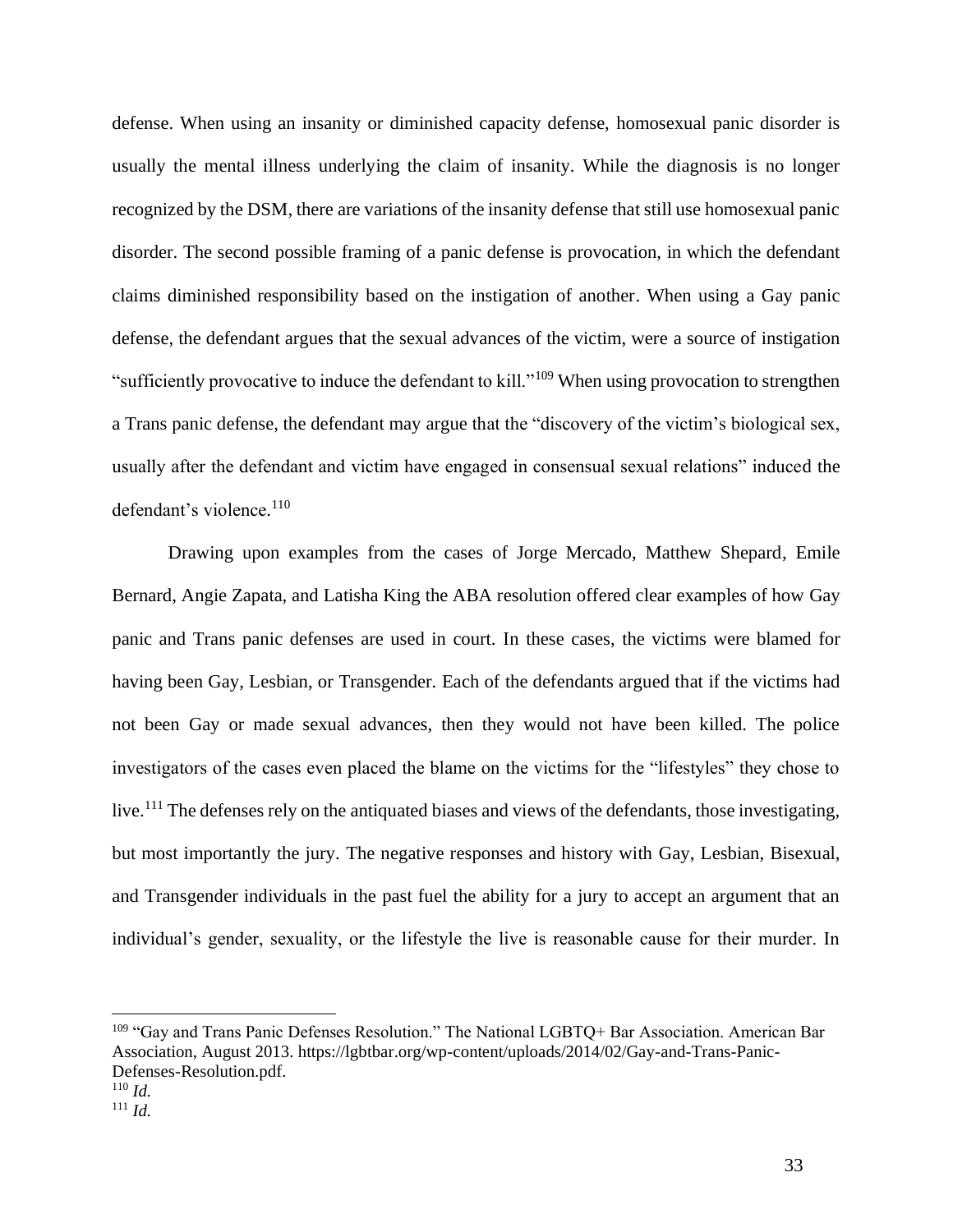response to the use of the defense and the success that it has seen in courts and cases, the American Bar Association proposed a set of actions to respond to Gay panic and Trans panic defenses.

The 2013 ABA Resolution on Gay Panic and Trans Panic defenses concluded with the following instructions to combat the effects of Gay panic and Trans panic defenses: "(1) ensure that any party during a criminal trial may ask that the court instruct the jury to makes it decision free form bias or prejudice and to disregard any appeals to societal bias or prejudice; and (2) eliminate non-violent sexual advances or the discovery of a person's gender identity as sufficient for adequate provocation."<sup>112</sup> The first proposed response was anti-bias jury instructions to "reduce the risk of improper bias."<sup>113</sup> The ABA instructed legislatures to give jury instructions to "advise jurors of their duty to apply the law without improper bias or prejudice."<sup>114</sup> The model language the ABA recommended included a model jury instruction: "Do not let bias, sympathy, prejudice, or public opinion influence your decision. Bias includes bias against the victim or victims, witnesses, or defendant based upon his or her disability, gender, nationality, race or ethnicity, religion, gender identity, or sexual orientation."<sup>115</sup> The instructions recommended by the ABA offer some acknowledgment, but ultimately lack force. They fail to explain to a jury what gender, gender identity, or sexual orientation are; equates bias with sympathy; and leaves jurors to eliminate their own bias without articulating how. "Bias includes bias" is the kind of confusing, circular logic that criminal jury instructions rely on. 116

<sup>112</sup> "Gay and Trans Panic Defenses Resolution." The National LGBTQ+ Bar Association. American Bar Association, August 2013. https://lgbtbar.org/wp-content/uploads/2014/02/Gay-and-Trans-Panic-Defenses-Resolution.pdf.

<sup>113</sup> *Id.*

 $114$  *Id.* 

<sup>115</sup> *Id.*

<sup>116</sup> Thompson, Mikah. "Bias on Trial: Toward an Open Discussion of Racial Stereotypes in the Courtroom." Michigan State Law Review, January 15, 2019[. https://ssrn.com/abstract=3316402](https://ssrn.com/abstract=3316402)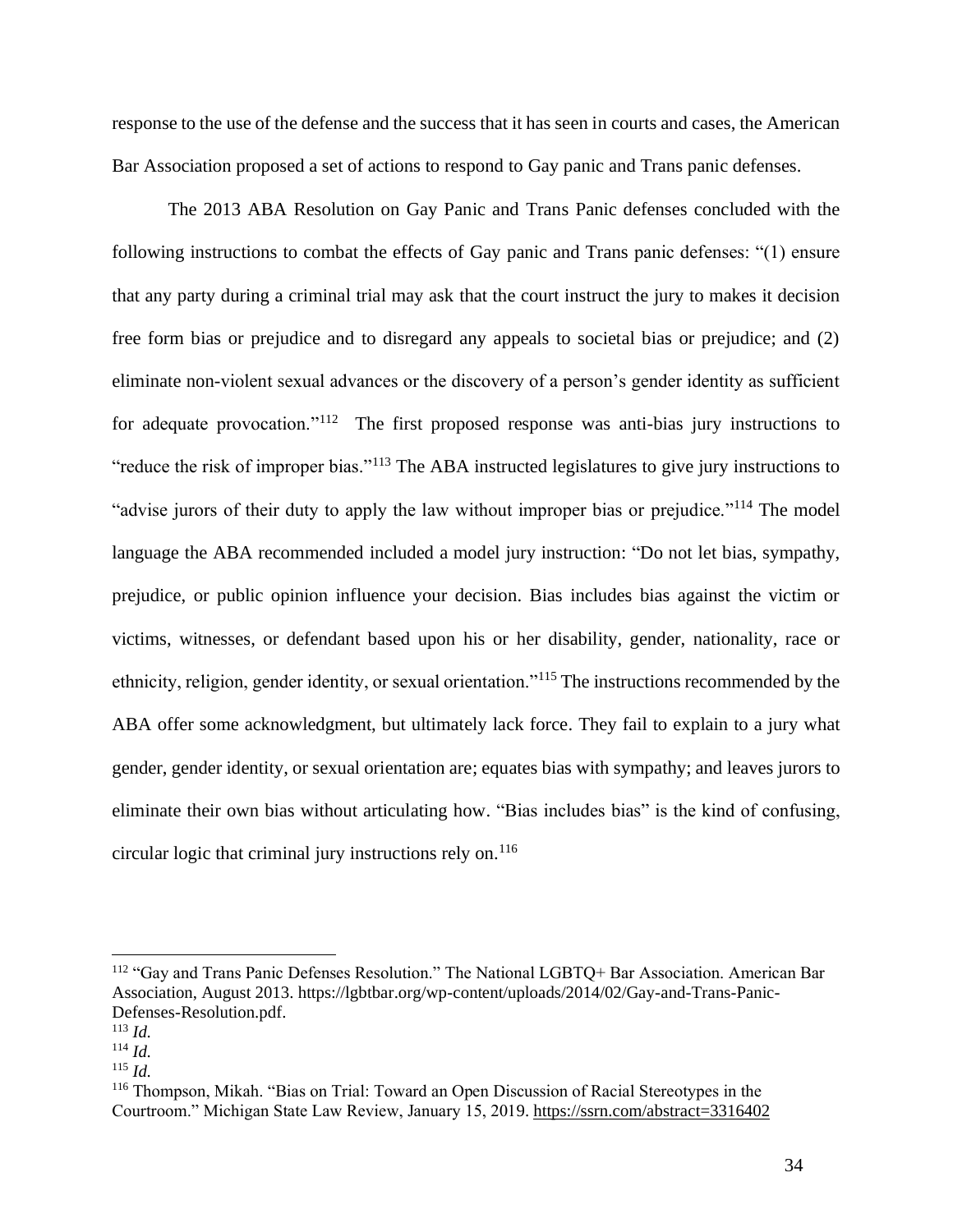The second proposed action would be the total elimination of the use of Gay panic and

Trans panic as "adequate provocation."<sup>117</sup> The ABA recommended that legislatures "specify that

neither a non-violence sexual advance, nor the discovery of a person's sex or gender identity,

constitutes legally adequate provocation to mitigate the severity of any non-capital crime."<sup>118</sup> This

action is in keeping with many of the states that already had bans on the usage of Gay panic and

Trans panic defenses as of 2022. The model language the ABA recommended to be used in court

or legislation is as follows:

## *Version 1*

(1) A non-violent sexual advance does not constitute legally adequate provocation for the purpose of mitigating a killing from the crime of murder to the crime of manslaughter even though the killing was provoked by that advance.

(2) The discovery of a person's sex or gender identity does not constitute legally adequate provocation for the purposes of mitigating a killing from the crime of murder to the crime of manslaughter even though the killing was provoked by that discovery.

# *Version 2*

(1) Sufficient provocation to support 'sudden quarrel' or 'heat of passion' does not exist if the defendant's actions are related to discovery of, knowledge about, or the potential disclosure of one or more of the following characteristics or perceived characteristics: disability, gender nationality, race or ethnicity, religion, or sexual orientation, regardless of whether the characteristic belongs to the victim or the defendant. This limitation applies even if the defendant dated, romantically pursued, or participated in sexual relations with the victim.

(2) Sufficient provocation to support 'sudden quarrel' or 'heat of passion' does not exist if the defendant's actions are related to discovery of, knowledge about, or the potential disclosure of the victim's association with a person or group with one or more of the characteristics, or perceived characteristics, in paragraph (1).

<sup>&</sup>lt;sup>117</sup> "Gay and Trans Panic Defenses Resolution." The National LGBTQ+ Bar Association. American Bar Association, August 2013. https://lgbtbar.org/wp-content/uploads/2014/02/Gay-and-Trans-Panic-Defenses-Resolution.pdf.

 $118$  *Id.*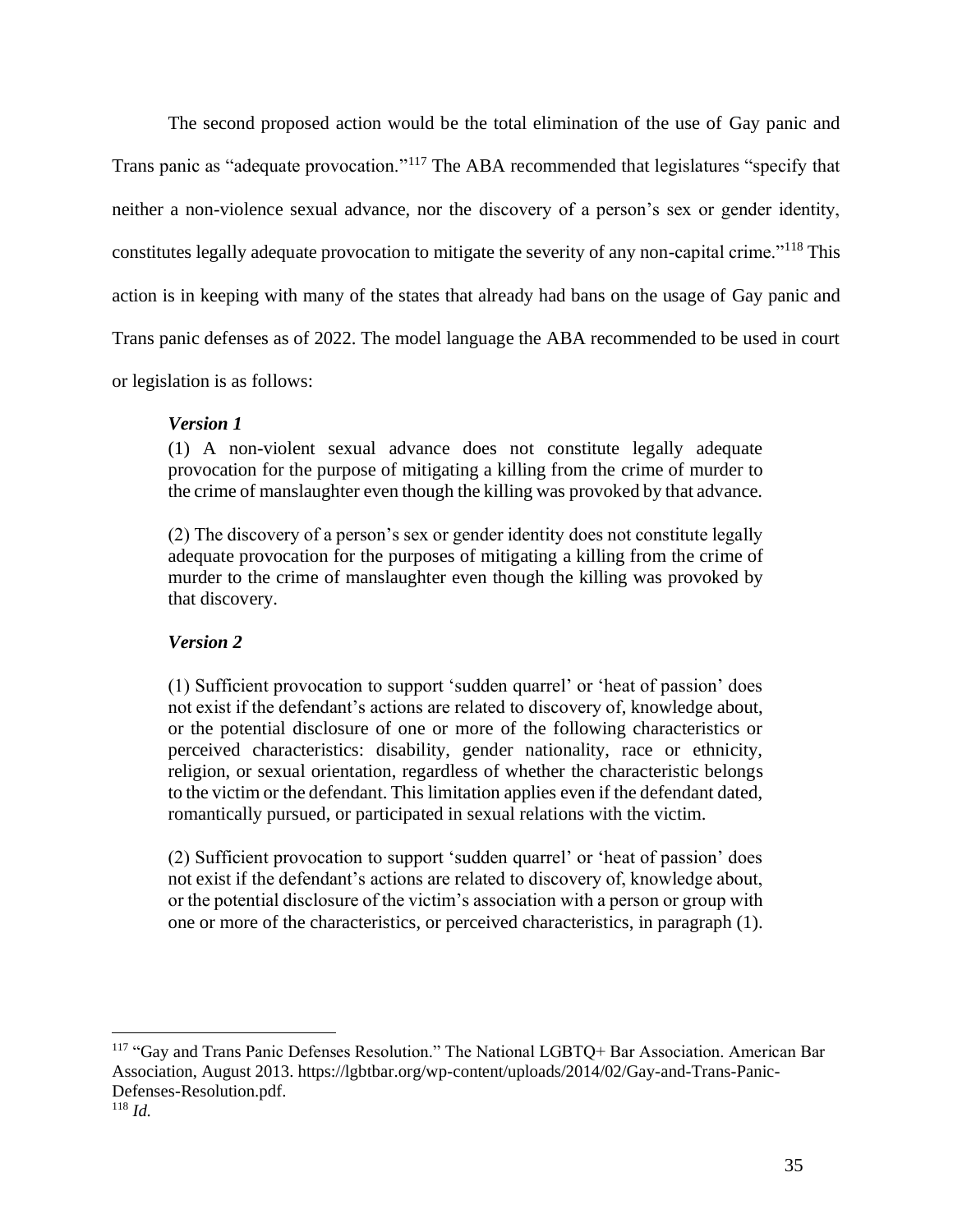(3) For the purposes of this section, "gender" means sex, and includes a person's gender identity and gender-related appearance and behavior whether stereotypically associated with the person's assigned sex at birth.<sup>119</sup>

Many of the state bans which have already been passed feature language like what is found in the ABA resolution. Version 2 of the model language includes a definition that implies that "gender means sex", when it does not.<sup>120</sup> Gender refers to the expectations in society of how an individual is supposed to act, dress, and appear based their sex. Sex is the male or female label assigned by the doctor at birth based upon the genitalia an individual has.<sup>121</sup> Gender and sex do not mean the same things, as they both represent more complex structures than can be represented by the conflation of the two terms. Gender identity would be the more appropriate term to use in banning the usage of Gay panic and Trans panic defenses as it is the only term which recognizes an individual's choice in how they represent themselves. The first version of the recommended model language by the ABA in eliminating the use of Gay panic and Trans panic as "adequate provocation", does not go far enough in the language that is used to explain what sex or gender identity means. While the second version conflates the meaning of sex and gender to represent an inadequate representation of the individuals the language and ban is supposed to represent. The ABA focuses on eliminating the ability to argue that an individual's sexual orientation and gender identity does not "trigger in another person a medical or psychological panic" that would be able to legally constitute adequate provocation.<sup>122</sup> However, the language used in the ABA does not

<sup>&</sup>lt;sup>119</sup> "Gay and Trans Panic Defenses Resolution." The National LGBTQ+ Bar Association. American Bar Association, August 2013. https://lgbtbar.org/wp-content/uploads/2014/02/Gay-and-Trans-Panic-Defenses-Resolution.pdf.

<sup>120</sup> Salamon, Gayle. *The Life and Death of Latisha King: A Critical Phenomenology of Transphobia*. Sexual Cultures. New York University Press, 2018.

<sup>&</sup>lt;sup>121</sup> Valdes, Francisco. "Unpacking Hetero-patriarchy: Tracing the Conflation of Sex, Gender & Sexual Orientation to Its Origins." *Yale Journal of Law & the Humanities* 8, no. 1 (1996): 161-211

<sup>&</sup>lt;sup>122</sup> "Gay and Trans Panic Defenses Resolution." The National LGBTQ+ Bar Association. American Bar Association, August 2013. https://lgbtbar.org/wp-content/uploads/2014/02/Gay-and-Trans-Panic-Defenses-Resolution.pdf.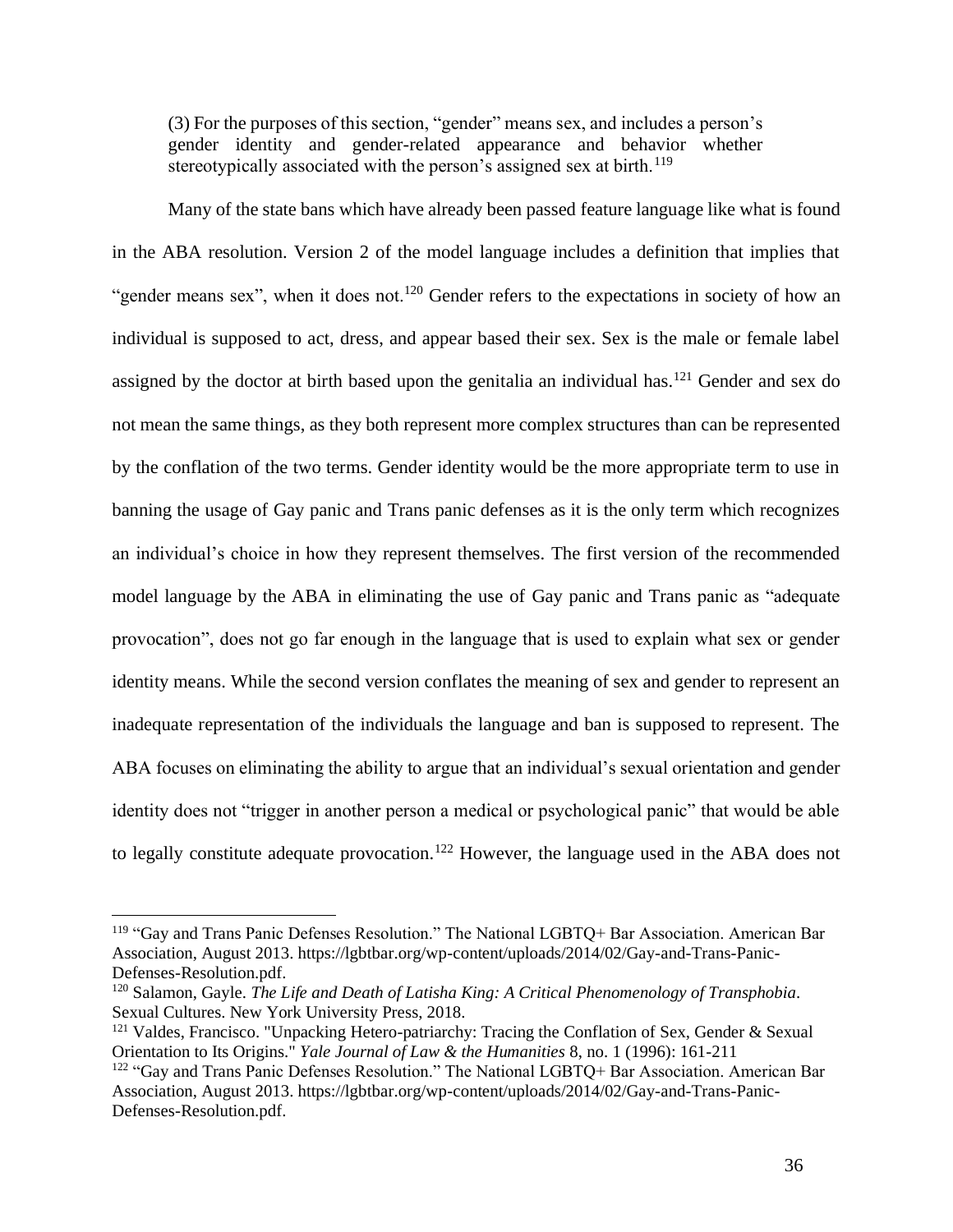represent the inclusion that they plan to require of the court systems and legislation when protecting LGBTQ individuals.

From this review of literature, surveying the history and theory relevant to Trans panic and Gay panic defense, three central themes emerge: 1. the conflation of sex and gender, 2. violence is systemic and cannot be transformed broadly at a single site of action, and 3. systems of violence rely on hetero-patriarchal ideologies. These are the core principles the following doctrinal restatement considers in the existing legal landscape.

#### **V. Analysis**

#### **A. Doctrinal Restatement**

Following Martha Minow's method of doctrinal restatement, the principles identified in the literature review are now the lens that will be used to compare settled to emerging law.<sup>123</sup> In this analysis, early cases are settled law; state legislative bans are emerging law. Following the principles drawn from the literature review and the historical trajectory of Gay panic and Trans panic defenses, focus will be given to: 1. If state law and cases separate or conflate sex and gender, 2. the phase(s) of the criminal process governed, and 3. whether the greater context of heteropatriarchy is acknowledged. These three principles will structure analysis leading to the second portion of this project focus on the recasting of the distinctions between settled and emerging law, through best practices.

#### **1. Emerging Law**

In the following sections, existing state legislative bans will be analyzed for the following principles gathered from the literature review and existing state laws: 1. the conflation of sex and

<sup>123</sup> Minow, Martha. "Archetypal Legal Scholarship: A Field Guide." *Journal of Legal Education* 63, no. 1 (2013): 65-69.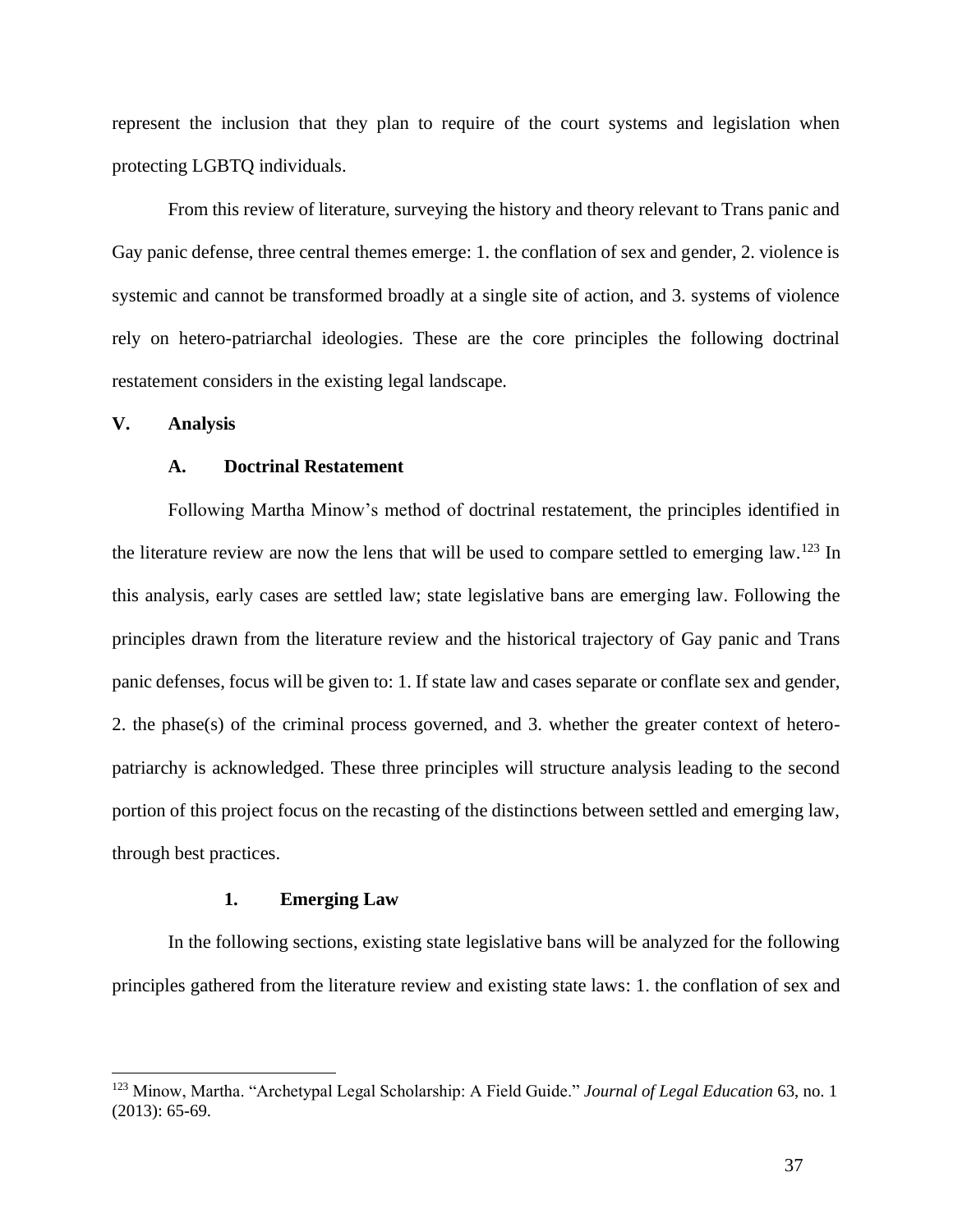gender, 2. violence is systemic and cannot be transformed broadly at a single site of action, and 3. systems of violence rely on hetero-patriarchal ideologies of the United States. California, the first enacted ban, will be analyzed first as it serves as the majority practice of current Gay panic and Trans panic legislation.

#### **a) California (AB 2501, 2014)**

California was the first state, in 2014, to pass a bill baring criminal defendants from using Trans panic or Gay panic as a defense in criminal court. The bill was encouraged following the murders of teenagers, Latisha King in 2011 and Gwen Araujo in 2002. In each of these cases the defendants involved all received lesser convictions with some only serving as little as five years in prison. Following the 2002 trials of those involved in the brutal murder of Gwen Araujo, the state legislature "added a requirement that juries must be instructed against basing their verdict on personal bias against a victim." <sup>124</sup> However, this legislative action did not outright ban criminal defense strategies based upon the victim's gender expression or sexuality.

The ban passed by the California Assembly in a vote of 50-10 and was signed by then Governor Jerry Brown.<sup>125</sup> The bill works to ban the use of Gay panic and Trans panic defenses by redefining what it means to be in a "sudden quarrel or heat of passion". The bill determined that provocation was not reasonable if the provocation resulted from the:

…discovery of, knowledge, about, or potential disclosure of the victim's actual or perceived gender, gender identity, gender expression, or sexual orientation, including under circumstances in which the victim made an

<sup>&</sup>lt;sup>124</sup> Molloy, Parker Marie. "California Becomes First State to Ban Gay, Trans 'Panic' Defenses." ADVOCATE, September 29, 2014. https://www.advocate.com/crime/2014/09/29/california-becomesfirst-state-ban-Gay-Trans-panic-defenses.

<sup>&</sup>lt;sup>125</sup> Garcia, Michelle. "California Takes a Stand Against Gay and Trans Panic Defenses in Criminal Cases." ADVOCATE, August 28, 2014. https://www.advocate.com/crime/2014/08/28/california-takesstand-against-Gay-and-Trans-panic-defenses-criminal-cases.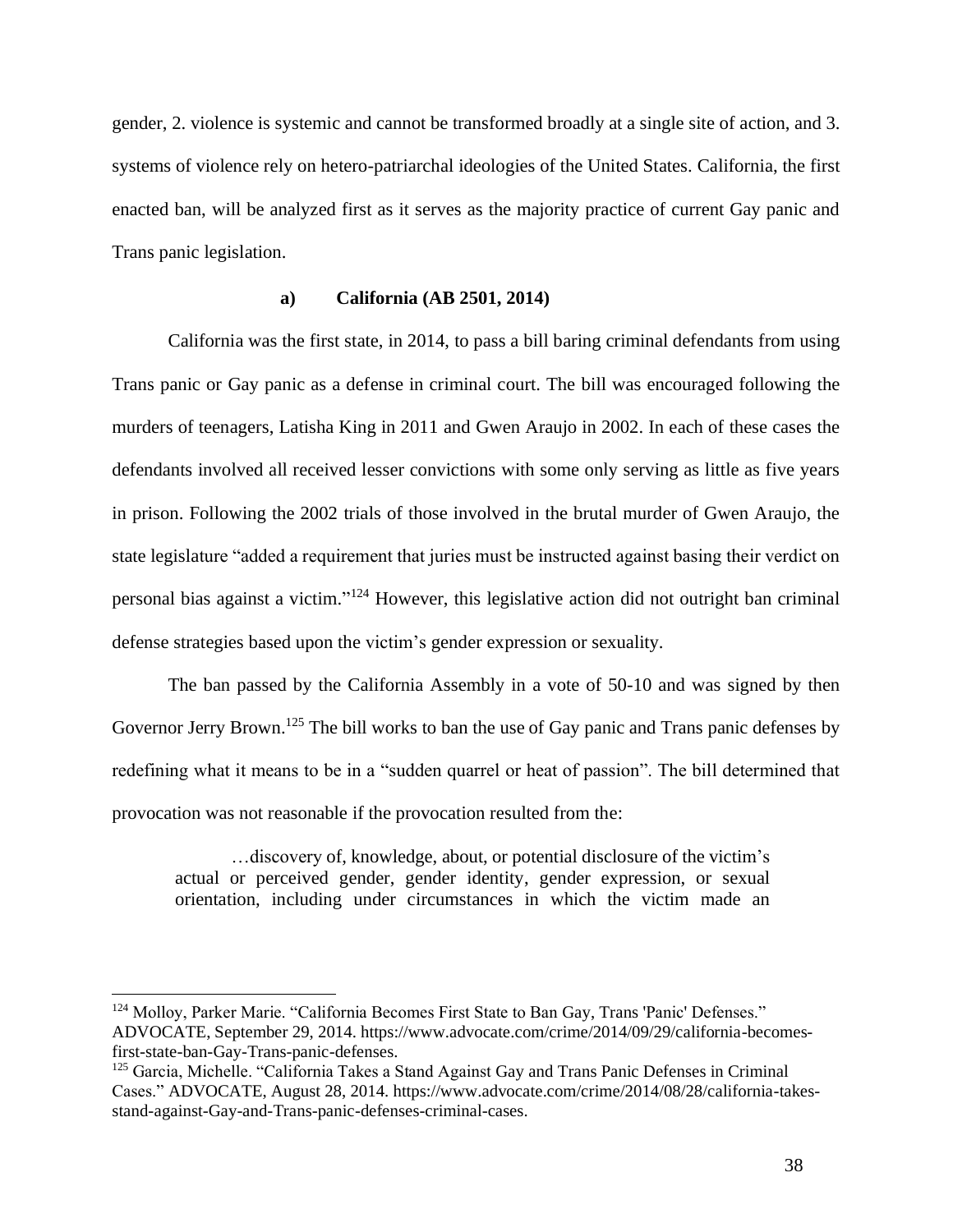unwanted nonforcible romantic or sexual advance towards the defendant, or if the defendant and victim dated or had a romantic or sexual relationship. 126

The language in this bill defines gender as being an individual's gender identity and the way in which one appears when expressing their gender and behaviors. Regardless of whether their appearance or behaviors are in keeping with perceived gender norms or not. The language utilized here noticeably ignores the category of sex all together and focuses only on gender. In doing this it removes the hetero-patriarchal belief that an individual should be defined based upon the genitalia they were born with. Section 1. Section 192 of the Penal Code was amended to include the following provisions:

(f) (1) For purposes of determining sudden quarrel or heat of passion pursuant to subdivision (a), the provocation was not objectively reasonable if it resulted from the discovery of, knowledge about, or potential disclosure of the victim's actual or perceived gender, gender identity, gender expression, or sexual orientation, including under circumstances in which the victim made an unwanted nonforcible romantic or sexual relationship. Nothing in this section shall preclude the jury from considering all relevant facts to determine whether the defendant was in fact provoked for purposes of establishing subjective provocation. (2) For purposes of this subdivision, "gender" included a person's gender identity and gender-related appearance and behavior regardless of whether that appearance or behavior is associated with the person's gender as determined at birth.<sup>127</sup>

The added provisions clearly outline that any defenses related to a victim's sexual identity, gender, sexual orientation, gender, gender identity, or gender expression would not be considered reasonable for a "establishing subjective provocation." This is an important caveat, as many cases involving the use of a Gay panic or Trans panic defense rely on the use of a victim's sexual identity, gender, sexual orientation, gender, gender identity, or gender expression as the provocation of an

<sup>&</sup>lt;sup>126</sup> "California AB-2501 Voluntary Manslaughter." California Legislative Information, September 27, 2014.https://leginfo.legislature.ca.gov/faces/billNavClient.xhtml?bill\_id=201320140AB2501. <sup>127</sup> *Id.*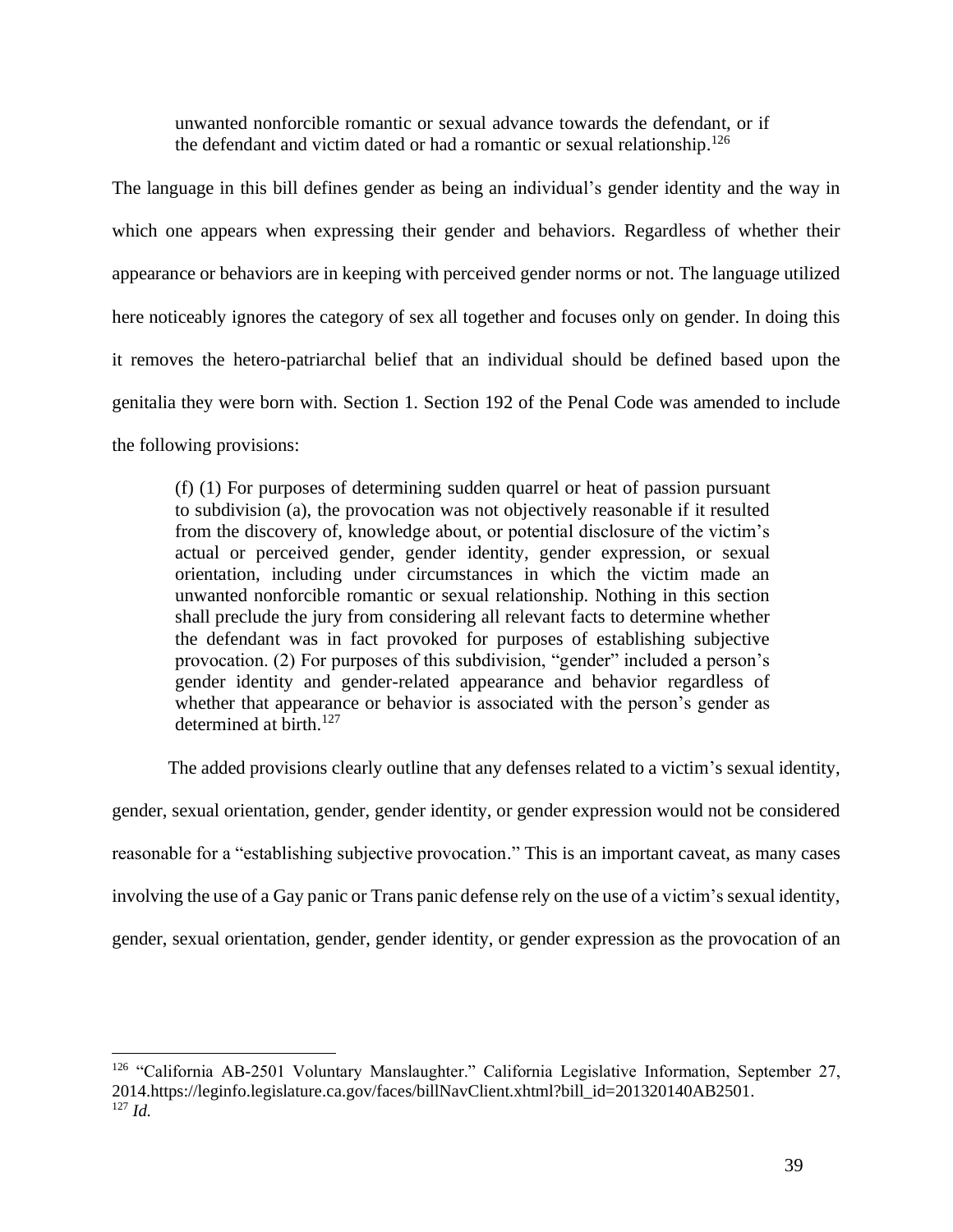individual committing murder. This caveat directly names the violence experienced by both Gay and Transgender individuals.

Since the passing of the ban, California has seen no outright uses of the ban in criminal cases. However, throughout this paper the use of the defense in inconspicuous ways will be further explored. With California being the first state to enact bans against the Gay panic and Trans panic defenses, the legislature that was passed created a blueprint for the states that would follow suit in drafting and passing their own bills.

#### **b) Illinois (SB 1761, 2017)**

Illinois was the second state to enact its own Gay and Trans panic defense ban in 2017, three years after the enactment of California's ban. Legislative action in Illinois followed the killings of Terrance Hauser and David Coungeris in 2008 and 2009, respectively.<sup>128</sup> Joseph Biedermann, stabbed Terrance Hauser over 60 times, in March 2008, after what he claimed was self-defense against Hauser threatening to "sexually assault and kill him."<sup>129</sup> The jury acquitted Biedermann after a trial in which his defense attorney, Sam Adam Jr., argued that Biedermann was defending himself against a sexual assault.<sup>130</sup> In 2009, Timothy Bailey-Woodson was charged with firstdegree murder in the death of David Coungeris. Through a plea deal Bailey-Woodson plead guilty and was sentenced to 25 years.<sup>131</sup> This sentence was only 5 years more than the minimum sentence that the conviction carries, of 20 years.<sup>132</sup> In both of these cases, the defendant asserted he was

<sup>&</sup>lt;sup>128</sup> "Illinois to Become Second State to Ban 'Gay Panic Defense'," NBCNews.com (NBCUniversal News Group, December 29, 2017), https://www.nbcnews.com/feature/nbc-out/illinois-become-second-stateban-Gay-panic-defense-n833441.

<sup>129</sup> *Id.*

<sup>&</sup>lt;sup>130</sup> Zorn, Eric. "Murder Defendant Gambles -- and Wins," Chicago Tribune, July 17, 2009, https://www.chicagotribune.com/news/ct-xpm-2009-07-17-0907160827-story.html.

<sup>&</sup>lt;sup>131</sup> "Activists to Copy Illinois 'Gay Panic Defense' Ban Elsewhere," CBS News Chicago, December 28, 2017, https://www.cbsnews.com/chicago/news/illinois-Gay-panic-defense-ban/.

<sup>132</sup> "Felony-Murder in Illinois," Restore Justice, n.d., https://restorejustice.org/learn/felony-murder/.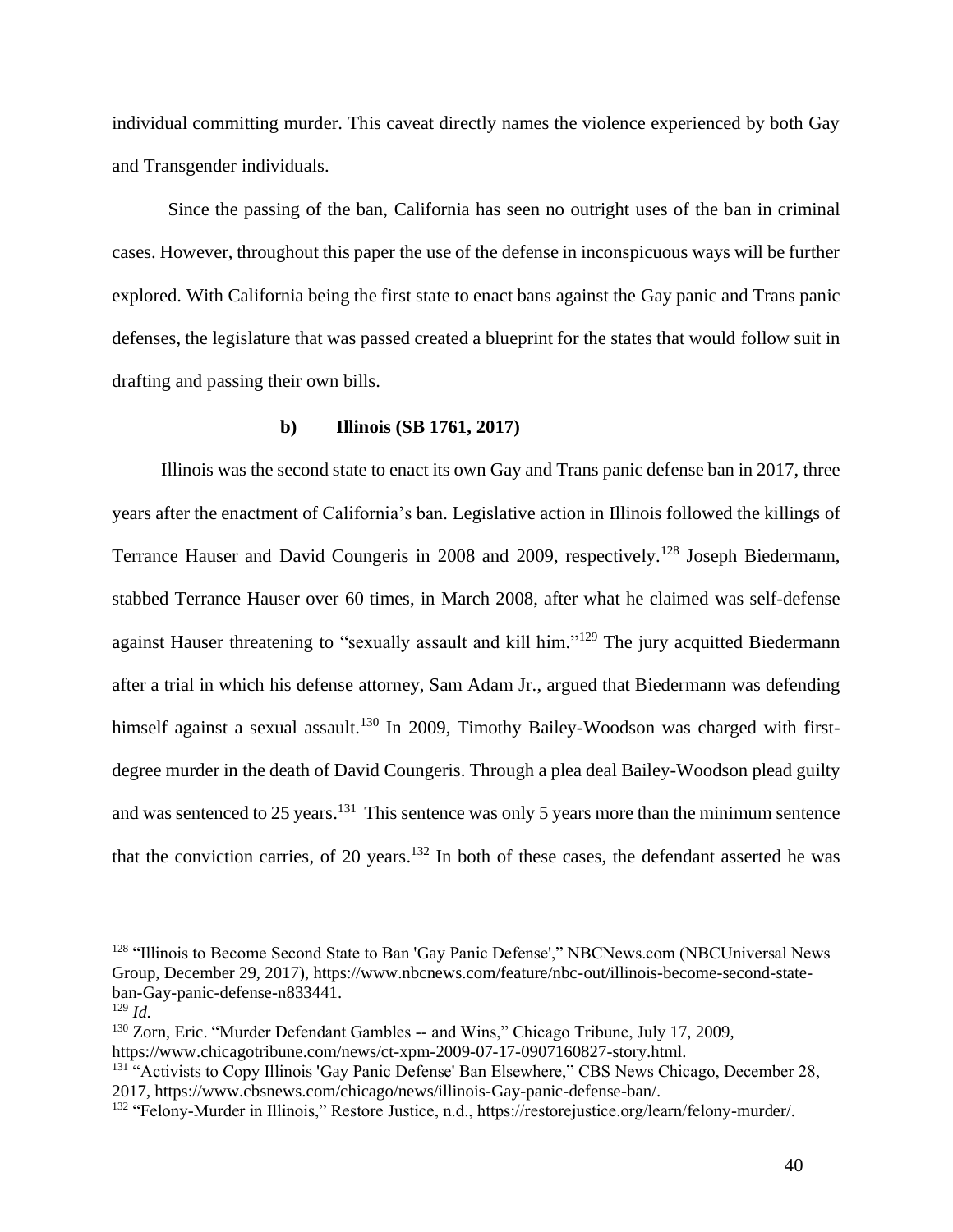acting in self-defense or fear, to the sexual advances of the victims, conveying the victims' sexual

identity in the process.

Illinois' ban on Gay and Trans panic defenses, directly outlines that these types of defenses would no longer be allowed under bill SB 1761. Section 5. The Criminal Code of 2012 Sections

9-1 and 9-2 were amended to include the following provision:

(b) Serious provocation is conduct sufficient to excite an intense passion in a reasonable person Provided, however, that an action that does not otherwise mitigate first degree murder cannot qualify as a mitigating factor for first degree murder because of the discovery, knowledge, or disclosure of the victim's sexual orientation as defined in section 1-103 of the Illinois Human Rights Act.<sup>133</sup>

Section 1-103 of the Illinois Human Rights Act defines sexual orientation as follows:

(O-1) Sexual Orientation. "Sexual Orientation" means actual or perceived heterosexuality, homosexuality, Bisexuality, or gender-related identity, whether or not traditionally associated with the person's designated sex at birth. "Sexual orientation" does not include a physical or sexual attraction to a minor by an adult. 134

The wording of Illinois' ban against the use of a victim's sexual orientation as a source of

provocation sufficient to reach a standard of reasonableness, is similar to California's ban. Illinois strays however in their definition of sexual orientation. Section 1-103 of the Illinois Human Rights Act conflates both sexual orientation and gender identity. Sexual orientation is an individual's emotional, romantic, or sexual attraction to other individuals.<sup>135</sup> Gender identity is how an individual feels inside and how they express those feelings. <sup>136</sup> Clothing, behaviors, and appearance

<sup>133</sup> "Illinois SB 1761," Illinois General Assembly, n.d.,

https://ilga.gov/legislation/publicacts/fulltext.asp?Name=100-0460.

<sup>134&</sup>quot;775 ILCS 5/ Illinois Human Rights Act.," Illinois General Assembly, n.d.,

https://ilga.gov/legislation/ilcs/ilcs4.asp?DocName=077500050HArt.%2B1&ActID=2266&ChapterID=6 4&SeqStart=100000&SeqEnd=600000.

<sup>&</sup>lt;sup>135</sup> "Sexual Orientation and Gender Identity Definitions," Human Rights Campaign, n.d.,

https://www.hrc.org/resources/sexual-orientation-and-gender-identity-terminology-and-definitions. <sup>136</sup> *Id.*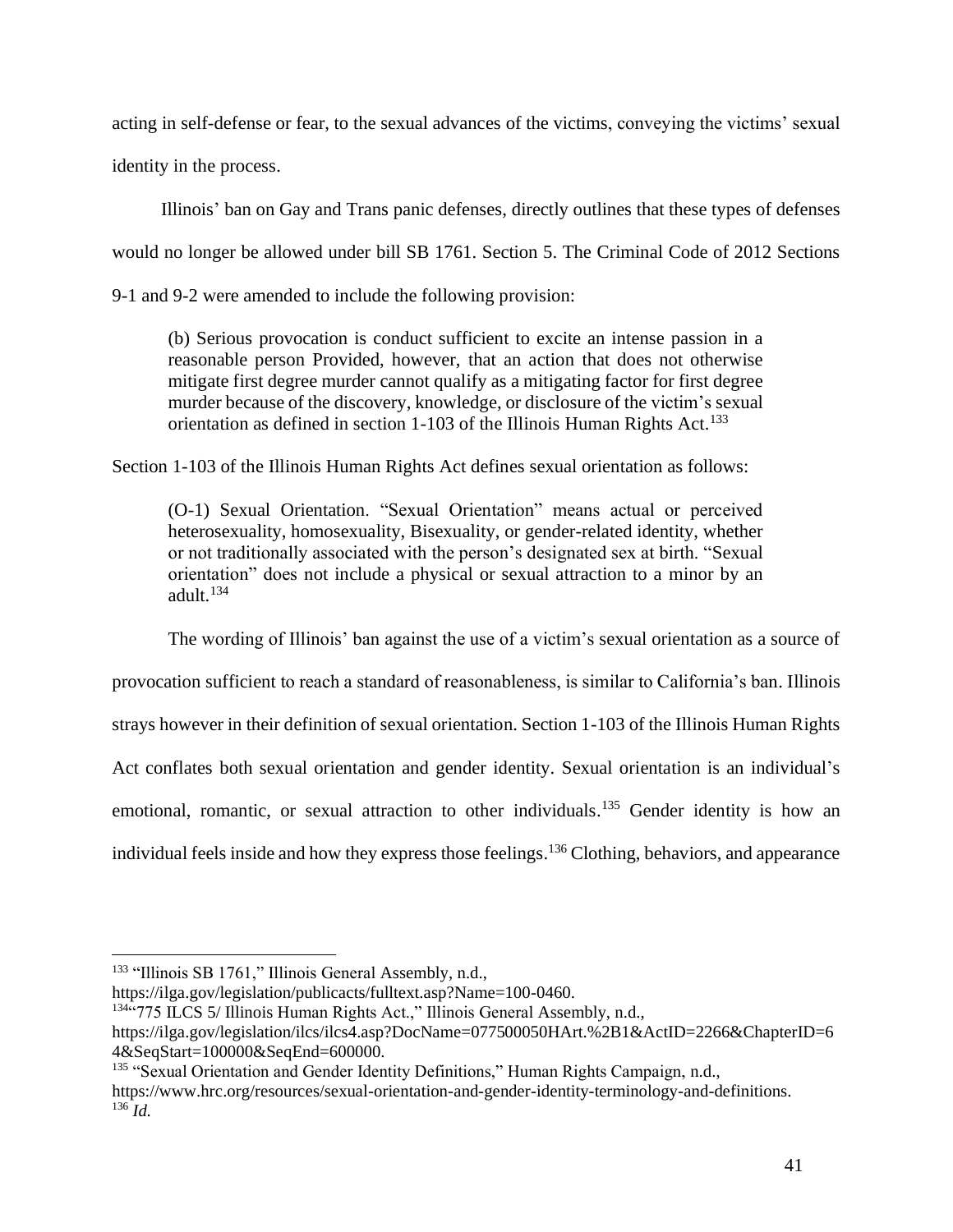are all ways individuals display their gender identity.<sup>137</sup> This language differs from California's statue and focuses specifically on sexual orientation as the protected status against attack in a criminal court case.

Much is absent in comparison to California's law. Trans panic is not present or defined.

### **c) Rhode Island (H 7066, 2018)**

Rhode Island introduced bill, H 7066 in 2018. The operative legal restrictions are

comprehensive as to trial defenses: prohibiting the defense of provocation, the defense of

diminished capacity, and self-defense strategies. Section 1. Chapter 12-17 of the General Laws

was amended to include the following sections:

### **12-17-17. Restrictions on the defense of provocation.**

For purposes of determining sudden quarrel or heat of passion, the provocation was not objectively reasonable if it resulted solely from the discovery of, knowledge about, or potential disclosure of the victim's actual or perceived gender, gender identity, gender expression, or sexual orientation, including under circumstances in which the victim made an unwanted nonforcible romantic or sexual advance toward the defendant, or if the defendant and victim dated or had a romantic relationship.

## **12-17-18. Restrictions on the defense of diminished capacity.**

A defendant does not suffer from reduced mental capacity based solely on the discovery of, knowledge about, or potential disclosure of the victim's actual or perceived gender, gender identity, gender expression, or sexual orientation, including under circumstance in which the victim made an unwanted nonforcible romantic or sexual advance toward the defendant, or if the defendant and victim dated or had a romantic or sexual relationship.

## **12-17-19. Restrictions on the defense of self-defense.**

A person is not justified in using force against another based solely on the discovery of, knowledge about, or potential disclosure of the victim's actual or perceived gender, gender identity, gender expression, or sexual orientation, including under circumstances in which the victim made an unwanted nonforcible romantic or sexual advance toward the defendant, or if the defendant and victim dated or had a romantic or sexual relationship. SECTION 2. This act shall take effect upon passage. This act would restrict the use of a victim's gender or sexual orientation as a defense by any defendant claiming provocation,

<sup>&</sup>lt;sup>137</sup> "Sexual Orientation and Gender Identity Definitions," Human Rights Campaign, n.d., https://www.hrc.org/resources/sexual-orientation-and-gender-identity-terminology-and-definitions.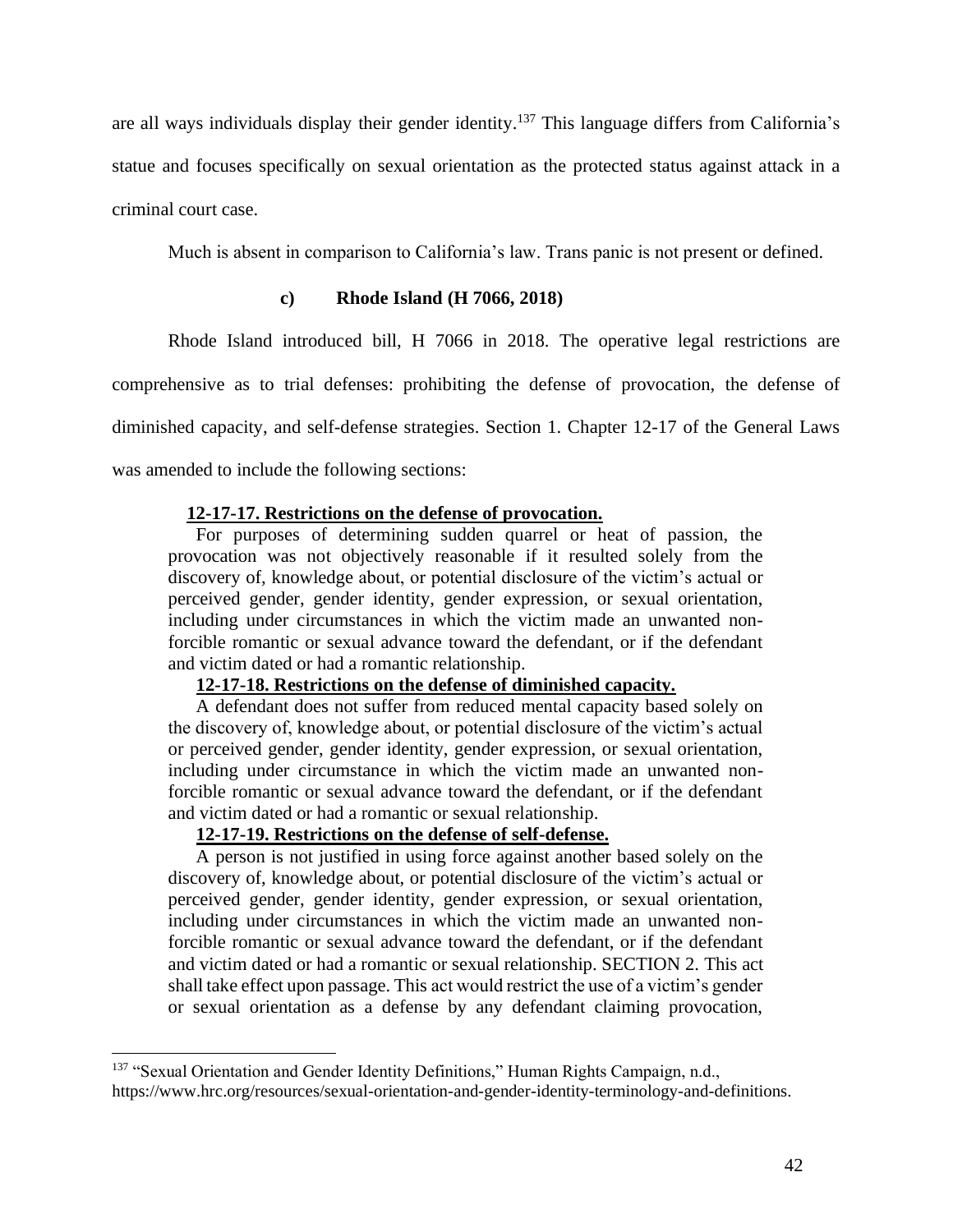diminished capacity or self-defense and would prohibit the court from allowing such information into evidence.<sup>138</sup>

The language used in Rhode Island's legislative action against the use of Gay and Trans panic defenses mirrors that of that California, placing restrictions on the defense of provocation. However, at the time in 2018 when the bill was passed, Rhode Island was the first state to also restrict diminished capacity and self-defense frameworks.

The bill does not offer a definition of sexual orientation or gender, as done by other states with bans on Gay and Trans panic defenses. Similarly, the distinction between categories of identity provide greater context for the purpose of the law are absent.

## **d) Colorado (SB 20-221, 2020)**

Colorado introduced bill SB 20-211 in June of 2020 following the brutal killings of Angie Zapata in 2008 and Matthew Shepard in 1998. Aaron McKinney and Russell Henderson killed Matthew Shepard, after they pretended to be Gay to make Shepard feel more comfortable.<sup>139</sup> The two eventually kidnapped and beat Shepard before tying him to a fence and leaving him to die in the freezing temperatures.<sup>140</sup> Shepard would die a couple of days later after having remained in a coma in a hospital in Colorado.<sup>141</sup> In court attorneys for McKinney argued that Shepard made aggressive sexual advances towards him, that in turn lead to his death. McKinney was convicted in the death of Matthew Shepard. An agreement between the Shepard Family, attorneys, and

<sup>138</sup> "Rhode Island 2018 -- H7066" (States of Rhode Island General Assembly, n.d.), http://webserver.rilin.state.ri.us/BillText18/HouseText18/H7066aa.htm.

<sup>&</sup>lt;sup>139</sup> Marsden, Jason. "The Murder of Matthew Shepard." WyoHistory.org, November 8, 2014.

https://www.wyohistory.org/encyclopedia/murder-matthew-shepard.

<sup>140</sup> Garber, Megan. "Remembering Matthew Shepard in Today's Climate of Hate." The Atlantic, November 12, 2018. https://www.theatlantic.com/entertainment/archive/2018/11/matthew-shepardsbelongings-enter-smithsonian/575599/

<sup>&</sup>lt;sup>141</sup> Shapiro, Emily and Robert Zepeda. "Mathew Shepard: The Legacy of a Gay College Student 20 Years after His Brutal Murder." ABC News, October 26, 2018. https://abcnews.go.com/US/matthew-shepardlegacy-gay-college-student-20-years/story?id=58242426.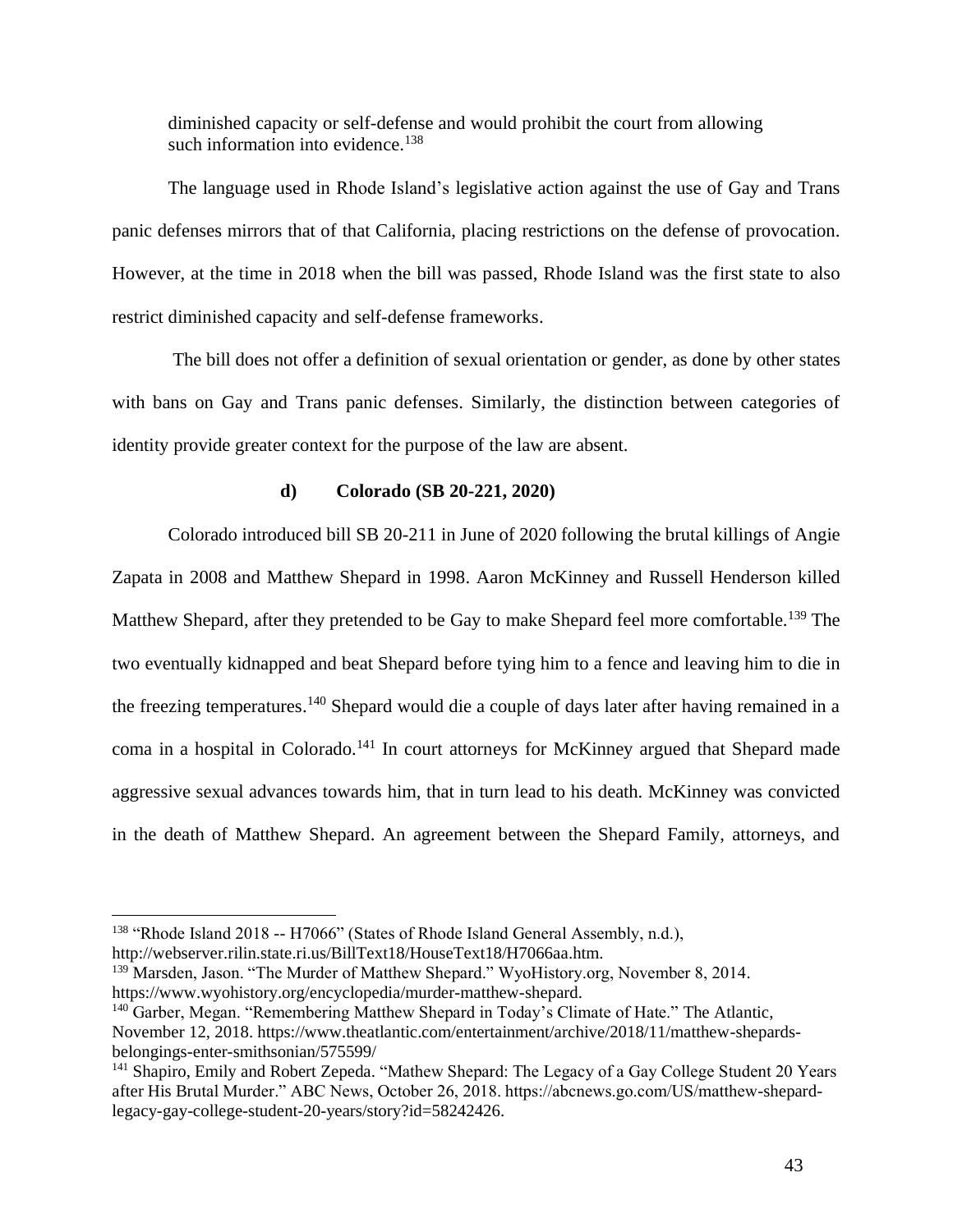prosecutors left McKinney with a sentencing of two consecutive life sentences, instead of the death penalty.<sup>142</sup> Henderson took a plea agreement prior to trial, of two life sentences.<sup>143</sup> While Matthew Shepard experienced violence in Wyoming, he later died due to his injuries in a hospital in Colorado. Since the time of his death, between the two states, Colorado has been the only one to introduce and pass legislature which bans the use of Gay panic and Trans panic defenses.

In 2008, Allen Andrade killed Angie Zapata, after he discovered that she was a Transgender woman. The two had gone on a date with each other and then afterwards after having looked at photographs around Zapata's apartment he questioned her about being Transgender. He then proceeded to forcible grab Zapata to examine her "…genitalia, and proceeded to beat her with his fists and a fire extinguisher."<sup>144</sup> Andrade used Zapata's Transgender identity as his defense in trial, to explain how we was provoked into killing her. He was eventually found to be guilty, by the jury, of both a hate crime and first-degree murder and sentenced to life in prison<sup>145</sup>. Supporters of the bill, both republican and democrat, wanted to prevent the chance of the defense used by Andrade resulting in different outcome where the defendant was given a lesser charge or acquitted.

Colorado Senate Bill 20-221, introduced in 2020, contained the following sections which restricted the use of Gay panic and Trans panic defenses "unless a party can show its relevance to the court"<sup>146</sup>:

<sup>&</sup>lt;sup>142</sup> Shapiro, Emily and Robert Zepeda. "Mathew Shepard: The Legacy of a Gay College Student 20 Years after His Brutal Murder." ABC News, October 26, 2018. https://abcnews.go.com/US/matthew-shepardlegacy-gay-college-student-20-years/story?id=58242426.  $^{143}$  *Id.* 

<sup>&</sup>lt;sup>144</sup> "The Angie Zapata Murder: Violence Against Transgender People Resource Kit," GLAAD, n.d., https://www.glaad.org/resourcekits/angiezapata.

<sup>145</sup> "6.9 Gay and Trans Panic Defense Bill Reintroduced," One Colorado, June 9, 2020, https://onecolorado.org/new/Gay-and-Trans-panic-defense-bill-reintroduced/.

 $146$  "Colorado Senate Bill 20-221" (Colorado General Assembly, n.d.),

https://www.leg.colorado.gov/sites/default/files/2020a\_1420\_signed.pdf.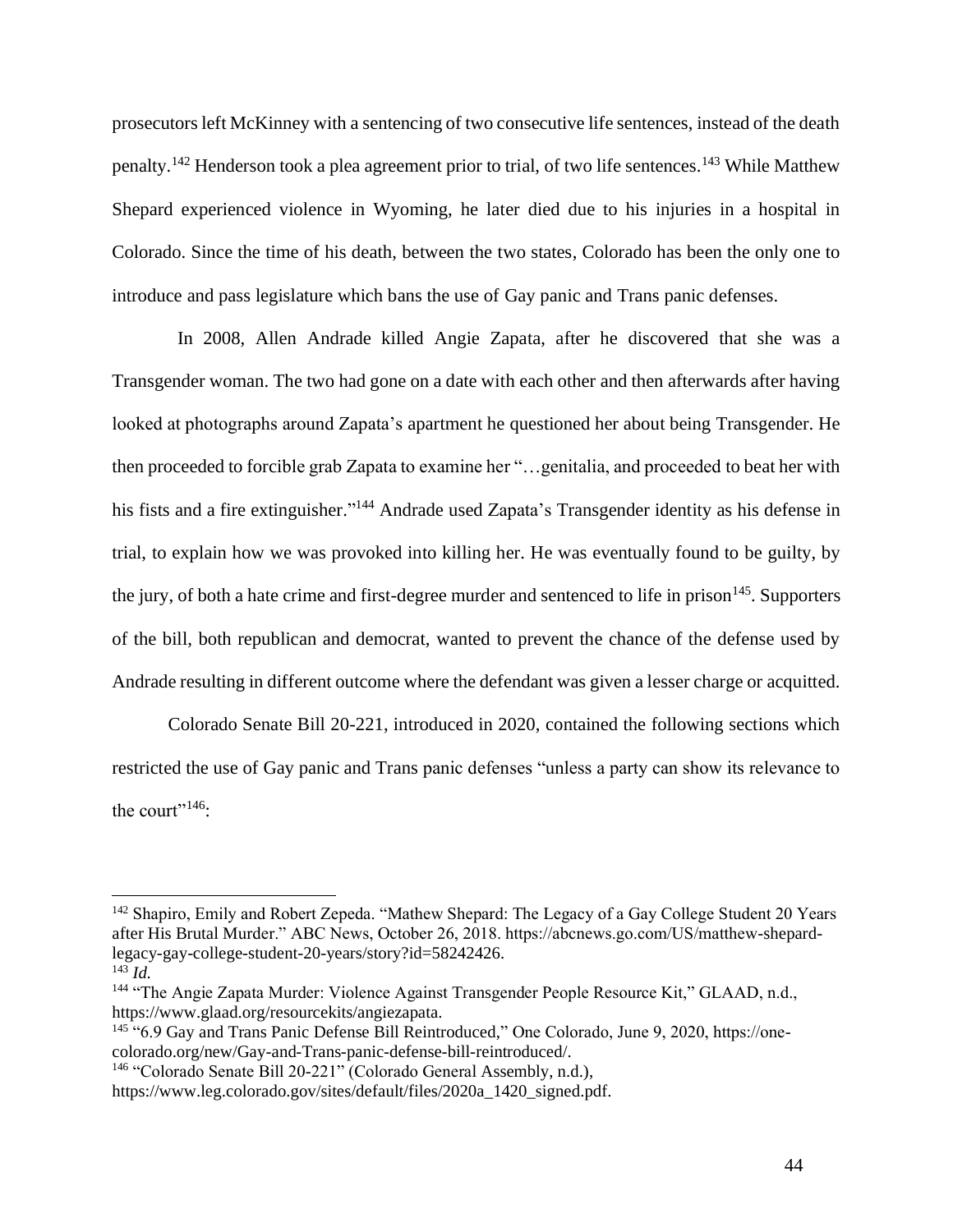**16-8-101.5. Insanity defined – offenses committed on and after July 1, 1995 – definitions.** (2) As used in subsection (1) of this section:

(a) "Diseased or defective in mind" does not refer to an abnormality manifested only by repeated criminal or otherwise antisocial conduct. EVIDENCE OF KNOWLEDGE OR AWARNESS OF THE VICTIM'S ACTUAL OR PERCEIVED GENDER, GENDER IDENTITY, GENDER EXPRESSION, OR SEXUAL ORIENTATION SHALL NOT CONSTITUTE INABILITY TO DISTINGUISH RIGHT FROM WRONG.

**18-1-704. Use of physical force in defense of a person – definitions.**  (3) Notwithstanding the provisions of subsection (1) of this section, a person is not justified in using physical force if:

…(d) THE USE OF PHYSICAL FORCE AGAINST ANOTHER IS BASED ON THE DISCOVERY OF, KNOWLEDGE ABOUT, OR POTENTIAL DISCLOSURE OF THE VICTIM'S ACTUAL OR PERCEIVED GENDER, GENDER IDENTITY, GENDER EXPRESSION, OR SEXUAL ORIENTATION, INCLUDING BUT NOT LIMITED TO UNDER CIRCUMSTANCE IN WHICH THE VICTIM MADE AN UNWANTED NONFORICBLE ROMANTIC OR SEXUAL ADVANCE TOWARD THE DEFENDANT. NOTHING IN THIS SUBSECTION (3)(d) PRECLUDES THE ADMISSION OF EVIDNCE, WHICH IS OTHERWISE ADMISSIBLE, OF A VICTIM'S OR WITNESS'S CONDUCT, BEHAVIOR, OR STATEMENTS.

**18-1-901. Definitions.** (3)(h.5) "GENDER IDENTITY' AND 'GENDER EXPRESSION" MEAN A PERSON'S GENDER-RELATED IDENTITY AND GEDNER-RELATED APPEARANCE OR BEHAVIOR WHETHER OR NOT THAT GENDER-RELATED IDENTITY, APPEARANCE, OR BEHAVIOR IS ASSOCIATED WITH THE PERSON'S ASSIGNED SEX AT BIRTH.

**18-3-103. Murder in the second degree – definitions.** (3) (c) FOR PURPOSES OF DETERMINING SUDDEN HEAT OF PASSION PURSUANT TO SUBSECTION (3)(b) OF THIS SECTION, A DEFENDANT'S ACT DOES NOT CONSTITUTE AN ACT PERFORMED UPON A SUDDEN HEAT OF PASSION IF IT RESULTS SOLELY FROM THE DISCOVERY OF, KNOWLEDGE ABOUT, OR POTENTIAL DISCLOSURE OF THE VICTIM'S ACTUAL OR PERCEIVED GENDER, GENDER IDENTITY, GENDER EXPRESSION, OR SEXUAL ORIENTATION, INCLUDING BUT NOT LIMITED TO UNDER CIRCUMSTANCES IN WHICH THE VICTIM MADE AN UNWANTED NONFORCIBLE ROMANTIC OR SEXUAL ADVANCE TOWARD THE DEFENDANT.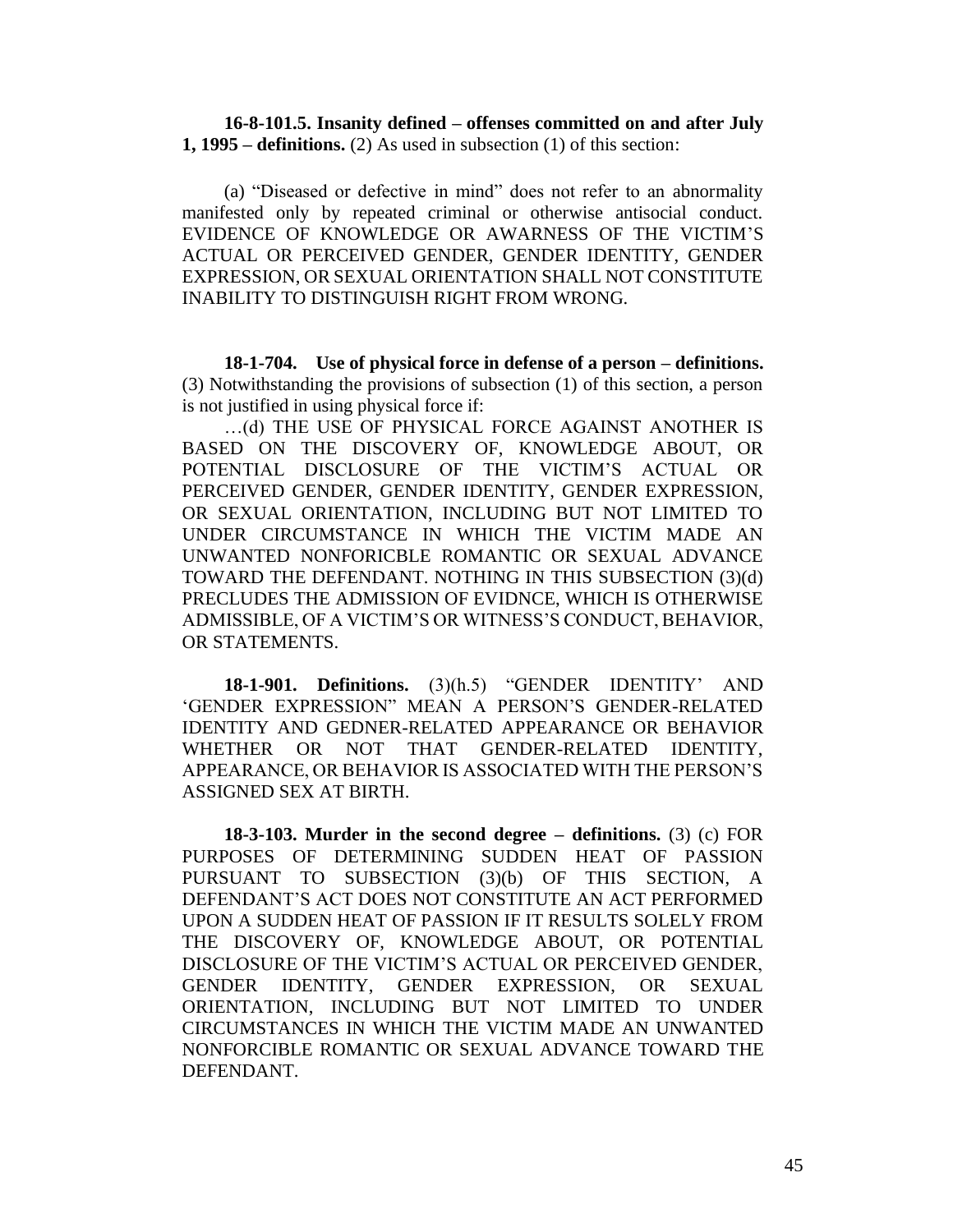**18-3-202. Assault in the first degree.** (2) (e) FOR PUPOSES OF DETERMINING SUDDEN HEAT OF PASSION PURUSNAT TO SUBSECTION (2)(a) OF THIS SECTION, A DEFENDANT'S ACT DOES NOT CONSTITUTE AN ACT PERFORMED UPON A SUDDEN HEAT OF PASSION IF IT RESULTS SOLELY FROM THE DISCOVERY OF, KNOWLEDGE ABOUT, OR POTENTIAL DISCLOSURE OF THE VICTIM;S ACTUAL OR PERCEIVED GENDER, GENDER IDENTITY, GENDER EXPRESSION, OR SEXUAL ORIENTATION, INCLUDING BUT NOT LIMITED TO UNDER CIRCUMSTANCES IN WHICH THE VICTIM MADE AN UNWANTED NONFORCIBLE ROMANTIC OR SEXUAL ADVANCE TOWARD THE DEFENDANT.

**18-3-202. Assault in the second degree.** (2) (d) FOR PUPOSES OF DETERMINING SUDDEN HEAT OF PASSION PURUSNAT TO SUBSECTION (2)(a) OF THIS SECTION, A DEFENDANT'S ACT DOES NOT CONSTITUTE AN ACT PERFORMED UPON A SUDDEN HEAT OF PASSION IF IT RESULTS SOLELY FROM THE DISCOVERY OF, KNOWLEDGE ABOUT, OR POTENTIAL DISCLOSURE OF THE VICTIM;S ACTUAL OR PERCEIVED GENDER, GENDER IDENTITY, GENDER EXPRESSION, OR SEXUAL ORIENTATION, INCLUDING BUT NOT LIMITED TO UNDER CIRCUMSTANCES IN WHICH THE VICTIM MADE AN UNWANTED NONFORCIBLE ROMANTIC OR SEXUAL ADVANCE TOWARD THE DEFENDANT.<sup>147</sup>

Colorado Senate Bill 20-22 went far in banning Gay panic and Trans panic defenses, respectively. The language used in the bill itself, addresses protecting "Lesbian, Gay, Bisexual, Transgender, and queer persons."<sup>148</sup> A significant evolution in the legal language and terminology, as compared to the earlier California model. Colorado's bill clearly outlines who the bill is designed to protect. While it also uses the terms gender, gender identity, gender, expression, and sexual orientation it clearly defines what these terms mean, and the distinctions are memorialized for lawyers, judges, juries, and all involved parties.

This bill also went further in comprehensively identifying the strategic mechanisms of the defense. Colorado describes what would be heat of passion in assault in the first and second degree,

<sup>&</sup>lt;sup>147</sup> "Colorado Senate Bill 20-221" (Colorado General Assembly, n.d.),

https://www.leg.colorado.gov/sites/default/files/2020a\_1420\_signed.pdf.  $^{148}$  *Id.*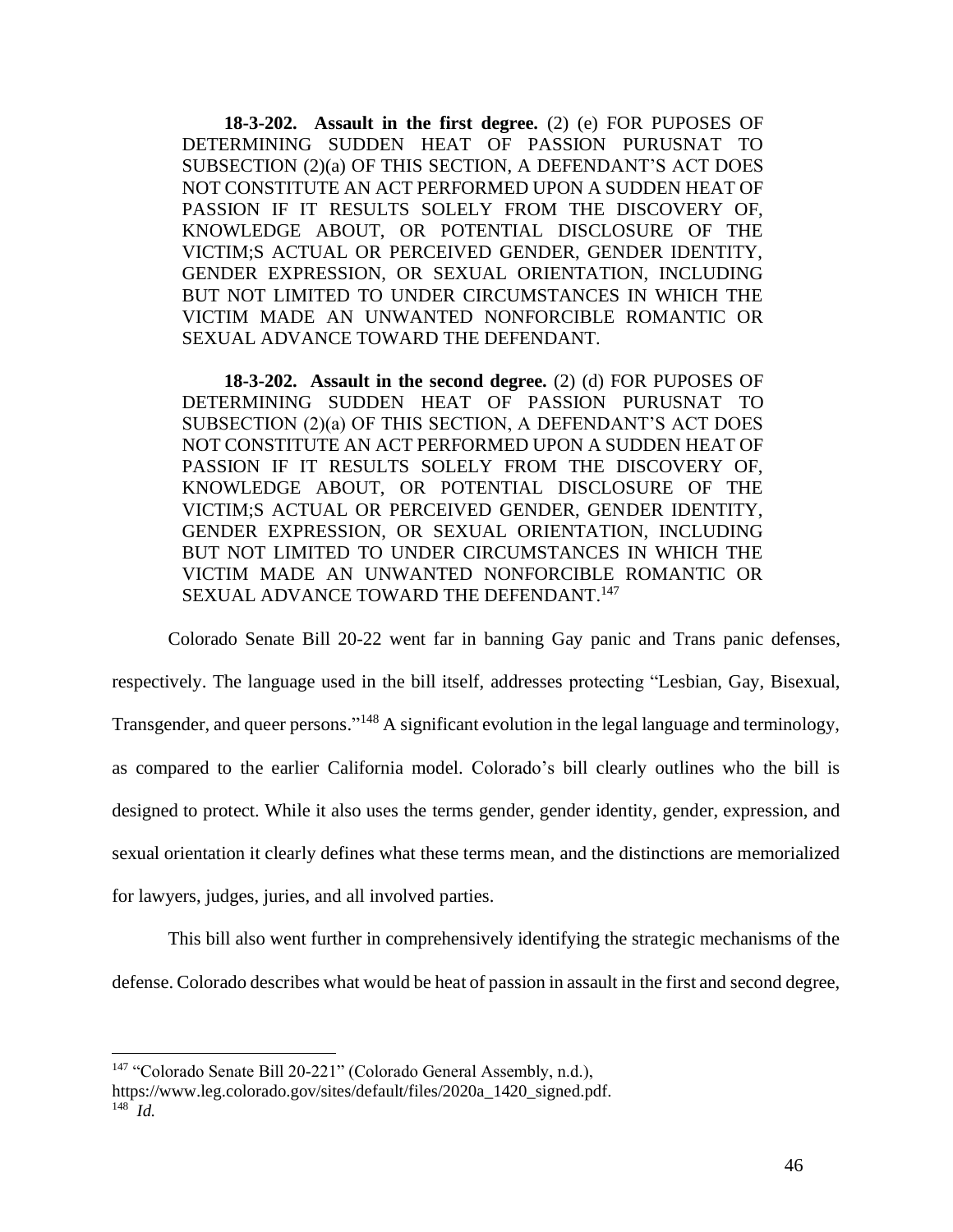murder in the second degree, and use of force in defense of a person. In all of these provisions, the knowledge of, discovery of or the possible disclosure of a victim's "actual or perceived gender, gender identity, gender expression, or sexual orientation", are excluded and do not constitute "heat of passion."<sup>149</sup> This same information is also determined to not be justifiable under the insanity defenses, broadly limiting the forms the defense may take in practice.

## **e) Connecticut (SB 58, 2019)**

Connecticut banned the use of Gay and Trans panic defenses in a bill signed by Governor Ned Lamont in June of 2019. Similarly, to Colorado, the brutal killing of Matthew Shephard was noted as being the inspiration behind the passing of this bill. Connecticut Bill SB 58 contained the following sections which banned the use of Gay panic and Trans panic defenses:

… (2) No defendant may claim as a defense under this section that such mental disease or defect was based solely on the discovery of, knowledge about or potential disclosure of the victim's actual or perceived sex, sexual orientation or gender identity or expression, including under circumstances in which the victim made an unwanted, nonforcible, romantic or sexual advance toward the defendant or if the defendant and victim dated or had a romantic relationship

(c) As used in this section, (1) the terms mental disease or defect do not include  $[(1)]$  (A) an abnormality manifested only by repeated criminal or otherwise antisocial conduct, or  $[(2)]$  (B) pathological or compulsive gambling, and  $(2)$ "gender identity or expression" means gender identity or expression, as defined in section 53a-181i.

Sec. 2. Section 53a-16 of the general statutes is repealed and the following is substituted in lieu thereof (*Effective October 1, 2019)*:

In any prosecution for an offense, justification, as defined in sections 53a-17 to 53a-23, inclusive, shall be a defense. Justification as a defense does not include provocation that resulted solely from the discovery of, knowledge about or potential disclosure of the victim's actual or perceived sex, sexual orientation or gender identity or expression, including under circumstances in which the victim made an unwanted, nonforcible, romantic or sexual advance toward the

<sup>149</sup> "Colorado Senate Bill 20-221" (Colorado General Assembly, n.d.), https://www.leg.colorado.gov/sites/default/files/2020a\_1420\_signed.pdf.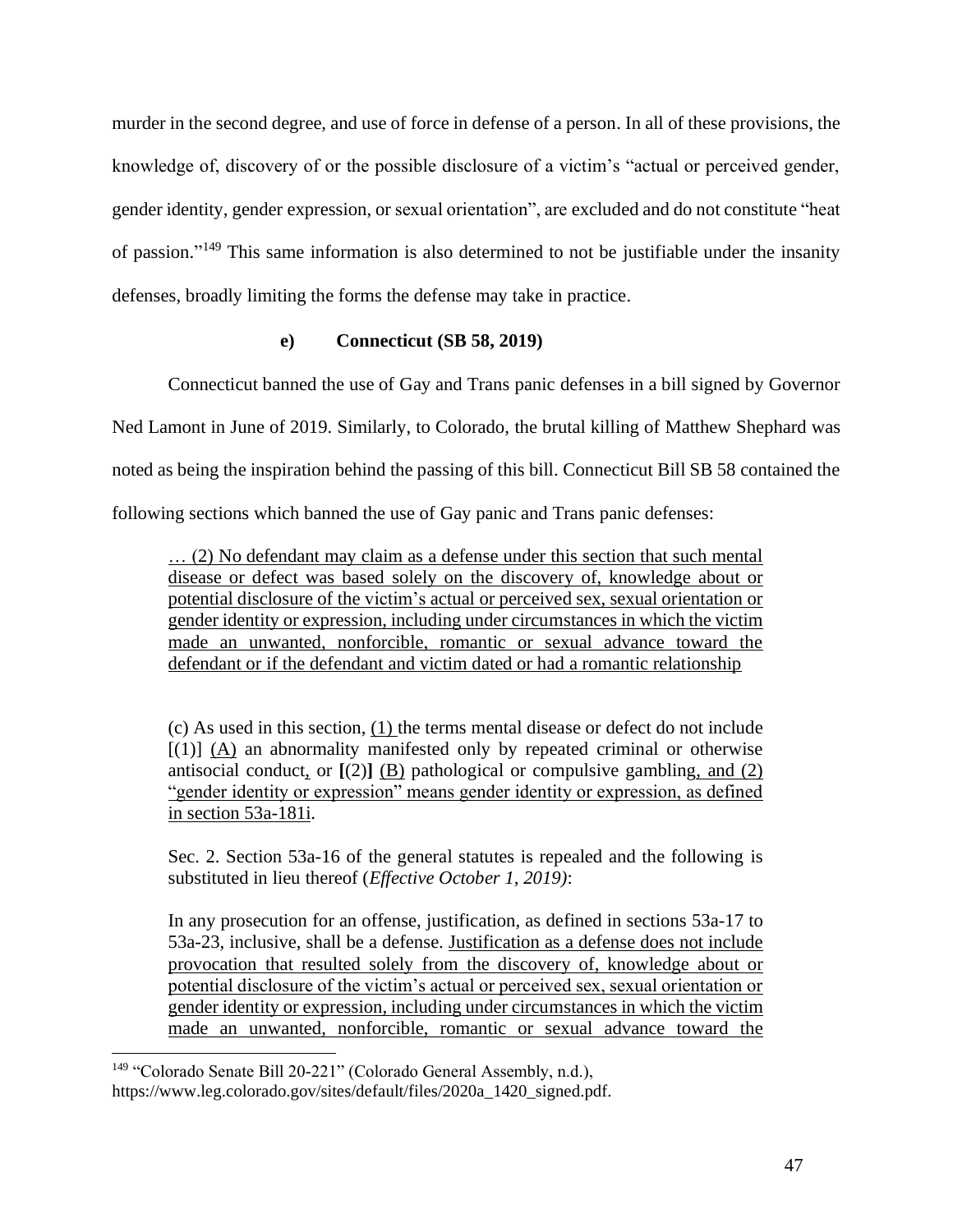defendant, or if the defendant and victim dated or had a romantic relationship. As used in this section, "gender identity or expression" means gender identity or expression, as defined in section 53a-181i.

Sec. 3. Section 53a-18 of the general statues is repealed and the following is substituted in lieu thereof (*Effective October 1, 2019*): (b) No person is justified in using force upon another person which would otherwise constitute an offense based solely on the discover of, knowledge about or potential disclosure of he victim's actual or perceived sex, sexual orientation or gender identity or expression, including under circumstances in which the victim made an unwanted, nonforcible, romantic or sexual advance toward the defendant, or if the defendant and victim dated or had a romantic relationship.<sup>150</sup>

Connecticut's Bill outlined the same wording that was similar to what was used in California's bill. Bill SB 58 addresses justification, use of force, and the use of insanity defenses in relation to Gay panic and Trans panic defenses. The bill addresses the protecting of an individual's "actual or perceived sex, sexual orientation or gender identity or expression", however it does not directly address Gay, Transgender, Bisexual people, or Lesbians by name as was done in Colorado. <sup>151</sup> The bill falls short in this area which can allow for interpretation on what is meant by sex, sexual orientation, and gender identity or expression, without the proper definitions defining these terms.

#### **f) The District of Columbia (B23-0409, 2021)**

The District of Columbia passed bill B23-0409 banning 'Gay panic' and 'Trans panic' defenses in May of 2021. DC was the first city in the United States to pass a bill banning the defenses. The bill has since become known as the Bella Evangelista and Tony Hunter Panic Defense Prohibition and Hate Crimes Response Amendment Act of 2020. One of the namesakes of the bill, Bella Evangelista, was killed in August 2003 by Antonie Jacobs. After engaging in a sexual relationship with Evangelista, Jacobs then realized that she was Transgender and proceeded

<sup>150</sup> "Connecticut Senate Bill 58" (Connecticut General Assembly, n.d.),

https://www.cga.ct.gov/2019/ACT/pa/pdf/2019PA-00027-R00SB-00058-PA.pdf. <sup>151</sup> *Id.*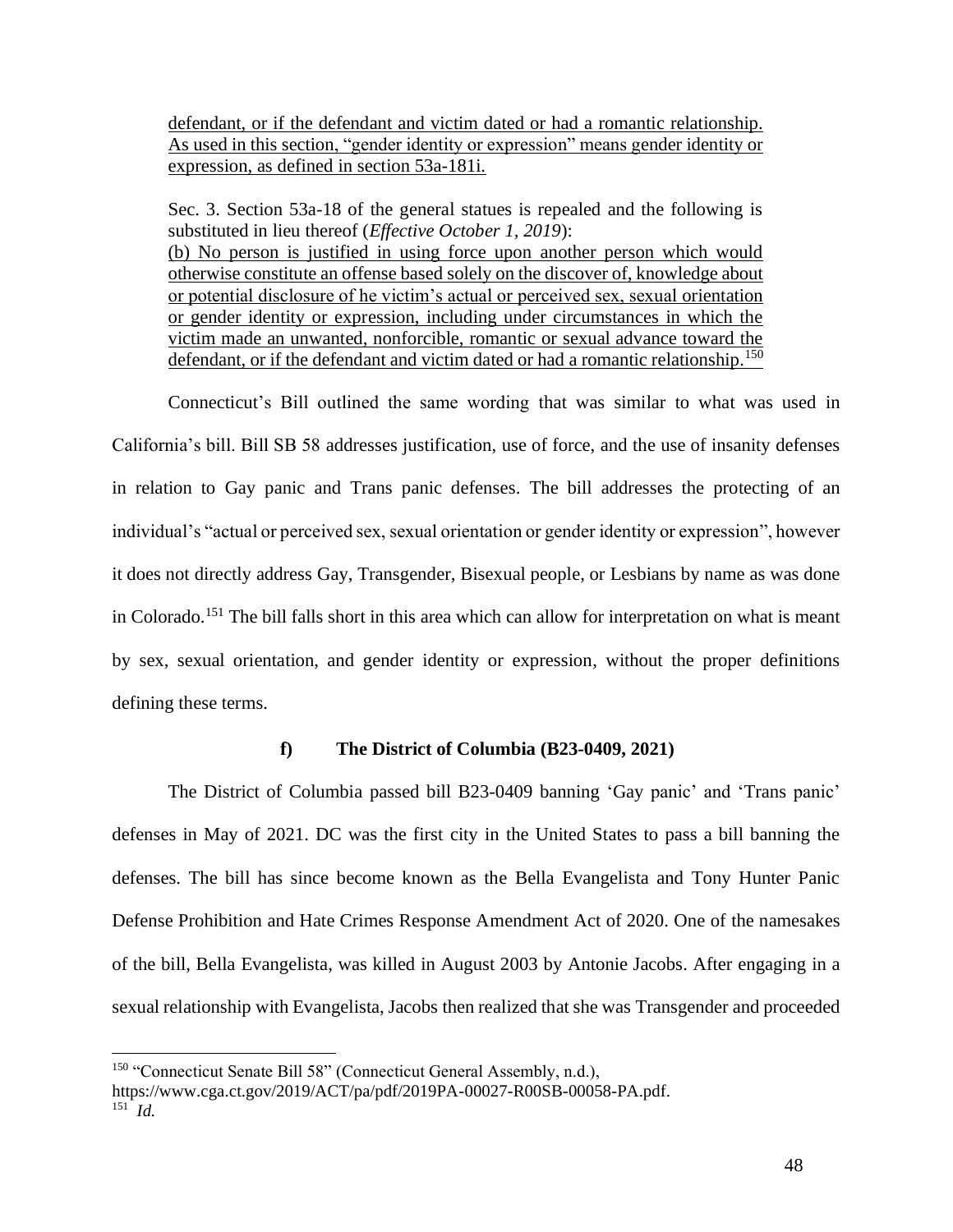to shoot and kill her.<sup>152</sup> Tony Hunter was killed by Robert Hannah in 2008 after he claims that Hunter had suggestively touched him.<sup>153</sup> Washington, DC bill B23-0409 contained the following sections which banned the use of Gay panic and Trans panic defenses:

To amend the Human Rights Act of 1977 to clarify the definition of place of public accommodation; to amend the Anti-Intimidation and Defacing of Public or Private Property Criminal Penalty Act of 1982 to expand the offense of defacement of certain symbols or display of certain emblems; to amend the Bias-Related Crime Act of 1989 to provide civil enforcement authority to the Attorney General against persons who commit bias-related crimes or, through certain acts, interfere or attempt to interfere with an individual's exercise of constitutional or District rights, or deprive an individual of equal protection, to provide subpoena authority and to specify appropriate relief; and to amend Chapter 1 of Title 23 of the District of Columbia Official Code to limit the scope of the defense are based on the victim's actual or perceived gender identity, gender expression, or sexual orientation.

BE IT ENACTED BY THE COUNCIL OF THE DISTRICT OF COLUMBIA, That this act may be cited as the "Bella Evangelista and Tony Hunter Panic Defense Prohibition and Hate Crimes Response Amendment Act of  $2020$ ".

Sec. 5. Chapter 1 of Title 23 of the District of Columbia Official Code is amended as follows:

(a) The table of contents is amended by adding a new section designation to read as follows:

'§ 23-115. Limits on defenses that justify, excuse, or mitigate a defendant's conduct on the basis of a victim's gender identity, gender expression, or sexual orientation.'.

(b) A new section 23-115 is added to read as follows:

'§ 23-115. Limits on defenses that justify, excuse, or mitigate a defendant's conduct on the basis of a victim's gender identity, gender expression, or sexual orientation.

'(a) In any prosecution, criminal proceeding, or criminal trial, when applicable to the offense charged, for the purposes of proving:

'(1) Heat of passion caused by adequate provocation, a defendant's provocation was not objectively adequate if it was based on discovery of, knowledge about, or the potential disclosure of the victim's actual or perceived gender identity, gender expression, or sexual orientation;

<sup>&</sup>lt;sup>152</sup> Sonoma, Serena. "D.C. Poised to Become First U.S. City to Ban LGBTO+ Panic Defense." them., December 17, 2020, https://www.them.us/story/washington-dc-first-us-city-to-ban-lgbtq-panic-defense. <sup>153</sup> *Id.*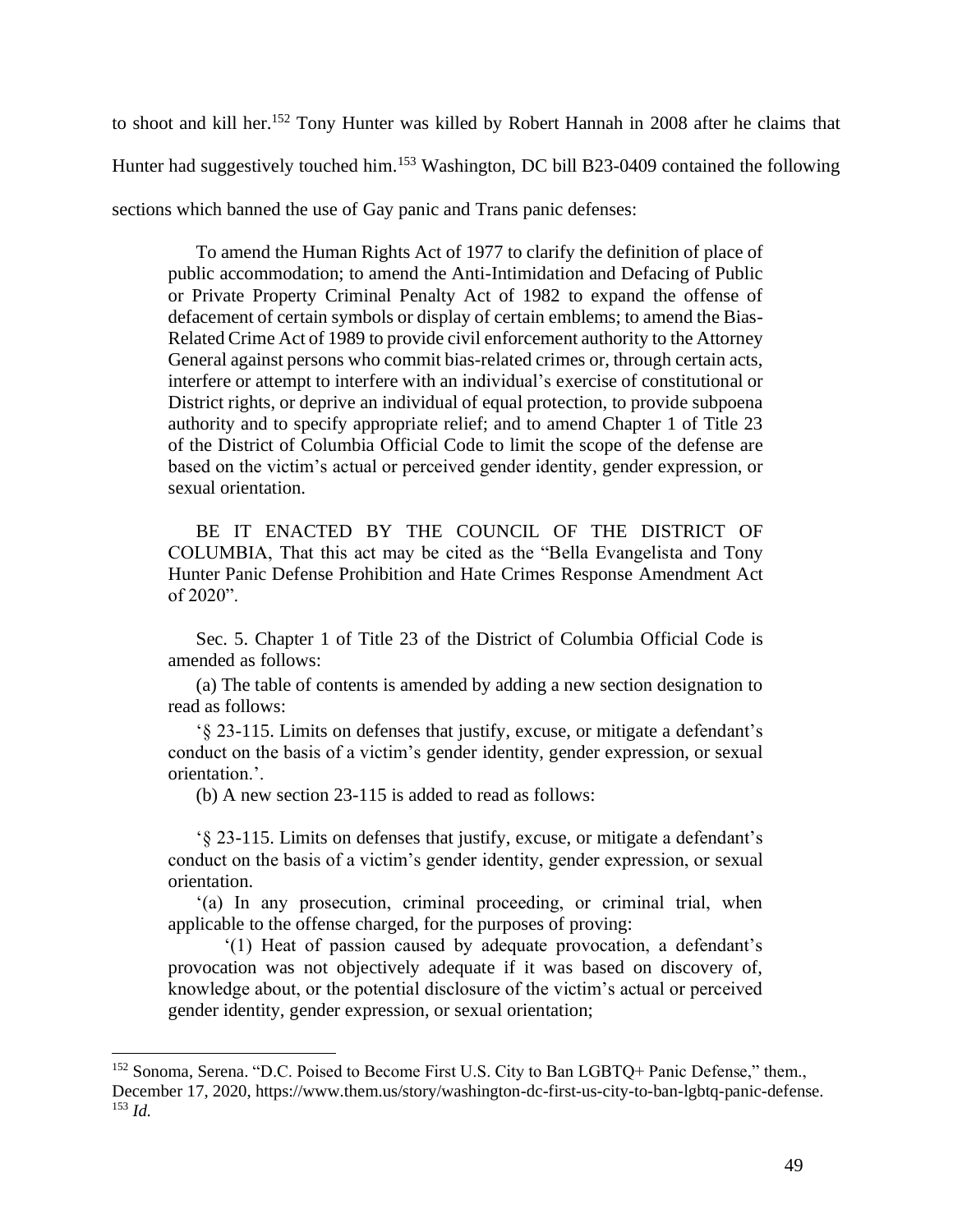'(2) Insanity, the defendant did not lack substantial capacity if the mental disease or defect at issue was based on discovery of, knowledge about, or the potential disclosure of the victim's actual or perceived gender identity, gender expression, or sexual orientation; or

'(3) Self-defense, defense of others, or defense of property, the defendant was not justified in using force if the basis for their belief in imminent danger was based on discovery of, knowledge about, or the potential disclosure of the victim's actual or perceived gender identity, gender expression, or sexual orientation.

'(b) Notwithstanding subsection (a) of this section, the defense may present evidence of prior trauma to the defendant for the purposes of excusing or justifying the defendant's conduct or mitigating the severity of the offense. 154

The language of the statue passed by the District of Columbia is similar to those used in other states with bans on Gay panic and Trans panic defenses in several parts. The statues directly address gender identity, gender expression, and sexual orientation, which does appreciate more than one singular identity. However, it fails to directly use terms such as Gay, Transgender, Lesbian, and Bisexual which would have outwardly addressed the individuals this bill is intended to protect. The statue fails to include language defining gender identity, gender expression, or sexual orientation. The failure to define these terms is a noticeable deviation from the standards set by California's bill banning the usage of the defenses.

The failure to define terms may also limit the bill's effectiveness. Absent definitions or a greater context, advocates, juries, and judges do not receive uniform guidance. This leaves the critical understanding of these distinctions up to the discretion of those involved in each trial, possibly limiting the consistency of interpretations.

#### **g) Hawaii (HB 711, 2019)**

The state of Hawaii was the sixth state legislature to pass a resolution on the use of Gay and Trans panic defenses. Hawaii State legislature bill HB 711 contained the following sections which banned the use of Gay panic and Trans panic defenses:

<sup>154</sup> "D.C. ACT 23-560." Council of the District of Columbia, January 11, 2021. [https://lims.dccouncil.us/downloads/LIMS/43128/Signed\\_Act/B23-0409-Signed\\_Act.pdf.](https://lims.dccouncil.us/downloads/LIMS/43128/Signed_Act/B23-0409-Signed_Act.pdf)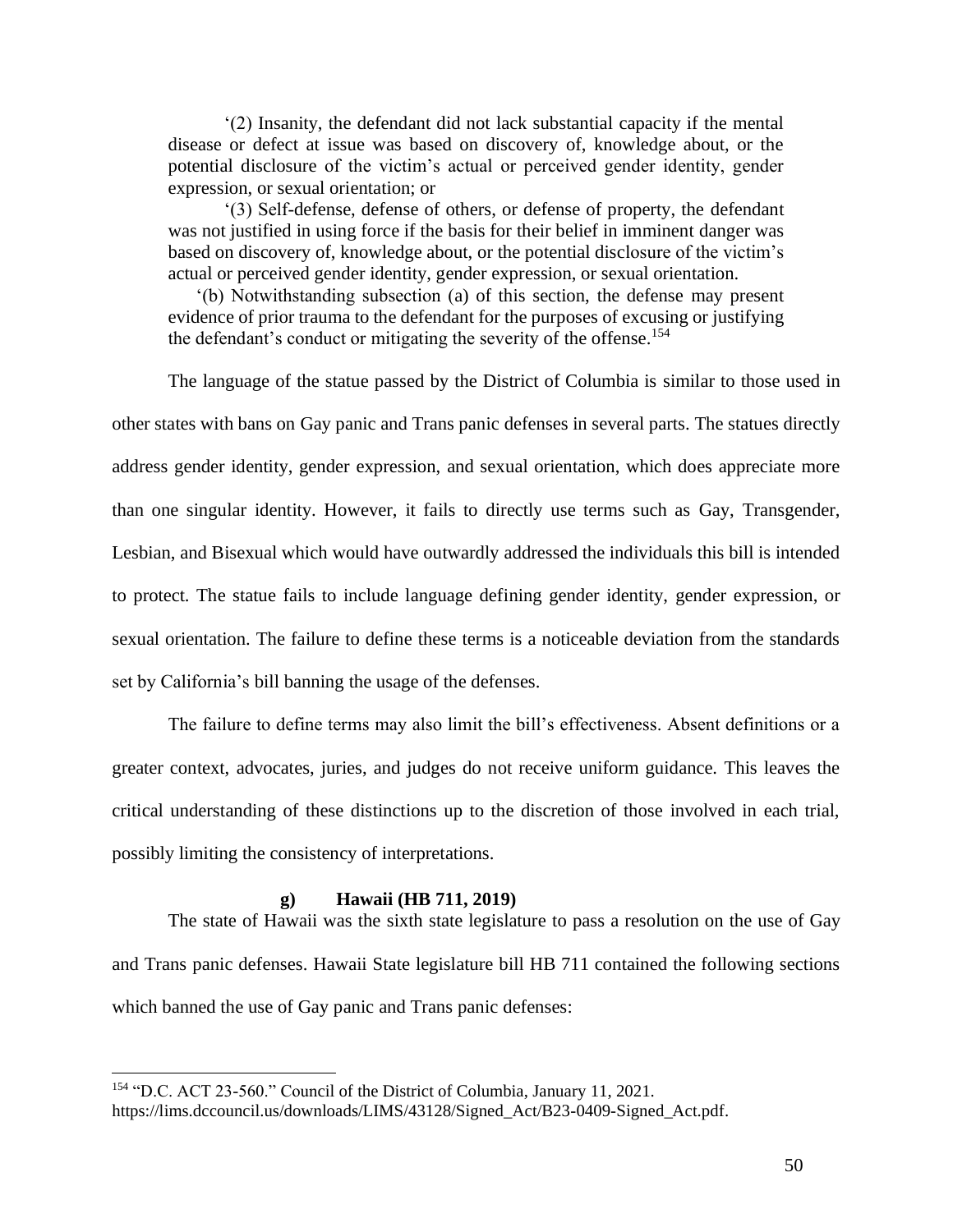SECTION 1. Section 707-702, Hawaii Revised Statutes, is amended by a subsection (2) to read as follows:

'(2) In a prosecution for murder or attempted murder in the first and second degree it is an affirmative defense, which reduces the offense to manslaughter or attempted manslaughter, that the defendant was, at the time the defendant caused the death of the other person, under the influence of extreme mental or emotional disturbance for which there is a reasonable explanation. The reasonableness of the explanation shall be determined from the viewpoint of a reasonable person in the circumstances as the defendant believed them to be; provided that an explanation that is not otherwise reasonable shall not be determined to be reasonable because of the defendant's discovery, knowledge, or disclosure of the other person's actual or perceived gender, gender identity, gender expression, or sexual orientation, including under circumstances in which the other person made an unwanted nonforcible romantic or sexual advance toward the defendant, or in which the defendant and he other person dated or had a romantic relationship. If the defendant's explanation included the discovery of the other person's actual or perceived gender, gender identity, gender expression, or sexual orientation, the court shall instruct the jury to disregard biases or prejudices regarding the other person's actual or perceived gender, gender identity, gender expression, or sexual orientation in reaching a verdict. 155

The language used in the resolution passed by the Hawaii state legislature is similar to that used initially by California and in states previously discussed. The statue similarly, to others directly address gender identity, gender expression, and sexual orientation, but fails to use terms such as Gay, Transgender, Lesbian, and Bisexual which would have directly addressed the individuals this bill is intended to protect. While the language is similar to other statues passed in states, Hawaii fails to include definitions for the terms gender identity, gender expression, and or sexual orientation. The description of the legislature provides the following instructions for the court in regard to the jury: "…to instruct the jury to disregard bias and prejudice if a defendant's explanation includes the discovery of a victim's gender, gender identity or expression, or sexual

<sup>155</sup> "Hawaii HB 711." Hawaii House of Representatives, n.d. https://www.capitol.hawaii.gov/session2019/bills/HB711\_.HTM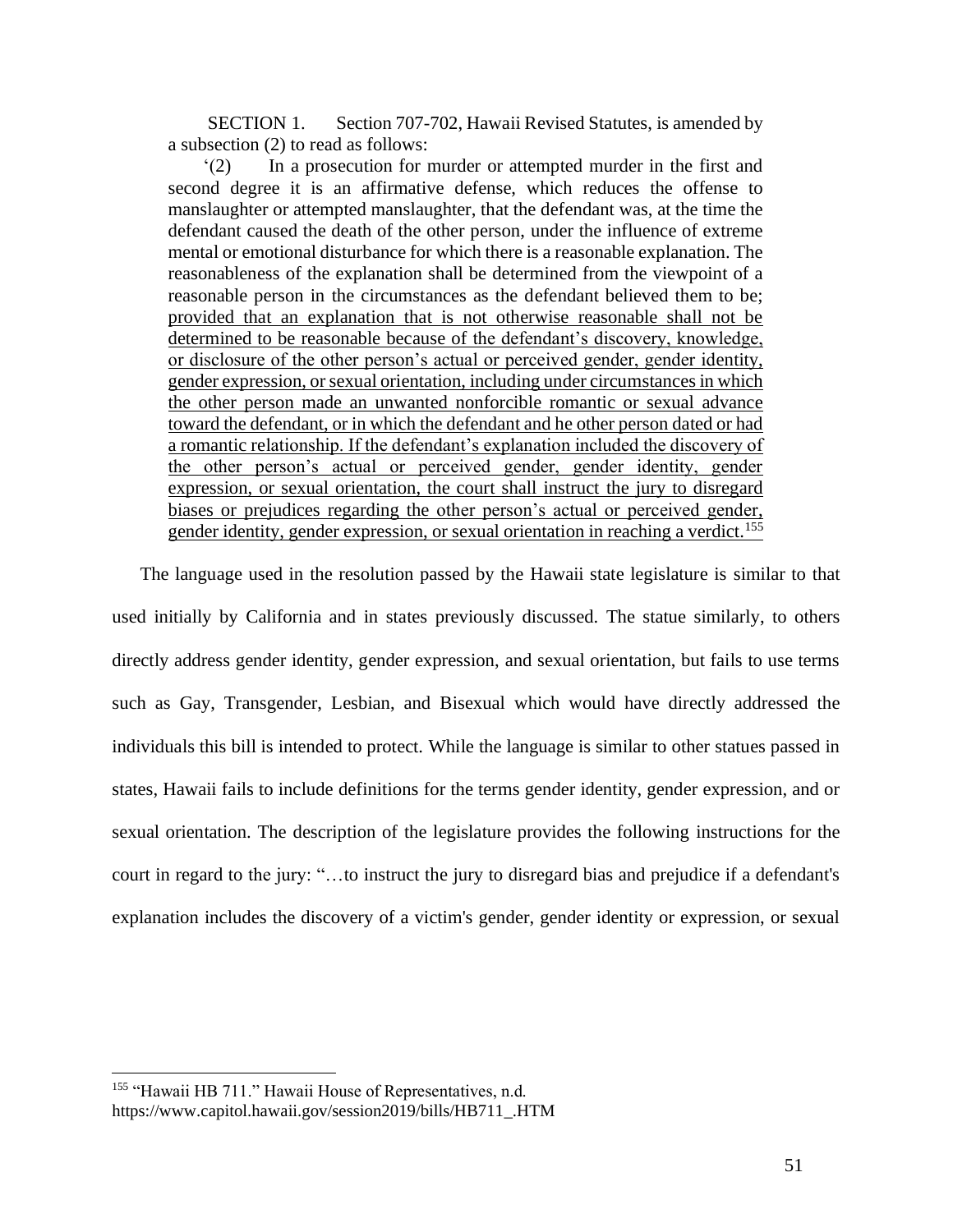orientation."<sup>156</sup> Jury instructions were not directly explored in any of the actual language of the statues provided in the ban that was signed into law.

# **h) Maine (HP 1175, 2019)**

The State of Maine quietly signed into law a bill prohibiting the usage of Gay and Trans panic defenses in April 2019. The bill prevents the knowledge of the discovery of, or the disclosure of an individual's "actual or perceived gender, gender identity, gender expression or sexual orientation" to be used when determining if the defendant is of a "culpable" mental state, provocation, or uses of force.<sup>157</sup> The 129<sup>th</sup> Maine Legislature passed LD 1632, which contained the following sections prohibiting the use of Gay panic and Trans panic defenses:

# **Be it enacted by the People of the State of Maine as follows:**

**Sec. 1. 17-A MRSA §38,** as enacted by PL 1981, c. 324, §14, is amended by adding at the end a new paragraph to read:

An actor does not suffer from an abnormal condition of the mind based solely on the discovery of, knowledge about or potential disclosure of the victim's actual or perceived gender, gender identity, gender expression or sexual orientation, including under circumstances in which the victim made an unwanted nonforcible romantic or sexual advance toward the actor or in which the actor and victim dated or had a romantic or sexual relationship.

**Sec. 2. 17-A MRSA §108, sub-§3** is enacted to read:

A person is not justified in using force against another based solely on the discovery of, knowledge about or potential disclosure of the victim's actual or perceived gender, gender identity, gender expression or sexual orientation, including under circumstances in which the victim made an unwanted nonforcible romantic or sexual advance toward the person or in which the person and victim dated or had a romantic or sexual relationship.

**Sec. 3. 17-A MRSA §201, sub-§4,** as amended by PL 2001, c. 383, §8 and affected by §156, is further amended to read:

<sup>&</sup>lt;sup>156</sup> "Hawaii HB 711." Hawaii House of Representatives, n.d.

https://www.capitol.hawaii.gov/session2019/bills/HB711\_.HTM

<sup>&</sup>lt;sup>157</sup> "Maine HP 1175." Maine House of Representatives, April 25, 2019.

https://legislature.maine.gov/legis/bills/getPDF.asp?paper=HP1175&item=1&snum=129.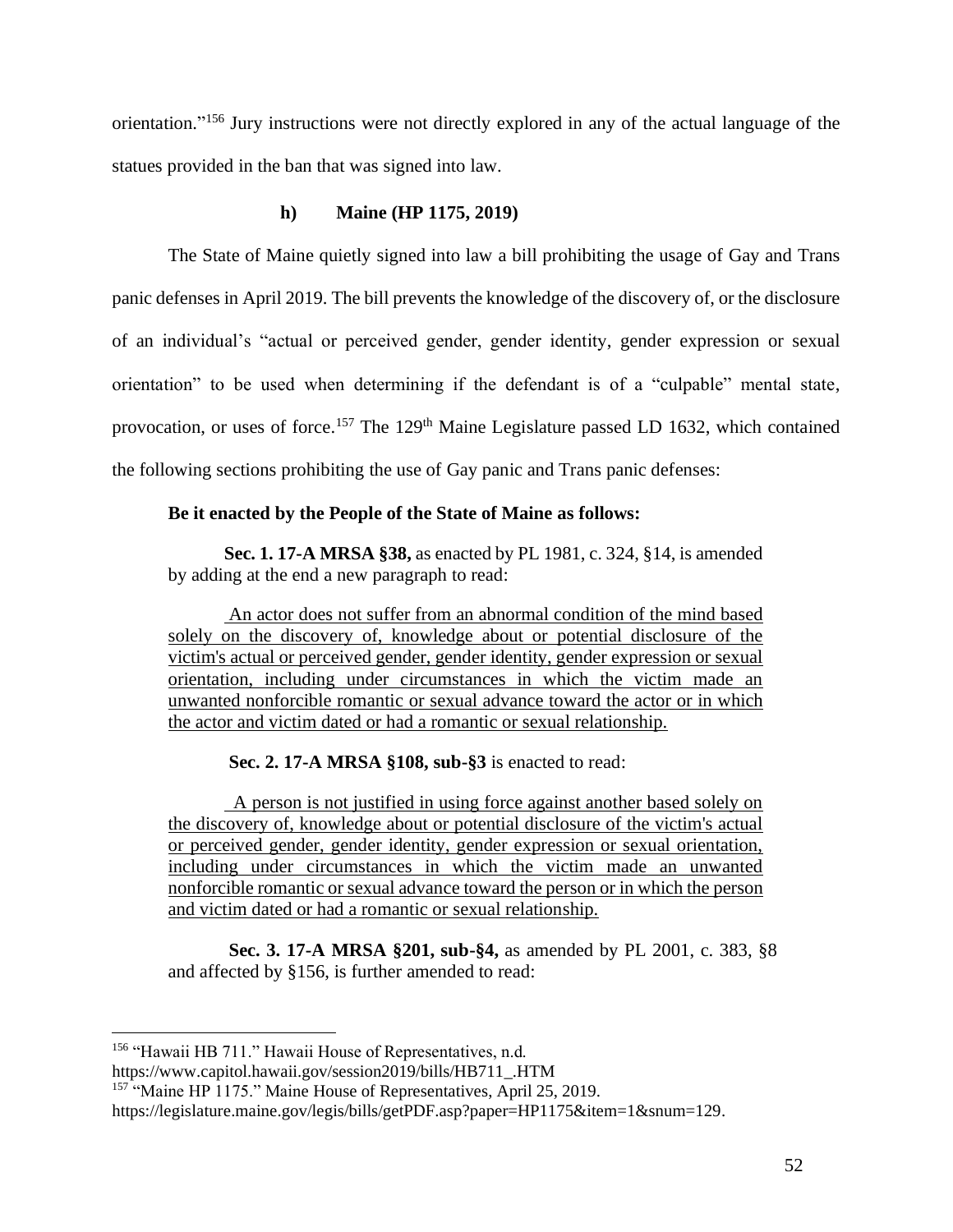**4.** For purposes of subsection 3, provocation is adequate if:

A. It is not induced by the person; and

B. It is reasonable for the person to react to the provocation with extreme anger or extreme fear, provided that evidence demonstrating only that the person has a tendency towards extreme anger or extreme fear is not sufficient, in and of itself, to establish the reasonableness of the person's reaction.

For purposes of determining whether extreme anger or extreme fear was brought about by adequate provocation, the provocation was not adequate if it resulted solely from the discovery of, knowledge about or potential disclosure of the victim's actual or perceived gender, gender identity, gender expression or sexual orientation, including under circumstances in which the victim made an unwanted nonforcible romantic or sexual advance toward the person or in which the person and victim dated or had a romantic or sexual relationship.<sup>158</sup>

The bill was signed and passed into law with little reporting. The language used was very similar to bills signed in California, Connecticut, and the District of Columbia. While the bill prohibits the use of an insanity defense or a provocation defense to be used, after the discovery, knowledge of or the disclosure of an individual's sexual orientation, gender, gender identity or gender expression, it also implies that provocation defenses rely on historical narratives of masculinity allowing men to react in a violent way. The State of Maine did not offer any less protections than has been seen in previous states, however it also did not offer any more protections than have been previously seen. Jury instruction, Transgender, Gay, Lesbian, Bisexual was still language not mentioned in the body of the bill itself. The bill also does not define gender, gender identity or gender expression, as was done in California.

<sup>158</sup> "Maine HP 1175." Maine House of Representatives, April 25, 2019. https://legislature.maine.gov/legis/bills/getPDF.asp?paper=HP1175&item=1&snum=129.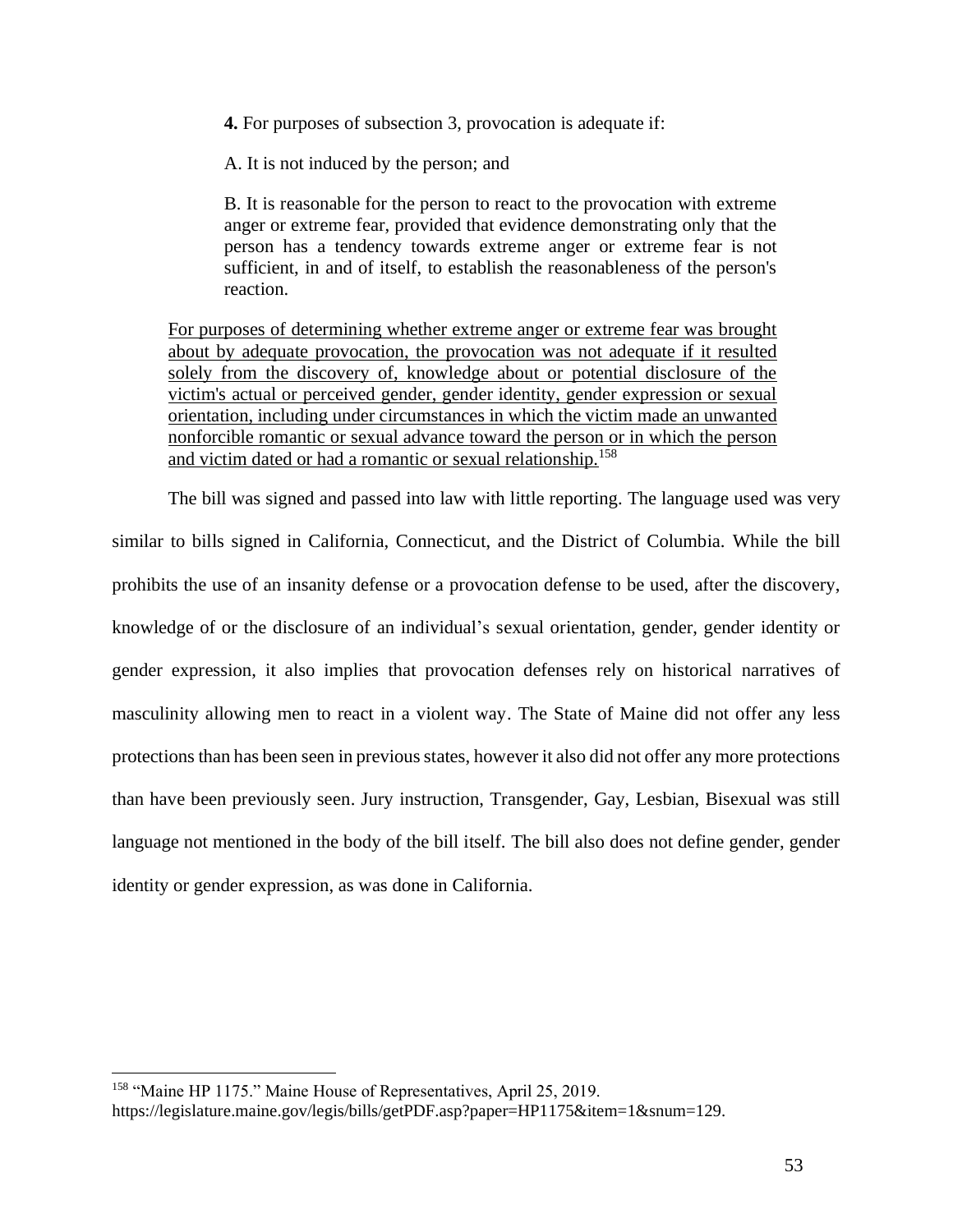### **i) Maryland (HB 231SB 46, 2021)**

In July of 2021, Maryland became the fifteenth state to ban the usage of Gay and Trans panic defenses, without the signature of Republican Governor, Larry Hogan.<sup>159</sup> Maryland was the first and remains the only state where the legislation has passed without the signature of the governor. Maryland House Bill 231 was passed by the Maryland Legislature which contained the following sections prohibiting the use of Gay panic and Trans panic defenses:

## **Crimes – Mitigation and Defense – Race, Color, National Origin, Sex, Gender Identity, or Sexual Orientation**

FOR the purpose of establishing that a certain discovery or perception of, or belief about, another person's race, color, national origin, sex, gender identity, or sexual orientation does not constitute certain provocation to mitigate a killing from the crime of murder to manslaughter; establishing that a certain discovery or perception of, or belief about, another person's race, color, national origin, sex, gender identity, or sexual orientation does not constitute certain provocation to mitigate an assault from the crime of assault in the first degree to assault in the second degree or another lesser crime is not a defense to the crime of assault in any degree; and generally relating to homicide and assault.

## **Article – Criminal Law**

2-207.

(c) **THE DISCOVER OR PERCEPTION OF, OR BELIEF ABOUT, ANOTHER PERSON'S RACE, COLOR, NATIONAL ORIGIN, SEX, GENDER IDENTITY, OR SEXUAL ORIENTATION, WHETHER OR NOT ACCURATE, DOES NOT CONSTITUTE LEGALLY ADEQUATE PROVOCATION TO MITIGATE A KILLING FROM THE CRIME OF MURDER TO MANSLAUGHTER.** 

3-209.

<sup>159</sup> Haug, Oliver. "Maryland Becomes 15th State to Ban Anti-LGBTQ+ "Panic" Defense." them, April 14, 2021. [https://www.them.us/story/maryland-lgbtq-panic-defense-ban-Trans-name-change-legislation.](https://www.them.us/story/maryland-lgbtq-panic-defense-ban-trans-name-change-legislation)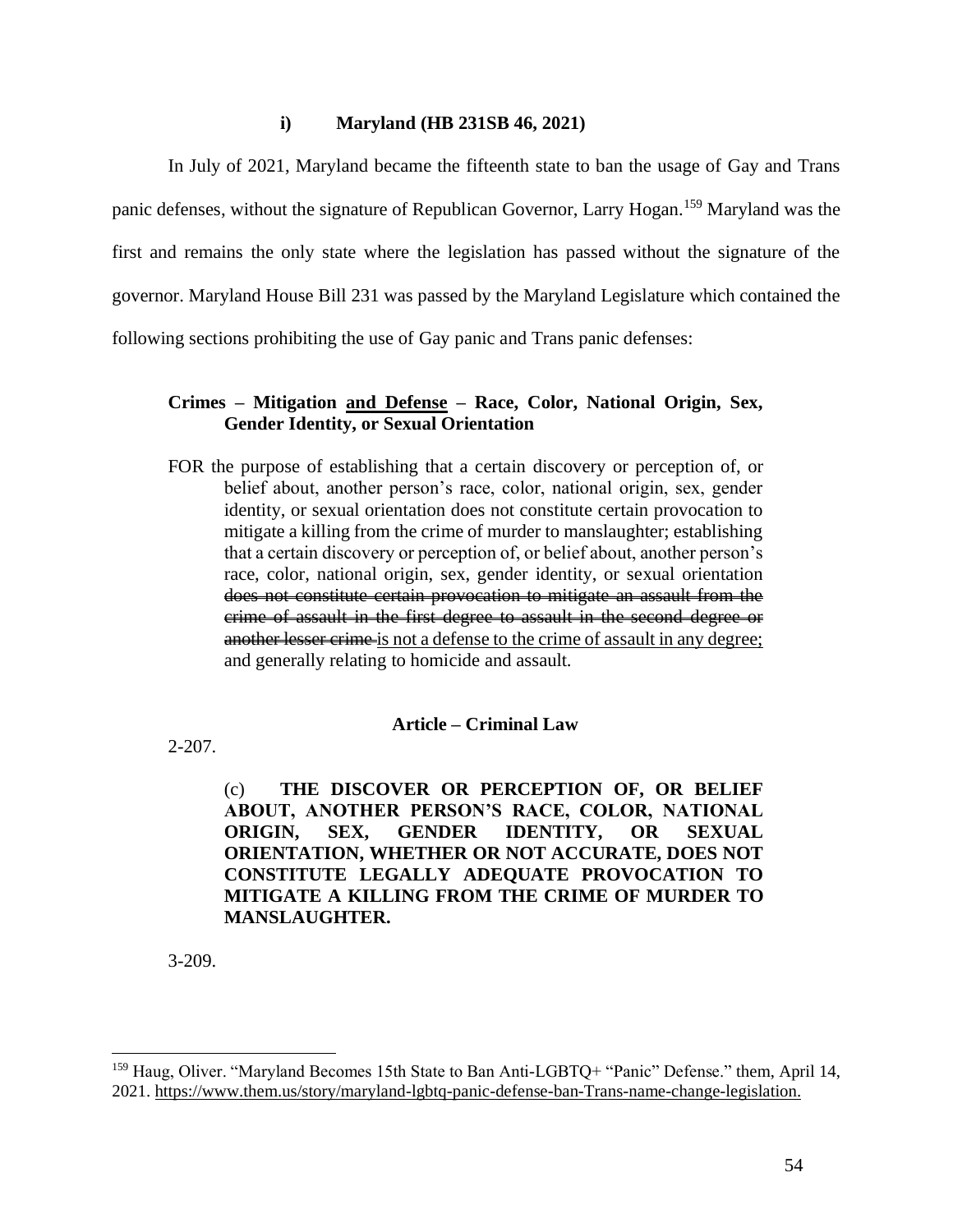- **(A) [**A**] SUBJECT TO SUBSECTION (B) OF THIS SECTION, A**  person charged with a crime under § 3-202, § 3-203, or § 3-205 of this subtitle may assert any judicially recognized defense.
- **(B) THE DISCOVERY OR PERCEPTION OF, OR BELIEF ABOUT, ANOTHER PERSON'S RACE, COLOR, NATIONAL ORIGIN, SEX, GENDER IDENTITY, OR SEXUAL ORIENTATION, WHETHER OR NOT ACCURATE, DOES NOT CONSTITUTE LEGALLY ADEQUATE PROVOCATION TO MITIGATE AN ASSAULT FROM THE CRIME OF ASSAULT IN THE FIRST DEGREE TO ASSAULT IN THE SECOND DEGREE OR ANOTHER LESSER CRIME IS NOT A DEFENSE TO THE CRIME OF ASSAULT IN ANY DEGREE…<sup>160</sup>**

The Maryland Legislature established that the discovery, "perception of" or the belief of an individual's "…race, color, national origin, sex, gender identity, or sexual orientation" would not legally be adequate to determine provocation to lessen the charge of murder to manslaughter.<sup>161</sup> The bill did not discuss the use of an insanity defense or the justification for use of force as has been discussed in other bills passed by various State legislatures.

# **j) Nevada (SB 97, 2019)**

Nevada was the fourth State to ban the use of Gay and Trans panic defenses, behind California, Rhode Island, and Illinois. Nevada Senate Bill 97 was passed following the murder of Giovanni Melton, who was shot a killed by his father Wendell Melton, due to his dislike of his son being Gay.<sup>162</sup> As of February 2022, he had been released from jail and allowed to wait for his trial on house arrest due to a diagnosis of asthma which would increase his risk of harm from COVID-19. <sup>163</sup> The family of Giovanni Melton is still awaiting justice. Uniquely, Nevada Senate Bill 97

<sup>&</sup>lt;sup>160</sup> "Maryland HB 231" Maryland State Legislature, May 30, 2021.

https://mgaleg.maryland.gov/2021RS/bills/hb/hb0231T.pdf.

<sup>161</sup> *Id.*

<sup>&</sup>lt;sup>162</sup> Brammer, John Paul. "Nevada Father Murdered Son for Being Gay, Former Foster Mom Claims." NBC News, November 6, 2017. https://www.nbcnews.com/feature/nbc-out/nevada-father-murdered-sonbeing-Gay-former-foster-mom-claims-n817906.

<sup>163</sup>Murphy, Vanessa. "I-Team Only on 8: Charged with murder, out of jail." 8NewsNow, February 8, 2021. https://www.8newsnow.com/i-team/i-team-only-on-8-charged-with-murder-out-of-jail/.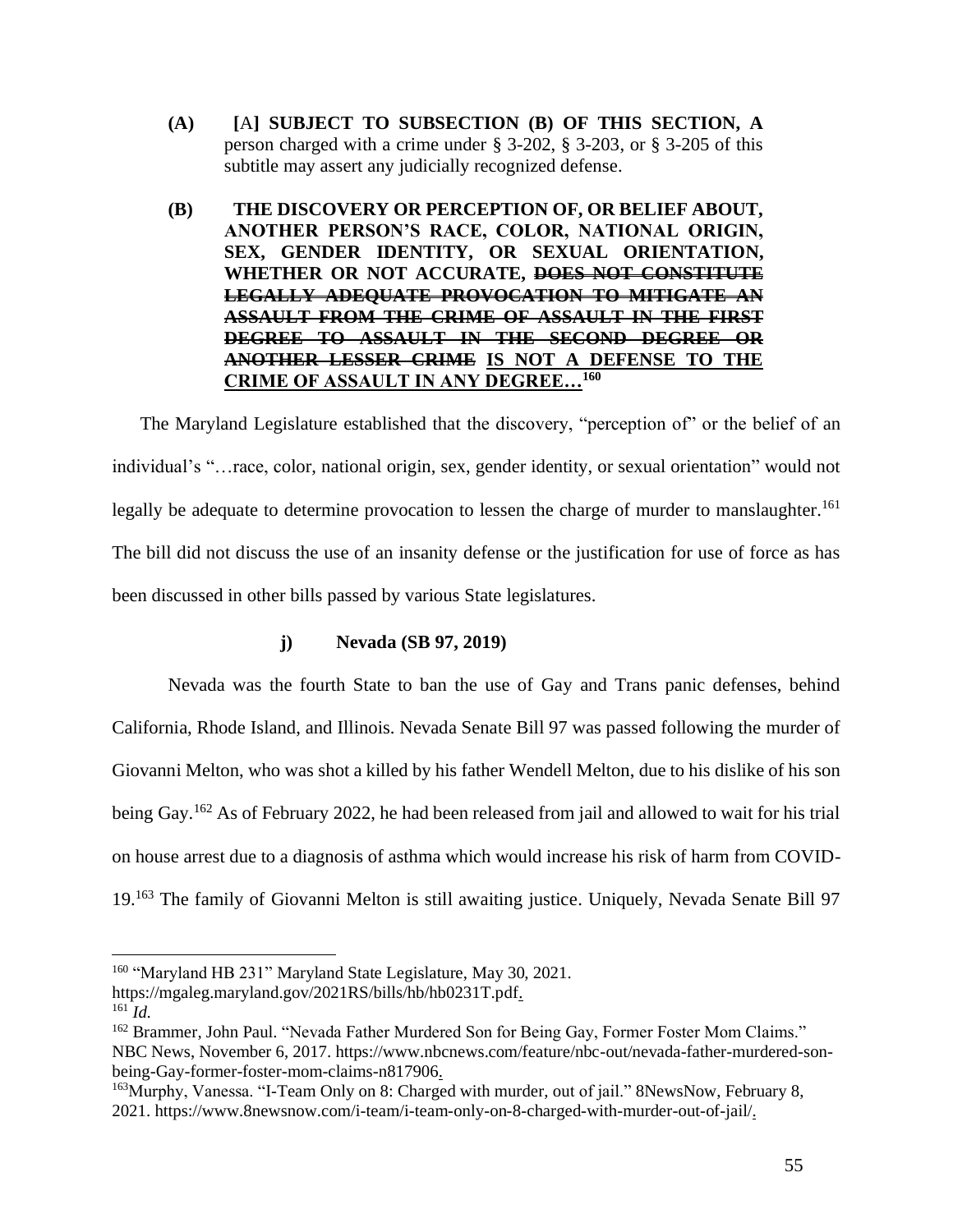contains the following sections prohibiting the use of Gay panic and Trans panic defenses, offering

a small amount of justice, in the context of the larger systemic framework of violence affecting

Gay and Transgender people:

# THE PEOPLE OF THE STATE OF NEVADA, REPRESENTED IN SENATE AND ASSEMBLY, DO ENACT AS FOLLOWS:

**Section 1.** Chapter 193 of NRS is hereby amended by adding thereto a new section to read as follows:

*1. For the purpose of determining the existence of an alleged state of passion in a defendant or the alleged provocation of a defendant by a victim, the alleged state of passion or provocation shall be deemed not to be objectively reasonable if it resulted from the discovery of, knowledge about or potential disclosure of the actual or perceived sexual orientation or gender identity or expression of the victim, including, without limitation, under circumstances in which the victim made an unwanted nonforcible romantic or sexual advance towards the defendant, or if the defendant and victim dated or had a romantic or sexual relationship.* 

*2. A person is not justified in using force against another person based on the discovery of, knowledge about or potential disclosure of the actual or perceived sexual orientation or gender identity or expression of the victim, including, without limitation, under circumstances in which the victim made an unwanted nonforcible romantic or sexual advance towards the defendant, or if the defendant and victim dated or had a romantic or sexual relationship.* **164**

Under the amendments passed by the State of Nevada, in the death of Giovanni Melton,

Wendell Melton would not be allowed to use his fears of his son being Gay to allege provocation,

or to justify the force led that to his death. While the bill touches on use of force and provocation,

it does not address the discovery or knowledge of an individual's sexual orientation or gender

identity as justification for an insanity defense. The bill utilizes the model put forth in the ABA's

2013 Resolution on Gay and Trans Panic defenses, but fails to offer definitions for gender identity,

gender expression, sexual orientation, or gender. The language used also fails to mention any

<sup>&</sup>lt;sup>164</sup> "Nevada SB 97." Nevada State Legislature, January 24, 2019.

https://www.leg.state.nv.us/Session/80th2019/Bills/SB/SB97\_EN.pdf.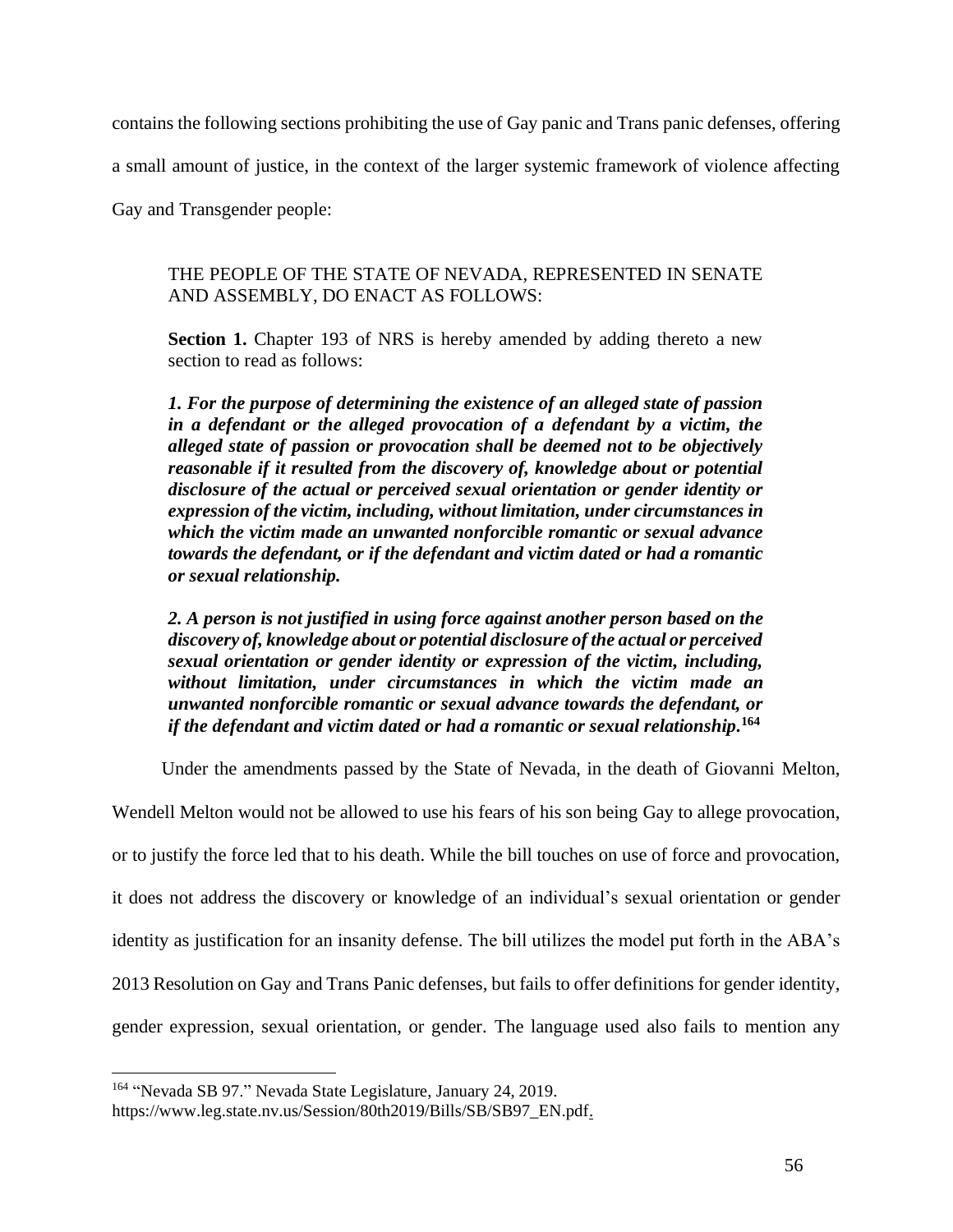instruction for the jury if a victim's sexual orientation, gender identity, or gender expression is mentioned in a way that attempts to justify the actions of the defendant.

### **k) New Jersey (A1796, 2020)**

New Jersey was the ninth state to pass a ban on the usage of Gay panic and Trans panic defenses in court. In 2011 Wilfredo Sanchez and Pedro Garcia, were convicted in the murder and dismemberment of Francisco Gonzalez Fuentes.<sup>165</sup> On appeal Sanchez attempted to use the Gay panic defense and argued that the jury should have been instructed to convict him on lesser charges such as manslaughter.<sup>166</sup> The appeal was denied even prior to the ban against the use of the defense in 2020. The New Jersey Legislature passed the bill (A1796) which contained the following sections prohibiting the use of Gay panic and Trans panic defenses:

**An Act** concerning homicide committed in the heat of passion and amending N.J.S.2C:11-4.

 **Be It Enacted** *by the Senate and General Assembly of the State of New Jersey:*

1. N.J.S.2C:11-4 is amended to read as follows:

 2C:11-4. Manslaughter. a. Criminal homicide constitutes aggravated manslaughter when:

 (1) The actor recklessly causes death under circumstances manifesting extreme indifference to human life; or

 (2) The actor causes the death of another person while fleeing or attempting to elude a law enforcement officer in violation of subsection b. of N.J.S.2C:29- 2. Notwithstanding the provision of any other law to the contrary, the actor shall be strictly liable for a violation of this paragraph upon proof of a violation of subsection b. of N.J.S.2C:29-2 which resulted in the death of another person. As used in this paragraph, "actor" shall not include a passenger in a motor vehicle.

b. Criminal homicide constitutes manslaughter when:

(1) It is committed recklessly; or

<sup>165</sup> Bichao, Sergio. "NJ Killer Who Scattered Chopped-Up Body All Over Town Loses Gay-Panic Appeal." New Jersey 101.5, August 19, 2016. [https://nj1015.com/nj-killer-who-scattered-chopped-up](https://nj1015.com/nj-killer-who-scattered-chopped-up-body-all-over-town-loses-gay-panic-appeal/)[body-all-over-town-loses-Gay-panic-appeal/.](https://nj1015.com/nj-killer-who-scattered-chopped-up-body-all-over-town-loses-gay-panic-appeal/)

 $^{166}$  *Id.*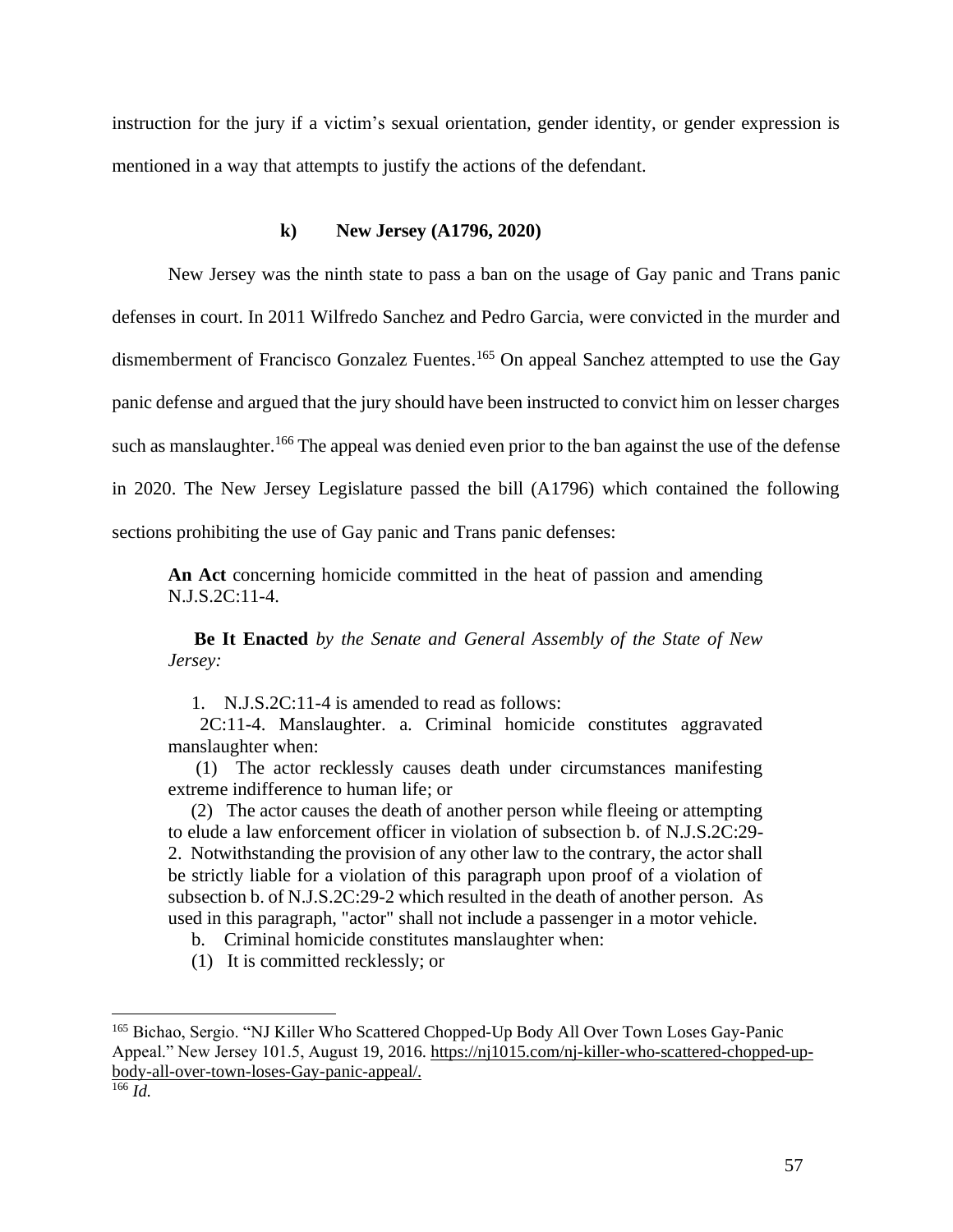(2) A homicide which would otherwise be murder under **[**section**]** N.J.S.2C:11-3 is committed in the heat of passion resulting from a reasonable provocation.

**1 [**For purposes of determining the heat of passion under this paragraph, a provocation is not objectively reasonable if it is based on the**]** The**<sup>1</sup>** discovery of, knowledge about, or potential disclosure of the homicide victim's actual or perceived gender identity or expression, or affectional or sexual orientation, **1 [**including**]** which occurred**<sup>1</sup>** under **<sup>1</sup>** any**<sup>1</sup>** circumstances **<sup>1</sup>** , including but not limited to circumstances<sup>1</sup> in which the victim made an unwanted, non-forcible romantic or sexual advance toward the actor, or if the victim and actor dated or had a romantic or sexual relationship **<sup>1</sup>** , shall not be reasonable provocation pursuant to this paragraph**<sup>1</sup>** . As used herein, the **<sup>1</sup> [**term**]** terms**<sup>1</sup>** "gender identity or expression" **<sup>1</sup>** and "affectional or sexual orientation"**<sup>1</sup>** shall have the same meaning as in **<sup>1</sup> [**subsection rr. of**] 1** section 5 of P.L.1945, c.169 (C.10:5-5) **<sup>1</sup> [**, and "affectional or sexual orientation" shall have the same meaning as in subsection hh. of that section**] 1** .

 c. Aggravated manslaughter under paragraph (1) of subsection a. of this section is a crime of the first degree and upon conviction thereof a person may, notwithstanding the provisions of paragraph (1) of subsection a. of N.J.S.2C:43- 6, be sentenced to an ordinary term of imprisonment between 10 and 30 years. Aggravated manslaughter under paragraph (2) of subsection a. of this section is a crime of the first degree. Manslaughter is a crime of the second degree.  $(cf: P.L.2001, c.412, s.1).$ <sup>167</sup>

The language utilized in this bill is similar to that of other states in determining what is considered to be 'heat of passion' and what constitutes as adequate provocation. However, the bill defers from the model set by California and does not offer definitions for sexual orientation, gender identity or gender expression. While the terms are utilized in the text, failing to include definitions of the terms is harmful as it leads to conflation and a misunderstanding of what is meant by the terms.

## **l) New York (A08375, 2019)**

New York was the seventh state to pass a ban on the usage of Gay panic and Trans panic defenses. The New York ban was introduced following the 2013 murder of Islan Nettles, who had

<sup>&</sup>lt;sup>167</sup> "New Jersey A1796." New Jersey State Legislature, January 21, 2020. https://legiscan.com/NJ/text/A1796/2018.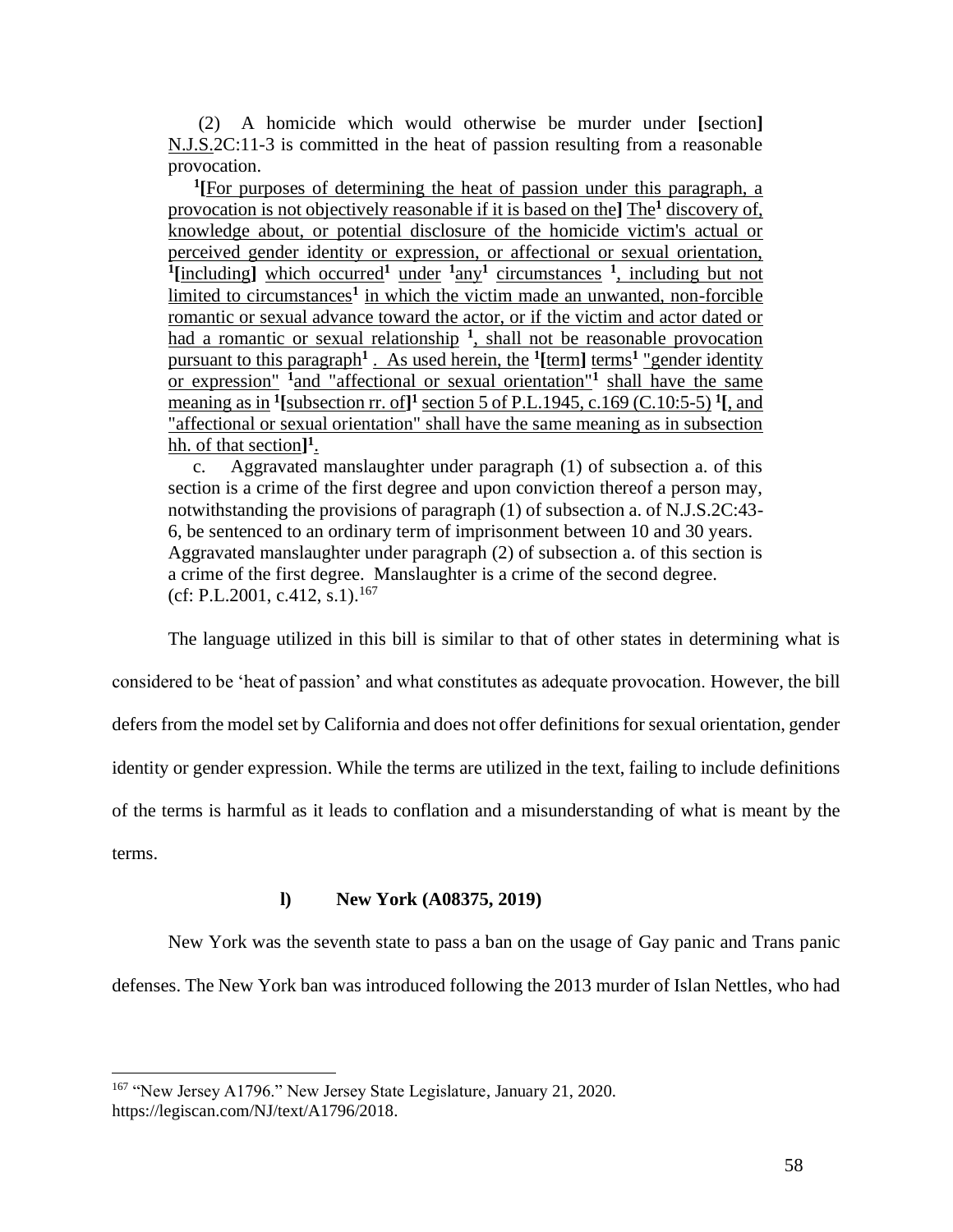been beaten to death on the street by James Dixon<sup>168</sup>. In a bargain between the District Attorney's Office and James Dixon, in exchange for pleading guilty to manslaughter, Dixon was sentenced to 12 years, a sentence the family of Islan Nettles believed was not enough  $169$ . The impact of the victim's identity on sentencing would elude the limits of many Gay panic and Trans panic bans, which focus solely on trial defense strategy.

The New York State legislature passed bill A08375 which contained the following sections

banning Gay panic and Trans panic defenses:

Section 1. Paragraph (a) of subdivision 1 of section 125.25 of the penal law, as amended by chapter 791 of the laws of 1967, is amended to read as follows:

(a) (i) The defendant acted under the influence of extreme emotional disturbance for which there was reasonable explanation or excuse, the reasonableness of which is to be determined from the viewpoint of a person in the defendant's situation under the circumstances as the defendant believed them to be. Nothing contained in this paragraph shall constitute a defense to a prosecution for, or preclude a conviction of, manslaughter in the first degree or any other crime. (ii) It shall not be a "reasonable explanation or excuse" pursuant to subparagraph (i) of this paragraph when the defendant's conduct resulted from the discovery, knowledge or disclosure of the victim's sexual orientation, sex, gender, gender identity, gender expression or sex assigned at birth; or

§ 2. Paragraph (a) of subdivision 3 of section 125.26 of the penal law, as added by chapter 765 of the laws of 2005, such subdivision as renumbered by chapter 482 of the laws 2009, is amended to read as follows:

(i) The defendant acted under the influence of extreme emotional disturbance for which there was a reasonable explanation or excuse, the reasonableness of which is to be determined from the viewpoint of a person in the defendant's situation under the circumstances as the defendant believed them to be. Nothing contained in this circumstances as the defendant believed them to be. Nothing contained in this paragraph shall constitute a defense to a prosecution for, or preclude a conviction of, aggravated manslaughter in the first degree, manslaughter in the first degree or any other crime except murder in the second degree. (ii) It shall not be a "reasonable explanation or excuse" pursuant to subparagraph (i) of this paragraph when the defendant's conduct resulted from

<sup>&</sup>lt;sup>168</sup> Gold, Michael. "Gay Panic' Defenses Are Banned in N.Y. Murder Cases." The New York Times, June 19, 2019. https://www.nytimes.com/2019/06/19/nyregion/Gay-panic-ny.html.

<sup>&</sup>lt;sup>169</sup> McKinley, James. "Man Sentenced to 12 Years in Beating Death of Transgender Woman." The New York Times, April 19, 2016. https://www.nytimes.com/2016/04/20/nyregion/man-sentenced-to-12-yearsin-beating-death-of-transgender-woman.html.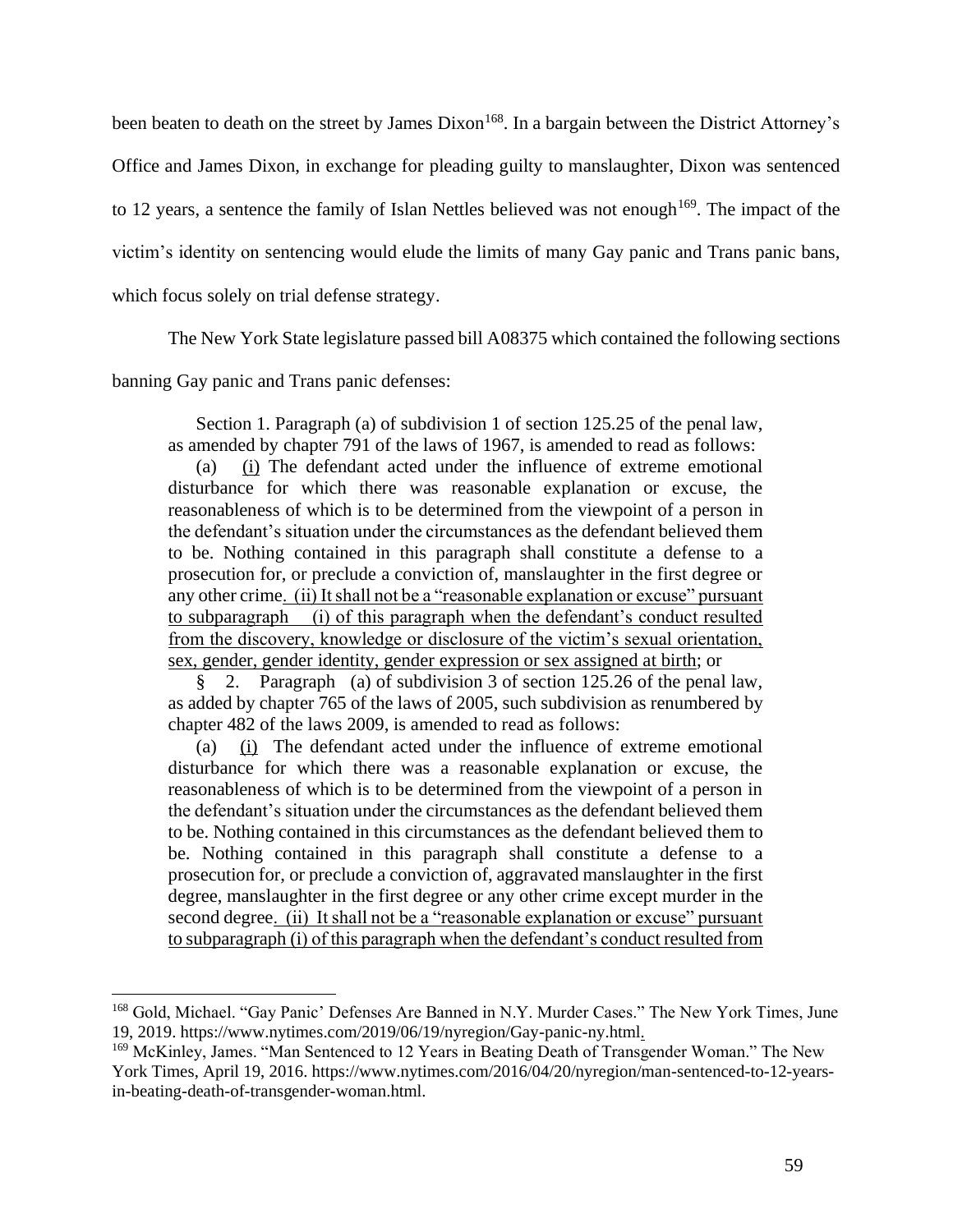the discovery, knowledge or disclosure of the victim's sexual orientation, sex, gender, gender identity, gender expression or sex assigned at birth; or

§ 4. This act shall take effect immediately.<sup>170</sup>

While New York's ban on the usage of Gay panic and Trans panic defenses prevents the use of the "discovery, knowledge or disclosure of the victim's sexual orientation, sex, gender, gender identity, gender expression or sex assigned at birth<sup>"171</sup> as a reasonable explanation for an emotional disturbance nor may it count as a defense to the "prosecution for, or preclude a conviction of, manslaughter in the first degree or any other crime"<sup>172</sup>. It does not prohibit invoking the defense to prosecution for murder in the second degree. It also did not mention Gay, Lesbian, Transgender, or Bisexual individuals, or distinguish between these identities. The bill also does not offer any definitions for these terms, or for sex, gender, sexual orientation or gender expression.

The bill does not abrogate the sentencing for defendants like James Dixon in the future at trial. The bill itself makes no mention of sentencing guidelines, or the reduction of charges to lesser crimes.

## **m) Oregon (SB 704, 2021)**

Oregon was the fourteenth state to pass a ban on the use of Gay panic and Trans panic defenses. While in Oregon there has been no evidence of the defense being used in court, many law makers and advocates of the bill believe that it was necessary.<sup>173</sup> The purpose of the bill was to continue to prevent its use and to serve as a symbol to other states producing their own bills.

<sup>&</sup>lt;sup>170</sup> "New York A08375." New York State Assembly, June 15, 2019.

https://nyassembly.gov/leg/?default\_fld=&leg\_video=&bn=A08375&term=2019&Summary=Y&Text=Y. <sup>171</sup> *Id.*

<sup>172</sup> *Id.*

<sup>&</sup>lt;sup>173</sup> VanderHart, Dirk. "Oregon lawmakers vote to ban 'LGBTO panic defense' by accused murderers." OPB, May 13, 2021. https://www.opb.org/article/2021/05/13/oregon-lawmakers-vote-to-ban-lgbtq-panicdefense-by-accused-murderers/.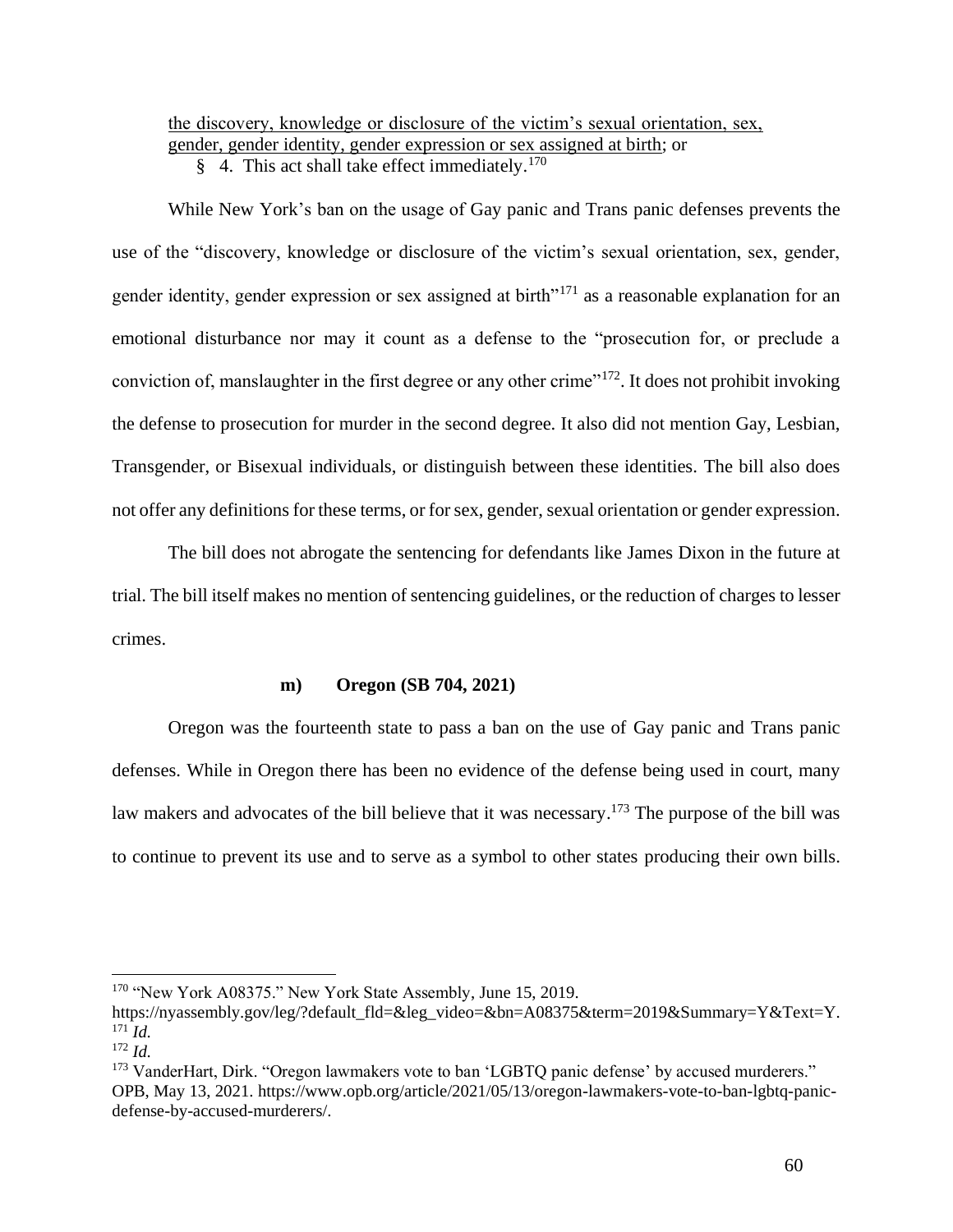The 81st Oregon Legislative Assembly passed Senate Bill 704 which contained the following

sections banning the use of Gay panic and Trans panic defenses:

**SECTION 1.** ORS 163.135 is amended to read: 163.135. (1) It is an affirmative defense to murder in the second degree for purposes of ORS

163.115 (1)(a) that the homicide was committed under the influence of extreme emotional disturbance if the disturbance is not the result of the person's own intentional, knowing, reckless or criminally negligent act and if there is a reasonable explanation for the disturbance. The reasonableness of the explanation for the disturbance must be determined from the standpoint of an ordinary person in the actor's situation under the circumstances that the actor reasonably believed them to be. Extreme emotional disturbance does not constitute a defense to a prosecution for, or preclude a conviction of, manslaughter in the first degree or any other crime.

(2)**(a)** The defendant may not introduce in the defendant's case in chief expert testimony regarding extreme emotional disturbance under this section unless the defendant gives notice of the defendant's intent to do so.

**(4) The discovery of knowledge about or potential disclosure of the victim's actual or perceived gender, gender identity, gender expression or sexual orientation, including but not limited to circumstances in which the victim made a romantic or sexual advance that was unwanted but did not involve force toward the defendant, does not constitute a reasonable explanation for an extreme emotional disturbance under this section.** 

**(5) As used in this section, "gender identity" has the meaning given that term in ORS 166.155.** 

Section 1 of Oregon's legislative ban on the usage of Gay panic and Trans panic defenses defines what would be considered to be an extreme emotional disturbance. The ban on the usage of Gay panic and Trans panic defenses added lines (4) and (5) which prevent the "discovery of knowledge about or potential disclosure of the victim's actual or perceived gender, gender identity, gender expression or sexual orientation", in circumstances of non-forceful unwanted romantic or sexual advances, from being utilized as reasonable explanations for extreme emotional disturbance. The language utilized here is similar to what has been seen in previously analyzed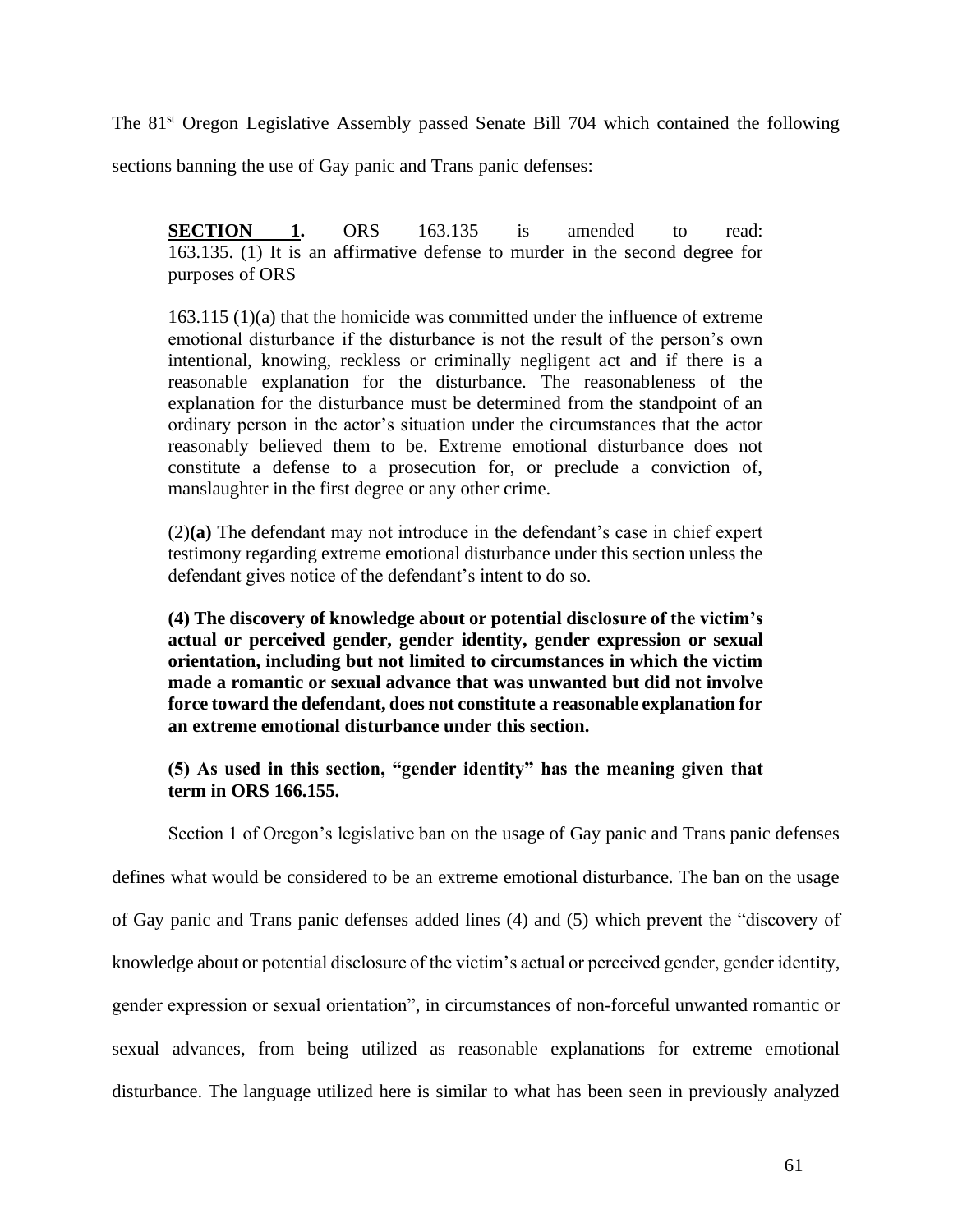legislation as they prevent the knowledge of or the disclosure of a victims, gender, or sexual orientation from being utilized to justify and explain extreme emotional disturbances. This section was also amended to include a definition for the term gender identity. Section 2 contained the following amended statements:

**SECTION 2.** ORS 161.215 is amended to read:

161.215. **(1)** Notwithstanding ORS 161.209, a person is not justified in using physical force upon another person if:

 $[(1)]$  (a) With intent to cause physical injury or death to another person, the person provokes the use of unlawful physical force by that person [*; or*]**.** 

 $[2]$  (b) The person is the initial aggressor, except that the use of physical force upon another person under such circumstances is justifiable if the person withdraws from the encounter and effectively communicates to the other person the intent to do so, but the latter nevertheless continues or threatens to continue the use of unlawful physical force [*; or*]**.** 

 $[(3)]$  (c) The physical force involved is the product of a combat by agreement not specifically authorized by law.

# **(d) The person would not have used physical force but for the discovery of the other person's actual or perceived gender, gender identity, gender expression or sexual orientation. (2) As used in this section, "gender identity" has the meaning given that term in ORS 166.155.**

The bill goes far in banning the use of physical force or emotional disturbance in response

to the discovery of another individuals "actual or perceived gender, gender identity, gender

expression or sexual orientation."<sup>174</sup> The bill itself makes no clear mention of Gay or Transgender

individuals and chooses to focus on the categories of gender, gender identity, gender expression,

and sexual orientation.

<sup>174</sup> "Oregon SB 704." Oregon State Legislature, n.d.

https://olis.oregonlegislature.gov/liz/2021R1/Downloads/MeasureDocument/SB0704/Introduced.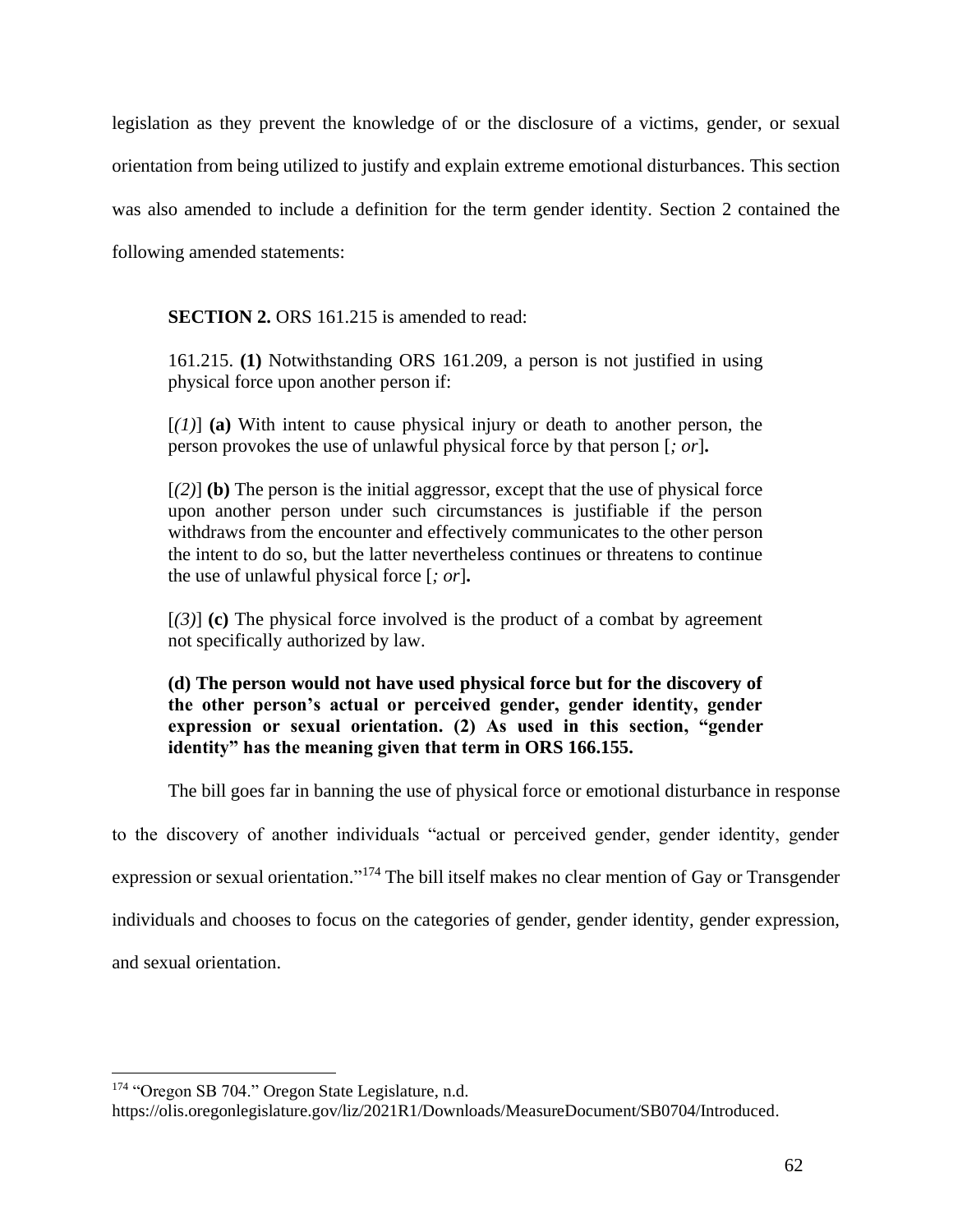#### **n) Vermont (H128, 2021)**

Vermont's ban was signed into action by Republican Governor Bill Lee, which was in stark contrast to the actions of his party, where in many states they were considering anti-LGBTQ+ legislation at the time. The passing of this bill was a partisan act from both sides of the House. The General Assembly of the State of Vermont passed House Bill 704 which contained the following sections banning the use of Gay panic and Trans panic defenses:

#### § 6566. DEFENSE BASED ON VICTIM IDENTITY PROHIBITED

In a prosecution or sentencing for any criminal offense, the following shall not be used as a defense to the defendant's criminal conduct, to establish a finding that the defendant suffered from diminished capacity, to justify the defendant's use of force against another, or to otherwise mitigate the severity of the offense:

(1) evidence of the defendant's discovery of, knowledge about, or the potential disclosure of the crime victim's actual or perceived sexual orientation or gender identity, including under circumstances in which the victim made a nonforcible, noncriminal romantic or sexual advance toward the defendant; or

(2) evidence of the defendant's perception or belief, even if inaccurate, of the gender, gender identity, or sexual orientation of a crime victim.<sup>175</sup>

The language of the bill did not elaborate as deeply as other states had done, and does not include definitions of the terms gender, gender identity or sexual orientation as was done by California. However, the bill was clear in preventing the use of an individual's sexual orientation or gender identity from being used to establish diminished capacity, use of force, or to lessen the severity of the offense. Preventing the usage of sexual orientation or gender identity to lessen the severity of the offense, is not language that had been used frequently in other state bans. In many of the other bans this was not a feature that was discussed.

<sup>&</sup>lt;sup>175</sup> "Vermont H128." Vermont State Legislature,

<sup>2021.</sup>https://legislature.vermont.gov/Documents/2022/Docs/ACTS/ACT018/ACT018%20As%20Enacted .pdf.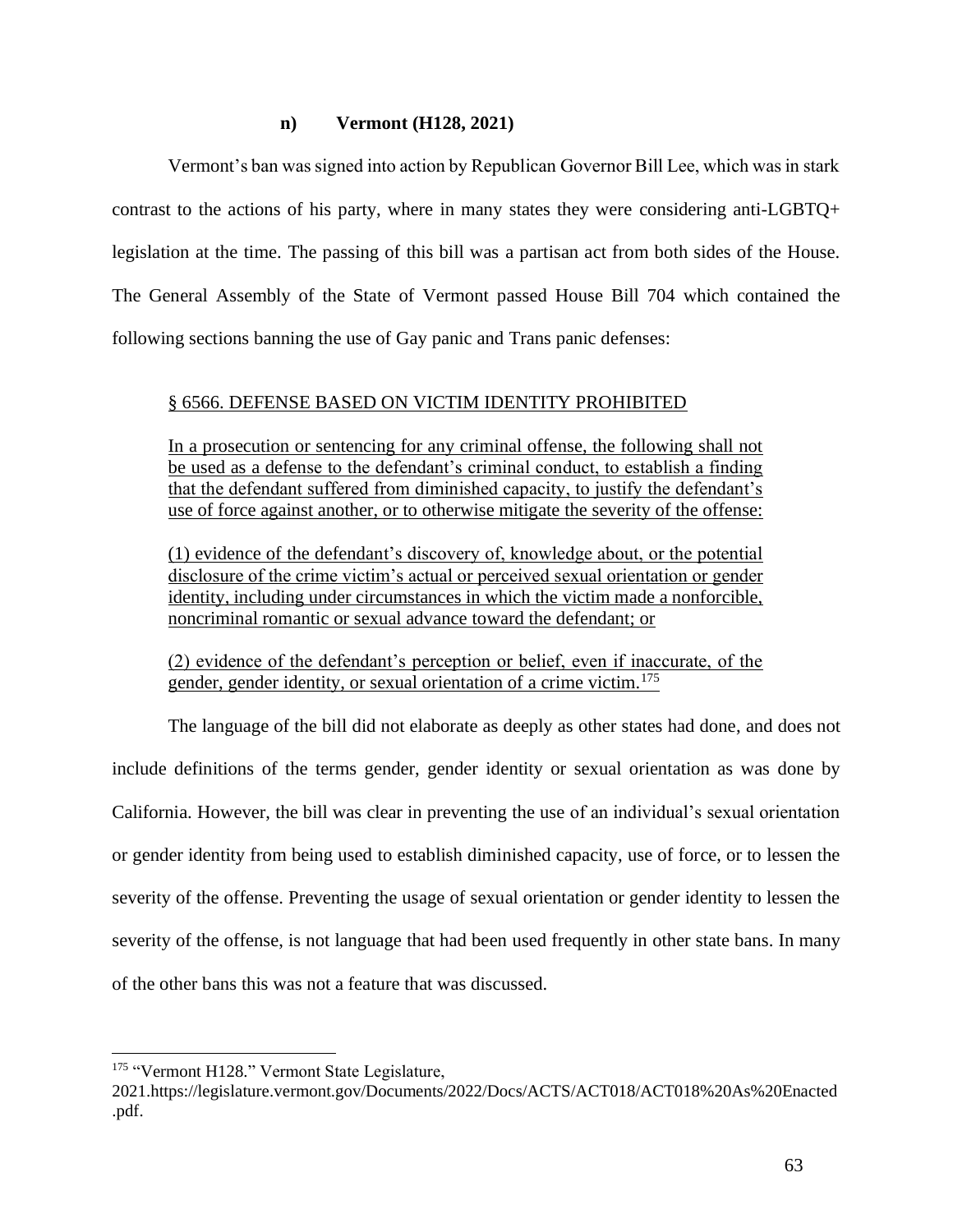#### **o) Virginia (HB 2132, 2021)**

Virginia was the twelfth state to pass a ban on the usage of Gay panic and Trans panic defenses. As in many other states, legislator and author of the bill, Danica Roem, cited the killings of Gwen Araujo and Matthew Shepard as motivation to legislate. As a Transgender woman, Roem expressed that the passing of this bill was necessary for her own protection and the protection of her constituents and community.<sup>176</sup> As the first southern state to pass a ban on the usage of Gay panic and Trans panic defenses, Virginia and Roem have created a standard for other southern states to follow their practices. The General Assembly of the State of Virginia passed House Bill 2132 which contained the following operative sections banning the use of Gay panic and Trans panic defenses:

*"§ [18.2-37.1](http://law.lis.virginia.gov/vacode/18.2-37.1). Certain matters not to constitute defenses.*

*A. Another person's actual or perceived sex, gender, gender identity, or sexual orientation is not in and of itself, or together with an oral solicitation, a defense to any charge of capital murder, murder in the first degree, murder in the second degree, or voluntary manslaughter and is not in and of itself, or together with an oral solicitation, provocation negating or excluding malice as an element of murder.*

*B. Nothing in this section shall be construed to prevent a defendant from exercising his constitutionally protected rights, including his right to call for evidence in his favor that is relevant and otherwise admissible in a criminal prosecution.*

*§ [18.2-57.5](http://law.lis.virginia.gov/vacode/18.2-57.5). Certain matters not to constitute defenses.*

*A. Another person's actual or perceived sex, gender, gender identity, or sexual orientation is not in and of itself, or together with an oral solicitation, a defense to any charge brought under this article.*

*B. Nothing in this section shall be construed to prevent a defendant from exercising his constitutionally protected rights, including his right to call for* 

<sup>&</sup>lt;sup>176</sup> Yurcaba, Jo. "Virginia becomes 12th state to ban gay/trans panic defense." NBC News, April 2, 2021. https://www.nbcnews.com/feature/nbc-out/virginia-becomes-12th-state-ban-gay-trans-panic-defensen1262933.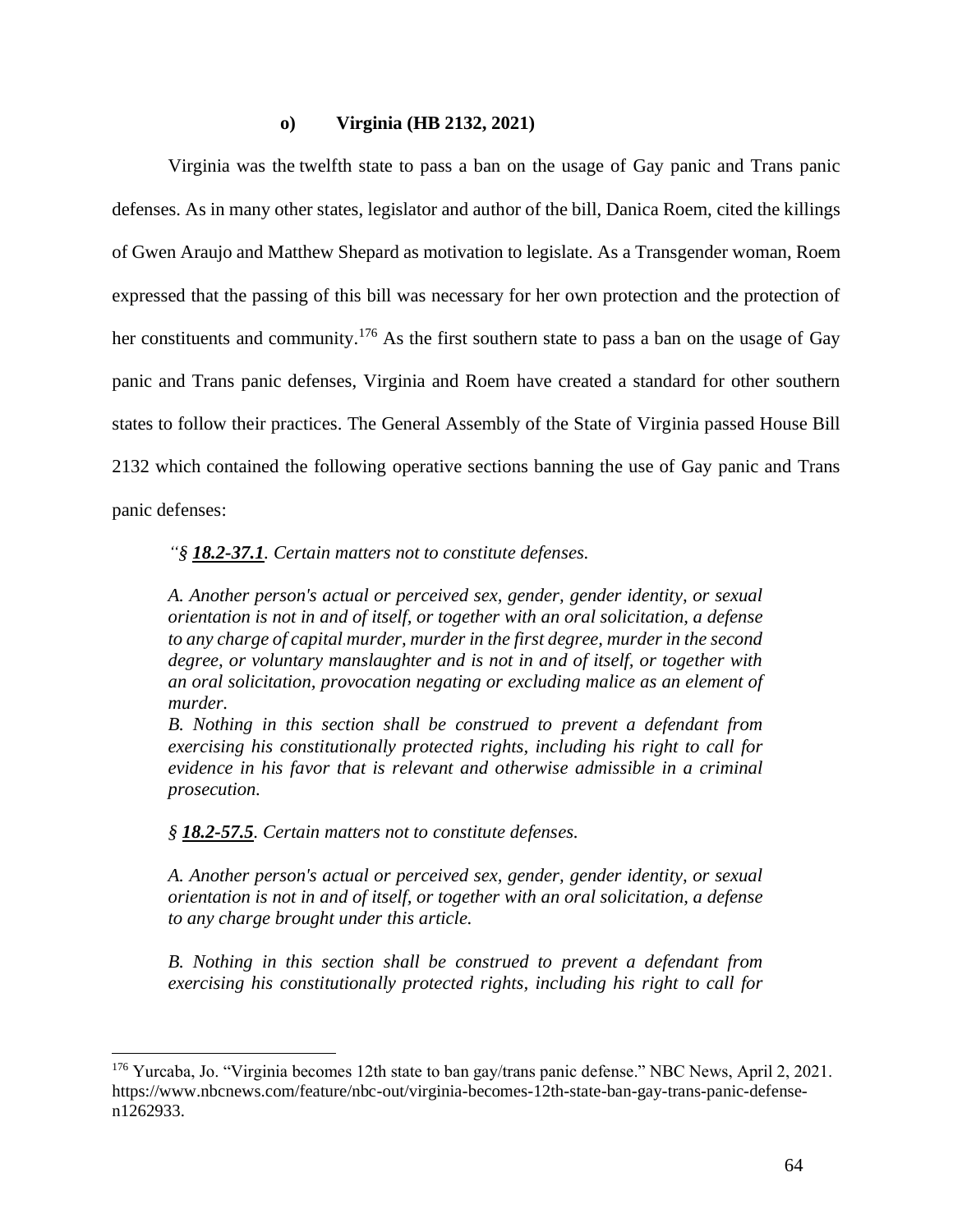*evidence in his favor that is relevant and otherwise admissible in a criminal prosecution.*<sup>177</sup>

Virginia's ban employs similar language to other states such as, banning the use of the discovery of an individual's "perceived sex, gender, gender identity, or sexual orientation" to be used in defense of a charge of "capital murder, murder in the first degree, murder in the second degree, or voluntary manslaughter."<sup>178</sup> It also, uniquely, prevents "oral solicitation" from being used to explain provocation, as well as notes that the creation of this ban on the usage of Gay panic and Trans panic defenses, does not prevent a defendant from utilizing their "constitutionally" protected rights.<sup>179</sup>

#### **p) Washington (HB 1687, 2020)**

Washington was the tenth state to pass a ban on the usage of Gay panic and Trans panic defenses. The bill is named after Nikki Kuhnhausen, who was seventeen when she was killed by David Bogdanov after he discovered that she was Transgender.<sup>180</sup> Bogdanov was found guilty of second-degree murder and malicious harassment, which is considered a hate crime. He was sentenced to 234 months for second-degree murder and twelve months for malicious harassment.<sup>181</sup> The 66<sup>th</sup> Legislature of the State of Washington passed House Bill 1687 which contained the following sections banning the use of Gay panic and Trans panic defenses:

"NEW SECTION. **Sec. 1.** A new section is added to chapter 9A.08 RCW to read as follows:

<sup>177</sup> "Virginia H2132." Virginia State Legislature, March 31, 2021. https://lis.virginia.gov/cgibin/legp604.exe?212+ful+CHAP0460.

<sup>178</sup> *Id.*

<sup>179</sup> *Id.*

<sup>&</sup>lt;sup>180</sup> "Transgender teen's murder launches nationwide movement, inspires new law." CBS News, December 18, 2021.https://www.cbsnews.com/news/nikki-kuhnhausen-david-bogdanov-Transgender-teens-murdernew-law/.

<sup>&</sup>lt;sup>181</sup> Robbins, Becca. "Bogdanov sentenced to nearly 20 years in murder of Nikki Kuhnhausen." The Columbian, September 9, 2021. https://www.columbian.com/news/2021/sep/09/bogdanov-sentenced-to-20-years-in-murder-of-nikki-kuhnhausen/.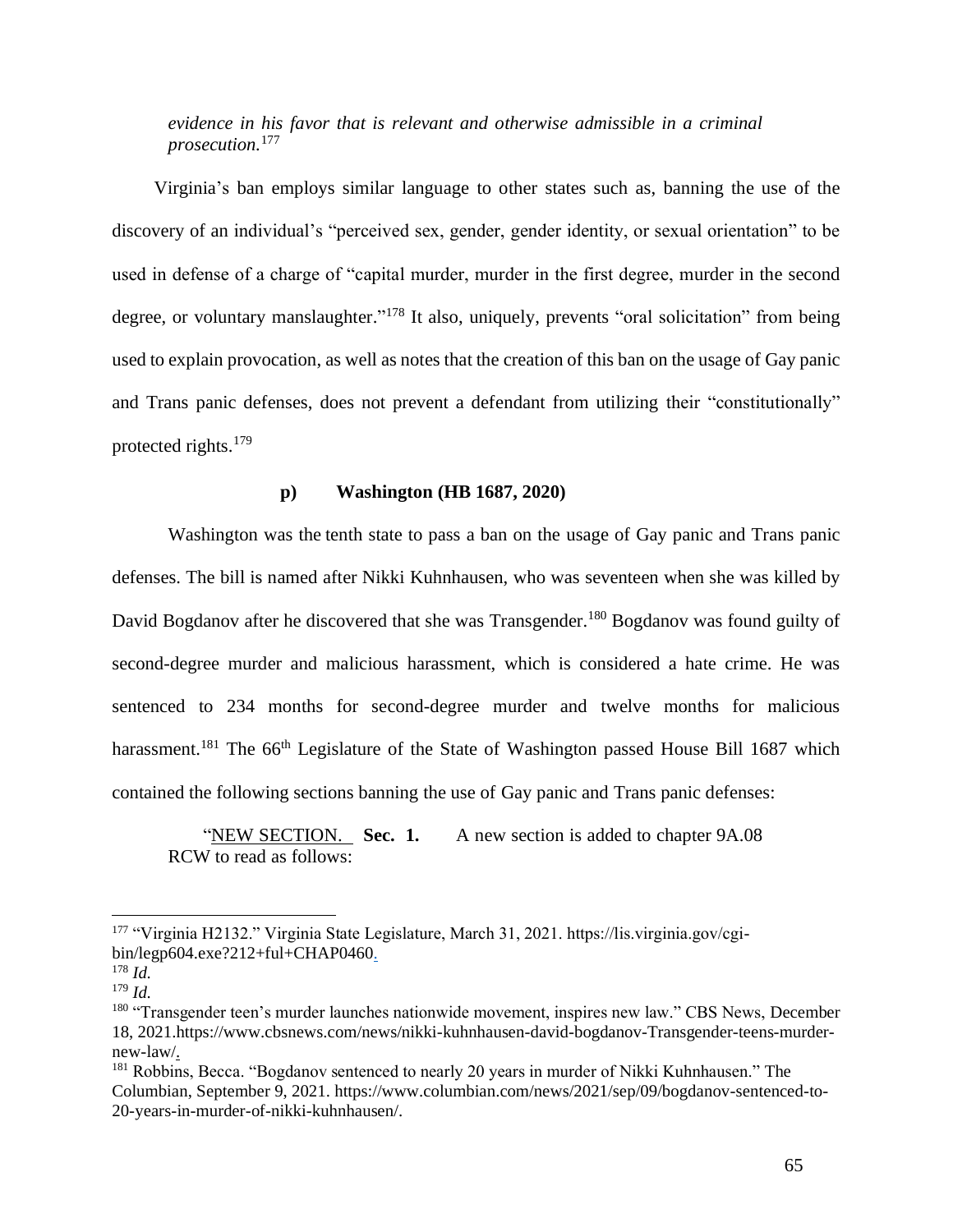A defendant does not suffer from diminished capacity based on the discovery of, knowledge about, or potential disclosure of the victim's actual or perceived gender, gender identity, gender expression, or sexual orientation, including under circumstances in which the victim made an unwanted nonforcible romantic or sexual advance towards the defendant, or in which the defendant and victim dated or had a romantic or sexual relationship.

NEW SECTION. **Sec. 2.** A new section is added to chapter 9A.08 RCW to read as follows:

A person is not justified in using force against another based on the discovery of, knowledge about, or potential disclosure of the victim's actual or perceived gender, gender identity, gender expression, or sexual orientation, including under circumstances in which the victim made an unwanted nonforcible romantic or sexual advance towards the defendant, or in which the defendant and victim dated or had a romantic or sexual relationship.

NEW SECTION. **Sec. 3.** This act may be known and cited as the Nikki Kuhnhausen act.<sup>182</sup>

Washington State's ban focuses directly on diminished capacity and use of force. The language used in the ban however is very similar to that used on other states with the focus being directly on gender, gender identity, gender expression, and sexual orientation. Within this however, the ban does not go far in addressing all the ways in which Gay panic and Trans panic defenses are used. Provocation was not addressed, and neither was the lessening of charges justified by an individual's identity. In the case of Nikki Kuhnhausen, the defendant David Bogdanov claimed self-defense in her killing. The bill itself makes no clear statement on selfdefense, however it does prevent any use of force against an individual based upon the discovery of, the knowledge of, or the disclosure of an individual's gender, gender identity, gender expression, or sexual orientation.

#### 2. **Settled Law**

The following sections will include an analysis of two cases from California in which a Gay panic or Trans panic defense was utilized by the defendant. They will be analyzed for the

<sup>&</sup>lt;sup>182</sup> "Washington HB 1687." Washington State Legislature, 2020.

https://lawfilesext.leg.wa.gov/biennium/2019-

<sup>20/</sup>Pdf/Bills/House%20Passed%20Legislature/1687.PL.pdf?q=20220429091028.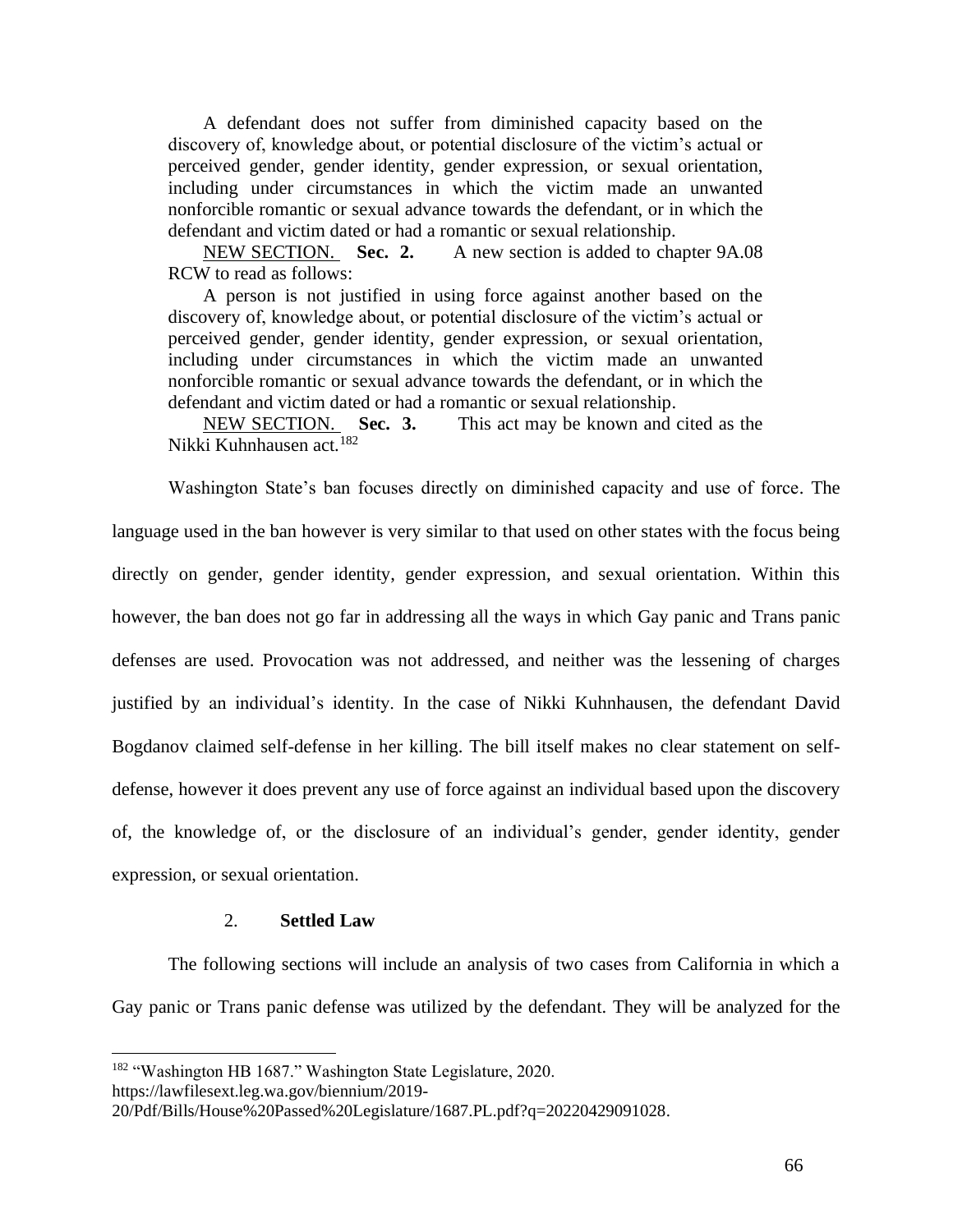following principles gathered from the literature review and echoed in emerging state law: 1. the conflation of sex and gender, 2. violence is systemic and cannot be transformed broadly at a single site of action, and 3. systems of violence rely on hetero-patriarchal ideologies of the United States. Following the guidelines set by Martha Minow, the distinction between the settled law, outlined above, will be acknowledged with the emerging law from the following cases.<sup>183</sup> In the following cases, these themes are identified, so patterns between the settled cases and emerging law can be compared on the same principles.

#### **a)** *People v. Balassa (2020)<sup>184</sup>*

In August 2014 Joaquin Balassa, a 28-year-old trained mixed martial artist, spent the evening with Jose Fajardo and Guy Koukal. Fajardo and Koukal were a married couple, in their early 50s whom met Balassa 6 months prior at the home improvement store in which the defendant worked. On the evening of August 2014, Balassa, Fajardo and Koukal, and Louis the roommate of the defendant went out for drinks. They returned to the home of the defendant and continued drinking there. Another friend named Mario joined the group upon their return to the home. While still drinking at home the defendant Balassa entered his private bedroom with Fajardo and Koukal, and then returned to the main part of the house around 20 minutes later. Mario left the apartment as he was not comfortable partying with just men and wanted women to be present. Luis who was sleeping on the sofa saw Koukal go into the defendant's bedroom to sleep and the defendant was playing beer pong with Fajardo in the kitchen. He would later be awoken by a loud argument between the defendant and Fajardo. Louis later testified in court that he saw Fajardo attempt to

<sup>183</sup> Minow, Martha. "Archetypal Legal Scholarship: A Field Guide." *Journal of Legal Education* 63, no. 1 (2013): 65-69.

<sup>184</sup> *People v. Balassa*, 2020 Cal. App. Unpub. LEXIS 1281, 2020 WL 897957 (Court of Appeal of California, Fifth Appellate District February 25, 2020,

OpinionFiled). https://advance.lexis.com/api/document?collection=cases&id=urn:contentItem:5Y93- BTD1-JW09-M1NS-00000-00&context=1516831.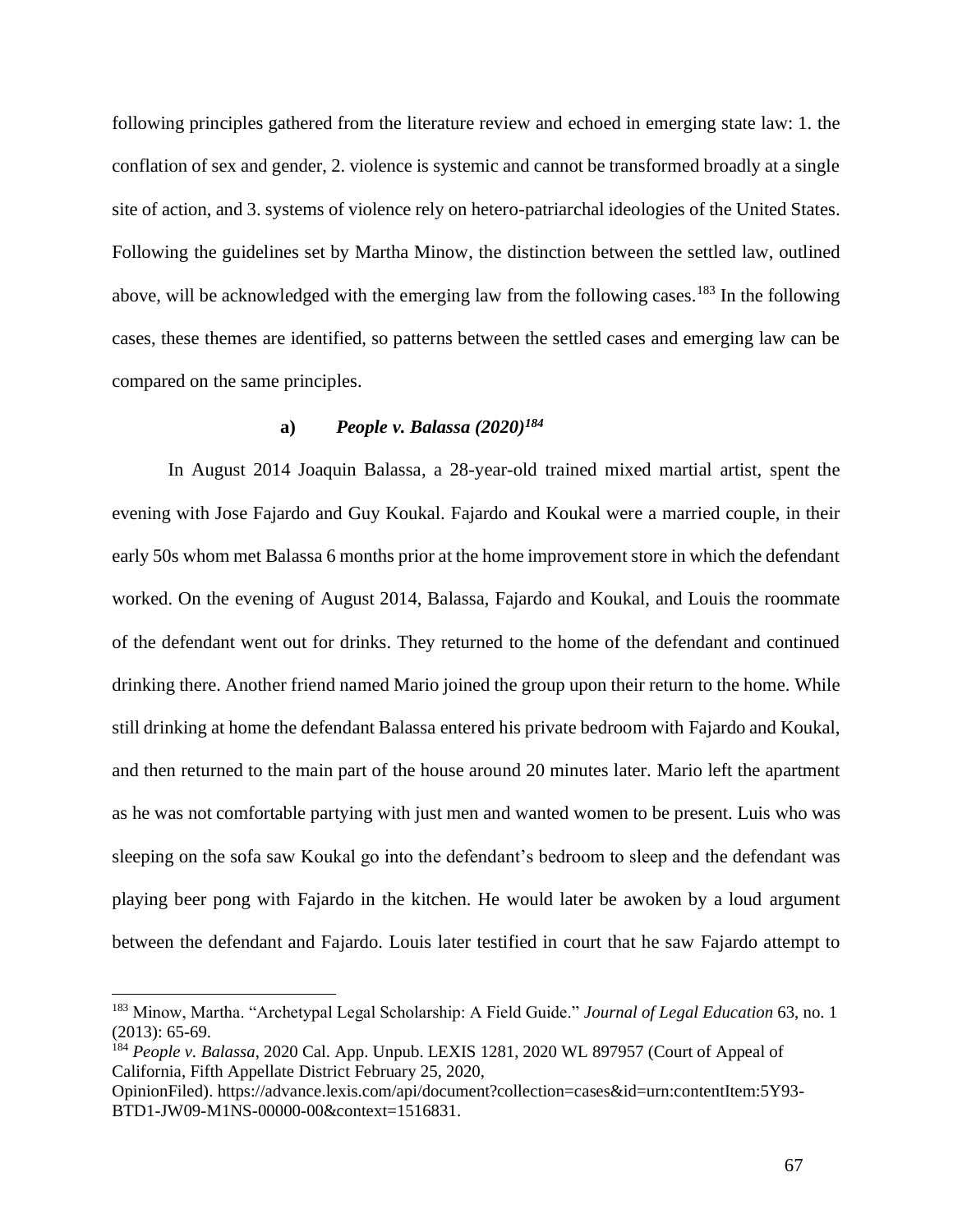kiss the defendant before the defendant punched him in the face knocking him unconscious. Louis testified that the defendant continued punching Fajardo in his face and stomach, even preventing Louis from pulling him off the victim. Louis, did not see what happened next as he made his way to a gas station where he was able to report to parked officers that a fight had occurred at the apartment he had been in. The officers responded to the report and knocked on Balassa's apartment door, the defendant greeted them at the door and asked that they "hold on."<sup>185</sup>

After obtaining a key from the apartment manager, the two officers and a sheriff's deputy entered the apartment which they described as 'bloody' when they saw Jose Fajardo dead in the living room and Guy Koukal dead in the bathtub.<sup>186</sup> They found the defendant in his bedroom clothed, but wet pretending to be sleep. The defendant was handcuffed and removed from the apartment, once inside of the patrol car the defendant threatened to kill the officers and slipped his handcuffed hands in front him. Once they arrived at the police statin the defendant gave a statement in which he adamantly denied having had any involvement in the deaths of Jose Fajardo and Guy Koukal.

In April 2016, the defendant and appellant Joaquin Balassa was found guilty of "willful deliberate and premeditated murder."<sup>187</sup> He was sentenced to two consecutive life terms without the possibility of parole. In his appeal submitted in 2020, before the Fifth Appellate District of California, Balassa made the following six claims:

Filed). https://advance.lexis.com/api/document?collection=cases&id=urn:contentItem:5Y93-BTD1- JW09-M1NS-00000-00&context=1516831.

<sup>185</sup> *People v. Balassa*, 2020 Cal. App. Unpub. LEXIS 1281, 2020 WL 897957 (Court of Appeal of California, Fifth Appellate District February 25, 2020, Opinion

<sup>186</sup> *Id.*

<sup>187</sup> *People v. Balassa*, 2020 Cal. App. Unpub. LEXIS 1281, 2020 WL 897957 (Court of Appeal of California, Fifth Appellate District February 25, 2020, Opinion

Filed). https://advance.lexis.com/api/document?collection=cases&id=urn:contentItem:5Y93-BTD1- JW09-M1NS-00000-00&context=1516831.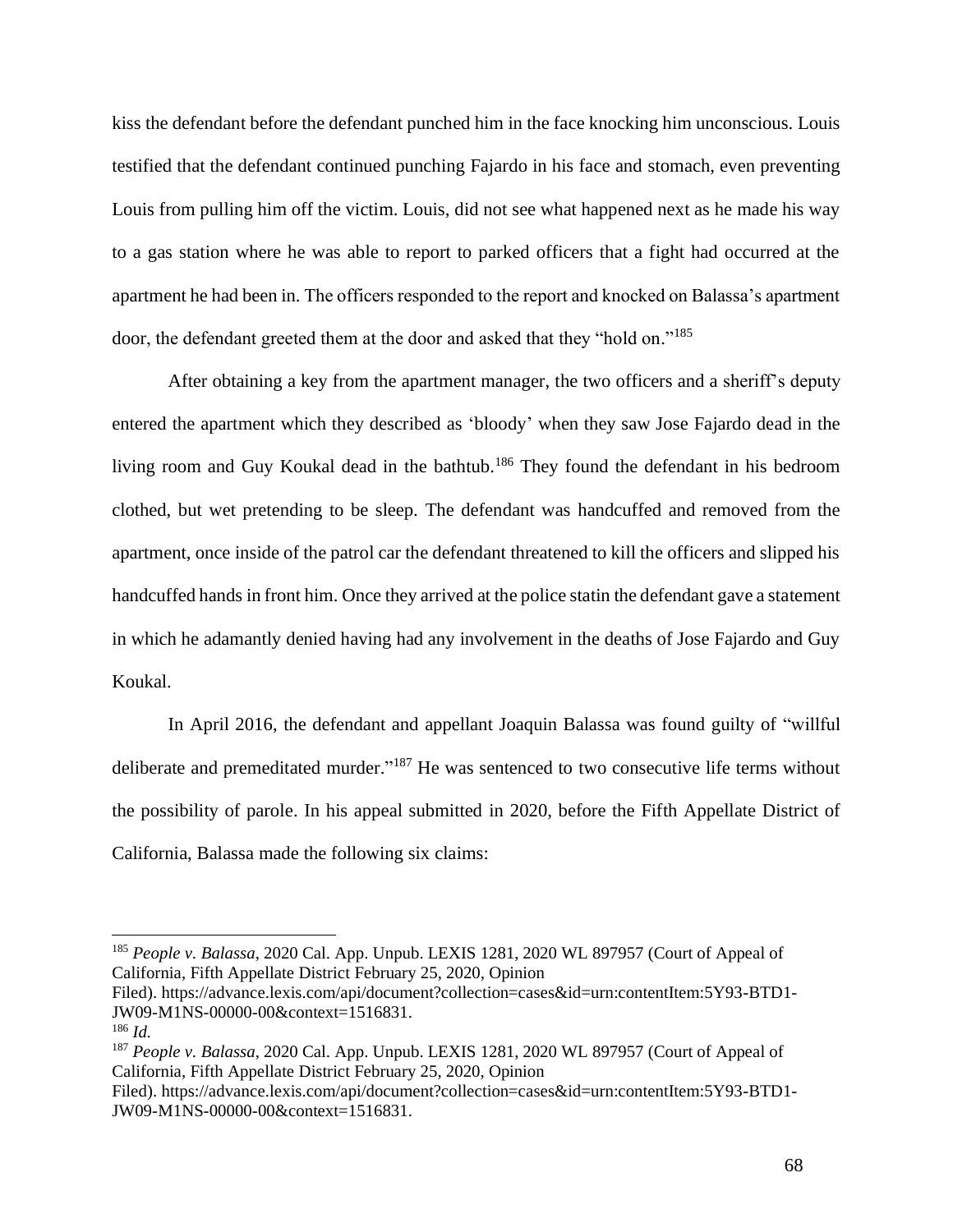He argue[d] that the prosecutor improperly used his exercise of his constitutional rights against him at trial, resulting in the violation of his right to due process; that the trial court committed error in its instruction to the jury pursuant to CALCRIM No. 571 (imperfect self-defense); and that the trial court erred in failing to instruct the jury with CALJIC No. 5.10 (resisting attempt to commit felony). Defendant also argues that cumulatively, these errors were prejudicial. Finally, defendant claims that one of the two multiple-murder special-circumstance findings must be reversed as duplicative, and that the parole revocation restitution fine imposed under *section 1202.45* must be stricken because his sentence does not include the possibility of parole.<sup>188</sup>

In addressing the Defendant's claim that his Constitutional rights had been exercised against him, the court ruled in favor of the People, the appellee and rejected the defendants claim "of reversible error."<sup>189</sup> The defendant initially gave a statement to police officers denying involvement in the murders of Fajardo and Koukal. However, after speaking with the officers for a little while longer he would move to invoke his rights granted to him under *Miranda v. Arizona*  (1966), and refused to give any further statements.<sup>190</sup> At the trial he would later testify that he killed both Fajardo and Koukal in self-defense after he woke to find himself being raped, a statement the prosecutor found to contradict his initial statement given to police. The defendant argued on appeal that the prosecutor used his "post invocation silence against him", in violation of the defendants Fifth and Sixth Amendment rights, to remain silent and to counsel. He argued that the actions of the prosecution violated the ruling found in *Doyle v. Ohio* (1976.) 191

<sup>188</sup> *People v. Balassa*, 2020 Cal. App. Unpub. LEXIS 1281, 2020 WL 897957 (Court of Appeal of California, Fifth Appellate District February 25, 2020, Opinion

Filed). https://advance.lexis.com/api/document?collection=cases&id=urn:contentItem:5Y93-BTD1- JW09-M1NS-00000-00&context=1516831.

<sup>189</sup> *Id.*

<sup>190</sup> *Miranda v. Ariz*., 384 U.S. 436, 86 S. Ct. 1602, 16 L. Ed. 2d 694, 1966 U.S. LEXIS 2817, 10 Ohio Misc. 9, 36 Ohio Op. 2d 237, 10 A.L.R.3d 974 (Supreme Court of the United States June 13, 1966, Decided). https://advance.lexis.com/api/document?collection=cases&id=urn:contentItem:3S4X-G470- 003B-S2VW-00000-00&context=1516831.

<sup>191</sup> *Doyle v. Ohio,* 426 U.S. 610, 96 S. Ct. 2240, 49 L. Ed. 2d 91, 1976 U.S. LEXIS 66 (Supreme Court of the United States June 17,

<sup>1976).</sup> https://advance.lexis.com/api/document?collection=cases&id=urn:contentItem:3S4X-9W40-003B-S24Y-00000-00&context=1516831.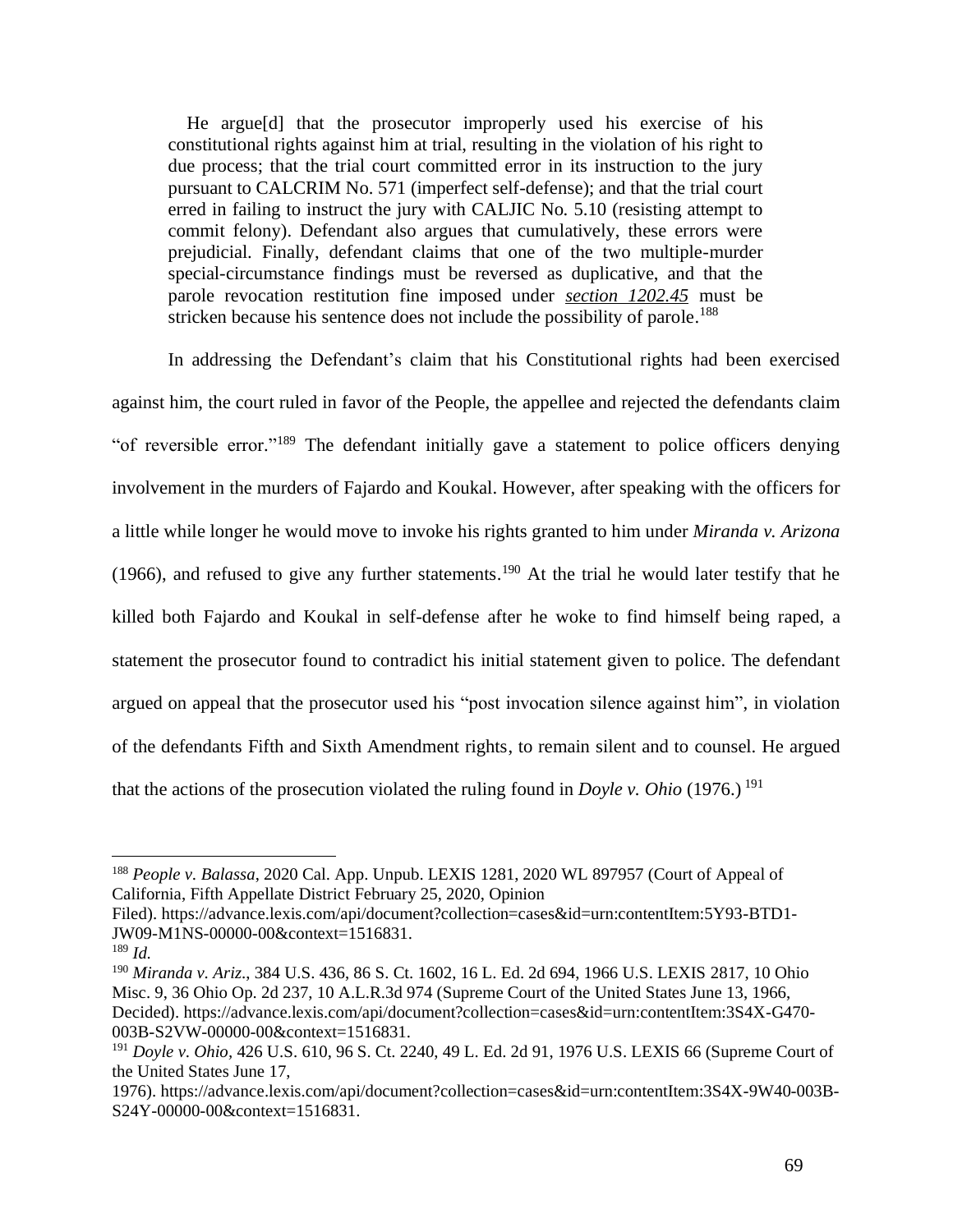The People argued that the defendant had "forfeited his claim under *Doyle* because trial counsel failed to object."<sup>192</sup> The Court found that neither argument was relevant in this case, and therefore "any error is harmless on this record."<sup>193</sup> Regarding the defendant's refusal of a DNA collections under his Fourth Amendment rights, the Court found that the prosecutor did not err in "using his exercise of that right against him."<sup>194</sup> The Court made this ruling after determining that it was "not clear from the record that defendant's initial lack of cooperation was related to an invocation or attempted invocation of rights under the *Fourth Amendment*." <sup>195</sup> From the defendant's actions prior to the need for the DNA test the Court believed that the prosecutor was providing evidence that the defendant was uncooperative, not that his response to the request for a DNA test was the issue.

The defendant argued that an error was made in the instruction given to the jury. The trial

court instructed the jury with "respect to complete, or perfect, self-defense" on CALCRIM No.

505 as follows: $196$ 

"The defendant is not guilty of murder or manslaughter if he was justified in killing someone in self defense. The defendant acted in lawful self defense if, number one, the defendant reasonable believed that *he was in imminent danger of being killed or suffering great bodily injury or was in imminent danger of being raped.* Two, the defendant reasonable believed the immediate use of deadly force was necessary to defend against that danger. And, three, the defendant used no [more] force than was reasonably necessary to defend against that danger.<sup>197</sup>

<sup>192</sup> *People v. Balassa*, 2020 Cal. App. Unpub. LEXIS 1281, 2020 WL 897957 (Court of Appeal of California, Fifth Appellate District February 25, 2020, Opinion

Filed). https://advance.lexis.com/api/document?collection=cases&id=urn:contentItem:5Y93-BTD1- JW09-M1NS-00000-00&context=1516831.

<sup>193</sup> *Id.*

<sup>194</sup> *Id.* at p.13.

<sup>195</sup> *Id.* at p. 11.

<sup>196</sup> *People v. Balassa*, 2020 Cal. App. Unpub. LEXIS 1281, 2020 WL 897957 (Court of Appeal of California, Fifth Appellate District February 25, 2020, Opinion

Filed). https://advance.lexis.com/api/document?collection=cases&id=urn:contentItem:5Y93-BTD1- JW09-M1NS-00000-00&context=1516831.

<sup>197</sup> *Id.*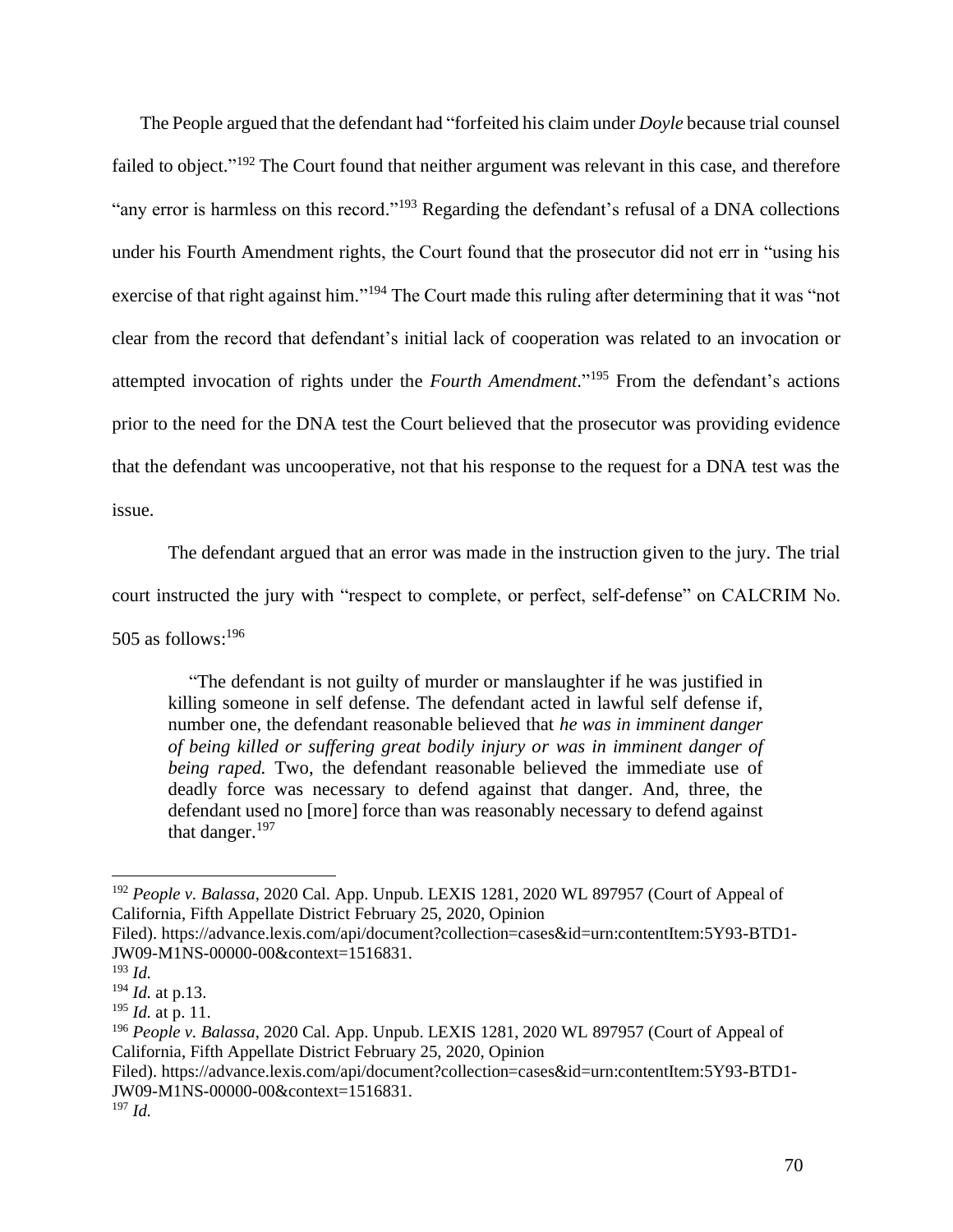The trial court also instructed the jury "with respect to imperfect self-defense" pursuant to

CALCRIM No. 571 as follows<sup>198</sup>:

"A killing that would otherwise be murder is reduced to voluntary manslaughter if the defendant killed a person, because he acted in imperfect self defense. If you conclude the defendant acted in complete self defense, his action was lawful, and you must find him not guilty of any crime. The difference between complete self defense and imperfect self defense depends on whether the defendant's belief [in] the need to use deadly force was reasonable. The defendant acted in imperfect self defense, if, once, the defendant actually believed that *he was in imminent danger of being killed or suffering great bodily injury*. And, two, the defendant actually believed that the immediate use of deadly force was necessary to defend against the danger. But, number three, at least one of those beliefs was unreasonable. 199

The defendant argues that when the trial court instructed the jury on imperfect self-defense, they failed to include in the instructions that "…he acted in imperfect self-defense if he actually believed he was in imminent danger of being raped."<sup>200</sup> The defendant argued that without the reference to rape, it symbolized that great bodily injury was not inclusive of rape. Based upon the evidence provided, the Court found that the jury was not mislead by the omission of the word rape from the imperfect self-defense instructions. The Court ruled similarly and found that the trial court did not make an error in the instruction given to the jury with "respect to complete, or perfect, self-defense" on CALCRIM No. 505.<sup>201</sup>

The defendant received a modified judgement, as the court found that "one of the two multiple-murder special-circumstance findings" and the "parole revocation restitution fine

<sup>198</sup> *People v. Balassa*, 2020 Cal. App. Unpub. LEXIS 1281, 2020 WL 897957 (Court of Appeal of California, Fifth Appellate District February 25, 2020, Opinion

Filed). https://advance.lexis.com/api/document?collection=cases&id=urn:contentItem:5Y93-BTD1- JW09-M1NS-00000-00&context=1516831.

<sup>199</sup> *Id.*

<sup>200</sup> *Id.*

<sup>201</sup> *Id.*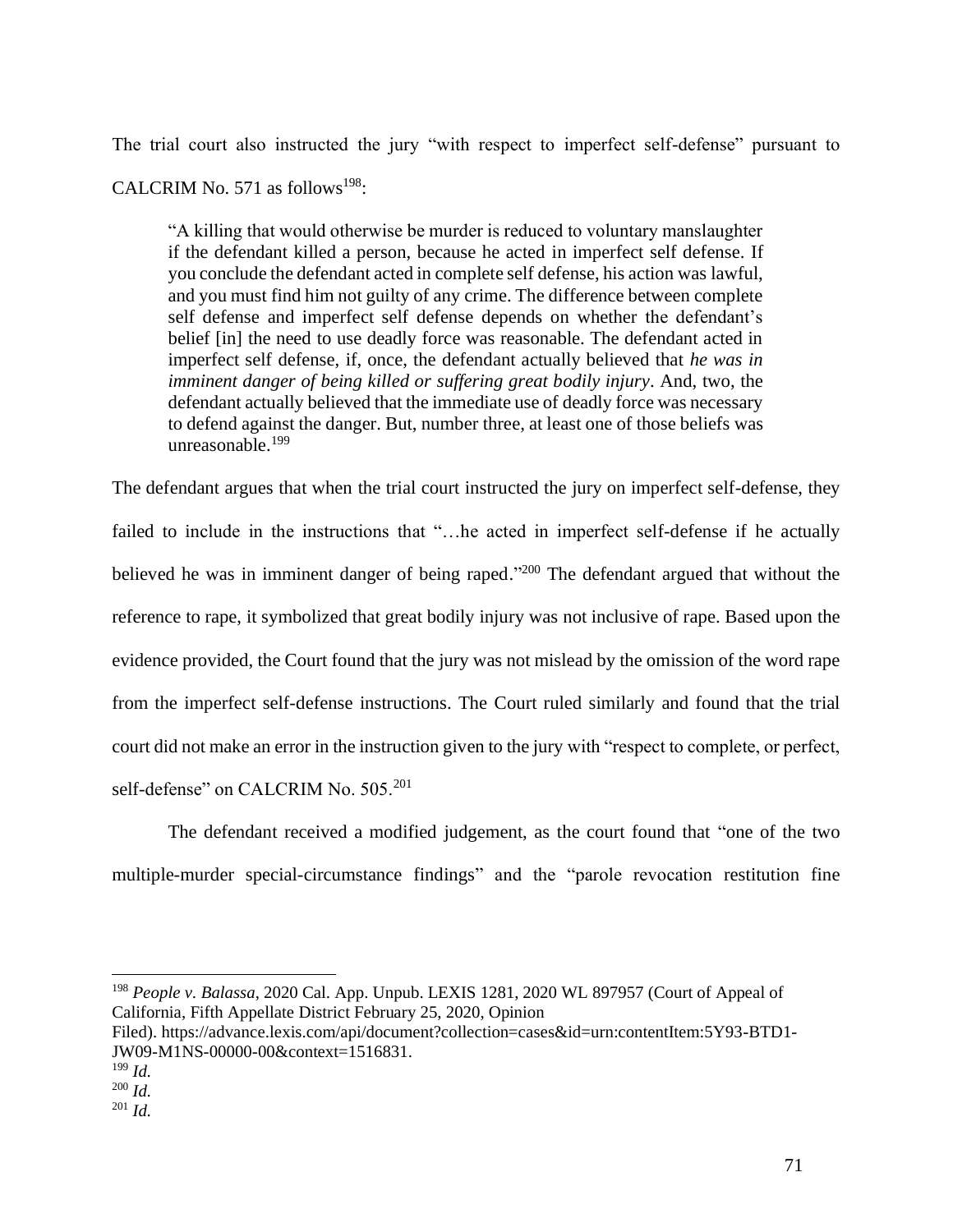imposed" were both stricken.<sup>202</sup> The defendant's sentencing however remained the same, and the defendant would continue serve his life sentence. Joaquin Miquel Balassa is serving the remainder of his life sentence at Avenal State Prison.

### **b)** *People v. Merel (2009)*

On October 4, 2002, Gwen (Lida) Araujo was brutally beaten, murdered and buried by Jaron Nabors, Jason Cazaras, Jose Merel, and Michael Magidson. At the time seventeen-year-old Araujo had been friendly with the men for an extended period and had sexual relationships with some of the men.<sup>203</sup> Throughout the summer of 2002, Araujo spent a lot of time at the home that Jose Merel shared with his brothers Paul and Emmanuel. They were often joined by the other codefendants Jason Cazaras, Michael Magidson, Jaron Nabors, and Nicole Brown, Paul Merel's romantic partner. Throughout the summer the group questioned the sexual orientation of Araujo, both Brown and Paul "noticed that Lida moved like a man in 'drag'."<sup>204</sup> At the time of these conversations Magidson, Merel and Cazaras, and Nabors were all present and were said not to have been upset by this information.<sup>205</sup> Prior to her death, Merel told Nabors that Araujo had performed oral sex on him and that they had engaged in anal intercourse, due to Araujo having

<sup>202</sup> *People v. Balassa*, 2020 Cal. App. Unpub. LEXIS 1281, 2020 WL 897957 (Court of Appeal of California, Fifth Appellate District February 25, 2020, Opinion

Filed). https://advance.lexis.com/api/document?collection=cases&id=urn:contentItem:5Y93-BTD1- JW09-M1NS-00000-00&context=1516831.

<sup>203</sup> *People v. Jose Antonio Merel & Michael William Magidson*, 2009 Cal. App. Unpub. LEXIS 3780, 2009 WL 1314822 (Court of Appeal of California, First Appellate District, Division Four May 12, 2009, Filed). https://advance.lexis.com/api/document?collection=cases&id=urn:contentItem:7VPX-YTV1- 2R6J-2081-00000-00&context=1516831.

<sup>204</sup> *People v. Jose Antonio Merel & Michael William Magidson*, 2009 Cal. App. Unpub. LEXIS 3780, 2009 WL 1314822 (Court of Appeal of California, First Appellate District, Division Four May 12, 2009, Filed). https://advance.lexis.com/api/document?collection=cases&id=urn:contentItem:7VPX-YTV1- 2R6J-2081-00000-00&context=1516831.

<sup>205</sup> *Id.*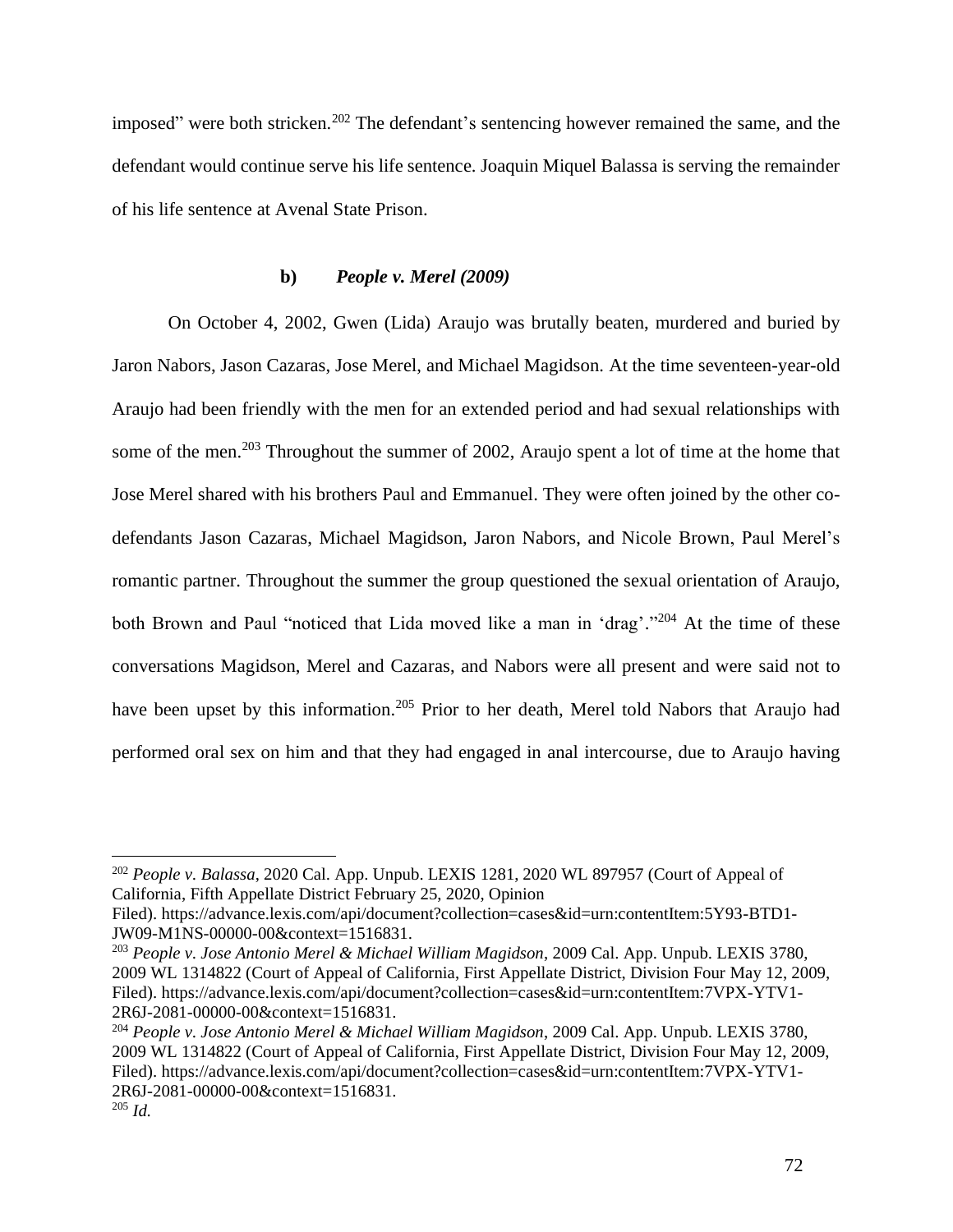been on her menstrual cycle at the time.<sup>206</sup> Magidson, also told Nabors and Merel that him and Araujo had engaged in oral sex as well as anal intercourse. The group began to question if Araujo had lied about "whether she was actually a man or a woman."<sup>207</sup> When Paul Merel confirmed that he had vaginal intercourse with Lida, the groups suspicions subsided a little. However, they still had a conversation in which the group discussed "men who dressed as woman and 'l[ed] men into sex."<sup>208</sup> The group agreed that this was a circumstance in which someone could be killed.

On the evening prior to October 4, 2002, Jaron Nabors, Jason Cazaras, Jose Merel, and Michael Magidson went out to both a bar and a night club which they left at around 1:30 a.m. On their way back to the Merel home, where they hoped Araujo would be, they all agreed that they "could ask her whether she was a man or a woman."<sup>209</sup> Both Araujo and Brown were present when they arrived. The four men Magidson, Merel, Cazares, and Nabors were drinking and playing dominoes, when an intoxicated Araujo interfered with the game. The following describes the conversation had between the group and Araujo:

…Merel stood up and put his fingers across her throat, then ran his fingers through the front part of her hair. She asked what he was doing, and he said in a demanding tone, "We want to know why everybody—you want everybody to fuck you in the ass," then asked in the same tone, "Are you a woman or sloppy ass nigga?" Lida looked at Merel and Magidson, and asked, "How can you ask me that?" All four men asked her why she would not answer the question, in an effort to get her to answer, and asked if she was a man or a woman. Merel's tone of voice was loud and angry. Magidson leaned over Lida and asked her to "let [him] feel" so he would know if she was a woman or a man. Lida appeared upset and told Magidson she would not let him molest her. Someone suggested Lida and Magidson should go into the bathroom alone, and they did so. On the way to the

<sup>206</sup> *People v. Jose Antonio Merel & Michael William Magidson*, 2009 Cal. App. Unpub. LEXIS 3780, 2009 WL 1314822 (Court of Appeal of California, First Appellate District, Division Four May 12, 2009, Filed). https://advance.lexis.com/api/document?collection=cases&id=urn:contentItem:7VPX-YTV1- 2R6J-2081-00000-00&context=1516831.

<sup>207</sup> *Id.*

<sup>208</sup> *Id.*

<sup>209</sup> *Id*.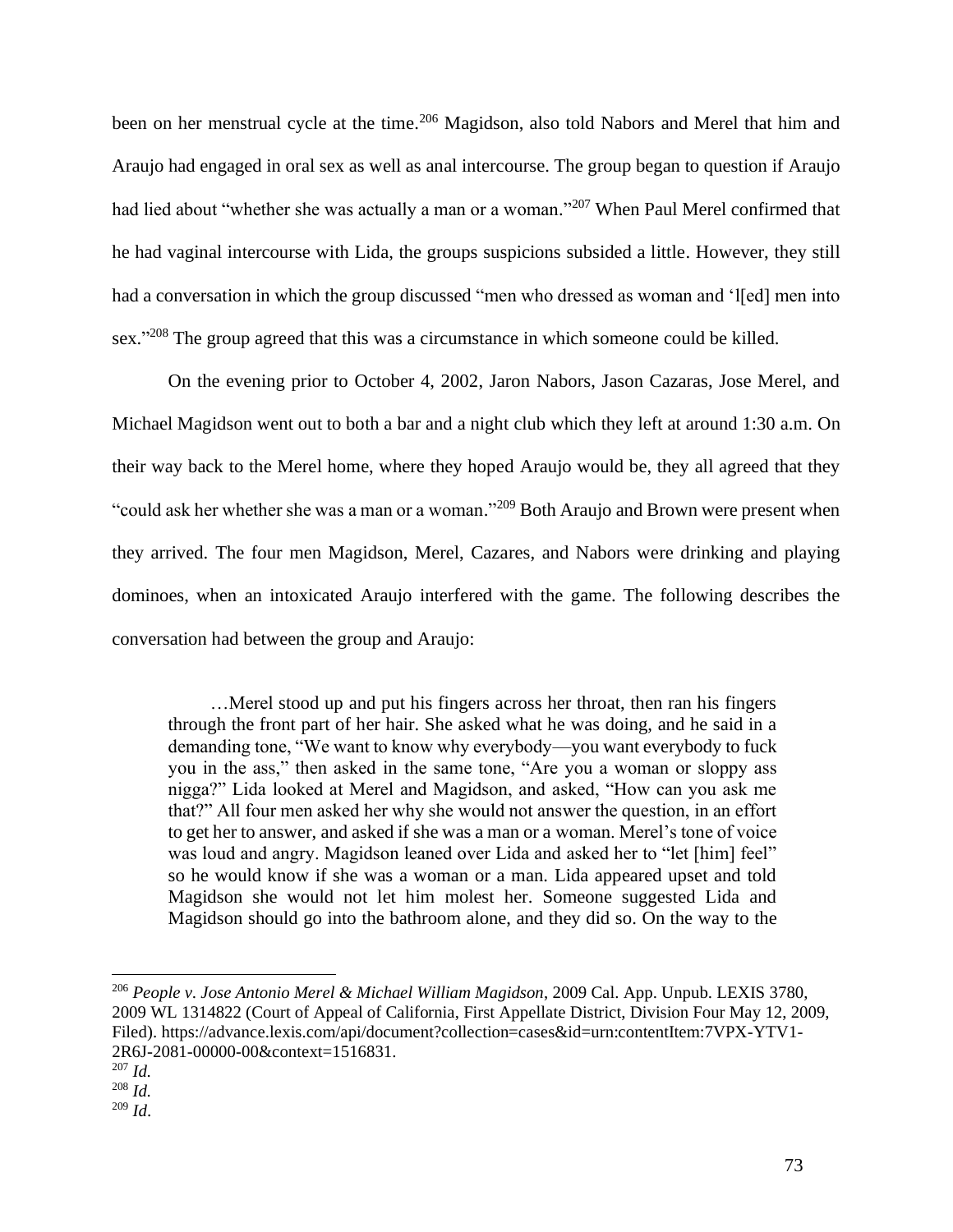bathroom, Lida said she wanted to go outside for a cigarette, and Nabors told her she had "do this" first, and pushed the front door closed.<sup>210</sup>

Outside the bathroom Merel grew increasingly angry in a conversation about Araujo's sex that had been assigned at birth. "I swear if it's a man, I'm going to fucking kill him."<sup>211</sup> Merel knocked on the bathroom door to receive an updated from Magidson, to which he responded that Araujo would not let him feel her. It was soon decided that as a woman, Araujo would be more likely to allow Brown to feel her. While Brown and Araujo were in the bathroom together, Magidson and Nabors went outside to have a conversation where Magidson expressed that he believed Araujo was a man. Magidson angered at this, began to apply pressure to Nabors's throat to mimic what would be done to Araujo to not make a mess when killing her.<sup>212</sup> Once back inside the house, Brown ran out the bathroom and announced to the group that she had felt that Araujo had a penis and therefore was a man.

Cazares went back into the bathroom with Araujo and closed the door. Merel, who was outside, began banging on the door attempting to be let in. Merel upset went into the bedroom of his brother Emmanuel, who also lived with him, "crying and saying, "I can't be fuckin' Gay."<sup>213</sup> The bathroom door opened and Merel attempted to enter the bathroom, Cazares blocked his ability to enter. When Araujo exited the bathroom, "Magidson pulled her to the floor and moved her underwear to the side, revealing testicles."<sup>214</sup> Magidson then began to choke Araujo with his arms. Emmanuel attempted to help Araujo and push her out the door but was stopped by Magidson and

<sup>210</sup> *People v. Jose Antonio Merel & Michael William Magidson*, 2009 Cal. App. Unpub. LEXIS 3780, 2009 WL 1314822 (Court of Appeal of California, First Appellate District, Division Four May 12, 2009, Filed). https://advance.lexis.com/api/document?collection=cases&id=urn:contentItem:7VPX-YTV1- 2R6J-2081-00000-00&context=1516831.

 $^{211}$  *Id.* 

<sup>212</sup> *Id.*

<sup>213</sup> *Id.*

 $^{214}$  *Id.*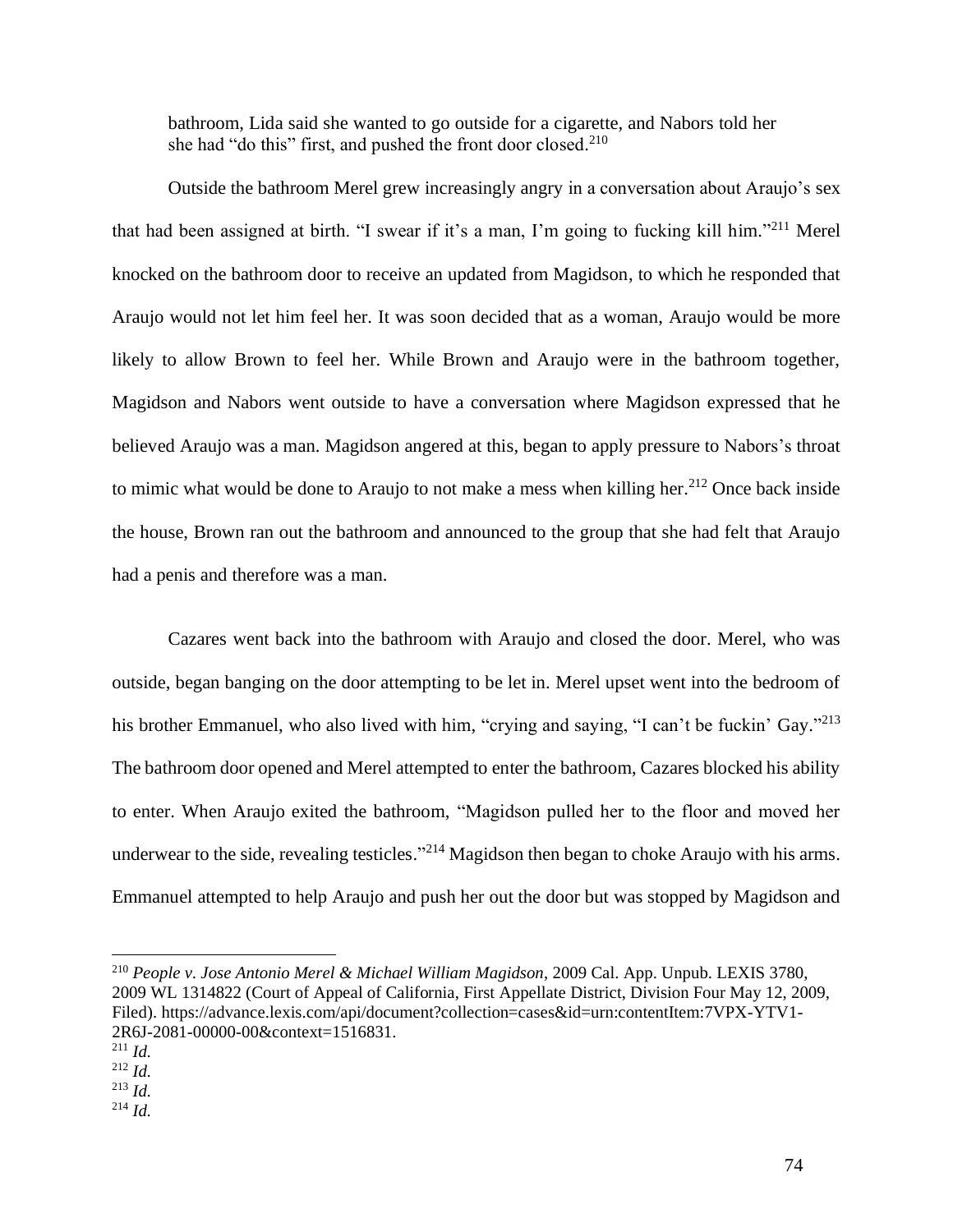Nabors. Cazares also attempted to prevent Magidson from choking Araujo, however he would continue to choke her at least another three times. Nicole Brown testifies that she saw Magidson punch Araujo in the face once during this time as well. On her knees Araujo begged Merel and Magidson to stop attacking her, pleading that she had a family. Merel would leave the room, to return with canned food, which he used to strike her "on top of the head…hard enough to dent the can."<sup>215</sup> Merel would again leave the room to go to the kitchen to grab a frying pan which he again used to strike her at the crown of her head, causing her to fall to the ground. Nabors and Cazares, drove to the home of Cazares to get "three shovels and a pick axe."<sup>216</sup> Upon returning to the Merel home, they entered the home to discover Araujo conscious and sitting on the couch. Araujo would be struck again by Magidson causing her to fall unconscious. The group would then use a rope to tie her wrists and ankles and wrapped her in a blanket. Magidson in his testimony said that he "had not been sure whether or not Lida was dead until 'he' – referring to someone else – had hit her with a shovel a couple of times."<sup>217</sup> Magidson, Merel, Nabors, and Cazares buried Araujo in Silver Fork Campground in Kyburz, California.

Jaron Nabors was the first to go to trial and received a plea deal which allowed him to plead guilty to voluntary manslaughter, in exchange for his testimony against the other involved individuals. Nabors was sentenced to eleven years with credit for time served, he was released in 2016. Jason Cazares, Jose Merel, and Michael Magidson were tried together two times, with the first ending in a mistrial. In the second trial, defendant-appellants Jose Merel and Michael

*<sup>215</sup> People v. Jose Antonio Merel & Michael William Magidson*, 2009 Cal. App. Unpub. LEXIS 3780, 2009 WL 1314822 (Court of Appeal of California, First Appellate District, Division Four May 12, 2009, Filed). https://advance.lexis.com/api/document?collection=cases&id=urn:contentItem:7VPX-YTV1- 2R6J-2081-00000-00&context=1516831.

<sup>216</sup> *Id.*

<sup>217</sup>*Id.*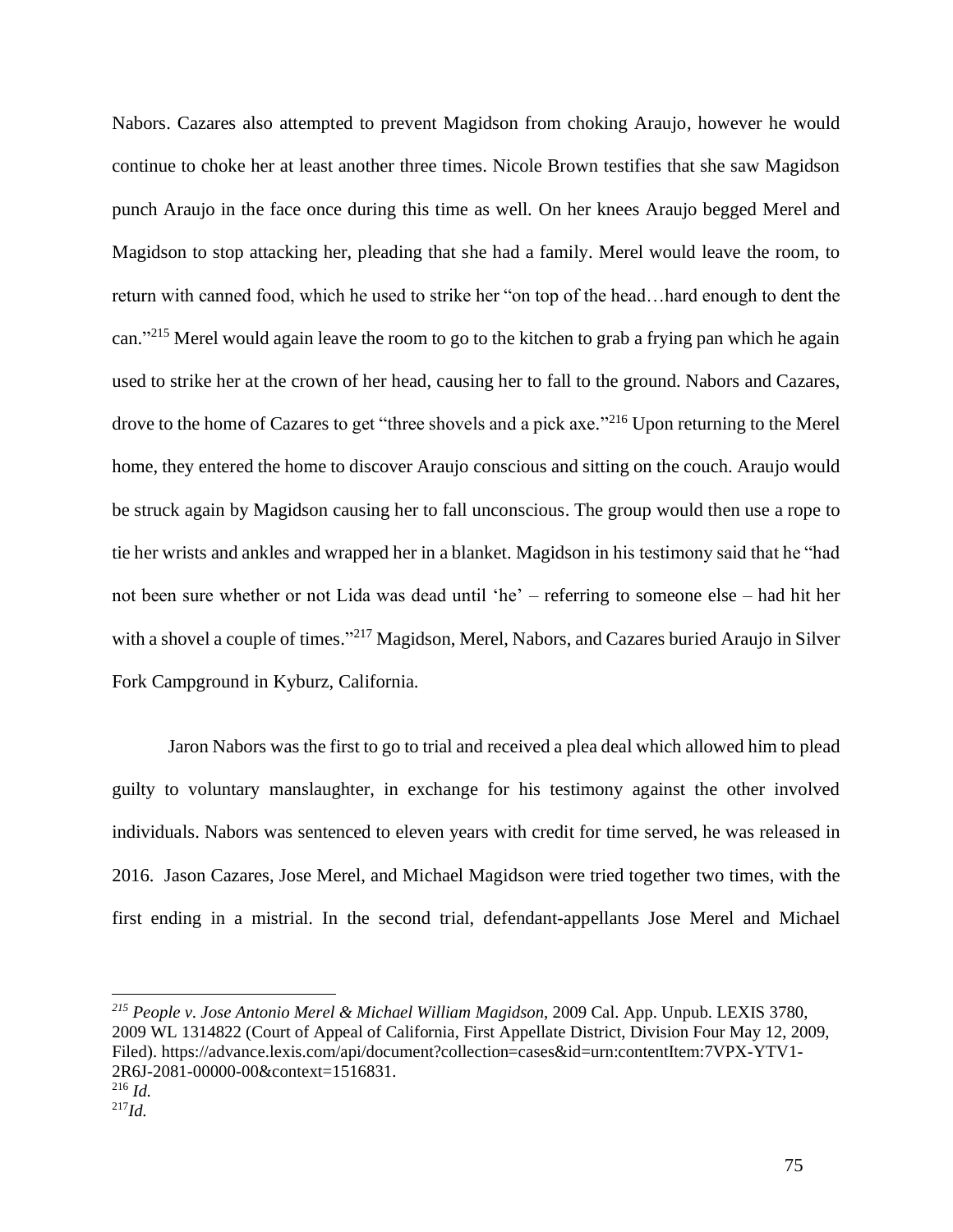Magidson were found guilty of second-degree murder and sentenced to fifteen years to life in prison, the jury deadlocked for a second time on a sentence for Cazares. Jason Cazares would later plead no contest to manslaughter, which allowed him to avoid admitting guilt. He was later sentenced to six years in prison, he was released in July 2012. In their appeal, Jose Merel and Michael Magidson, argued that the trial court committed an "instructional error and that the prosecutor acted improperly."<sup>218</sup> The California Court of Appeal affirmed the decision of the Alameda County Superior Court.

The defendants argued that the trial court erred in failing to instruct the jury on voluntary manslaughter. The jury was instead on instructed CALJIC No. 8.42 which states the following:

To reduce unlawful killing from murder to manslaughter upon the grounds of sudden quarrel or heat of passion, the provocation must be of the character and degree as naturally would excite and arouse the passion, and the assailant must act under the influence of that sudden quarrel or heat of passion. The heat of passion which will reduce…a homicide to manslaughter must be such a passion as naturally would be aroused in the mind of an ordinarily reasonable person in [the] same circumstances. A Defendant is not permitted to set up his own standard of conduct to justify or excuse himself because his passions were aroused, unless the circumstances in which the Defendant was placed and [the] facts that confronted him were such as would have aroused the passion of the ordinarily reasonable person faced with the same situation. Legally adequate provocation may occur in a short, or over a considerable period of time. *The question to be answered is whether or not at the time of the killing, the reason of the accused was obscured or disturbed by passion to such an extent as would cause an ordinarily reasonable person of average disposition to [act] rashly, and without deliberation and reflection, and from passion rather than from judgment*. If there was a provocation, whether of short or long duration, but of a nature not normally sufficient to arouse passion, or if a sufficient time elapsed between the provocation and the fatal blow for passion to subside and reason to return, and if an unlawful killing of a human being followed the provocation and

<sup>218</sup> *People v. Jose Antonio Merel & Michael William Magidson*, 2009 Cal. App. Unpub. LEXIS 3780, 2009 WL 1314822 (Court of Appeal of California, First Appellate District, Division Four May 12, 2009, Filed). https://advance.lexis.com/api/document?collection=cases&id=urn:contentItem:7VPX-YTV1- 2R6J-2081-00000-00&context=1516831.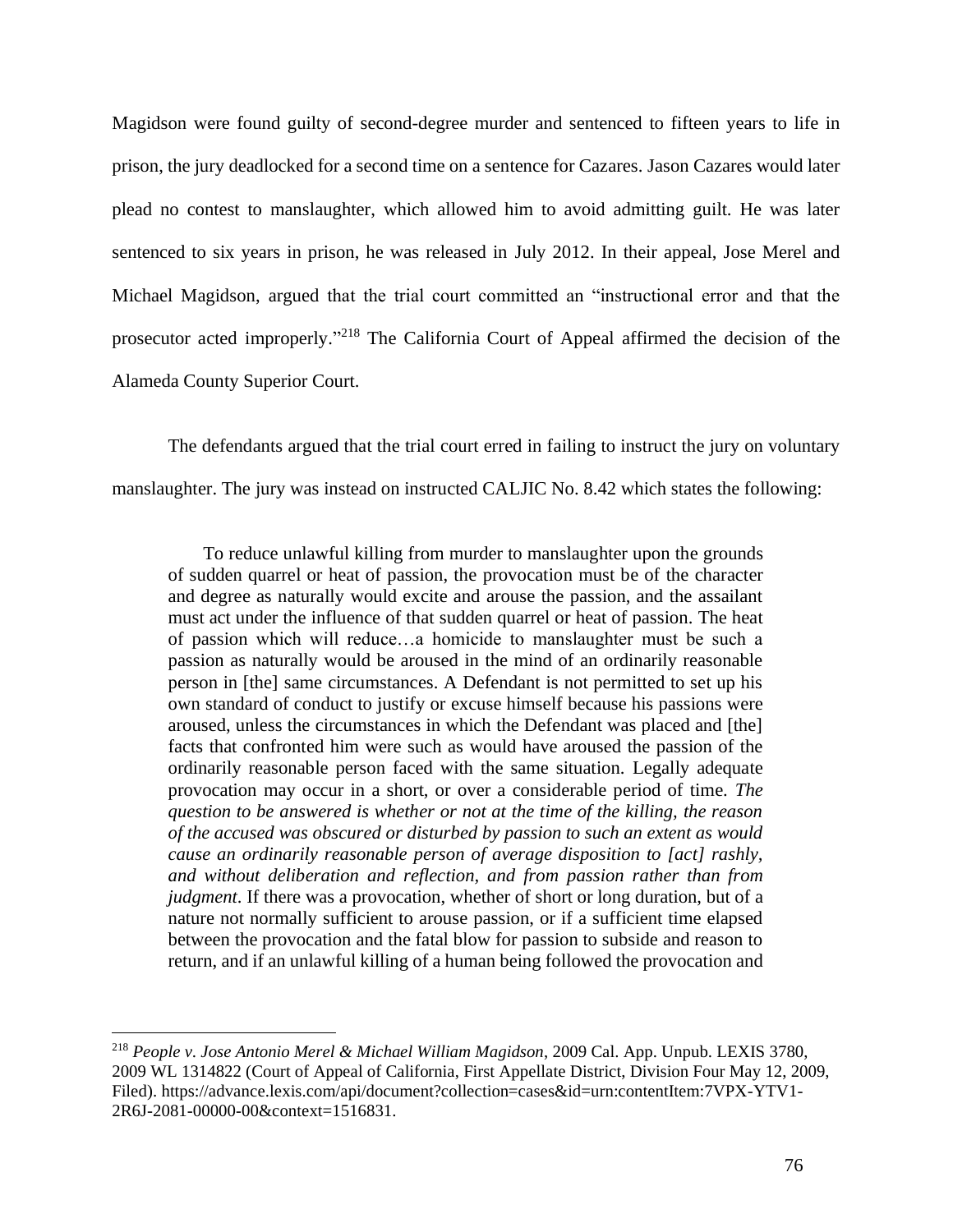had all the elements of murder as I defined it, the mere fact of a slight or remote provocation will not reduce the offense to manslaughter.<sup>219</sup>

The defendants asked the trial court to edit the italicized portions to "insert the word 'liable' between 'disposition and 'to act,' or else to substitute for the word 'would,' either 'could' or 'sufficient to cause'."<sup>220</sup> The editing of the language used in the instruction would create the inquiry for the jury to question "whether the defendant's reason was so disturbed or obscured by passion as to make an ordinarily reasonable person *liable* to act rashly, not whether such a person *would* act rashly." <sup>221</sup> As was found in *People v. Coad* (1986), based upon CALJIC No. 8.42, the jury decides "whether a reasonable person in the circumstances would have *acted* out of passion rather than judgement."<sup>222</sup> The trial court here agreed with this sentiment and further found that "the law does not forgive or condone as reasonable the act chosen."<sup>223</sup> The California Court of Appeal concluded that the jury was properly instructed on the law in the trial court and that the prosecutor had acted properly throughout the trial. All judgments found in the lower court were affirmed. In October 2016, Jose Merel was granted parole after having served 14 years in state prison. As of September 2019, Michael Magidson was denied parole for 5 years, with a tentative

<sup>219</sup> *People v. Jose Antonio Merel & Michael William Magidson*, 2009 Cal. App. Unpub. LEXIS 3780, 2009 WL 1314822 (Court of Appeal of California, First Appellate District, Division Four May 12, 2009, Filed). https://advance.lexis.com/api/document?collection=cases&id=urn:contentItem:7VPX-YTV1- 2R6J-2081-00000-00&context=1516831.

<sup>220</sup> *Id.*

<sup>221</sup> *Id.*

<sup>222</sup> *People v. Coad*, 181 Cal. App. 3d 1094, 226 Cal. Rptr. 386, 1986 Cal. App. LEXIS 1676 (Court of Appeal of California, First Appellate District, Division Two May 21,

<sup>1986).</sup> https://advance.lexis.com/api/document?collection=cases&id=urn:contentItem:3RX6-K430-003D-J3B7-00000-00&context=1516831.

<sup>223</sup> *People v. Jose Antonio Merel & Michael William Magidson*, 2009 Cal. App. Unpub. LEXIS 3780, 2009 WL 1314822 (Court of Appeal of California, First Appellate District, Division Four May 12, 2009, Filed). https://advance.lexis.com/api/document?collection=cases&id=urn:contentItem:7VPX-YTV1-2R6J-2081-00000-00&context=1516831.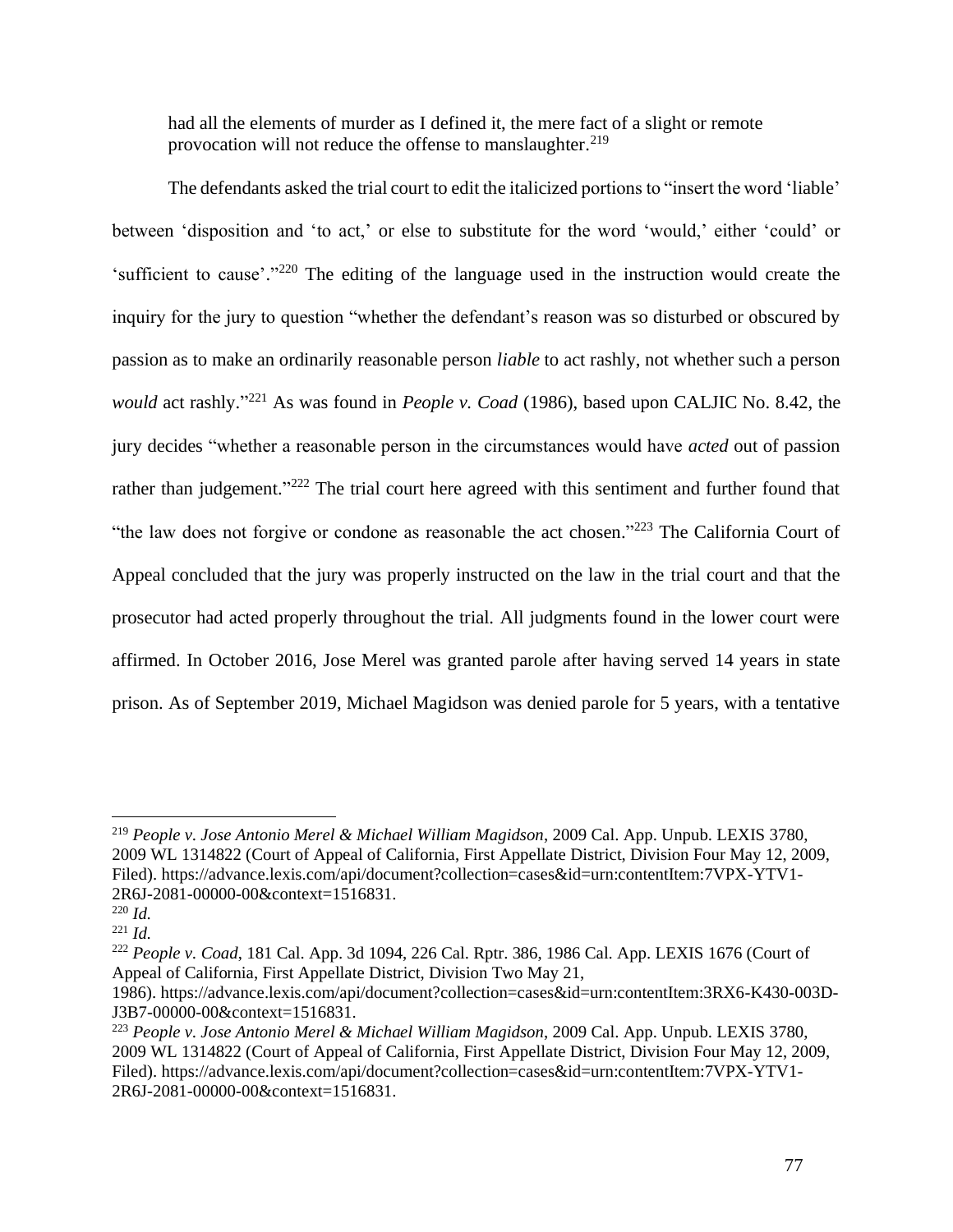date for a parole suitability hearing set for September 2024. Michael William Magidson remains incarcerated at Valley State Prison.

### **3. Distinctions Between Settled and Emerging Law**

In this textual analysis of language used in *Balassa* and *Merel* attention will be given to the language used by the defense, and all involved throughout the course of the case. The language used in settled and emerging law will be analyzed using the following three principles: the conflation of sex and gender, violence is systemic and cannot be transformed broadly at a single site of action, and systems of violence rely on hetero-patriarchal ideologies of the United States. The language used by the defense will be used as an example to show how certain terms, and sayings have a history that is shown to be discriminatory towards Gay, Lesbian, and Transgender individuals. These comments and the way certain terms are used, however are not banned by many of the State bans on Gay panic and Trans panic defense as they do not outrightly discriminate against an individual based upon their sex, gender, or sexual orientation. The language used by the detective interviewing the defendant will show the need for clear instructions and education to be given to not only the jury, but also the detectives involved in their line of questioning.

#### **a) Language Used in** *Balassa* **and** *Merel*

Language utilized in cases involving Gay panic and Trans panic defenses often rely on hetero-patriarchal ideologies that are both violent and reductionist.<sup>224</sup> In *Balassa* and *Merel*, the violence and reductionist tactics are done to both intimidate the victim at the time of their death, but also to reduce a victim to stereotypical ideologies, rooted in homophobia and hetero-patriarchal

<sup>224</sup> Andresen, W. Carsten. "Research Note: Comparing the Gay and Trans Panic Defenses." *Women & Criminal Justice* 32, no. 1-2 (August 27, 2021): 219–41. https://doi.org/10.1080/08974454.2021.1965067.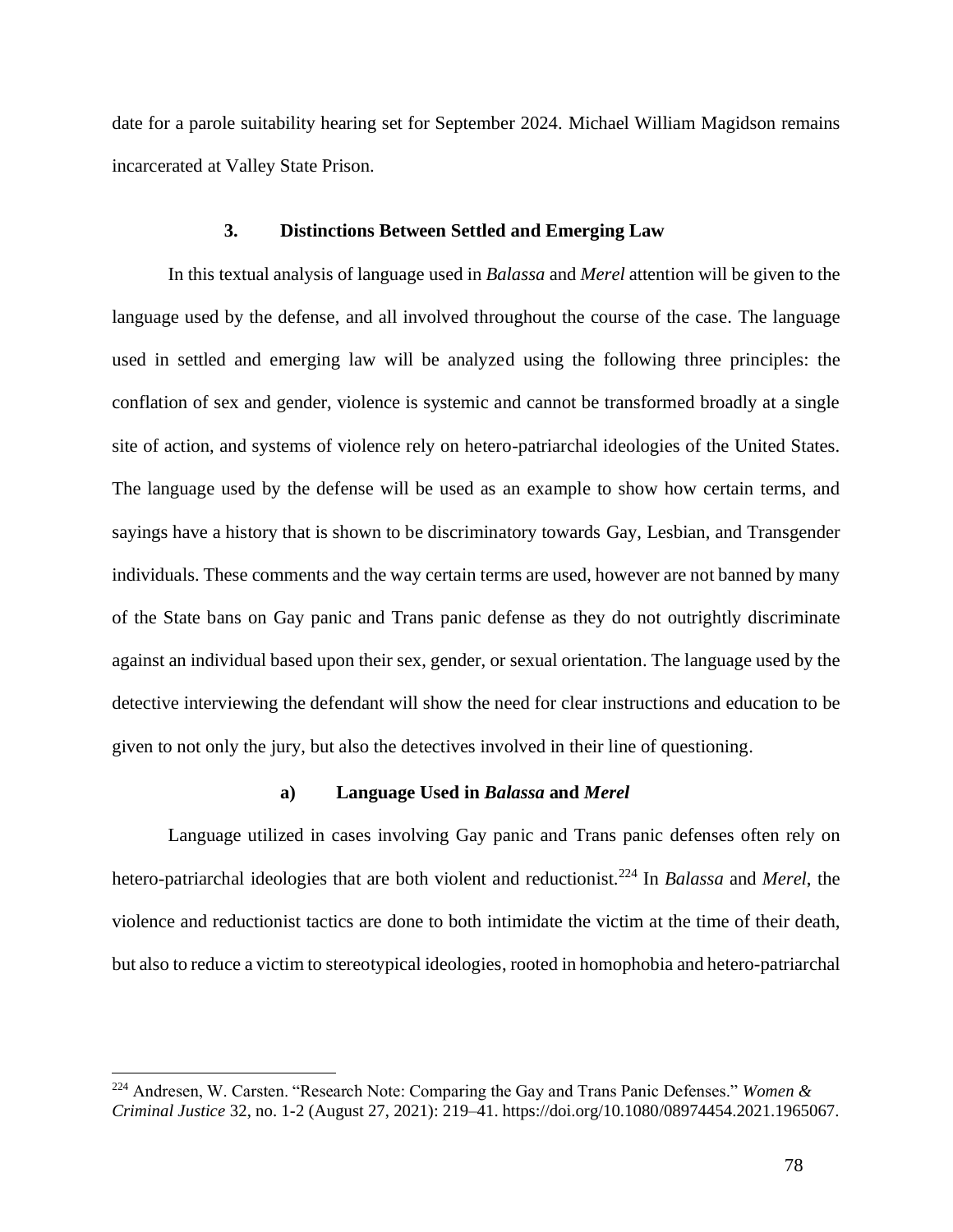ideologies after their death, during trial.<sup>225</sup> This analyzation of the language shows the harm placed upon the victims, when language comes from these systems for the purpose of utilizing a Gay panic or Trans panic defenses in a criminal court both explicitly and inexplicitly.

The sexual orientation of the victims did not come up often throughout the Court Opinion given by Justice Meehan. The defendant in *Balassa* did not directly use a Gay panic or Trans panic defense, instead he focused on the idea that the victims had AIDS, and that he believed that at least one of the victims had raped him. In his testimony, the defendant testified that "he felt shock, panic and fear and that he was concerned Koukal had AIDS." <sup>226</sup> The defendant would go on to testify that it was during the second interaction with the victim Guy Koukal, that he retaliated and "possibly squeezed Guy's throat" and "hit Guy as hard as he could."<sup>227</sup> Following leaving Koukal unconscious in the bathroom, the defendant testified that he went on to attack Fajardo in the living room, he testified that he may have told the victim "[D]on't you ever fucking put your tongue down my throat," referring to a previous incident where Fajardo attempted to kiss him.<sup>228</sup> The testimony did not focus heavily on the sexual orientation of the two individuals, but emphasized the alleged sexual assault that the defendant centered in his own testimony.

For years during the height of the HIV/AIDS epidemic, many believed that it was an illness reserved specifically for Gay men. It is because of this that HIV and AIDS both have a

<sup>226</sup> *People v. Balassa*, 2020 Cal. App. Unpub. LEXIS 1281, 2020 WL 897957 (Court of Appeal of California, Fifth Appellate District February 25, 2020, Opinion Filed).

<sup>225</sup> Lee, Cynthia. "The Trans Panic Defense Revisited." *The American Criminal Law Review* 57, no. 4 (2020): 1411-1497.

https://advance.lexis.com/api/document?collection=cases&id=urn:contentItem:5Y93-BTD1-JW09- M1NS-00000-00&context=1516831.

<sup>227</sup> *Id.*

<sup>228</sup>*Id.*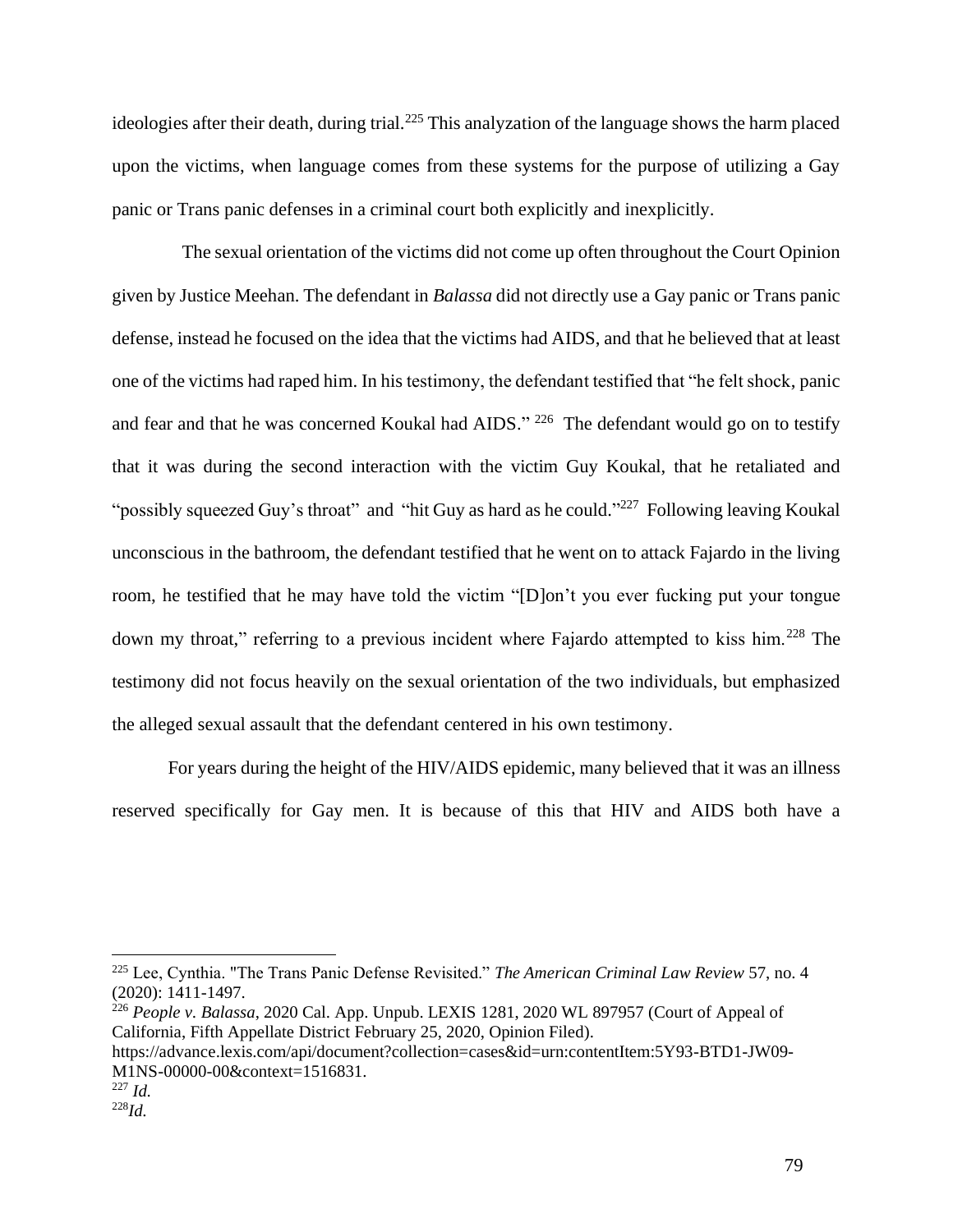discriminatory meaning in relation to Gay men.<sup>229</sup> At the height of the HIV/AIDS epidemic in the 80s, the Reagan administration treated the epidemic as a laughable matter. In a 1982 interview with the then press secretary, Larry Speakes, journalist Lester Kinsolving, attempted to ask questions about the President's response to what had become known as the "Gay plague."<sup>230</sup> Kinsolving was met with laughter from the Press Secretary and other individuals in the room<sup>231</sup>. At this point nearly 1,000 individuals, mostly Gay men, had died from AIDS.<sup>232</sup> This response and lack of care for individuals affected by the epidemic was not relegated only to the Press Secretary, his response reflected many of the views of United States citizens at the time. The term "Gay plague" carried a stigma and homophobic views that still persist. It continues nearly 40 years later, prevalent in the testimony of defendant Joaquin Balassa. The defendant asserting his fear of AIDS was not a mistake, it is a pretext for the same Gay panic defense. Illness becomes a proxy for attacking the victim's gender, gender identity, gender expression, or sexual orientation.

California's ban on the usage of Gay panic and Trans panic defenses was signed into action by the Governor on September 27, 2014, nearly a month after the killing of Guy Koukal and Jose Fajardo. The trial of Joaquin Balassa would not begin for almost another two years, making it impossible for the defense to be able to use a clear Gay panic defense, as it had been banned at the time. California Assembly Bill No. 2501, prevented the "discovery of, knowledge about, or potential disclosure of the victim's actual or perceived gender, gender identity, gender expression, or sexual orientation" as reasonable determining factors of provocation, for a sudden quarrel or

<sup>229</sup> Ayala, George and Andrew Spieldenner. "HIV Is a Story Written on the Bodies of Gay and Bisexual Men." *American Journal of Public Health* 111, no. 7 (2021); 1240-1242. https://doi.org/10.2105/AJPH.2021.306348.

 $^{230}$  Lopez, German. "The Reagan administration's unbelievable response to the HIV/AIDS epidemic." VOX, Dec 1, 2016. [https://www.vox.com/2015/12/1/9828348/ronald-reagan-hiv-aids.](https://www.vox.com/2015/12/1/9828348/ronald-reagan-hiv-aids) <sup>231</sup> *Id.*

<sup>232</sup> *Id.*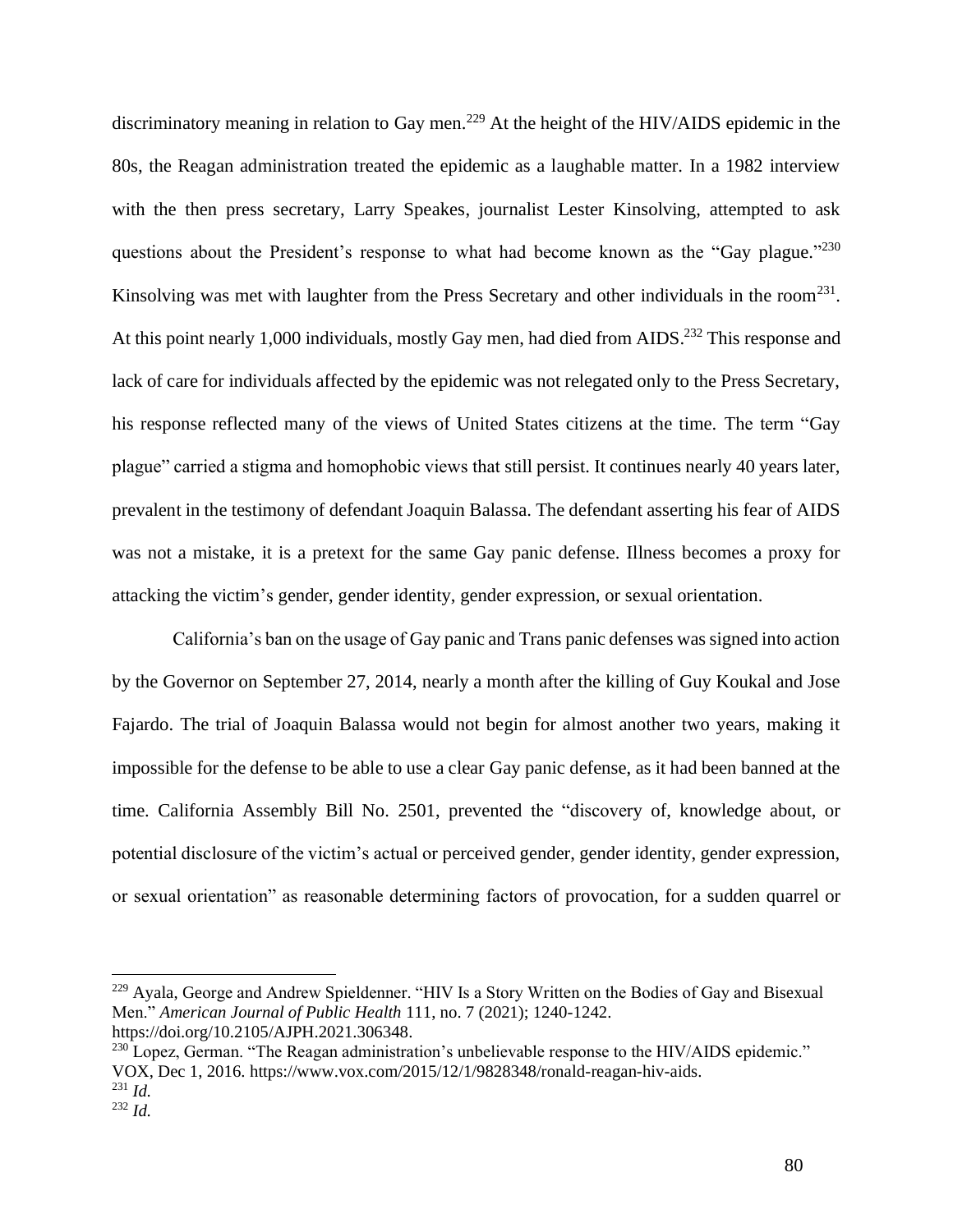heat of passion.<sup>233</sup> The ban itself makes no mention about the usage of language or pretext that is similarly discriminatory.

The ban also makes no effort to prevent language that is discriminatory from being used by those investing cases. While being interviewed in the police station, a detective said the following statement to the defendant Joaquin Balassa: "There's been some – some things being said that maybe there was some –- some Gay stuff that tried to go no. Maybe someone tried to wake you up in the middle of the night with some Gay stuff. We don't know. That's why we wanna talk to you."<sup>234</sup> While this was the only time that the detective mentioned the victim's sexual orientation, it again happened in a discriminatory way. The detective used the term "Gay stuff" to almost reason with the defendant, as if this was enough provocation as to what led to the deaths of two Gay men. This statement was presented to a jury as part of the prosecution's argument; however, it still pulls on the discriminatory history and beliefs of Gay people, similarly to the defendant stating that he believed the victim had AIDS. Both comments compounded with each other can create a silent argument using a Gay panic defense, without using language that directly implies the defense.

*Balassa* uses a defense tactic that works in stark contrast with the defense methods used in *People v. Merel* (2009) where the defense outrightly used a Trans panic defense. When analyzing this case attention will be given to the language used by the defense, the prosecutor, the Court, and witnesses. While in the appeal, Justice Rivera made note of the usage of female pronouns, respecting that Araujo identified as female. In the initial trial this was not the case as the prosecutor

<sup>233</sup> "California AB-2501 Voluntary Manslaughter," California Legislative Information, September 27, 2014, https://leginfo.legislature.ca.gov/faces/billNavClient.xhtml?bill\_id=201320140AB2501.

<sup>234</sup> *People v. Balassa*, 2020 Cal. App. Unpub. LEXIS 1281, 2020 WL 897957 (Court of Appeal of California, Fifth Appellate District February 25, 2020, Opinion Filed). https://advance.lexis.com/api/document?collection=cases&id=urn:contentItem:5Y93-BTD1-JW09-

M1NS-00000-00&context=1516831.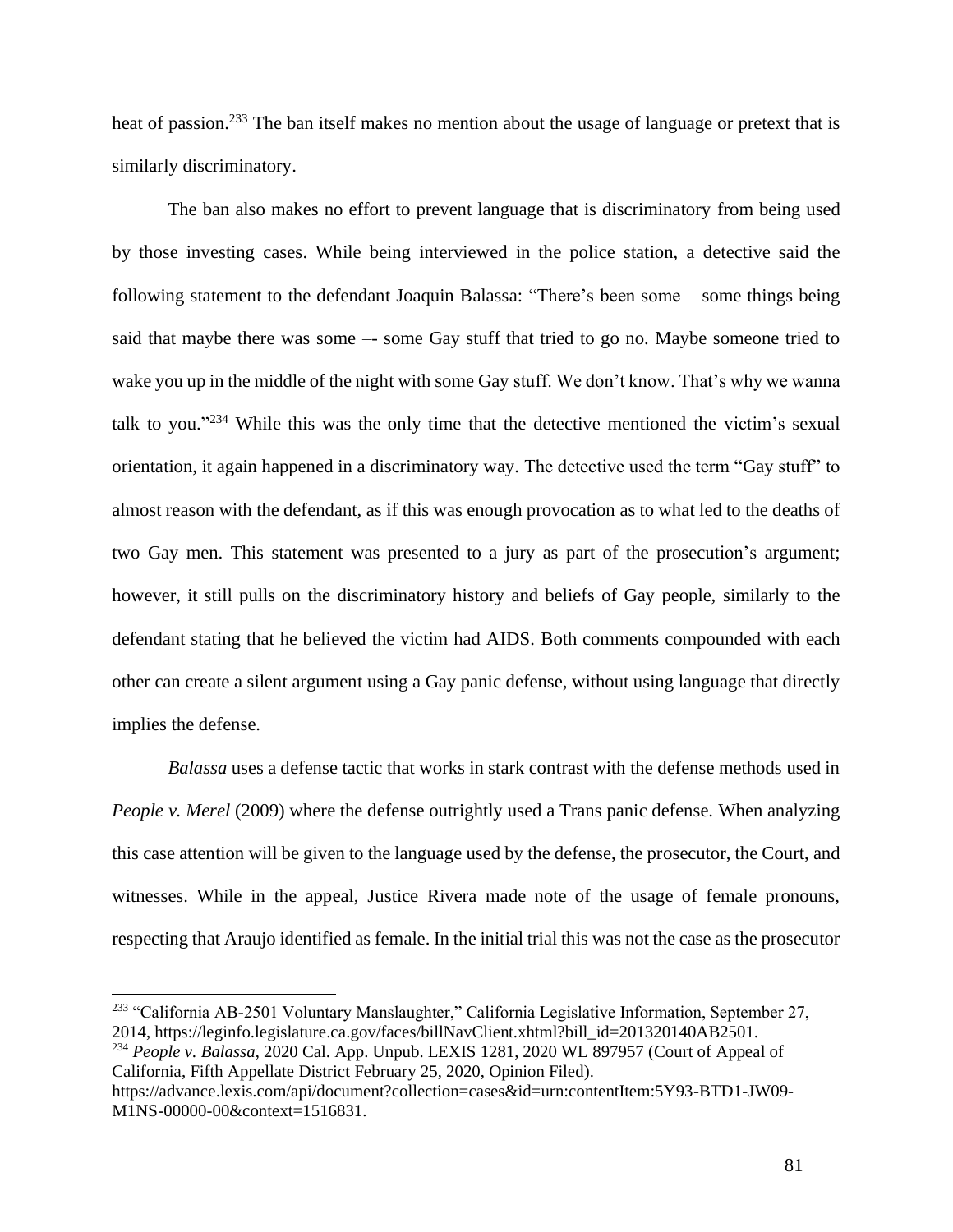referred to her with male pronouns throughout the trial and used the name given to her at birth. The actions of Justice Rivera show the attempt of Justices to "conduct themselves in a manner that is sensitive to the victims and their families."<sup>235</sup> Araujo's mother, Sylvia Guerrero, after the first trial would go on to say that Gwen Amber Rose Araujo, was never Eddie, and she "feel[s] so disrespected for her every time I hear that name."<sup>236</sup> 'Outing' is the "act of exposing an individual's sexual orientation and/or gender identity."<sup>237</sup> The action often relies on hetero-patriarchal beliefs that an individual's genitalia or sex determined at birth are a correct marker for gender identity or sexual orientation.

In 2000, the United States Court of Appeals for the Third Circuit ruled in *Sterling v. Borough of Minersville* that the "threat to disclose" an individual's sexual orientation was in violation of protected privacy rights granted by the United States Constitution.<sup>238</sup> Nicole Brown not only threatened to expose the sexual orientation of Gwen Araujo, but she also followed through with the action in a way that led to her death. There is no way to say if Nicole Brown's actions had not happened that Araujo may not have been killed, however her silence and the disclosure of Araujo's sexual orientation did allow her tragic death to happen. Gwen Araujo never had the opportunity to disclose her own sexual orientation or gender identity, she was outed first by Nicole Brown on the night she was murdered and again in the courtroom.

<sup>235</sup> Andresen, W. Carsten "Research Note: Comparing the Gay and Trans Panic Defenses." *Women & Criminal Justice* 32, no. 1-2 (August 27, 2021): pp. 219-241,

https://doi.org/10.1080/08974454.2021.1965067.

<sup>&</sup>lt;sup>236</sup> Gilonna, John M. "Slaying Victim's Mother Now Speaks Out Against Hate Crime." Los Angeles Times, October 5, 2003.

https://web.archive.org/web/20150922205837/http://articles.latimes.com/2003/oct/05/local/me-araujo5.

<sup>&</sup>lt;sup>237</sup> Schwartz, Arielle P. "Why Outing Can Be Deadly." National LGBTQ Task Force, n.d. https://www.thetaskforce.org/why-outing-can-be-deadly/

<sup>238</sup> *Sterling v. Borough of Minersville*, 232 F.3d 190, 2000 U.S. App. LEXIS 27855 (United States Court of Appeals for the Third Circuit November 6, 2000,

Filed). https://advance.lexis.com/api/document?collection=cases&id=urn:contentItem:41M3-S8V0-0038- X1D2-00000-00&context=1516831.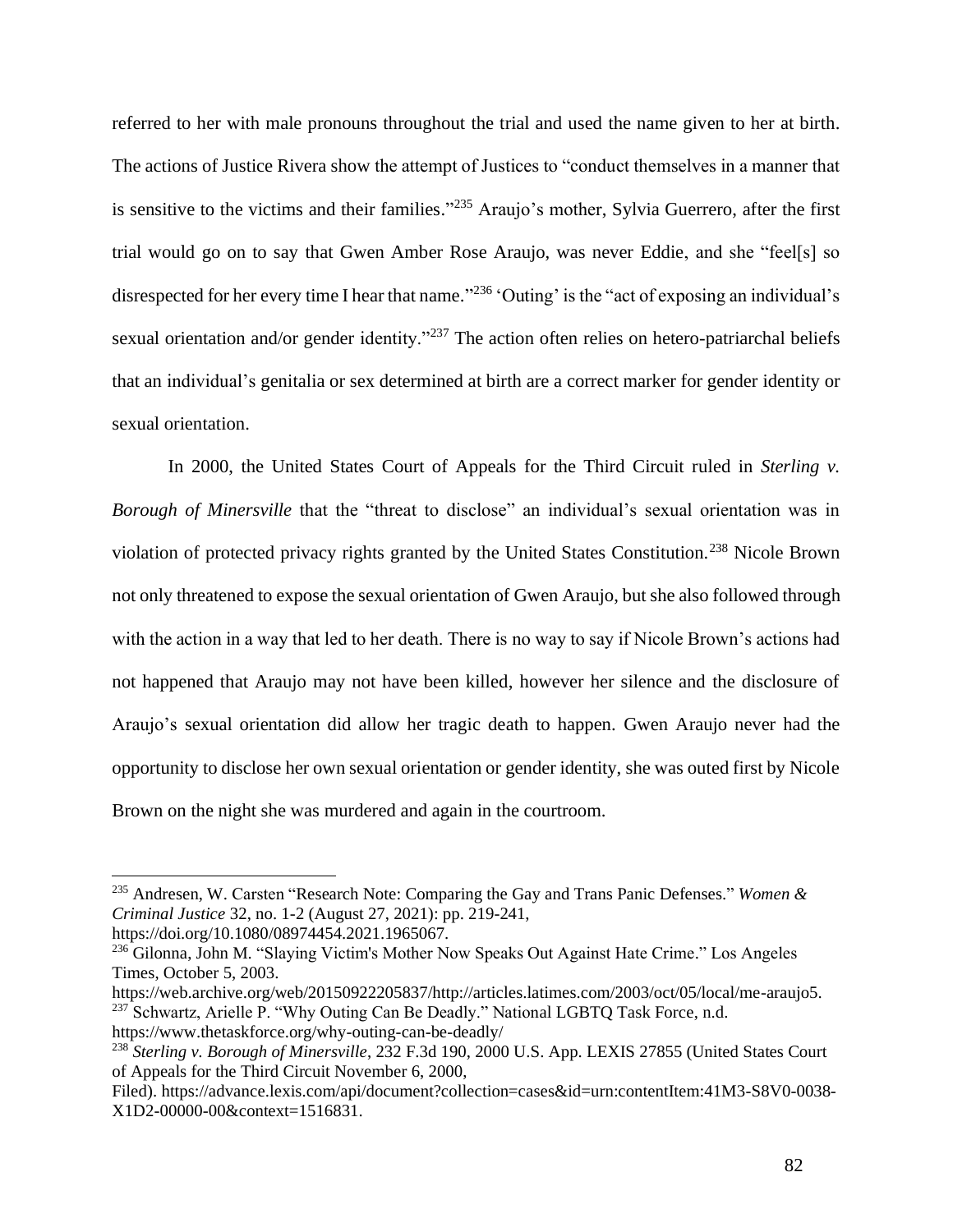The usage of the name Eddie in court serves as an outing of Gwen's identity for a second time, both of which she did not have a say in. The first time Gwen was 'outed', in the bathroom by Nicole Brown led to her death. It was an action that was rooted in hetero-patriarchal ideologies and violence. The usage of her deadname utilizes a tactic to similar to what was used in *Balassa*. The usage of a deadname has a discriminatory and damaging history. To the public a name falls within heteronormative ideals about masculinity or femininity. Masculine names are typically believed to belong to male presenting individuals while feminine names are typically reserved for female presenting individuals. When a Transgender person chooses the name they want to be seen in the world as, it should be the only identity that other individuals on the outside should know. The prosecutor relied on a dead name, and the conflation of gender and gender identity to argue his case. Here in the trial of Merel and Magidson it serves as a reminder that Araujo was not assigned female at birth, it also presents this information to the jury as though it pertained to the case itself. Araujo's gender identity was the center of each of the defendant's trials however, no one attempted to protected her or that identity over the course of the trials. Araujo was outed twice both by a peer and the law, both symbolize and represent the evidence of the violence that can occur, but also the removal of agency given to the victim when the unchecked language utilized places them on trial and not the defendant.

## **b) Language Distinctions Between Emerging Law and Settled Law**

While the California state ban focuses on the usage of the Gay Panic and Trans Panic defenses in the courtroom, it fails to address the application of the ban to the conduct of those involved throughout the entirety of an investigation. The historical narrative and history surrounding the use of language such as "Gay stuff", the belief that HIV/AIDS is specific to Gay people, and the usage of 'deadnames' and 'outing', is marred by discrimination and societal fears.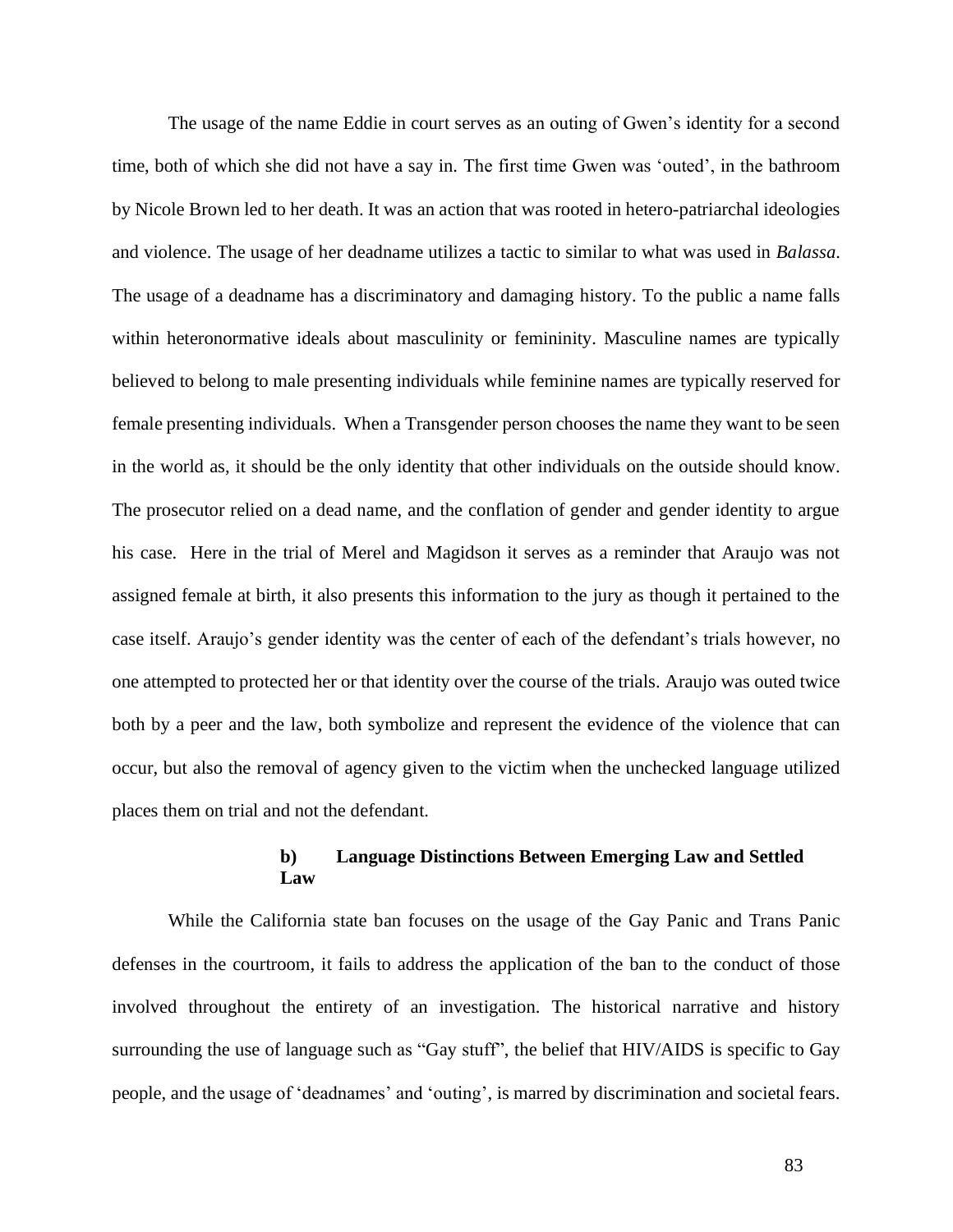Without making updates to state bans to consider the discriminatory and harmful history in the United States to Gay and Transgender individuals, they are preventing only one layer of the usage of Gay Panic and Trans Panic defenses. Additions should be added to existing state bans to address the language used by all parties involved in a case both inside and outside of the court room.

#### **c) Sentencing in** *Balassa* **and** *Merel*

In *People v. Balassa* (2020), the defendant Joaquin Balassa was convicted of first-degree murder and sentenced to life in prison without the possibility of parole. In the state of California, this is the highest conviction that he could have received. For all intense and purposes, under the eyes of the law and for Guy Koukal and Jose Fajardo this was justice. Or at least the only kind that could be provided by California's Gay Panic and Trans Panic defense ban. It is because the ban worked in this case, that it makes it strikingly obvious the ways that it did not function the same in *People v. Merel* (2009), or for the individuals involved in the killing of Gwen Araujo.

Of the five individuals involved in the killing of Gwen Araujo, only four were ever sentenced to prison. Nicole Brown never faced charges for her own involvement in the killing of the seventeen-year-old. Jaron Nabors, Jason Cazaras, Jose Merel, and Michael Magidson received sentences that ranged from 6 years to life in prison without the possibility of parole. As of 2022, Michael Magidson is the only individual to remain incarcerated for his involvement in the 2002 death of Gwen Araujo. In the initial trial Magidson, Merel, and Cazaras were all charged with firstdegree murder and added hate crime enhancements.<sup>239</sup> In the state of California murder in the first degree "shall be punished by death, imprisonment in the state prison for life without the possibility

<sup>&</sup>lt;sup>239</sup> Zamora, Jim Herron. "Newark / Teen's Death a Crime of Passion, Defense Says." SFGATE, January 20, 2012, https://www.sfgate.com/bayarea/article/NEWARK-Teen-s-death-a-crime-of-passion-defense-2645355.php.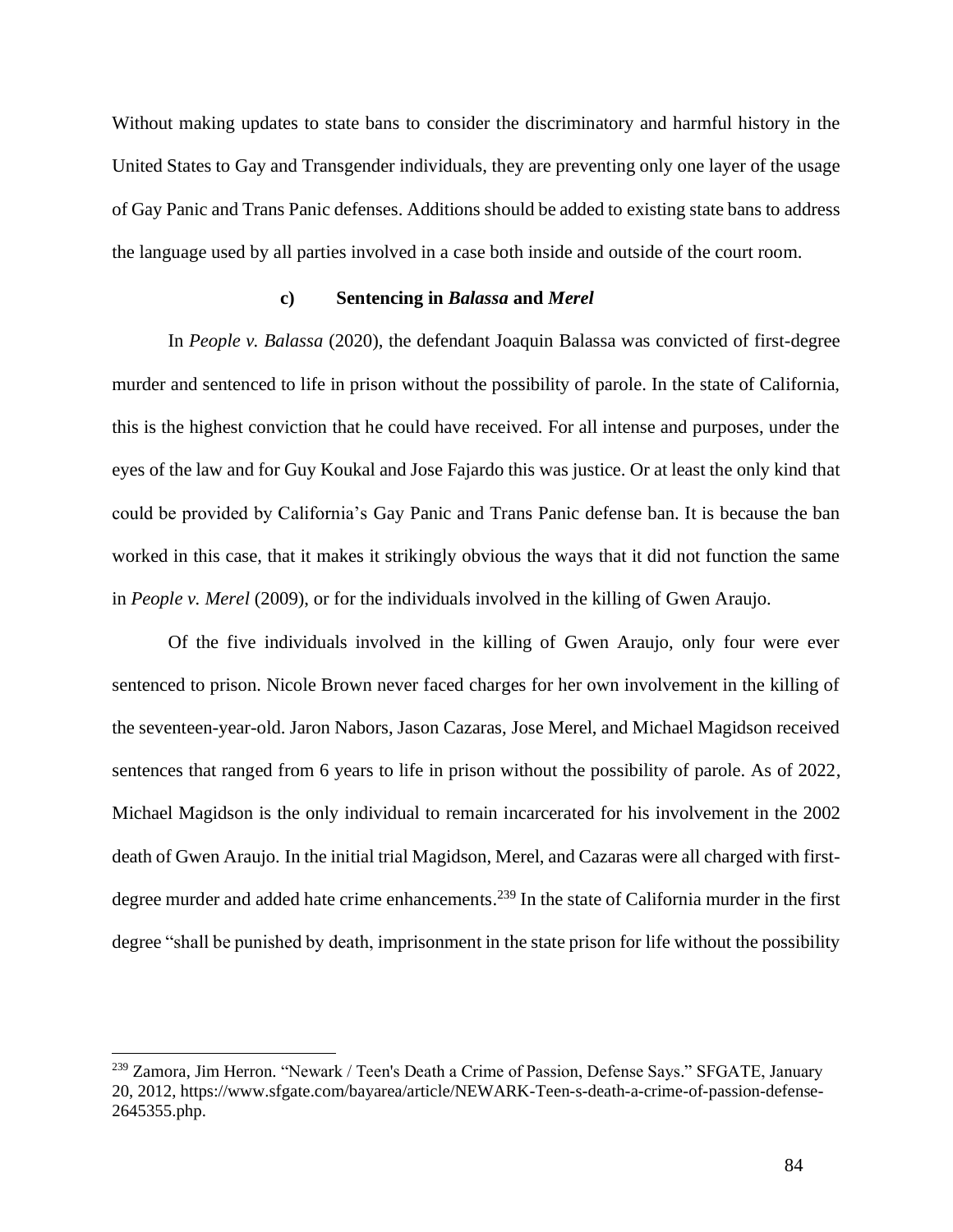of parole, or imprisonment in the state prison for a term of 25 years to life."<sup>240</sup> After the previous trial ending in a mistrial, the search for justice seemed fraught. At this point Jaron Nabors had already accepted a plea deal in exchange for his testimony against the other men involved. A plea deal which allowed him to plea down to the lesser charge of voluntary manslaughter. California Penal code defines voluntary manslaughter as the "unlawful killing of a human being without malice...upon a sudden quarrel or heat of passion."<sup>241</sup> It is punishable by state imprisonment for 3, 6, or 11 years. <sup>242</sup> Jaron Nabors received the lower end of the maximum amount of time he could possibly have been incarcerated for. At the time of his sentencing in 2003, he had received a year's worth of credit for time served and was expected to be released in five years.

# **d) Sentencing Distinctions Between Emerging Law and Settled Law**

California's state ban on Gay panic and Trans panic defenses makes no mention of plea deals, neither do the statues in 16 other states. In an analyzation done of 99 cases in which the 101 defendants had killed a Gay man or a Trans woman, 34.65% pled guilty in a plea deal.<sup>243</sup> A plea bargain is most often an agreement between prosecutors and defendants which ultimately end in reduced charges for the defendant, in exchange for testifying against another individual or the ability to avoid trial all together. The Bureau of Justice Statistics believes that nearly 90 to 95 percent of federal and state court cases end in plea deals.<sup>244</sup> Jason Cazares and Jaron Nabors both

https://doi.org/10.1080/08974454.2021.1965067.

<sup>240</sup>"California Penal Code." California Legislative Information, 1872.

[https://leginfo.legislature.ca.gov/faces/codes\\_displayText.xhtml?lawCode=PEN&division=&title=8.&par](https://leginfo.legislature.ca.gov/faces/codes_displayText.xhtml?lawCode=PEN&division=&title=8.&part=1.&chapter=1.&article) [t=1.&chapter=1.&article.](https://leginfo.legislature.ca.gov/faces/codes_displayText.xhtml?lawCode=PEN&division=&title=8.&part=1.&chapter=1.&article)

<sup>241</sup> *Id.*

<sup>242</sup> *Id.*

<sup>243</sup> Andresen, W. Carsten. "Research Note: Comparing the Gay and Trans Panic Defenses." *Women & Criminal Justice* 32, no. 1-2 (August 27, 2021): pp. 219-241,

<sup>&</sup>lt;sup>244</sup> Devers, Lindsey. "Plea and Charge Bargaining: Research Summary." U.S. Department of Justice, Bureau of Justice Statistics, January 24, 2011.

https://bja.ojp.gov/sites/g/files/xyckuh186/files/media/document/PleaBargainingResearchSummary.pdf.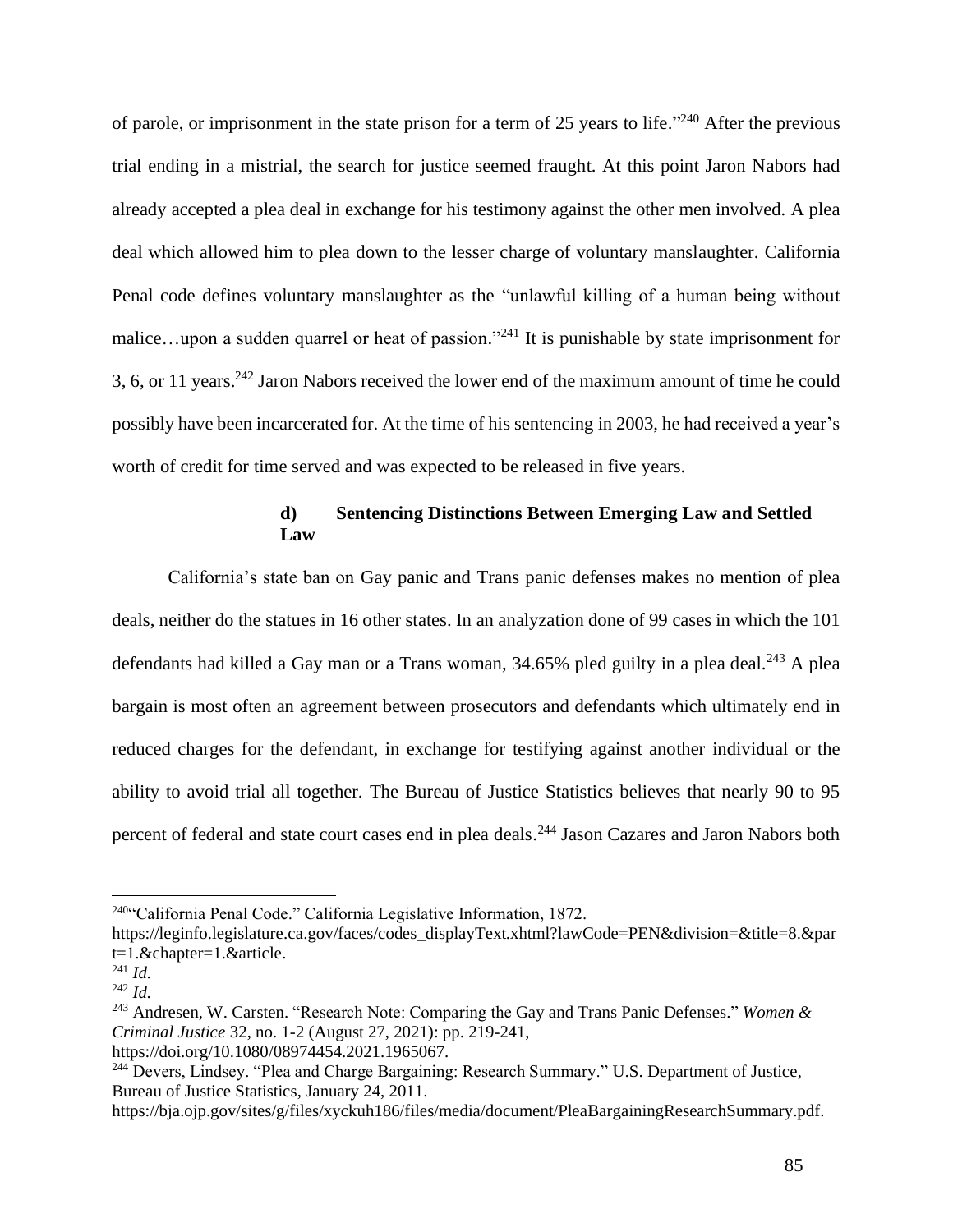reached plea deals which granted them both no less than seven years in state prison. A plea deal allows for defendants who may have received harsher sentences in a trial to plead down to lesser sentences. A wide range of discretion is allotted to prosecutors when making plea deals, which makes it hard to mitigate the chances of this happening.

On August 17, 2013, Islan Nettles was beaten to death in the streets of Harlem by James Dixon. He said that he fell in to a "blind fury" due to his friends having had teased him after he flirted with Nettles, a Transgender woman.<sup>245</sup> Islan Nettles died a week later after having been ruthlessly beaten on the sidewalk. Nearly three years later in 2015, after having been initially indicted on first-degree manslaughter and assault charges which carried a maximum sentence of 25 years, Dixon was allowed to accept a plea deal. The plea deal would reduce his sentencing in exchange for pleading guilty to second-degree manslaughter and first-degree assault.<sup>246</sup> Manhattan Supreme Court Justice Robert Stolz rejected the initial plea deal from the District Attorney's Office of 17 years, and instead reduced the plea to 12 years.<sup>247</sup> For the people whom it mattered most, a 12-year sentence was not enough. Nettle's mother let the court know that the sentencing was not fair, "He can go home after those 12 years and see his family", the sentencing represented no form of justice for her nor the community or people it was supposed to protect.<sup>248</sup>

<sup>&</sup>lt;sup>245</sup> Wang, Yanan. "The Island Nettles killing: What the trial means to a Transgender community anxious for a reckoning." The Washington Post, April 4, 2016. https://www.washingtonpost.com/news/morningmix/wp/2016/04/04/the-islan-nettles-killing-what-the-trial-means-to-a-Transgender-community-anxiousfor-a-reckoning/.

<sup>246</sup> Lee, Cynthia. "The Trans Panic Defense Revisited." *The American Criminal Law Review* 57, no. 4 (2020): 1411-1497.

<sup>&</sup>lt;sup>247</sup> Cunningham, Sylvia. "James Dixon Pleads Guilty to Manslaughter of Transgender Woman Islan Nettles." NBC News, April 4, 2016. [https://www.nbcnews.com/news/nbcblk/james-dixon-pleads-guilty](https://www.nbcnews.com/news/nbcblk/james-dixon-pleads-guilty-manslaughter-transgender-woman-islan-nettles-n550426)[manslaughter-Transgender-woman-islan-nettles-n550426.](https://www.nbcnews.com/news/nbcblk/james-dixon-pleads-guilty-manslaughter-transgender-woman-islan-nettles-n550426)

<sup>&</sup>lt;sup>248</sup> L'Heureux, Catie. "Transgender Woman's Killer Sentenced to 12 Years." The CUT, April 19, 2016. [https://www.thecut.com/2016/04/Transgender-woman-islan-nettles-james-dixon.html.](https://www.thecut.com/2016/04/transgender-woman-islan-nettles-james-dixon.html)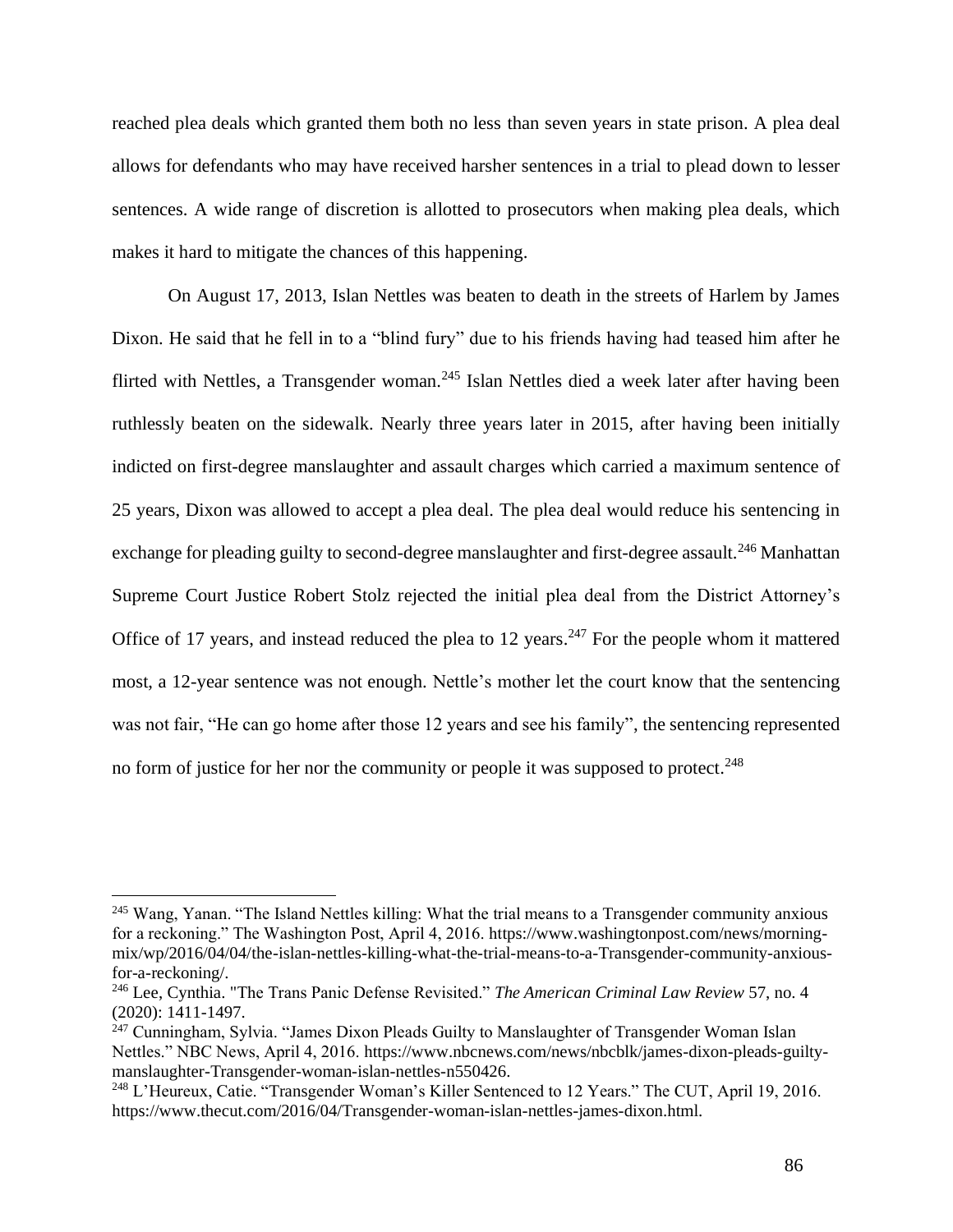Plea deals allow defendants to circumvent the law without having to directly argue a Gay panic or Trans panic defense in front of a jury, when in fact that was the cause of the victim's death. In the *Trans Panic Defense Revisited* Cynthia Lee points out that the actual number of cases that use a Gay panic or Trans panic defense is unknown since most result in a guilty plea.<sup>249</sup> Plea deals represent many state convictions, but "plea negotiations are shrouded in secrecy." <sup>250</sup> If not for court opinions found in appeals or victims' families fighting for extensive media coverage, many of these victims and instances of the usage of Gay panic and Trans panic defenses would be unheard of. Plea deals represented the majority of the way both federal and state cases end, yet they are unmentioned in the blueprint of California's state ban or in the other states with bans on Gay panic and Trans panic defenses. Sentencing represents the only form of penalty that equates to justice in the eyes of the law and many times the families of the victims in instances of murder. A plea deal circumvents this justice and is not protected under current bans in states. The bans themselves are not effective in eradicating the use of the defense in court, but it is also not effective in preventing the lessening of charges through the usage of plea deals.

### 4. **Doctrinal Restatement Conclusions**

Applying the foregoing patterns in cases and legislation, Minow instructs legal scholarship utilizing doctrinal restatement, may then articulate a "preferred' or 'better' practice."<sup>251</sup> Through this methodology, gaps have been discovered within settled law and emerging law banning Gay panic and Trans panic defenses.

<sup>249</sup> Lee, Cynthia. "The Trans Panic Defense Revisited." *The American Criminal Law Review* 57, no. 4 (2020): 1411-1497.

 $^{250}$  *Id.* 

<sup>251</sup> Minow, Martha. "Archetypal Legal Scholarship: A Field Guide." *Journal of Legal Education* 63, no. 1 (2013): 65-69.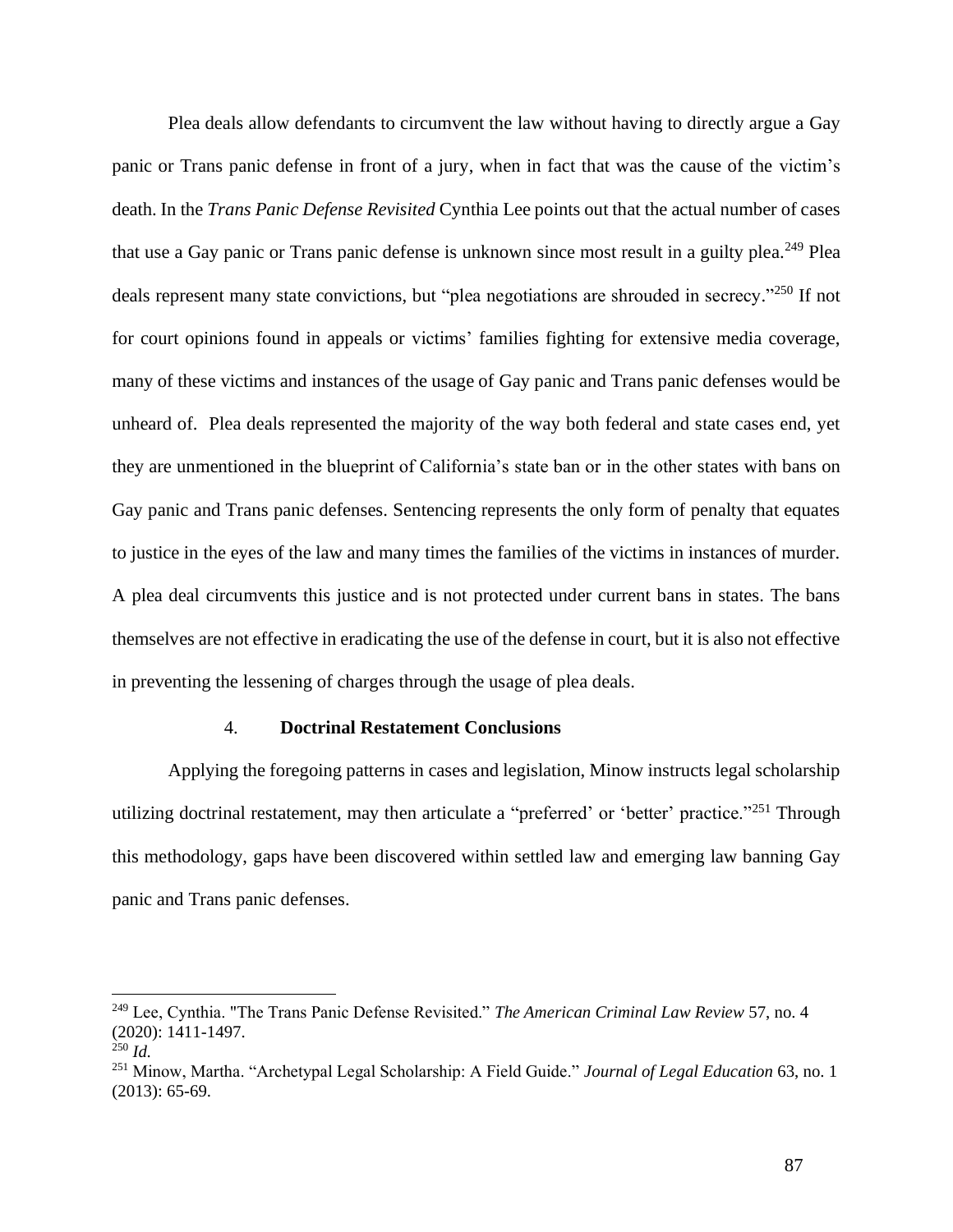California, Colorado, Connecticut, the District of Columbia, Hawai'i, Illinois, Maine, Maryland, Nevada, New Jersey, New York, Oregon, Rhode Island, Vermont, Virginia, and Washington each have a law banning the use of "Gay panic" and "Trans panic" defenses. The bans all protect those basic foundations of a Gay panic or Trans panic defense: preventing the discovery of or knowledge of an individual's gender, sexual or sexual orientation from being considered as adequate provocation, as well as preventing the usage of the defenses in regard to self-defense claims and heat of passion claims. While the emerging law works to prevent the usage of the defense, the settled law as shown in the analyzed court cases – contains issues and factors not yet considered by the bans in any state. The settled law of court cases shows a lack of knowledge on the history of Gay panic and Trans panic defenses, which has led to gaps in how sex and gender are conflated, how they are defined, and how individuals are victimized based on their sexual orientation or gender identity.

In summary, these gaps track the initial research principles compared across settled and emerging laws: 1. the conflation of sex and gender is the norm in the majority of current state law bans, 2. violence is systemic and cannot be transformed broadly at a single site of action though few laws consider sites beyond trial for transformation, and 3. systems of violence rely on heteropatriarchal ideologies but few statutes offer broader context to situate these intersecting oppressions. A preferred process to the existing landscape would address each gap clearly. Therefore, these summary conclusions reflecting the present gaps in state laws can only be remedied through further legislative action.

#### **B. Recasting Project**

In *Archetypal Legal Scholarship: A Field Guide*, Minow introduces a recasting project as a method to analyze, critique, and revise existing law through legal scholarship. Minow conveys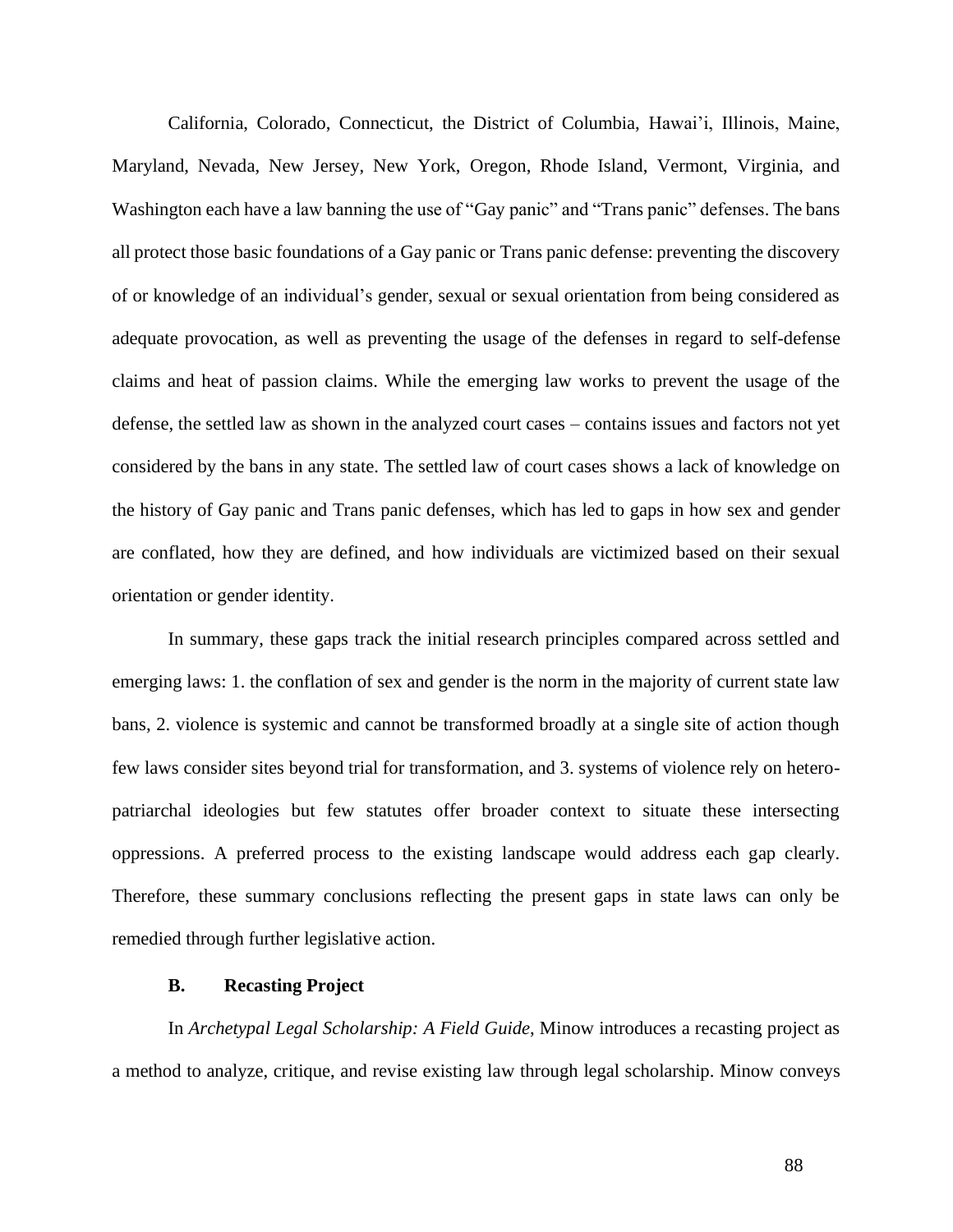two steps to the process of recasting project: (a) "gather more than one 'line' of cases across doctrinal fields, categories, or historical developments, and show why they belong together or expose unjustified discrepancies", and (b) "offer a new framework or paradigm that can recognize past, present and future material."<sup>252</sup> The first step, has already been completed throughout the doctrinal restatement analysis. The restatement relied on three principles when analyzing 1. the conflation of sex and gender, 2. violence is systemic and cannot be transformed broadly at a single site of action, and 3. systems of violence rely on hetero-patriarchal ideologies, across past and present Gay panic and Trans panic defense bans. These principles found three areas not yet addressed by existing laws: language, sentencing/plea deals outside the culpability phase of trial, and the effects of historical narratives on witnesses and outing. These three factors will be utilized in a new paradigm recommendation, consistent with step two of the recasting project.

#### **1. Recommendations for New Framework**

A new paradigm recommendation for a bill banning the usage of Gay panic and Trans panic defenses will be based on the three areas not yet addressed by existing laws: language, sentencing/plea deals outside the culpability phase of trial, and the effects of historical narratives on witnesses and outing.

The 2013 American Bar Association (ABA) resolution on Gay panic and Trans panic defenses, the model legislation for eliminating the Gay and Trans panic defenses created by the Williams Institute at UCLA School of Law, and the text of Senate bill S. 1137 – Gay and Trans Panic Defense Prohibition Act of 2021 will serve as additional sources on how to address this

<sup>252</sup> Minow, Martha. "Archetypal Legal Scholarship: A Field Guide." *Journal of Legal Education* 63, no. 1 (2013): 65-69.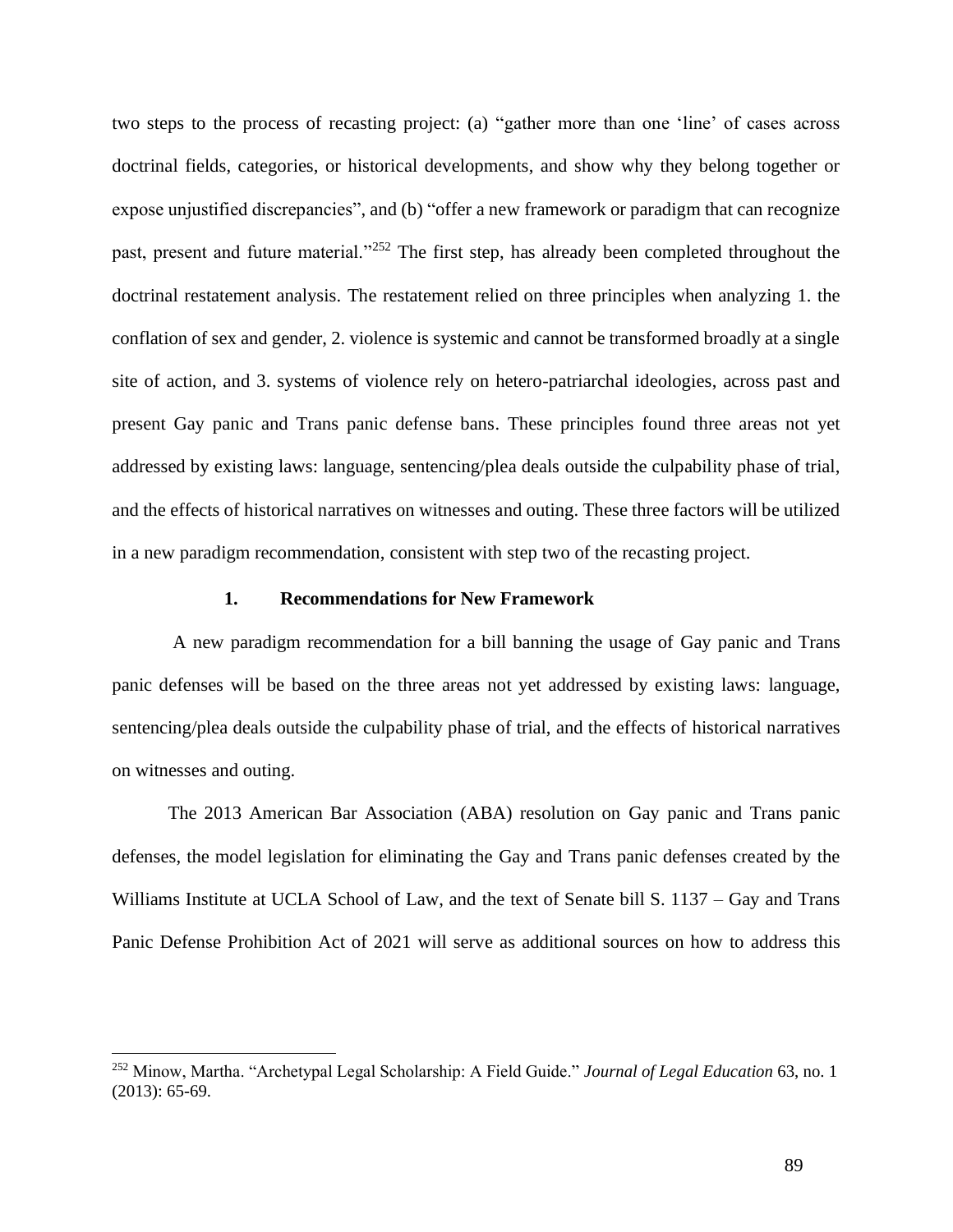paradigm. Using these best practice conclusions as an outlines, the law can be recast and reimagined in a new statute.

The model bill will amend Title 18 of the United States Code, which serves as the criminal code of the United States federal government, to include a prohibition on the usage of Gay panic and Trans panic defenses. This model bill will address the gaps that I have found in state bans throughout the course of my research.

First, I recommend the creation of a federal bill prohibiting the usage of Gay panic and Trans panic defenses. Current state bans lack definitions and fail to appreciate distinctions in identity. A federal ban represents a bar that the states cannot go below, if the federal bar is high – then the state laws must match that. I recommend the usage of a federal bill to create federal laws which are able to prevent the action of 'outing' an individual for being Gay or Transgender. This course of action may receive the most push back, as it runs a fine line between violating an individual's Constitutional First Amendment rights to free speech. As found by the Supreme Court of the United States in *Matal v. Tam* (2017), the United States government cannot prevent hate speech no matter how disparaging it may seem.<sup>253</sup> In this instance however, *Sterling v. Borough of Minersville* (2000), found that 'outing' an individual by a government actor was a violation of an individual's constitutionally granted rights to privacy.<sup>254</sup> Both of these cases used together will build the framework for a provision to be included in Gay panic and Trans panic defenses, that

<sup>253</sup> *Matal v. Tam*, 137 S. Ct. 1744, 198 L. Ed. 2d 366, 2017 U.S. LEXIS 3872, 85 U.S.L.W. 4389, 45 Media L. Rep. 1849, 122 U.S.P.Q.2D (BNA) 1757, 26 Fla. L. Weekly Fed. S 686, 2017 WL 2621315 (Supreme Court of the United States June 19, 2017,

Decided). https://advance.lexis.com/api/document?collection=cases&id=urn:contentItem:5NTV-D8X1- F04K-F1MK-00000-00&context=1516831.

<sup>254</sup> *Sterling v. Borough of Minersville*, 232 F.3d 190, 2000 U.S. App. LEXIS 27855 (United States Court of Appeals for the Third Circuit November 6, 2000,

Filed). https://advance.lexis.com/api/document?collection=cases&id=urn:contentItem:41M3-S8V0-0038- X1D2-00000-00&context=1516831.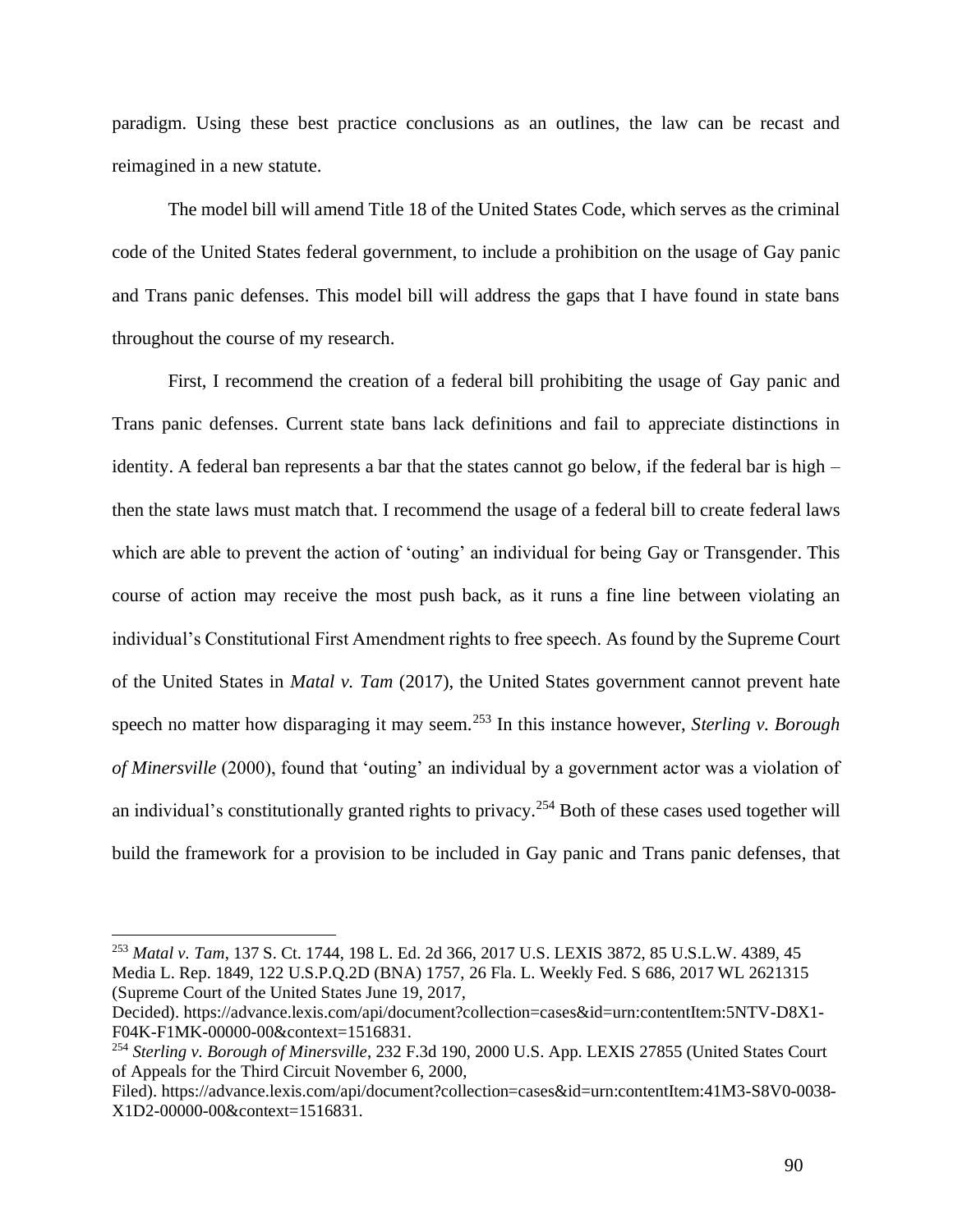punishes individuals found to have 'outed' a victim who is murder or assaulted based upon their gender identity, gender expression, or sexual orientation.

Secondly, I recommend the separation of the terms Gay panic and Trans panic, as they are two distinctly different circumstances. The conflation of the terms Gay and Trans represent a misguided education of the differences between sex, gender, and sexual orientation. The conflation of the two terms allows for confusion, which leads to defendants being able to circumvent existing laws. Building on this separation of the terms, the jury needs to be further educated on the history of LGBTQ individuals in the United States as well as trained on the biases they may hold based upon this history. Joaquin Balassa in his trial did not outrightly use a Gay panic defense, but he relied on antiquated views of Gay people to present his defense to the jury. While a ban cannot change the beliefs and convictions of an individual, it can educate them on the modern facts and knowledge about LGBTQ individuals.

This education is not meant to stop just at the jury, it will also be applied to the judges, prosecutors, and investigators involved in these cases. As was evident in previously mentioned cases, the historical narratives regarding Gay and Trans people have created biases within all involved parties in cases. It is these eternalized biases that stick with a detective when he tries to sympathize with the defendant in an investigation and mentions that he knows some "Gay stuff" might have happened. It is these eternalized biases and misconceptions that leads a prosecutor to misunderstand the importance of avoiding a plea deal when the family wants more. It is the same lack of education that leaves a judge feeling as though reducing the time offered in a plea deal, as a source of justice for a victim's family. It is because of this that a provision was included to mitigate the offering of plea deals offered to individuals found to have committed a murder or assault based upon the discovery or revelation of an individual's gender, sexual identity, or sexual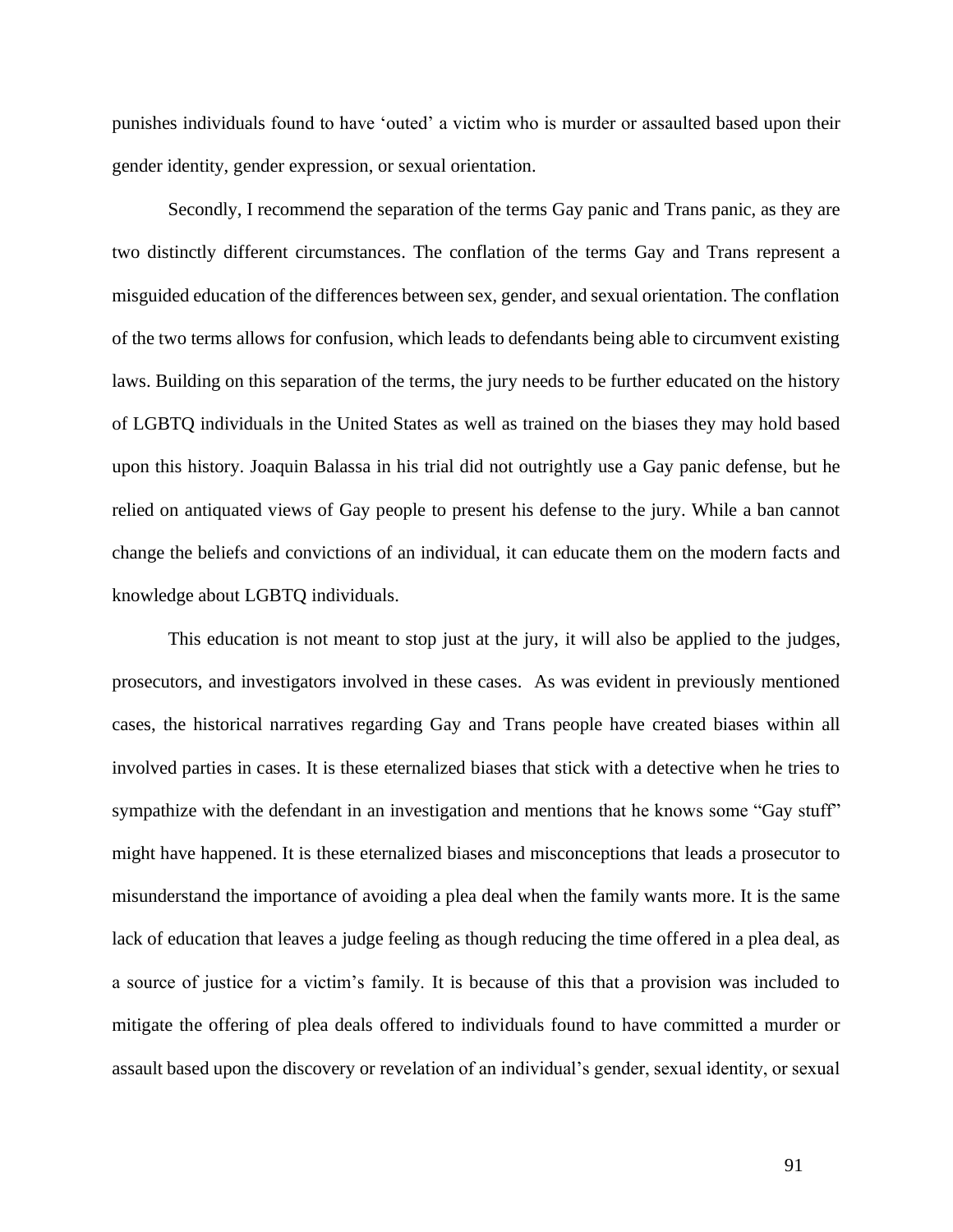orientation. A plea deal, while not a lessening of sentence always, is still a lessening of culpability as it allows the defendant to strike a deal with the prosecutor that may result in the lessening of their sentencing. In the suggested federal bill that I have created, a provision will be included for the mitigation of plea deals being offered to individuals charged in the assault or murder of an individual based on the discovery or knowledge of an of an individual's gender, sexual identity, or sexual orientation.

The final provision added to the federal bill was the requirement that the Attorney General create an annual report detailing prosecutions in Federal court involving capital and noncapital crimes committed against LGBTQ individuals that were motivated by the victim's gender, gender identity or expression, or sexual orientation. This final piece of the legislation is the most important because it is the first step in documenting the atrocities that are happening in Gay and Transgender communities, but it also sends the message to those communities that they matter. It sends a message to the individuals who justify their actions, on the discovery or disclosure of an individual's sex, gender, sexual orientation, sexual identity, or sexual expression, that their views and beliefs are no longer the norm. This message breaks down the systems of violence relying on hetero-patriarchal ideologies. Gay panic and Trans panic defense bans are meant to protect Gay and Transgender people, and until we enact federal comprehensive legislation preventing the usage of the defense, the ban only continues function as a band aid on the larger issues fueling the defense. The draft bill incorporating the conclusions and considerations here, appear in Appendix A.

### **VI. Global Conclusions and Future Action**

Utilizing Martha Minow's legal scholarship method of doctrinal restatement, this study of Gay and Trans panic bans selected and considered three principles: 1. the conflation of sex and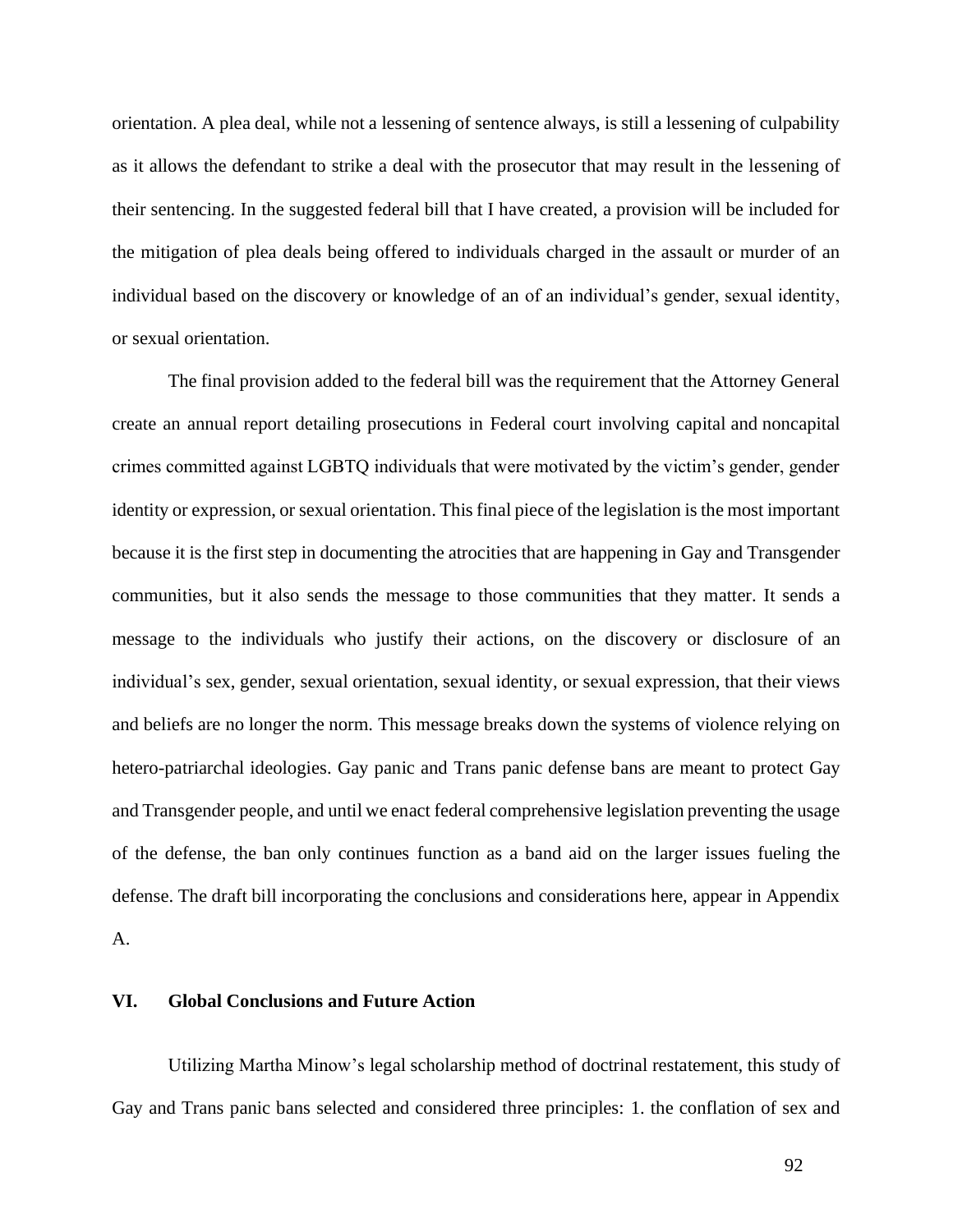gender, 2. violence is systemic and cannot be transformed broadly at a single site of action, and 3. systems of violence rely on hetero-patriarchal ideologies. Through these categories, existing state legislative bans and case law could then be explored through a feminist legal lens, to find common patterns and trends inconsistent with feminist legal theory and literature. Informed by these conclusions in the doctrinal restatement, this study recast future legislation. This recasting project allowed for both Gay panic and Trans panic bans to be reimagined, to create a new paradigm of federal legislation. Importantly, this feminist theory-informed paradigm included, more precise language, sentencing/plea deal-phase protections, and the effects of historical narratives on witnesses and outing in the greater narrative and context of discriminatory violence. These novel developments have not been previously acknowledged in state bans, or in the blueprint ban of California. All three ideas rest on the principle that these defenses do not exist solely at the point of trial. Defenses exist before and over the course of an investigation, after a case in chief through sentencing instruction, at every phase of negotiations and plea deals, and most broadly in the greater societal context of discriminatory violence.

Ultimately, data must be collected, disclosed, tracked, and consolidated on the impact of these legal recommendations and existing law. Throughout the research for this project, I have discovered a lack of Federal data tracking the usage of Gay panic and Trans panic defenses and criminal charges. This information could be effective in illuminating how exactly the defenses and bans function in practice. The present lack of data and disclosure confirms arguments made by legal scholars Cynthia Lee and Peter Kwan, that the violence against Transgender women by men is a form of gender violence that does not receive attention.<sup>255</sup> Lee and Kwan argue that change must be "aimed at raising public awareness of the structures of masculinity that make appeals to

<sup>&</sup>lt;sup>255</sup> Kwan, Peter and Cynthia Lee, "The Trans Panic Defense: Masculinity, Heteronormativity, and the Murder of Transgender Women," *Hastings Law Journal* 66, no. 1 (2014): 77-132.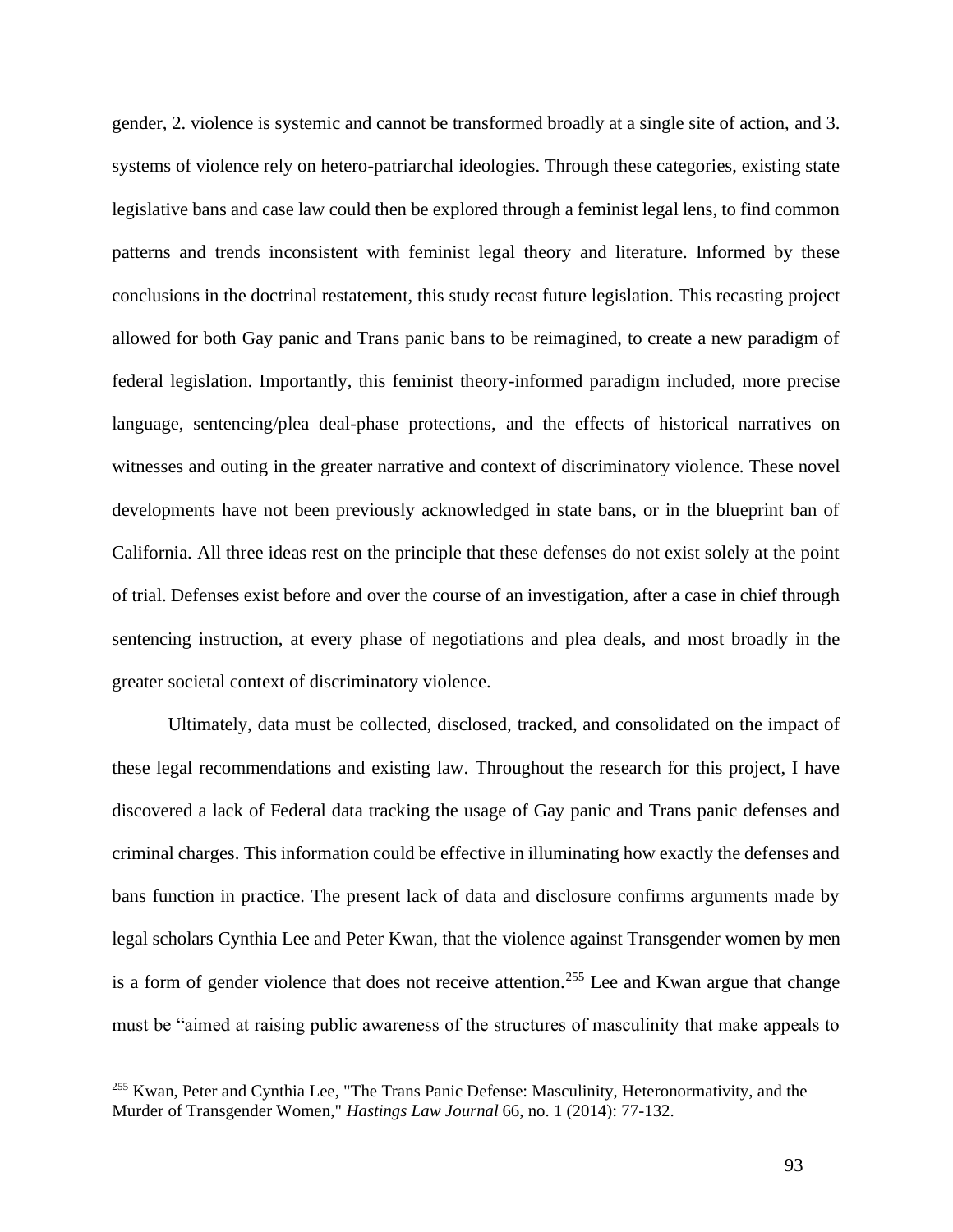Gay and Trans panic arguments persuasive."<sup>256</sup> Quality data tracking on the usage of Gay panic and Trans panic defenses would increase awareness of systemic gendered violence and the conflation of sex and gender. This development focuses not on punishment, as Aya Gruber critiques of defense bans generally, but on crime victim visibility and public education.

The conflation of sex and gender is not a new phenomenon specific only to Gay panic and Trans panic defenses. This history of the "union of androsexism and heterosexism in Euro-American culture and this union's culmination in hetero-patriarchy" tracks this contemporary legal history.<sup>257</sup> Legal scholar Francisco Valdés argues that the historical privilege ascribed to masculine men and heterosexual relationships relies on hetero-patriarchal beliefs. It is these beliefs that work to delegitimize the experiences of Transgender and Gay people, in the usage of these defenses. Reducing the conflation of sex and gender requires these patriarchal structures to be interrupted. The first and most important step is the legitimization of Gay and Transgender individual's experiences and lives. Dean Spade dispels the pervasive belief that Transgender individuals only exist in relation to the medical model and hetero-patriarchal ideologies of sex and gender. Gay panic and Trans panic defense bans must start by addressing the systems which fail to protect the lives of the citizens, they are designed to protect. Untangling the socio-legal and medical histories that underly these defenses, in a new law that re-centers Gay and Transgender histories, challenges the hetero-patriarchal belief systems discriminatory violence perpetuates.

These recommendations together begin to legitimize and make visible the experiences of Gay and Transgender people. Murdered and assaulted, then blamed based on their identity, these are people the law should protect in life and in death. The draft bill represents this comprehensive

<sup>&</sup>lt;sup>256</sup> Kwan, Peter and Cynthia Lee, "The Trans Panic Defense: Masculinity, Heteronormativity, and the Murder of Transgender Women," *Hastings Law Journal* 66, no. 1 (2014): 81.

<sup>&</sup>lt;sup>257</sup> Valdes, Francisco. "Unpacking Hetero-patriarchy: Tracing the Conflation of Sex, Gender & Sexual Orientation to Its Origins." *Yale Journal of Law & the Humanities* 8, no. 1 (1996).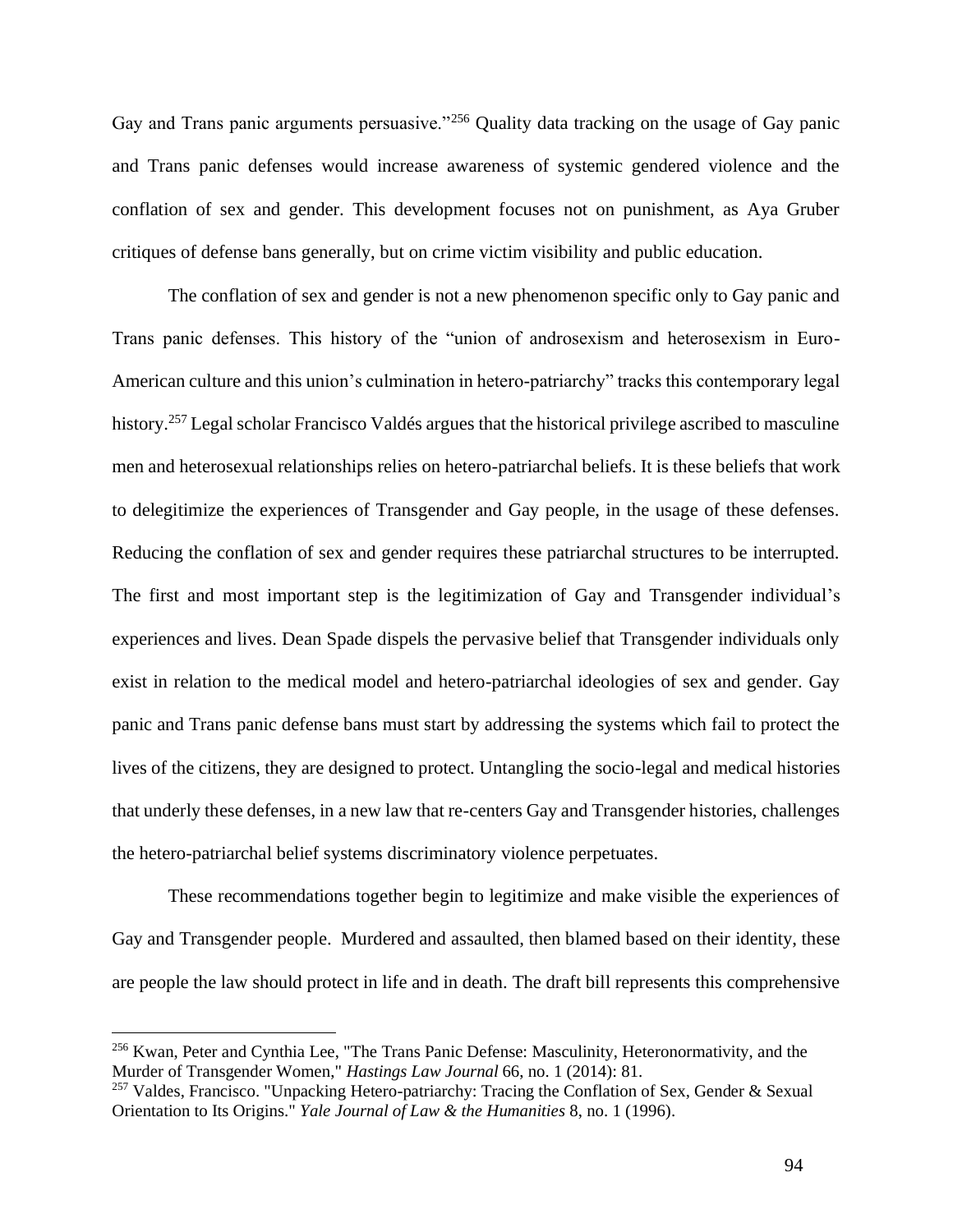study and research evidencing that Gay panic and Trans panic defenses are worthy of critique, even in their advancement, and consideration. This study repositions future legislative initiatives in a feminist lens, to impact and reflect safer futures for LGBTQ+ people, without conflating and erasing who they are as a matter of law. To answer, who do these current laws protect, this study finds it could and should be many more lives than at present.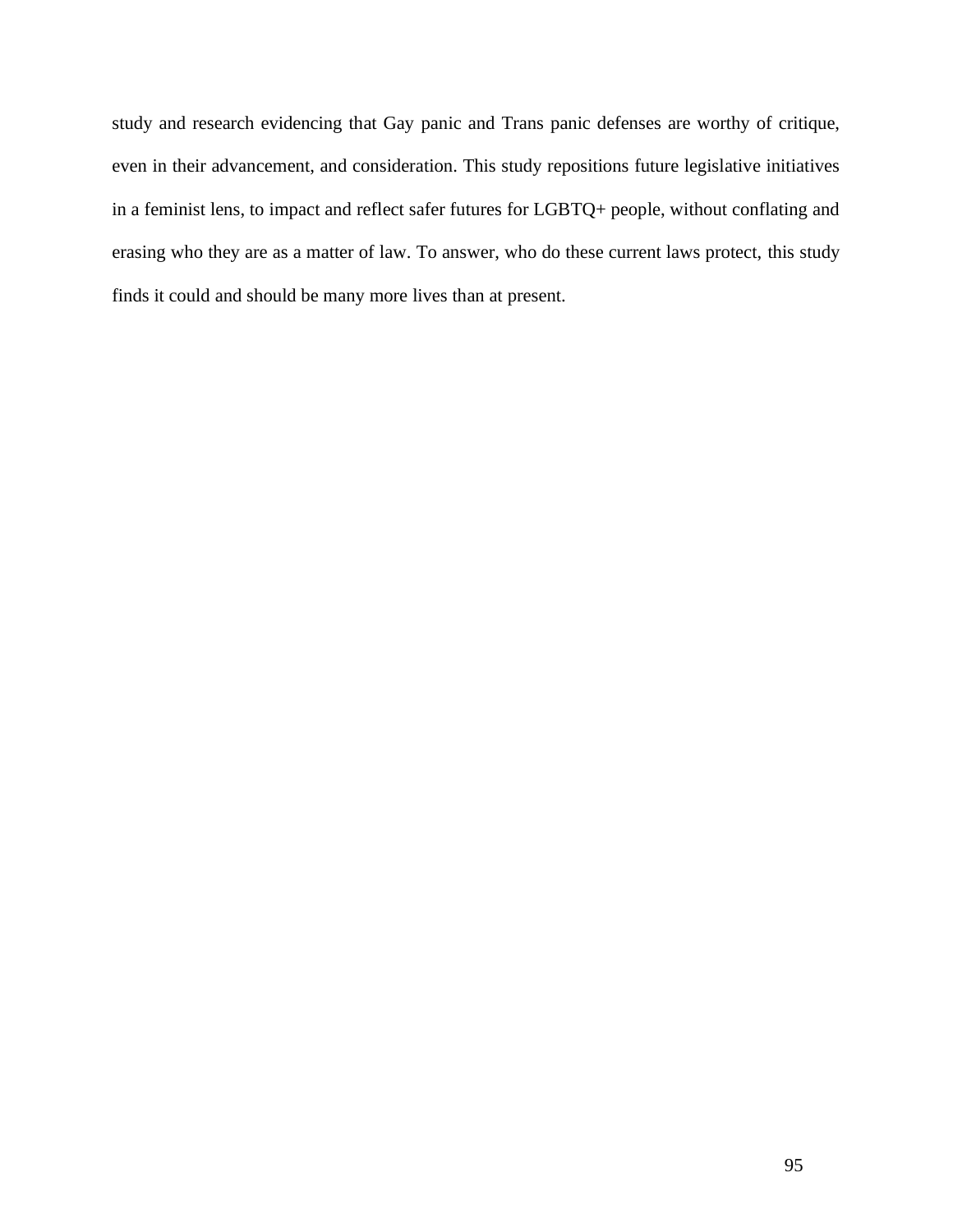## **VII. APPENDIX A – Model Bill**

#### **S. 1150**

To amend title 18, United States Code, prohibit Gay panic and Trans panic defenses.

## **A BILL**

To amend title 18, of the United States Code, to prohibit Gay panic and Trans panic defenses.

*Be it enacted by the Senate and House of Representative of the United States of America* 

*in Congress assembled,*

## **SECTION 1. SHORT TITLE.**

This Act may be cited as the "Gay Panic and Trans Panic Defense Eradication Act".

#### **SEC.2.FINDINGS.**

Congress finds that –

(1) "the American Bar Association has urged the Federal Government to take legislative action to curtail the availability and effectiveness of the "Gay panic" and "Trans panic" defenses, which seek to partially or completely excuse crimes such as murder and assault on the grounds that the sexual orientation or gender identity of the victim is provocation enough for the violent reaction of the defendant";<sup>258</sup>

(2) Gay panic and Trans panic legal defense, which continue to be used in criminal court proceedings throughout the United States rely on antiquated ideas of gender, sex, sexuality, and sexual orientation, they rely on a history that placed Lesbian, Gay, Bisexual, Transgender, and queer individuals (from here on referred to as "LGBTQ") on the margins of society;

(3) Gay panic and Trans panic are uniquely distinct terms and defenses, Gay is defined as the sexual or romantic attraction to someone of the same sex, Transgender defines an individual whose gender identity differs from the sex the individual was designated at birth, the term "Gay and Trans panic", represented a simplification and a conflation of individuals identities;

(4) Gay panic and Trans panic defenses use the discovery, knowledge of, or concealment of individual's sexual orientation and/or their gender identity as an "objectively

<sup>&</sup>lt;sup>258</sup> "S.1137 Gay and Trans Panic Defense Prohibition Act of 2021." 117<sup>th</sup> Congress (2021-2022), Congress.gov, n.d. https://www.congress.gov/bill/117th-congress/senate-bill/1137/text.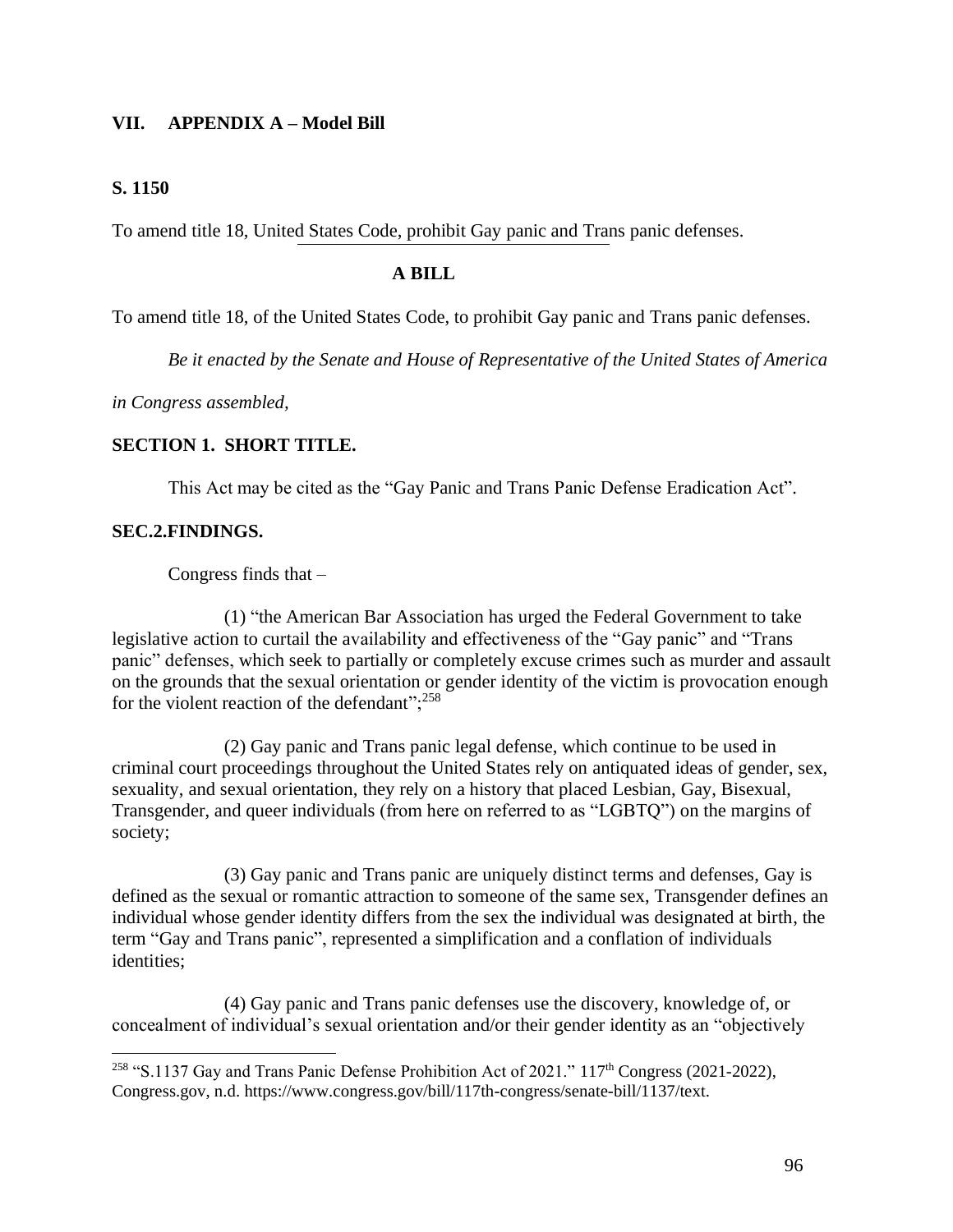reasonable excuse for loss of self-control, and thereby illegitimately mitigate the responsibility of a perpetrator for harm done to LGBTQ individuals<sup>"259</sup>, the discovery of this information does not provide "sufficient provocation to support 'sudden quarrel' or 'heat of passion';

(5) Gay panic and Trans panic defenses rely on biases and prejudices against LGBTQ individuals, the defenses undermine our justice systems and "undermining the legitimacy of Federal criminal prosecutions and resulting in unjustifiable acquittals or sentencing reductions"<sup>260</sup>;

(6) Gay panic and Trans panic defenses are hard to track due to high occurrence of plea deals offered to defendants who have committed crimes on the grounds that their sexual orientation or gender identity was enough provocation for the violent response of the defendant, plea deals offered to defendants who commit crimes such as murder and assault based on the ground listed prior circumvents existing state laws banning the usage of Gay panic and Trans panic defenses;

(7) "continued use of these anachronistic defenses reinforces and institutionalizes prejudice at the expense of norms of self-control, tolerance, and compassion, which the law should encourage, and marks an egregious lapse in the march of the United States toward a more just criminal justice system"<sup>261</sup>;

(8) the language used in Federal criminal court rooms, must represent language indicative of the United States movements towards equality and just systems,

(9) "Sufficient provocation to support "sudden quarrel" or "heat of passion" does not exist if the defendant's actions are related to discovery of, knowledge about, or the potential disclosure of one or more of the following characteristics or perceived characteristics: disability, gender nationality, race or ethnicity, religion, or sexual orientation, regardless of whether the characteristic belongs to the victim or the defendant. This limitation applies even if the defendant dated, romantically pursued, or participated in sexual relations with the victim<sup> $262$ </sup>;

(10) the 'outing' of Gay or Transgender individuals, the forced exposing of an individual's sexual orientation and/or gender identity, is a violation of an individual's constitutional rights, forced outing leading to the death of an individual will be punishable by law by up to six years in prison,

(11) instructions regarding sensitivity, LGBTQ language definitions, and anti-bias training must be provided to jurors, judges, prosecutors, and defense teams in criminal cases

<sup>&</sup>lt;sup>259</sup> "S.1137 Gay and Trans Panic Defense Prohibition Act of 2021."  $117<sup>th</sup>$  Congress (2021-2022), Congress.gov, n.d. https://www.congress.gov/bill/117th-congress/senate-bill/1137/text.

<sup>260</sup> *Id.* <sup>261</sup> *Id.*

<sup>&</sup>lt;sup>262</sup> "Gay and Trans Panic Defenses Resolution." The National LGBTO+ Bar Association. American Bar Association, August 2013. https://lgbtbar.org/wp-content/uploads/2014/02/Gay-and-Trans-Panic-Defenses-Resolution.pdf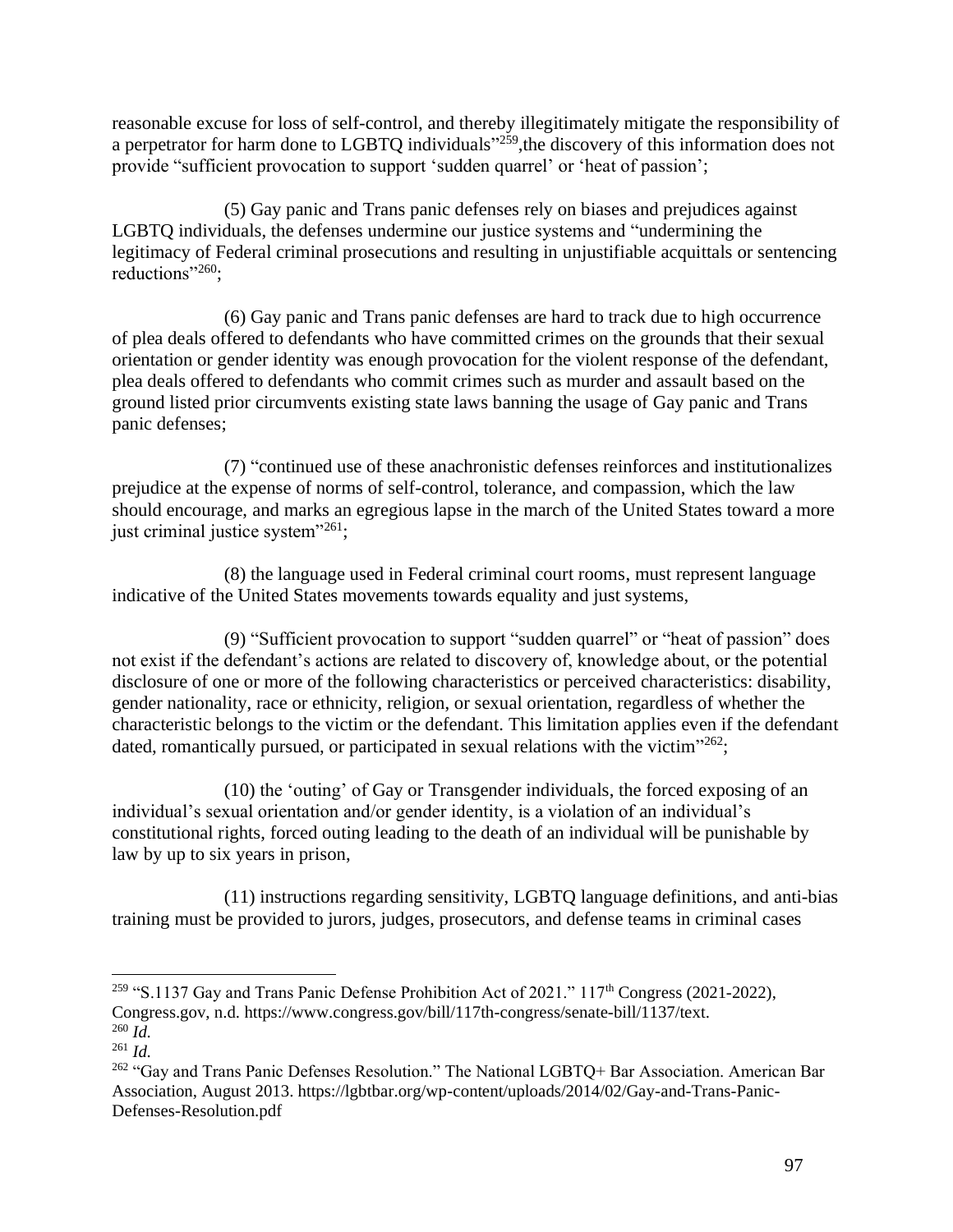resulting in the murder or assault of an individual "motivated by the victim's gender, gender identity or expression, or sexual orientation<sup>"263</sup>; and

(12) to put an end to antiquated beliefs of what it means to be LGBTQ and that LGBTQ lives are less worthy than others and "to reflect modern understanding of LGBTQ individuals as equal citizens under law<sup>1264</sup>, Gay panic and Trans panic defenses must be eradicated.

# **SEC. 3. PROHIBITION ON GAY PANIC AND TRANS PANIC DEFENSES.**

(a) IN GENERAL. --- Chapter 1 of title 18, United States Code, is amended by adding at the end the following:

# **"§ 28. Prohibition on Gay panic and Trans panic defenses**

(a) PROHIBITION. – No nonviolent sexual advance, perception or discovery of the gender, gender identity or expression, or sexual orientation of an individual "may be used to excuse or justify the conduct of an individual or lessen the degree or sentencing reserved to the offense.

(b) RESTRICTIONS. – based upon the aforementioned prohibition a defendant does not suffer from reduced mental capacity and is not justified in the use force based on the knowledge about, or the potential disclosure or non-disclosure of the victim's "actual or perceived gender, gender identity, gender expression, or sexual orientation" , including in "circumstances where the victim made unwanted but nonforcible romantic or sexual advances towards the defendant", and if the defendant and victim had prior romantic or sexual relations or had dated $^{265}$ .

"(c) REPORT. —The Attorney General shall submit to Congress an annual report that details prosecutions in Federal court involving capital and noncapital crimes committed against LGBTQ individuals that were motivated by the victim's gender, gender identity or expression, or sexual orientation"<sup>266</sup>, this report must include the sentencing time of the defendant and tell if a plea deal was utilized by the prosecutor.

<sup>&</sup>lt;sup>263</sup> "S.1137 Gay and Trans Panic Defense Prohibition Act of 2021."  $117<sup>th</sup>$  Congress (2021-2022), Congress.gov, n.d. https://www.congress.gov/bill/117th-congress/senate-bill/1137/text. <sup>264</sup> *Id.*

<sup>&</sup>lt;sup>265</sup> Mallory, Christy, Brad Sears, and Jordan Blair Woods. "Model Legislation for Eliminating the Gay and Trans Panic Defenses." The Williams Institute: UCLA School of Law, September 2016. [https://williamsinstitute.law.ucla.edu/wp-content/uploads/Model-Legisl-Gay-Trans-Panic-Defense-Sep-](https://williamsinstitute.law.ucla.edu/wp-content/uploads/Model-Legisl-Gay-Trans-Panic-Defense-Sep-2016.pdf)[2016.pdf.](https://williamsinstitute.law.ucla.edu/wp-content/uploads/Model-Legisl-Gay-Trans-Panic-Defense-Sep-2016.pdf)

<sup>&</sup>lt;sup>266</sup> "S.1137 Gay and Trans Panic Defense Prohibition Act of 2021." 117<sup>th</sup> Congress (2021-2022), Congress.gov, n.d. https://www.congress.gov/bill/117th-congress/senate-bill/1137/text.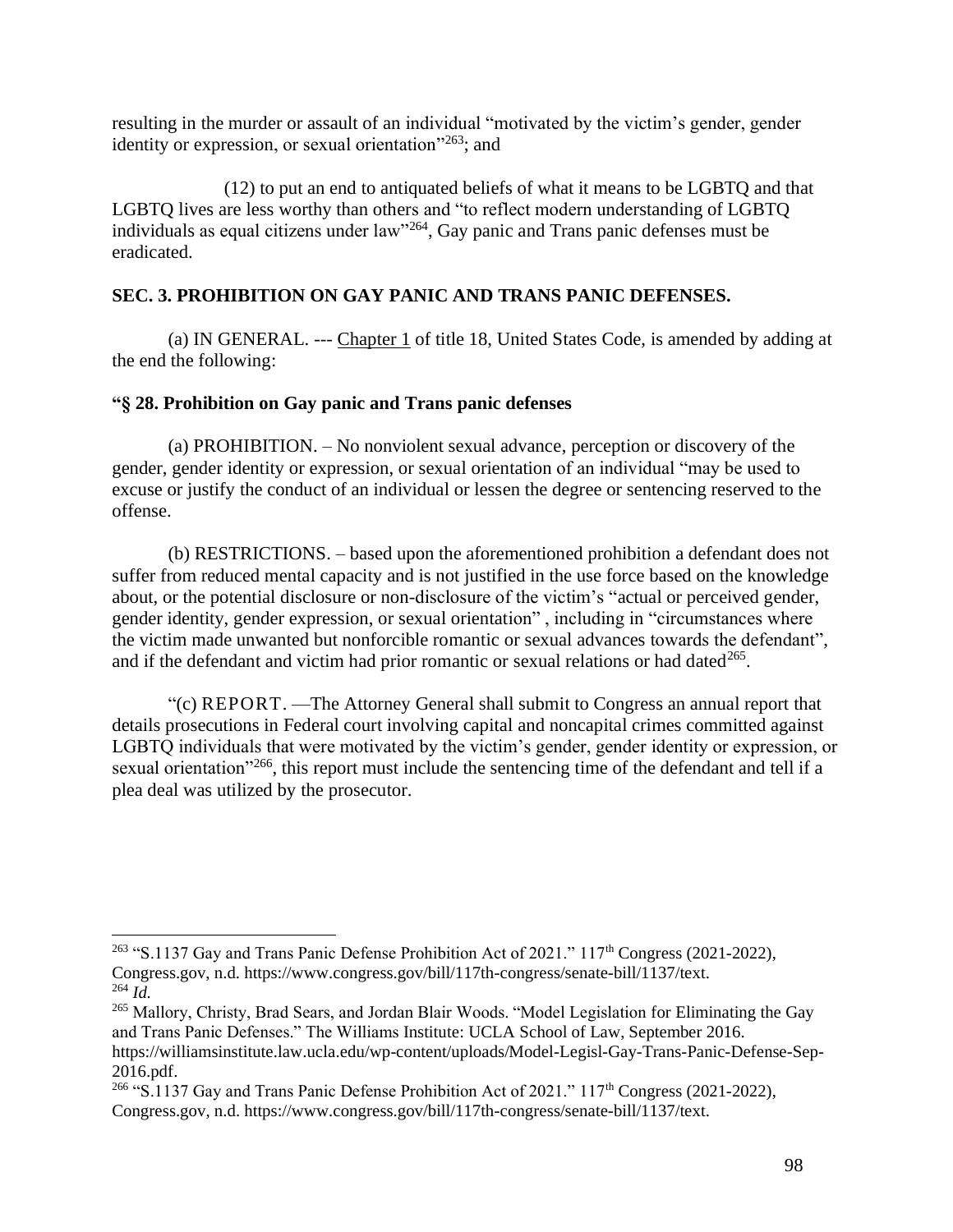### **VIII. APPENDIX B – Colorado Section.**

**SECTION 1. Legislative declaration.** The general assembly hereby finds and declares that it is the right of every crime victim to be protected from biasmotivated crimes, including crimes against Lesbian, Gay, Bisexual, Transgender, and queer persons. The general assembly further finds and declares that it is the right of every victim and witness to be treated with respect and protected from unfair attack on their character and privacy. So-called "Gay panic" and "Trans panic" defenses seek to partially or completely excuse a defendant from full accountability for the commission of a violent crime on the grounds that the sexual orientation or gender identity or expression of the victim is sufficient in itself to arouse the heat of passion in the defendant, or contribute to a valid provocation or justification for the violent reaction of the defendant, or cause the defendant to be temporarily insane. In other contexts, a victim's or witness's gender identity or expression or sexual orientation is used to attack their credibility and character and invade their privacy, creating disincentives to testify and impediments to the search for truth and justice. These tactics appeal to irrational fears and hatred of their persons, undermining the legitimacy of criminal prosecutions and resulting in unjustifiable acquittals or sentencing reductions due to bias, fear, shock or disgust rather than competent evidence. Continued use of these anachronistic defenses and appeals to reinforce bias and institutionalize prejudice at the expense of norms of self-control, tolerance, and compassion, which the law should encourage, and it is an impediment to a just criminal justice system. Any suggestion of legally sanctioned discrimination against a person's sexual orientation or gender identity or expression must end. As the American Bar Association has urged legislative action to curtail the availability and effectiveness of "Gay panic" and "Trans panic" defenses, the general assembly brings forth this legislation. $267$ 

<sup>267</sup> "Colorado Senate Bill 20-221" (Colorado General Assembly, n.d.), https://www.leg.colorado.gov/sites/default/files/2020a\_1420\_signed.pdf.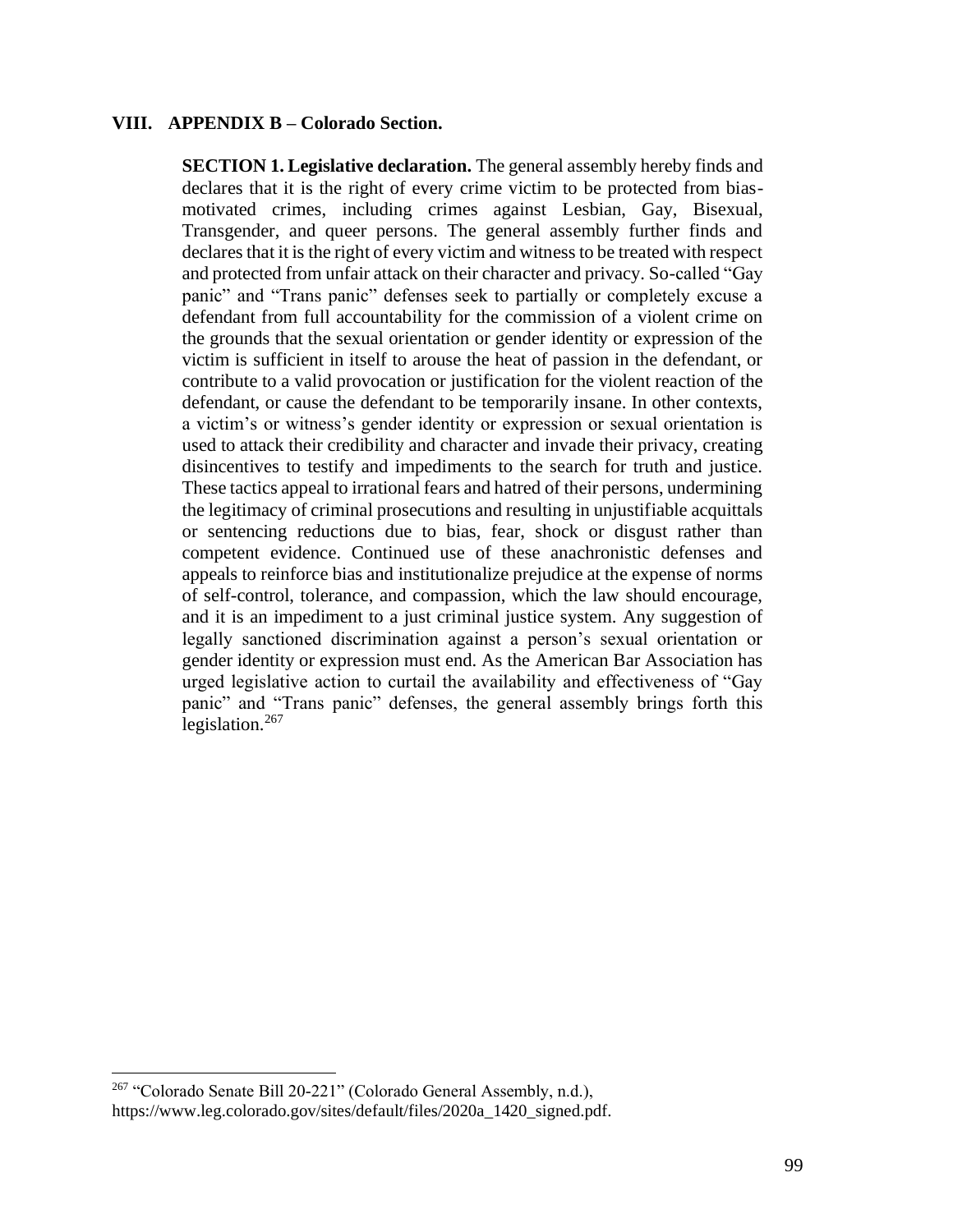### **IX. APPENDIX C – Relevant Terms**

The words defined below will appear throughout the paper when discussing cases and the way these terms function in the legal system. This selection of terms will also include a list of pejorative terms. While they are offensive in modern language, the law has not always recognized this, and to provide a full textual analysis the evolution of the legal language must be acknowledged. In this paper these terms will only be included by the usage of direct quotes. To interrogate the cases, laws, and legislations discussed in this study, these are the key contemporary legal terms relevant to my analysis:

#### **Sex**

This term describes the assigned label that an individual is given at birth determined by medial factors, including an individual's hormones, chromosomes, and genitals.<sup>268</sup> Most individuals are assigned male or female.<sup>269</sup> Sex is often the term used to describe biological features.<sup>270</sup> "Assigned male at birth" or "assigned female at birth" are terms which better acknowledge that someone else is assigning sex at birth.<sup>271</sup>

#### **Sexuality**

This term describes an individual's sexual behaviors, what attracts them, their likes and dislikes, their kinks and preferences.<sup>272</sup> Sexuality is more than who an individual is attracted to, it is what that individual enjoys and how they enjoy it, this includes both other individuals and activities.<sup>273</sup>

#### **Gender**

This term describes the expectations society and individuals have about the behaviors, thoughts, and characteristics that are typically assigned to an individual's assigned sex.<sup>274</sup> Gender are the cultural expectations assigned to men and women about how they are expected to behave,

<sup>&</sup>lt;sup>268</sup> Valdes, Francisco. "Unpacking Hetero-patriarchy: Tracing the Conflation of Sex, Gender & Sexual Orientation to Its Origins." *Yale Journal of Law & the Humanities* 8, no. 1 (1996): 161-211. <sup>269</sup> "Sex and Gender Identity." Planned Parenthood, n.d.

https://www.plannedparenthood.org/learn/gender-identity/sex-gender-identity.

<sup>270</sup> Finlayson, Lorna. *An Introduction to Feminism*. Cambridge Introductions to Philosophy. Cambridge University Press, 2016.

<sup>271</sup> "Sex and Gender Identity." Planned Parenthood, n.d.

https://www.plannedparenthood.org/learn/gender-identity/sex-gender-identity.

<sup>&</sup>lt;sup>272</sup> "Sexuality: A Few Definitions." Brook, n.d. https://www.brook.org.uk/your-life/sexuality-a-fewdefinitions/#S.

<sup>273</sup> *Id.*

<sup>274</sup> Finlayson, Lorna. *An Introduction to Feminism*. Cambridge Introductions to Philosophy. Cambridge University Press, 2016.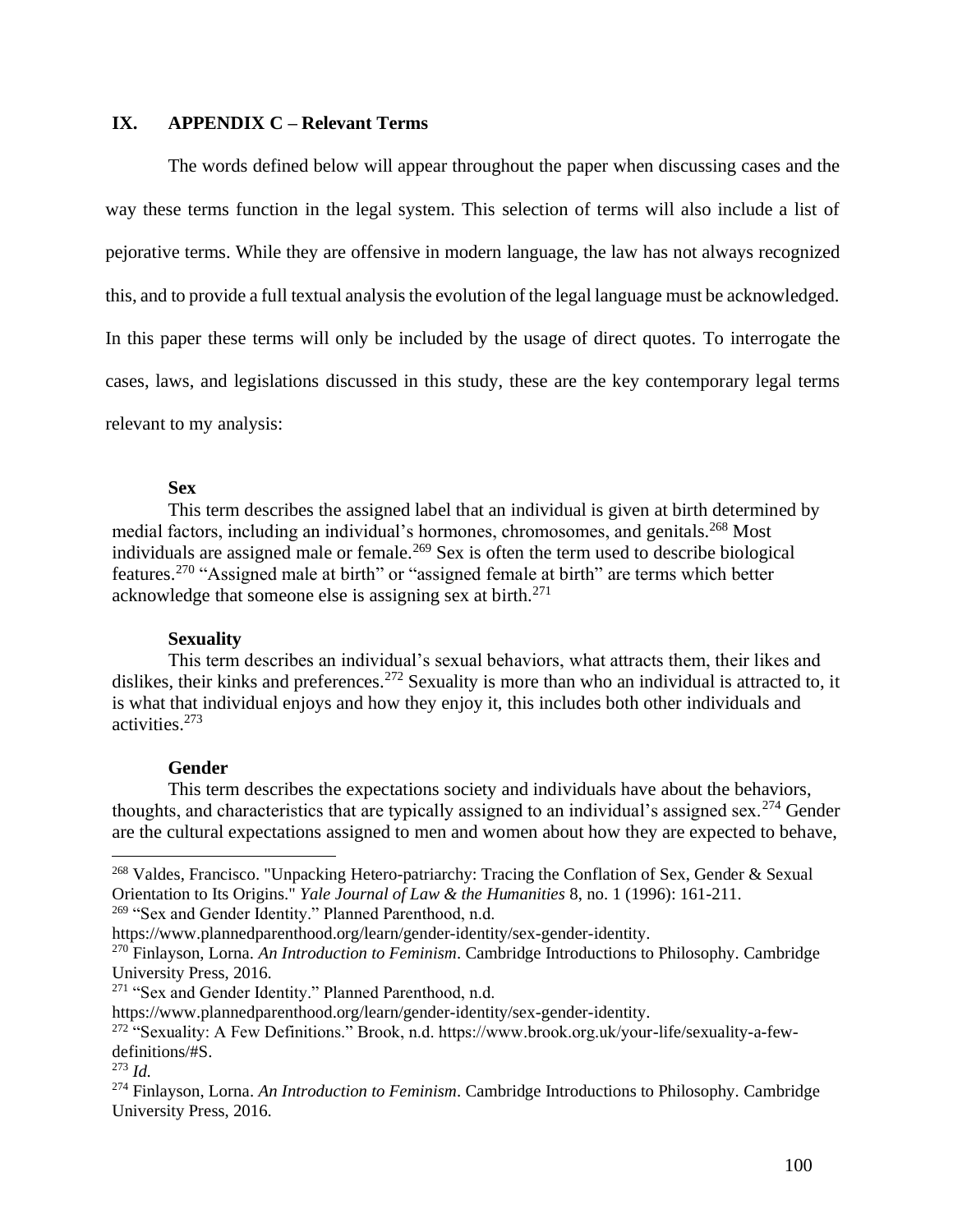dress, and communicate.<sup>275</sup> Gender is not to be confused with sex, which is the label assigned at birth based upon the genitals an individual has.

# **Gender Identity**

This term describes how an individual feels inside and how they express those feelings.<sup>276</sup> Clothing, behaviors, and appearance are all ways individuals display their gender identity.<sup>277</sup> An individual's gender identity can be the same or different from their sex that was assigned at birth. $278$ 

# **Gender Expression**

This word describes the external appearances of an individual's gender identify.<sup>279</sup> This is usually expressed through clothing choices or behaviors including tone of voice and an individual's movements.<sup>280</sup> These behaviors which may or may not conform to socially defined behaviors include behaviors and actions that are usually associated with being feminine or masculine.<sup>281</sup>

# **Sexual Orientation**

This word describes an individual's emotional, romantic, or sexual attraction to other individuals.<sup>282</sup>

# **Gay**

This word is used to describe individuals who engage in romantic, physical, and/or emotional relationships with people of the same sex<sup>283</sup>. Gay is sometimes used as the preferred term when describing men as well for some Lesbian women who prefer to identify as Gay women.<sup>284</sup>

American Psychological Association & national Association of School Psychologists, 2015. https://www.apa.org/about/policy/orientation-diversity.

<sup>275</sup> Smith, Bonnie G. *Women's Studies: The Basics*. Second ed. Routledge, 2019. <sup>276</sup> "Sex and Gender Identity." Planned Parenthood, n.d.

https://www.plannedparenthood.org/learn/gender-identity/sex-gender-identity.  $^{277}$ *Id.* 

<sup>278</sup> "Gender Identity." Legal Information Institute, June 2020.

https://www.law.cornell.edu/wex/gender\_identity.

<sup>&</sup>lt;sup>279</sup> "Sexual Orientation and Gender Identity Definitions." Human Rights Campaign, n.d.

https://www.hrc.org/resources/sexual-orientation-and-gender-identity-terminology-and-definitions.

<sup>&</sup>lt;sup>280</sup> "Resolution on Gender and Sexual Orientation Diversity in Children and Adolescents in Schools."

<sup>&</sup>lt;sup>281</sup> "Sexual Orientation and Gender Identity Definitions." Human Rights Campaign, n.d.

https://www.hrc.org/resources/sexual-orientation-and-gender-identity-terminology-and-definitions.

<sup>282</sup> Kang, Miliann, Donovan Lessard, Laura Heston, and Sonny Nordmarken. *Introduction to Women, Gender, Sexuality Studies*. Amherst, Massachusetts: UMass Amherst, 2017.

 $283$  Defining LGBTO." THE CENTER: The Lesbian, Gay, Bisexual & Transgender Community Center, n.d. https://Gaycenter.org/about/lgbtq/.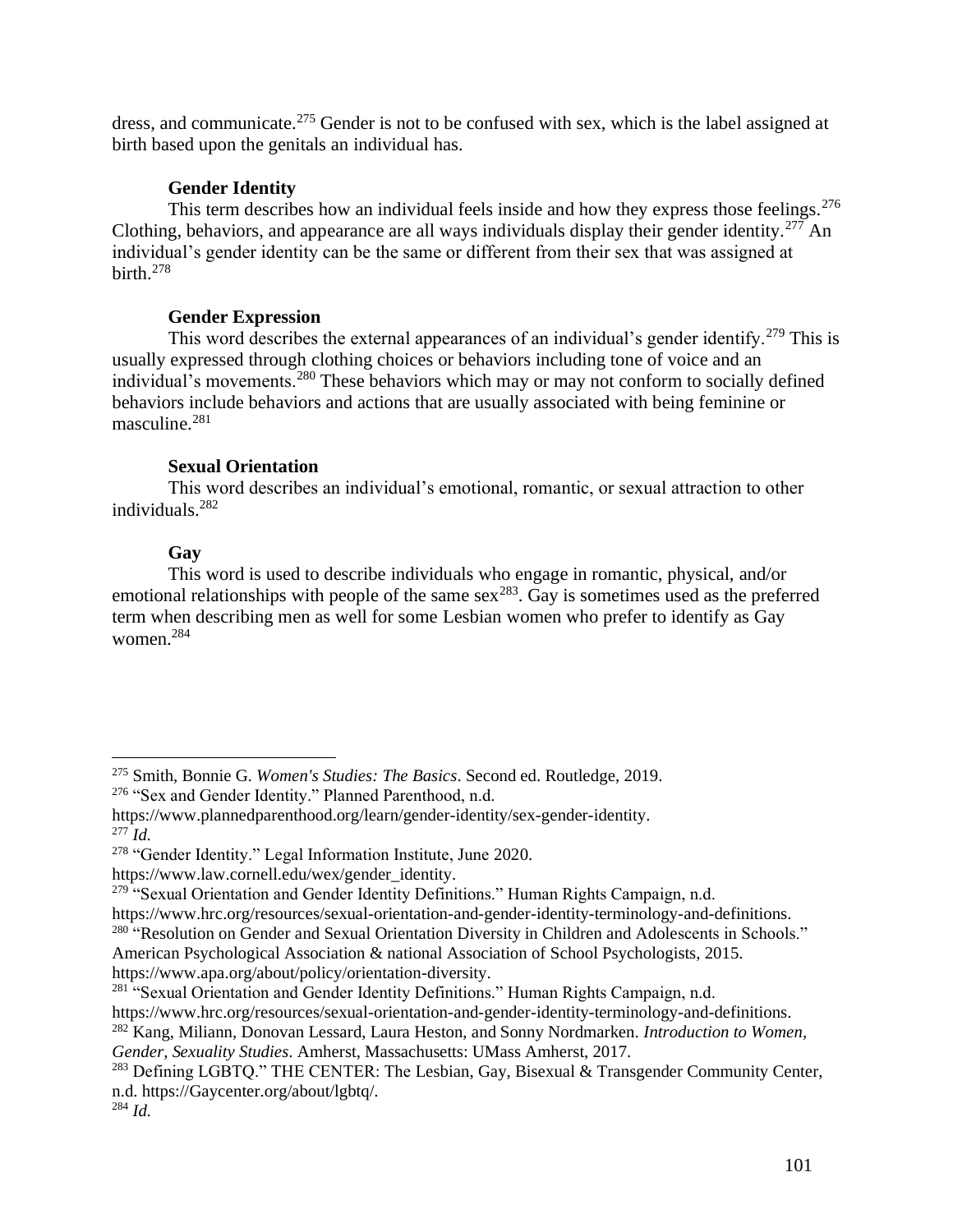#### **Lesbian**

This word is used to describe women who engage in romantic, physical, and/or emotional relationships with other women.<sup>285</sup> Some Lesbians also may prefer to identify as  $\text{Gay}.^{286}$ 

## **Bisexual**

This word is used to describe individuals romantically, physically, and/or emotionally attracted to individuals of the same gender or individuals of another gender.<sup>287</sup>

## **Transgender**

This word describes individuals whose gender identity and/or gender expression does not align with what was "assigned to them at birth. $"^{288}$ 

# **Homosexual**

This is a term formally used to describe individuals attracted to someone of the same sex.<sup>289</sup> This term is offensive due to its clinical history in which it was used to suggest that attraction to individuals of the same sex was a mental illness<sup>290</sup>. This term was discredited by the American psychological Association and the American Psychiatric Association in the 1973.<sup>291</sup>

# **Bias**

This term describes the personal and sometime unreasoned judgement of an individual by another individual.<sup>292</sup>

## **Homosexual Panic**

This a term that was first coined by Edward J. Kempf in the book *Psychopathology* (1920). Kempf defined homosexual panic as "panic due to the pressure of uncontrollable perverse sexual cravings."<sup>293</sup>

<sup>285</sup> Humm, Maggie. "L." In *The Dictionary of Feminist Theory*, 2nd ed., 142–55. Edinburgh University Press, 2003. http://www.jstor.org/stable/10.3366/j.ctv2f4vg6k.16.

<sup>286</sup> Defining LGBTQ." THE CENTER: The Lesbian, Gay, Bisexual & Transgender Community Center, n.d. https://Gaycenter.org/about/lgbtq/.

<sup>287</sup> Kang, Miliann, Donovan Lessard, Laura Heston, and Sonny Nordmarken. *Introduction to Women, Gender, Sexuality Studies*. Amherst, Massachusetts: UMass Amherst, 2017. <sup>288</sup> *Id.*

<sup>289</sup> Griffin, Gabriele. "homosexuality." In *A Dictionary of Gender Studies*.: Oxford University Press, https://www.oxfordreference.com/view/10.1093/acref/9780191834837.001.0001/acref-9780191834837 e-194.

<sup>290</sup> "GLAAD Media Reference Guide - LGBTQ Terms." GLAAD, n.d.

https://www.glaad.org/reference/terms.

<sup>291</sup> Drescher, Jack. "Out of DSM: Depathologizing Homosexuality." *Behavior Sciences* 5, no. 4 (2015): 565-575. https://doi.org/10.3390/bs5040565

<sup>292</sup> "Bias Definition & Meaning." Merriam-Webster, n.d. https://www.merriamwebster.com/dictionary/bias.

<sup>&</sup>lt;sup>293</sup> Dynes, Wayne R., Warren Johansson, William A. Percy, and Stephen Donaldson. "Homosexual Panic." Essay. In *Encyclopedia of Homosexuality*. Abindgon, Oxon: Routledge,

<sup>2015.</sup>https://www.taylorfrancis.com/books/mono/10.4324/9781315670195/encyclopedia-homosexualitywayne-dynes, 942.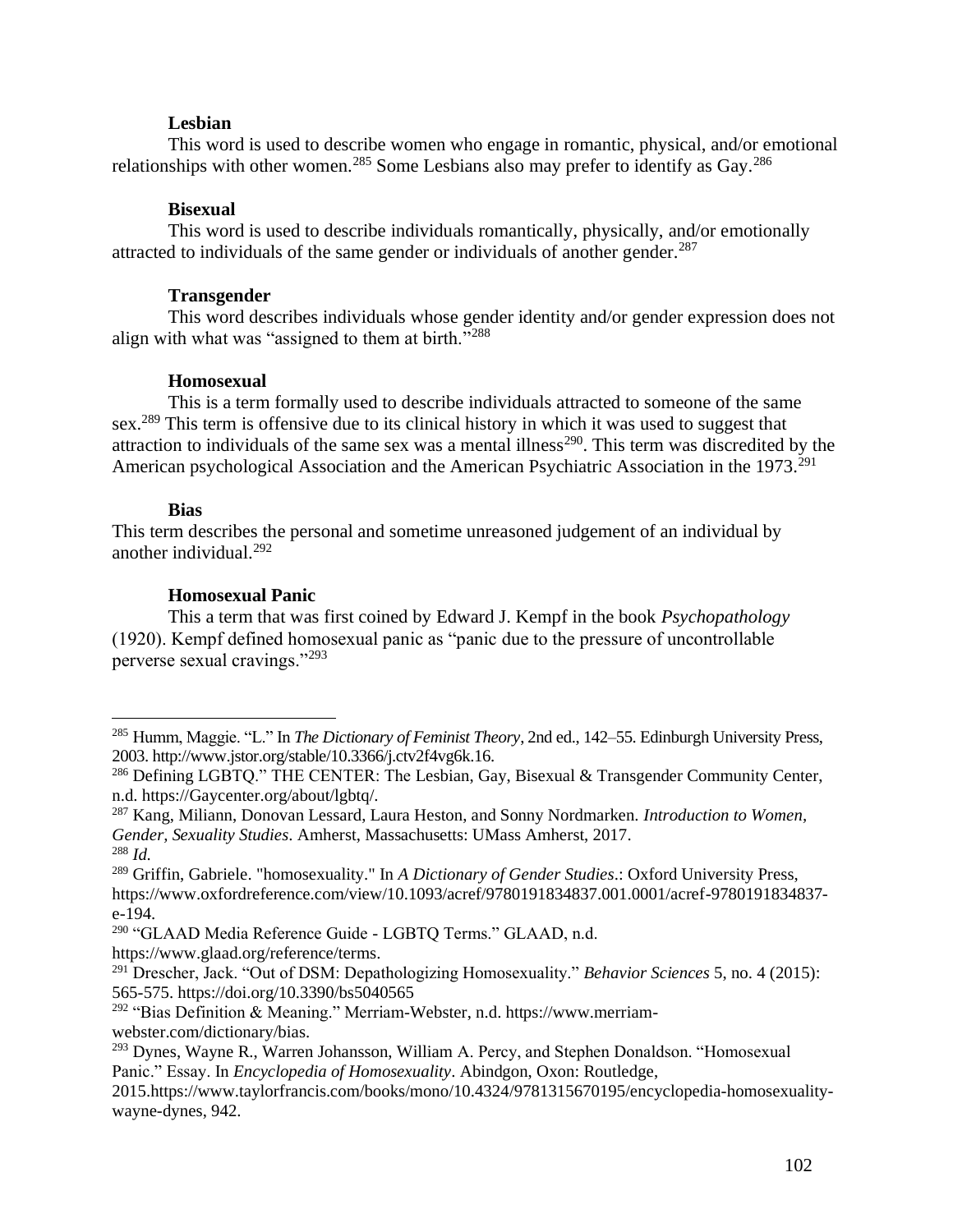### **Jury Instructions**

This term describes the instructions that are written by the judge and given to the jury during jury deliberation.<sup>294</sup>

### **Murder**

The act of murder happens when an individual unlawfully kills another human being.<sup>295</sup> Many states have different degrees of murder.<sup>296</sup> Common Law defines murder as the killing of another individual being with malice aforethought.<sup>297</sup> The Model Penal Code defines murder as purposefully or knowingly killing another individual.<sup>298</sup>

### **Capital Murder**

Capital Murder is a felony murder charge that in many states is punishable by death.

## **First Degree Murder**

This term describes willful, deliberate, and premeditated murder. Premeditated describes the action of an individual planning out the killing of another individual before it occurs.

### **Second Degree Murder**

This term defines murder that is not premeditated, or murder that is caused by an individual's reckless conduct that shows a lack of concern for human life.<sup>299</sup>

## **Third Degree Murder**

This term defines the unintentional result in an individual's death while committing a dangerous action.

## **Manslaughter**

The act of manslaughter is the killing of another individual in a way that is determined to be less culpable than murder.<sup>300</sup> Manslaughter is broken up into the following categories under common law:

## **Voluntary Manslaughter**

The act of voluntary manslaughter is the intentional killing of another individual in the heat of passion and in response to an adequate provocation.<sup>301</sup>

<sup>294</sup> "Jury Instructions." Legal Information Institute, June 2020.

https://www.law.cornell.edu/wex/jury\_instructions.

<sup>295</sup> "Murder." Legal Information Institute, n.d. https://www.law.cornell.edu/wex/murder.

<sup>296</sup> *Id.*

<sup>297</sup> *Id.*

<sup>298</sup> *Id.*

<sup>&</sup>lt;sup>299</sup> "Second Degree Murder." Legal Information Institute, n.d.

https://www.law.cornell.edu/wex/second\_degree\_murder.

<sup>&</sup>lt;sup>300</sup> "Manslaughter." Legal Information Institute, n.d. https://www.law.cornell.edu/wex/manslaughter. <sup>301</sup> *Id.*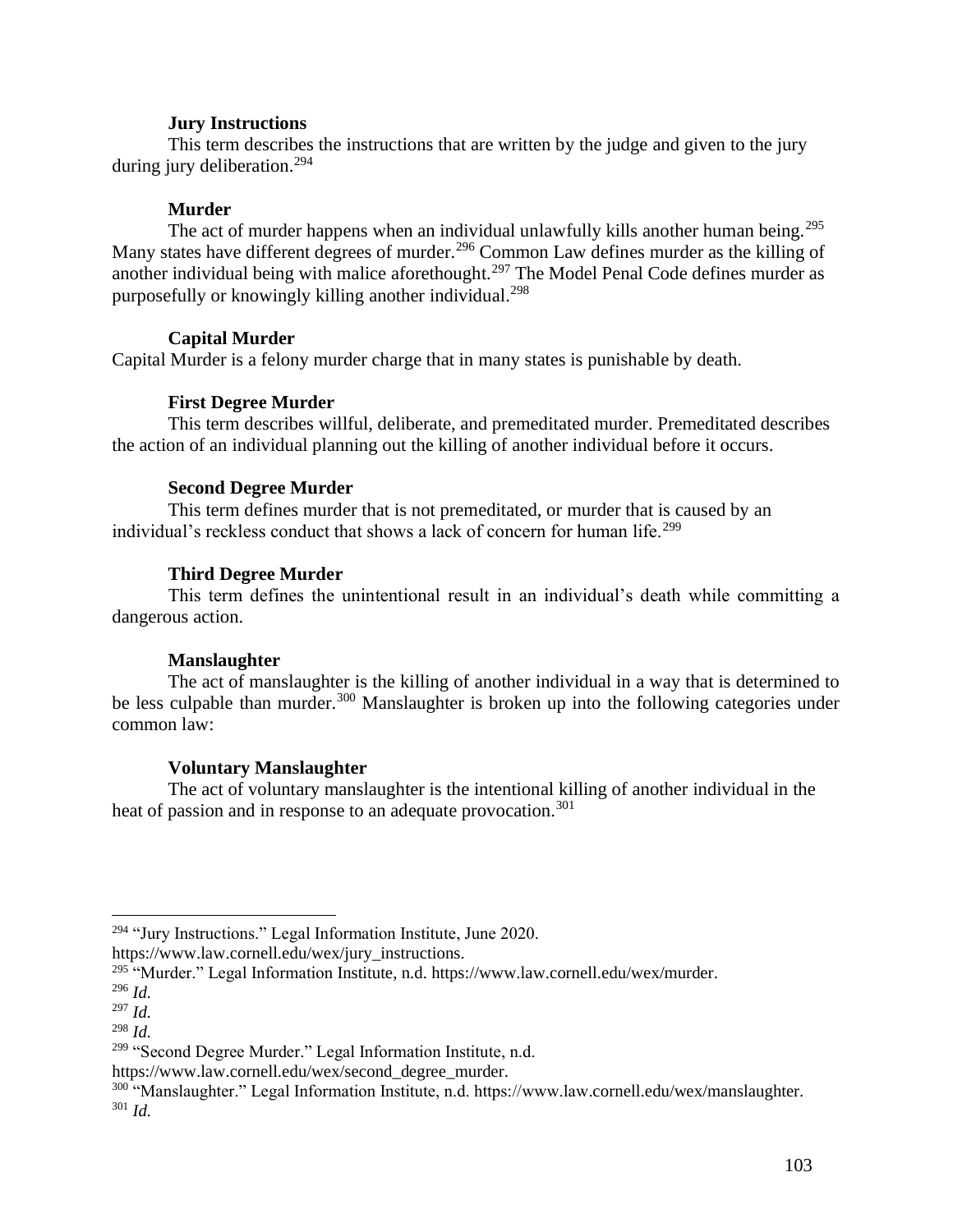#### **Involuntary Manslaughter**

The act of involuntary manslaughter is negligently causing the death of another individual.<sup>302</sup>

#### **Homicide**

This term describes the action when one individual causes the death of another individual.<sup>303</sup> Not all homicides are murder, some killings are considered manslaughter.<sup>304</sup>

### **Justifiable Homicide**

This term describes the action of killing another individual under circumstances of justification. Justifiable homicide occurs when "a person, *without any fault on his part in provoking or bringing on the difficulty*" kills another individual to protect themselves from death.<sup>305</sup>

#### **Defenses**

The following terms describe the legal defenses in criminal law that are relevant to the contents of this paper:

#### **Defense of Provocation**

This defense describes the "provocation" that causes an individual to be "disturbed or obscured by passion" which can provoke individuals to act rashly or without thought, relying only on passion to drive their actions.<sup>306</sup>

#### **Self Defense**

This defense describes the use of force by an individual to protect themselves from injury by another individual.<sup>307</sup>

#### **Insanity Defense**

With this defense the defendant, admits to their actions but does not accept responsibility based on mental illness.<sup>308</sup> This defense is not the same as a diminished capacity defense. With an insanity defense legal competency to stand trial needs to be determined before, insanity can be established as a defense.<sup>309</sup>

#### **Gay Panic Defense**

A defense "wherein defendants argue that the victim's gender identity excuses, mitigates, or justifies violence."310

<sup>304</sup>"Justifiable Homicide." Legal Information Institute, June 2020.

<sup>302</sup> "Manslaughter." Legal Information Institute, n.d. https://www.law.cornell.edu/wex/manslaughter. <sup>303</sup> "Homicide." Legal Information Institute, n.d. https://www.law.cornell.edu/wex/homicide.

https://www.law.cornell.edu/wex/justifiable\_homicide.

<sup>305</sup> *Id.*

<sup>306</sup> "Provocation." Legal Information Institute, June 2020. https://www.law.cornell.edu/wex/provocation. <sup>307</sup> "Self-Defense." Legal Information Institute, n.d. https://www.law.cornell.edu/wex/self-defense.

<sup>308 &</sup>quot;Insanity Defense." Legal Information Institute, n.d. https://www.law.cornell.edu/wex/insanity defense. <sup>309</sup> *Id.*

<sup>310</sup> "Gay and Trans Panic Defenses Resolution." The National LGBTQ+ Bar Association. American Bar Association, August 2013. https://lgbtbar.org/wp-content/uploads/2014/02/Gay-and-Trans-Panic-Defenses-Resolution.pdf.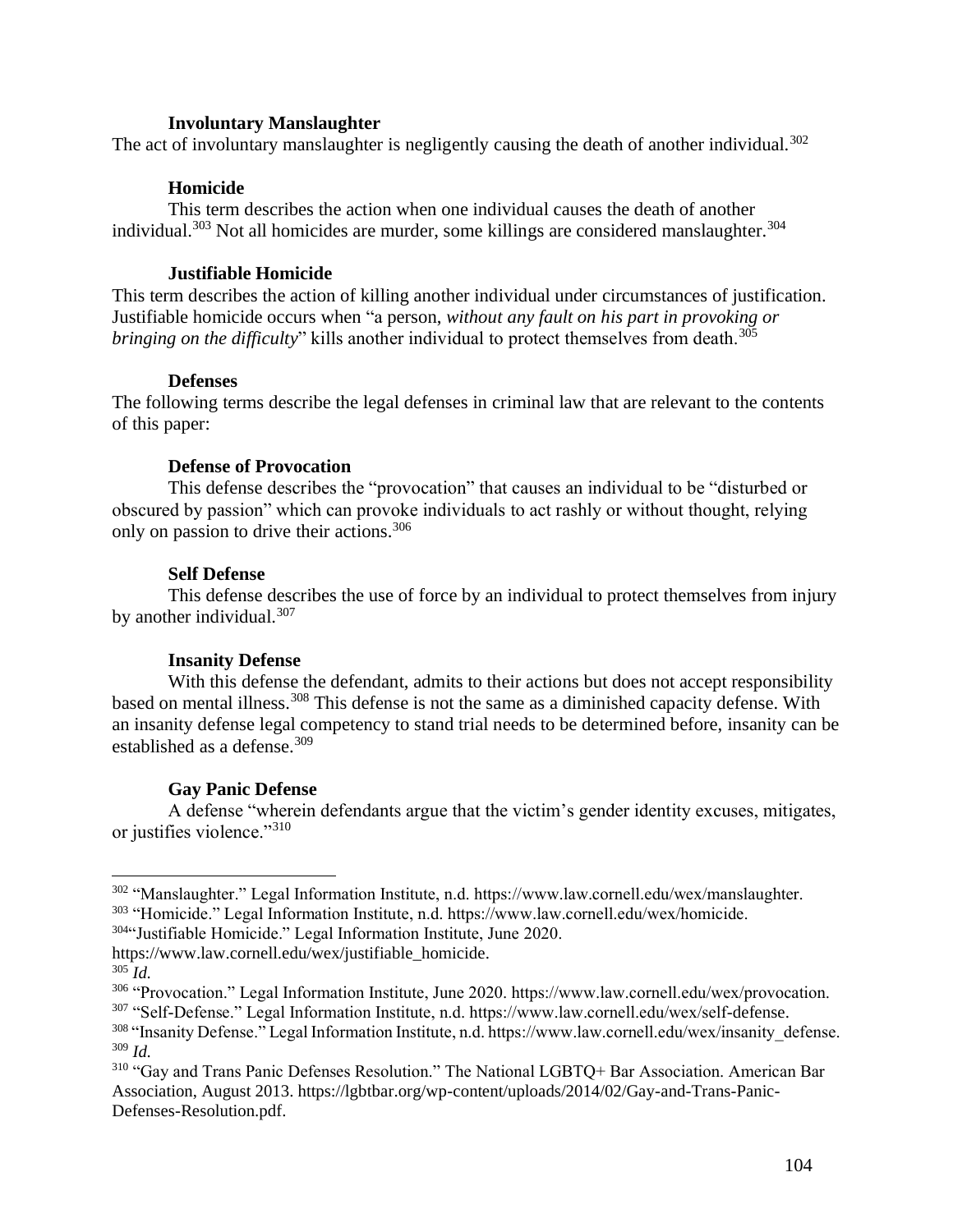### **Trans Panic Defense**

"A theory in which the defendant argues that the victim's sexual orientation excuses, mitigates, or justifies violence."<sup>311</sup>

<sup>311</sup> "Gay and Trans Panic Defenses Resolution." The National LGBTQ+ Bar Association. American Bar Association, August 2013.https://lgbtbar.org/wp-content/uploads/2014/02/Gay-and-Trans-Panic-Defenses-Resolution.pdf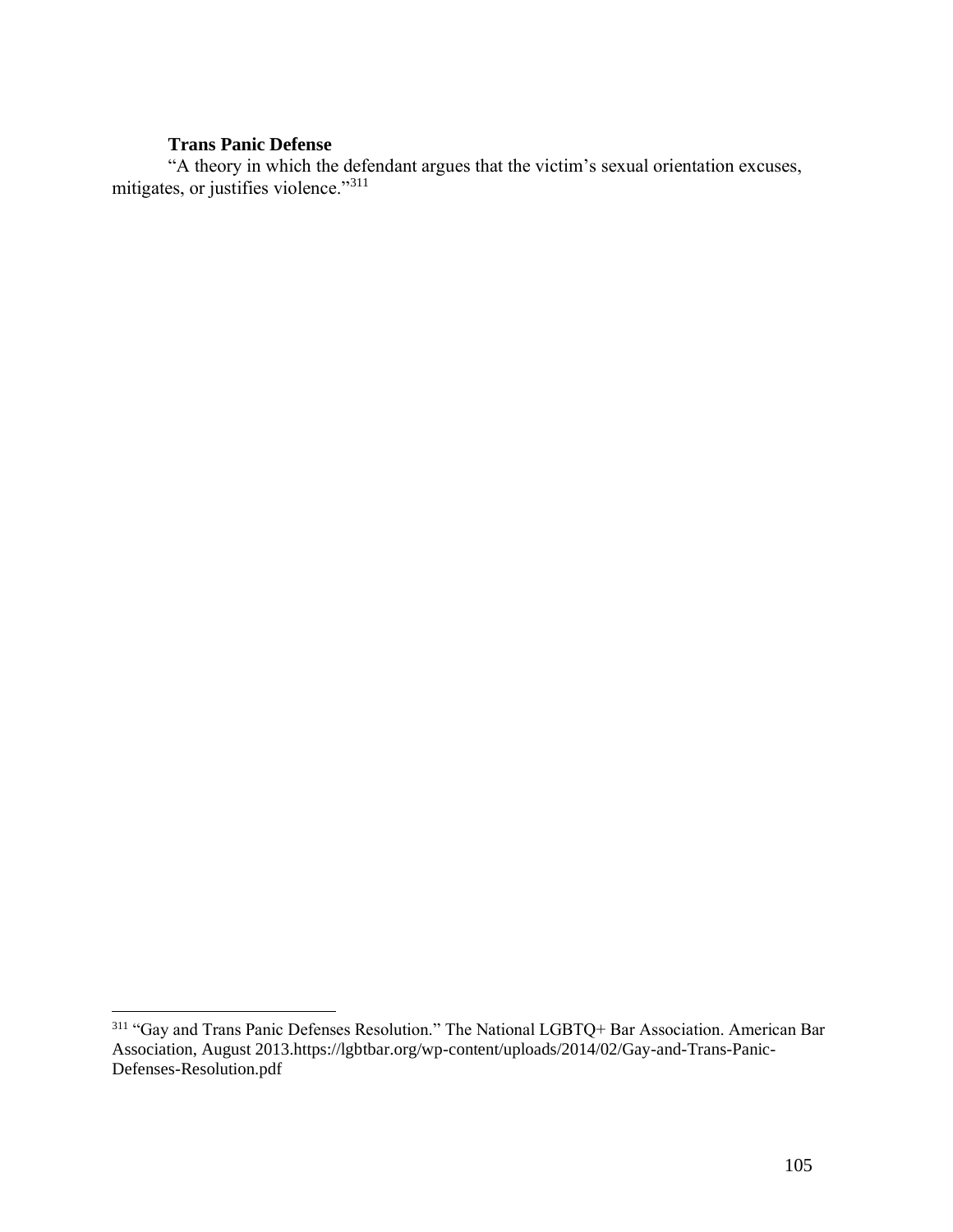# **X. Works Cited**

- "Activists to Copy Illinois 'Gay Panic Defense' Ban Elsewhere." CBS News Chicago, December 28, 2017. https://www.cbsnews.com/chicago/news/illinois-gay-panic-defense-ban/.
- Altman, Dennis. "Legitimation through Disaster: AIDS and the Gay Movement." In *AIDS: The Burdens of History*, edited by Elizabeth Fee and Daniel M. Fox, 302-314. Berkley: University of California Press, 1988.
- Adkins, Judith. "These People Are Frightened to Death": Congressional Investigation and the Lavender Scare." *Prologue Magazine* 48, no. 2 (2016). https://www.archives.gov/publications/prologue/2016/summer/lavender.html.
- Andresen, W. Carsten. "Research Note: Comparing the Gay and Trans Panic Defenses." *Women & Criminal Justice* 32, no. 1-2 (August 27, 2021): 219–41. https://doi.org/10.1080/08974454.2021.1965067.
- Armstrong, Amanda. "Today?s Boundaries of Blackness: Is Secondary Marginalization Still Applicable to the AIDS Crisis in 2008?" *URC Student Scholarship* (2008). https://scholar.oxy.edu/handle/20.500.12711/1184.
- Ayala, George and Andrew Spieldenner. "HIV Is a Story Written on the Bodies of Gay and Bisexual Men." *American Journal of Public Health* 111, no. 7 (2021); 1240-1242. [https://doi.org/10.2105/AJPH.2021.306348.](https://doi.org/10.2105/AJPH.2021.306348)
- "Bias Definition & Meaning." Merriam-Webster, n.d. https://www.merriamwebster.com/dictionary/bias.
- Bichao, Sergio. "NJ Killer Who Scattered Chopped-Up Body All Over Town Loses Gay-Panic Appeal." New Jersey 101.5, August 19, 2016. https://nj1015.com/nj-killer-who-scatteredchopped-up-body-all-over-town-loses-Gay-panic-appeal/.
- Brammer, John Paul. "Nevada Father Murdered Son for Being Gay, Former Foster Mom Claims." NBC News, November 6, 2017. https://www.nbcnews.com/feature/nbcout/nevada-father-murdered-son-being-Gay-former-foster-mom-claims-n817906.
- Brown, Edward. "We Wear the Mask: African American Contemporary Gay Male Identities." *Journal of African American Studies* 9, no. 2 (2005): 29-38. Doi: 10.1007/s12111-005- 1020-x
- Cabaj, Robert Paul. "Working with LGBTQ Patients." American Psychiatric Association, n.d. https://www.psychiatry.org/psychiatrists/cultural-competency/education/best-practicehighlights/working-with-lgbtq-patients.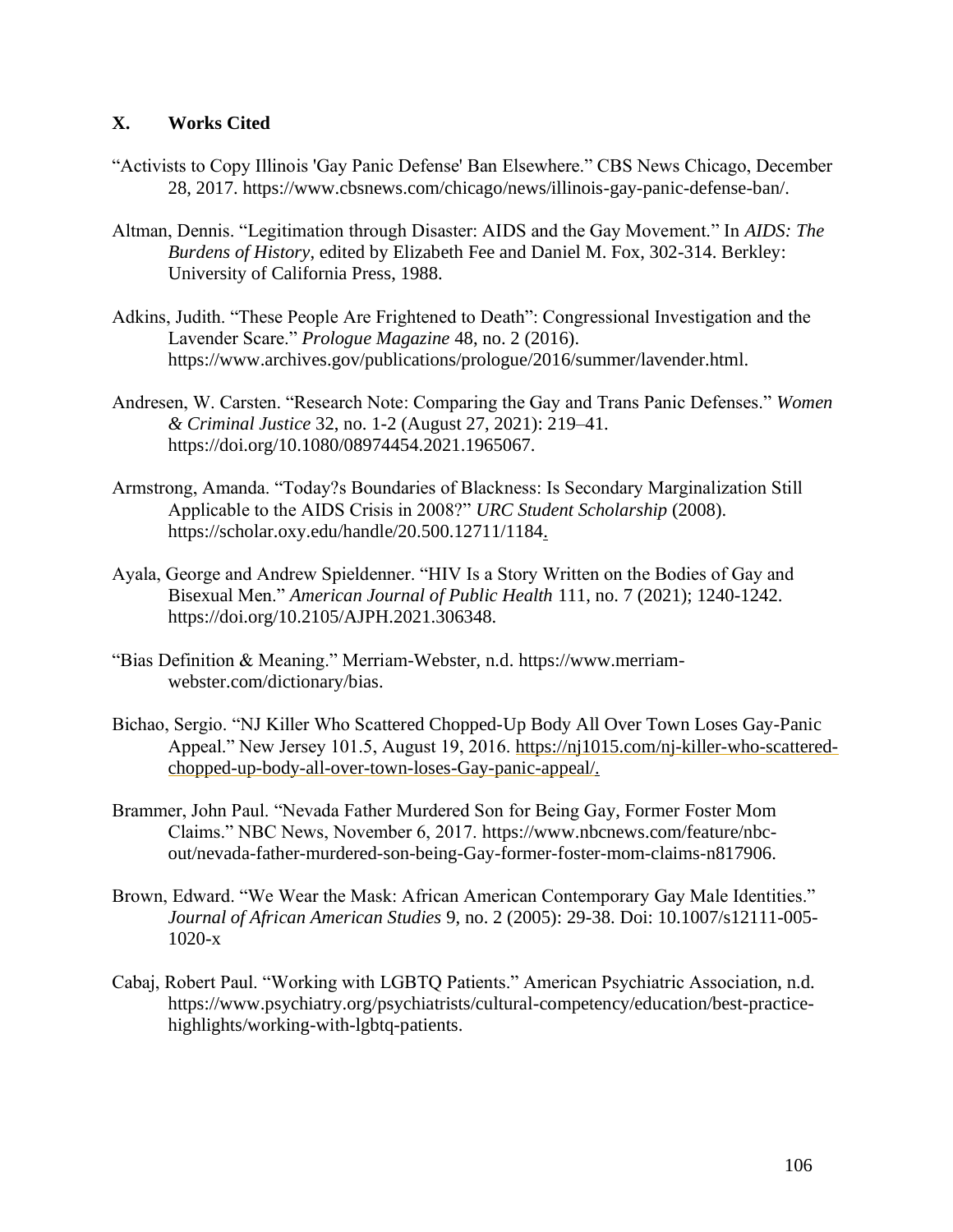- "California AB-2501 Voluntary Manslaughter." California Legislative Information, September 27, 2014. https://leginfo.legislature.ca.gov/faces/billNavClient.xhtml?bill\_id=201320140AB2501.
- "California Penal Code." California Legislative Information, 1872. [https://leginfo.legislature.ca.gov/faces/codes\\_displayText.xhtml?lawCode=PEN&divisio](https://leginfo.legislature.ca.gov/faces/codes_displayText.xhtml?lawCode=PEN&division=&title=8.&part=1.&chapter=1.&article) [n=&title=8.&part=1.&chapter=1.&article.](https://leginfo.legislature.ca.gov/faces/codes_displayText.xhtml?lawCode=PEN&division=&title=8.&part=1.&chapter=1.&article)
- Clarke, Cheryl. "The Failure to Transform: Homophobia in the Black Community." In *Home Girls: A Black Feminist Anthology*. Edited by Barbara Smith. New York: Kitchen Table/Women of Color (2001):207.
- "Colorado becomes 11th state to ban LGBTQ "panic defense." The Denver Post, July 13, 2020. https://www.denverpost.com/2020/07/13/colorado-gay-panic-defense-ban/.
- "Colorado Senate Bill 20-221." Colorado General Assembly, n.d. https://www.leg.colorado.gov/sites/default/files/2020a\_1420\_signed.pdf.
- "Connecticut Senate Bill 58." Connecticut General Assembly, n.d. https://www.cga.ct.gov/2019/ACT/pa/pdf/2019PA-00027-R00SB-00058-PA.pdf.
- "Consumer FAQs." The American Bar Association, n.d. https://www.americanbar.org/groups/professional\_responsibility/resources/resources\_for the public/consumer faqs/.
- *Criminal Law* (University of Minnesota Libraries Publishing, 2015).
- Croft, Jay and Elizabeth Joseph. "New York bans gay and trans 'panic' defenses." CNN, June 30, 2019. [https://www.cnn.com/2019/06/30/us/new-york-cuomo-gay-panic](https://www.cnn.com/2019/06/30/us/new-york-cuomo-gay-panic-trans/index.html)[trans/index.html.](https://www.cnn.com/2019/06/30/us/new-york-cuomo-gay-panic-trans/index.html)
- Cunningham, Sylvia. "James Dixon Pleads Guilty to Manslaughter of Transgender Woman Islan Nettles." NBC News, April 4, 2016. [https://www.nbcnews.com/news/nbcblk/james](https://www.nbcnews.com/news/nbcblk/james-dixon-pleads-guilty-manslaughter-transgender-woman-islan-nettles-n550426)[dixon-pleads-guilty-manslaughter-transgender-woman-islan-nettles-n550426.](https://www.nbcnews.com/news/nbcblk/james-dixon-pleads-guilty-manslaughter-transgender-woman-islan-nettles-n550426)
- D'Angelo, Alexa. "10 years after Larry King killing, E.O. Green Junior High sees shift in school culture." VC Star, June 7, 2018. https://www.vcstar.com/story/news/education/2018/06/07/larry-king-shooting-10-yearslater-e-o-green-junior-high-school-sees-change/630855002/.
- "D.C. ACT 23-560." Council of the District of Columbia, January 11, 2021. https://lims.dccouncil.us/downloads/LIMS/43128/Signed\_Act/B23-0409-Signed\_Act.pdf.
- "Defining LGBTQ." THE CENTER: The Lesbian, Gay, Bisexual & Transgender Community Center, n.d. https://gaycenter.org/about/lgbtq/.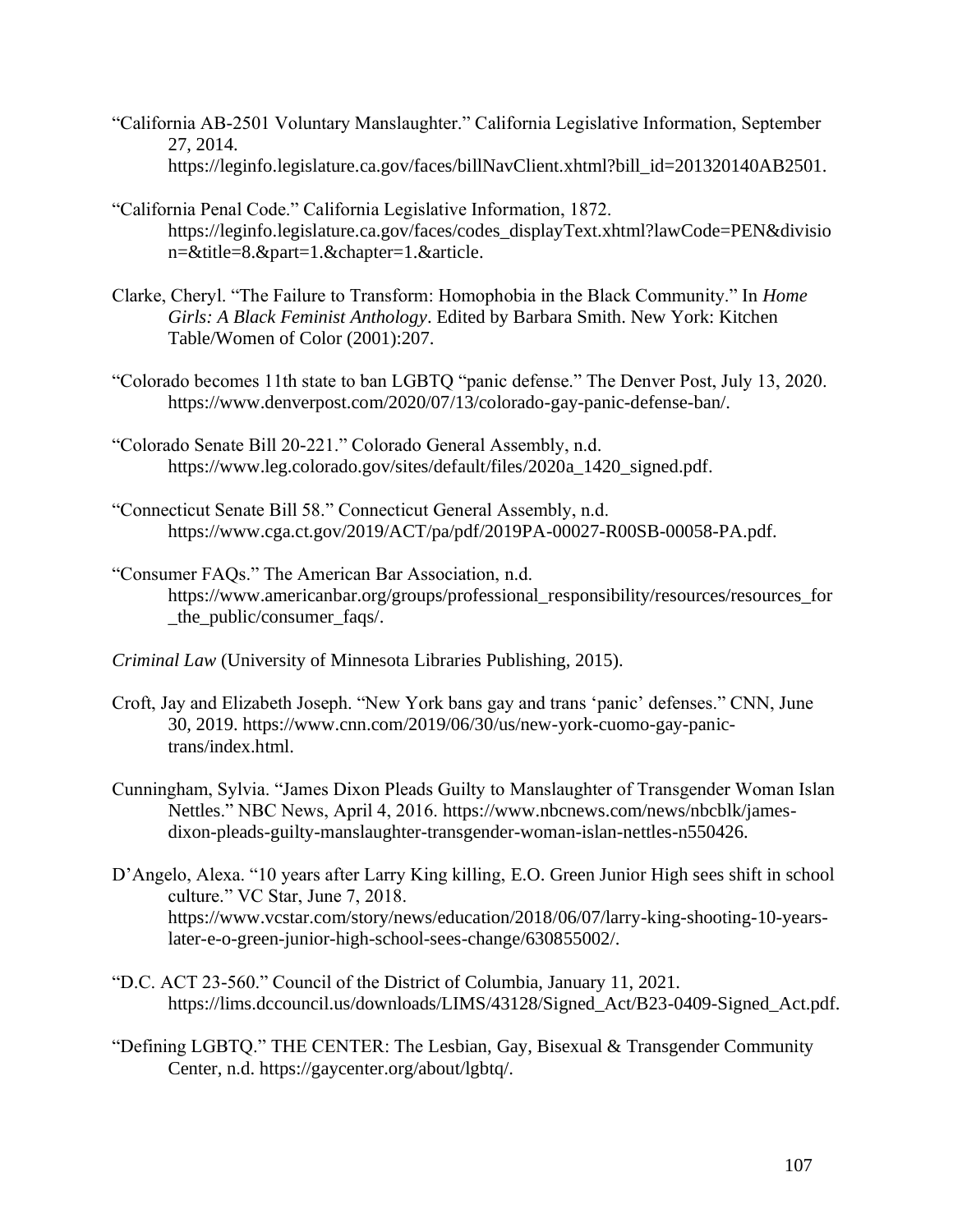- Devers, Lindsey. "Plea and Charge Bargaining: Research Summary." U.S. Department of Justice, Bureau of Justice Statistics, January 24, 2011. https://bja.ojp.gov/sites/g/files/xyckuh186/files/media/document/PleaBargainingResearch Summary.pdf.
- Drescher, Jack. "Out of DSM: Depathologizing Homosexuality." *Behavior Sciences* 5, no. 4 (2015): 565-575. https://doi.org/10.3390/bs5040565
- *Doyle v. Ohio*, 426 U.S. 610, 96 S. Ct. 2240, 49 L. Ed. 2d 91, 1976 U.S. LEXIS 66 (Supreme Court of the United States June 17, 1976). https://advance.lexis.com/api/document?collection=cases&id=urn:contentItem:3S 4X-9W40-003B-S24Y-00000-00&context=1516831.
- Dubreuil, Jim and Denise Martinez-Ramundo, "Boy Who Shot Classmate at Age 14 Will Be Retried as Adult," *ABC News,* October 4, 2011, *https*://abcnews.go.com/US/eighth-gradeshooting-larry-king-brandon-mcinerneyboys/story?id=14666577.
- Dynes, Wayne R., Warren Johansson, William A. Percy, and Stephen Donaldson. "Homosexual Panic." Essay. In *Encyclopedia of Homosexuality*. Abindgon, Oxon: Routledge, 2015. https://www.taylorfrancis.com/books/mono/10.4324/9781315670195/encyclopediahomosexuality-wayne-dynes.

"Felony-Murder in Illinois." Restore Justice, n.d. https://restorejustice.org/learn/felony-murder/.

- Finlayson, Lorna. *An Introduction to Feminism*. Cambridge Introductions to Philosophy. Cambridge University Press, 2016.
- Garcia, Michelle. "California Takes a Stand Against Gay and Trans Panic Defenses in Criminal Cases." ADVOCATE, August 28, 2014. https://www.advocate.com/crime/2014/08/28/california-takes-stand-against-gay-andtrans-panic-defenses-criminal-cases.
- "Gay and Trans Panic Defenses Resolution." The National LGBTQ+ Bar Association. American Bar Association, August 2013. https://lgbtbar.org/wp-content/uploads/2014/02/Gay-and-Trans-Panic-Defenses-Resolution.pdf.
- "Gender Identity." Legal Information Institute, June 2020. https://www.law.cornell.edu/wex/gender\_identity.
- Gilonna, John M. "Slaying Victim's Mother Now Speaks Out Against Hate Crime." Los Angeles Times, October 5, 2003. https://web.archive.org/web/20150922205837/http://articles.latimes.com/2003/oct/05/loc al/me-araujo5.
- "GLAAD Media Reference Guide LGBTQ Terms." GLAAD, n.d. https://www.glaad.org/reference/terms.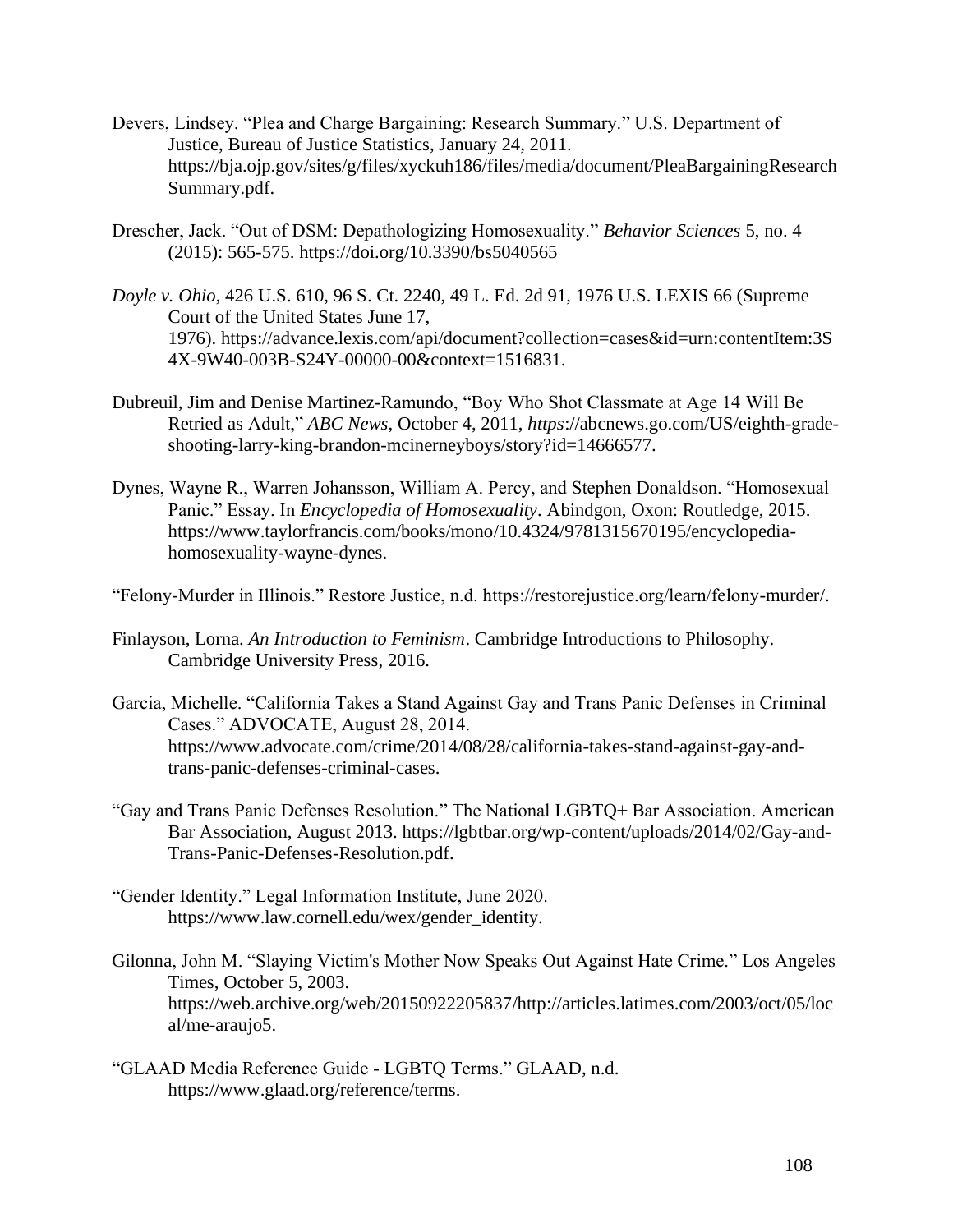- Gold, Michael. "Gay Panic' Defenses Are Banned in N.Y. Murder Cases." The New York Times, June 19, 2019. https://www.nytimes.com/2019/06/19/nyregion/Gay-panicny.html.
- Gomez, Jewelle and Barbara Smith. "Talking about It: Homophobia in the Black Community." *Feminist Review* 34, (1990): 49.
- Griffin, Gabriele. "homosexuality." In *A Dictionary of Gender Studies*.: Oxford University Press, https://www.oxfordreference.com/view/10.1093/acref/9780191834837.001.0001/acref-9780191834837-e-194.
- Gruber, Aya. "Race to Incarcerate: Punitive Impulse and the Bid to Repeal Stand Your Ground." *University of Miami Law Review,* 68, 961 (Summer, 2014). https://advance.lexis.com/api/document?collection=analyticalmaterials&id=urn:contentItem:5D6H-8NX0-00CV-H0F1-00000-00&context=1516831.
- Harris, Angela P. "Gender, Violence, Race, and Criminal Justice." *Stanford Law Review* 52, no. 4 (2000): 791.
- Harris, Paisley. "Gatekeeping and Remaking: The Politics of Respectability in African American Women's History and Black Feminism." *Journal of Women's History* 15, no. 1 (2003): 212-220.
- Haug, Oliver. "Maryland Becomes 15th State to Ban Anti-LGBTQ+ "Panic" Defense." them, April 14, 2021. https://www.them.us/story/maryland-lgbtq-panic-defense-ban-Transname-change-legislation.
- "Hawaii HB 711." Hawaii House of Representatives, n.d. https://www.capitol.hawaii.gov/session2019/bills/HB711\_.HTM
- Herdt, Gilbert. "Homosexual panic." In *The International Encyclopedia of Human Sexuality*. Edited by Patricia Whelehan, and Anne Bolin. 1st ed. New Jersey: Wiley, 2015. https://hollins.idm.oclc.org/login?url=https://search.credoreference.com/content/entry/wil eyhs/homosexual\_panic/0?institutionId=2601
- Higginbotham, Evelyn Brooks. "African-American Women's History and the Metalanguage of Race." *Signs: Journal of Women in Culture and Society* 17, no. 2 (1992): 251-274.
- "HIV and AIDS --- United States, 1981—2000." *Morbidity and Mortality Weekly Report* 50, no. 21 (2001):430-434.
- "Homicide." Legal Information Institute, n.d. https://www.law.cornell.edu/wex/homicide.
- "Homosexual Panic." American Psychological Association, n.d. https://dictionary.apa.org/homosexual-panic.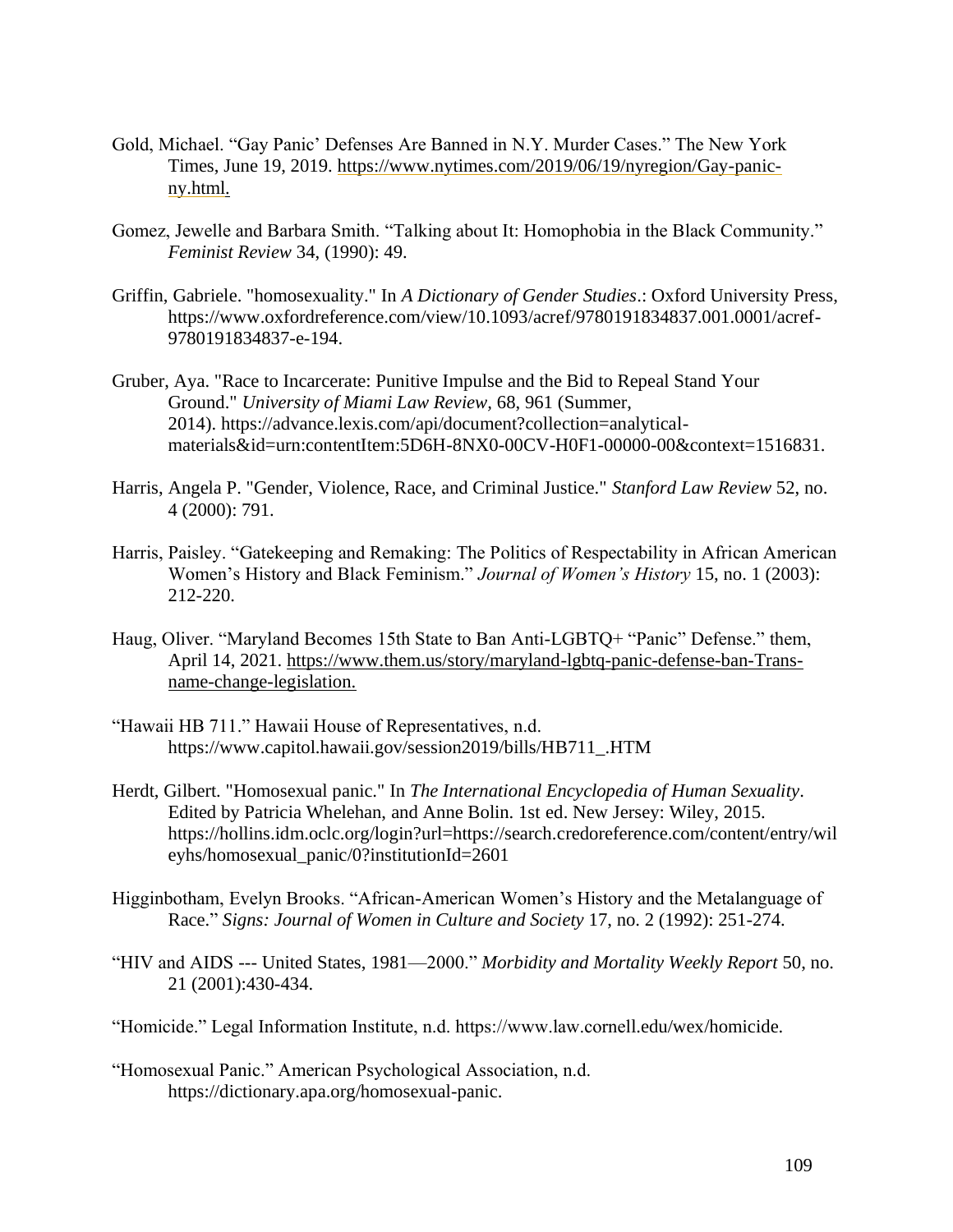- Humm, Maggie. "L." In *The Dictionary of Feminist Theory*, 2nd ed., 142–55. Edinburgh University Press, 2003. http://www.jstor.org/stable/10.3366/j.ctv2f4vg6k.16.
- Icard, Larry D. "Black Gay Men and Conflicting Social Identities: Sexual Orientation Versus Racial Identity." *Journal of Social Work & Human Sexuality* 4, no.1-2 (1986): 86.
- "Illinois SB 1761." Illinois General Assembly, n.d. https://ilga.gov/legislation/publicacts/fulltext.asp?Name=100-0460.
- "Illinois to Become Second State to Ban 'Gay Panic Defense'." NBCNews.com. NBCUniversal News Group, December 29, 2017. https://www.nbcnews.com/feature/nbc-out/illinoisbecome-second-state-ban-gay-panic-defense-n833441.
- "Insanity Defense." Legal Information Institute, n.d. https://www.law.cornell.edu/wex/insanity\_defense.
- "Jury Instructions." Legal Information Institute, June 2020. https://www.law.cornell.edu/wex/jury\_instructions.
- "Justifiable Homicide." Legal Information Institute, June 2020. https://www.law.cornell.edu/wex/justifiable\_homicide.
- Kang, Miliann, Donovan Lessard, Laura Heston, and Sonny Nordmarken. *Introduction to Women, Gender, Sexuality Studies*. Amherst, Massachusetts: UMass Amherst, 2017.
- Larry D. "Black Gay Men and Conflicting Social Identities: Sexual Orientation Versus Racial Identity." *Journal of Social Work & Human Sexuality* 4, no.1-2 (1986): 83-93.
- Lee, Cynthia. "The Trans Panic Defense Revisited." *The American Criminal Law Review* 57, no. 4 (2020): 1411-1497.
- Lewis, Gregory B. "Black-White Differences in Attitudes toward Homosexuality and Gay Rights." *Public Opinion Quarterly* 67, no. 1 (2003): 59-78.
- L'Heureux, Catie. "Transgender Woman's Killer Sentenced to 12 Years." The CUT, April 19, 2016. https://www.thecut.com/2016/04/transgender-woman-islan-nettles-jamesdixon.html.
- Lopez, German. "The Reagan administration's unbelievable response to the HIV/AIDS epidemic." VOX, Dec 1, 2016. https://www.vox.com/2015/12/1/9828348/ronald-reaganhiv-aids.
- "Maine HP 1175." Maine House of Representatives, April 25, 2019. https://legislature.maine.gov/legis/bills/getPDF.asp?paper=HP1175&item=1&snum=12.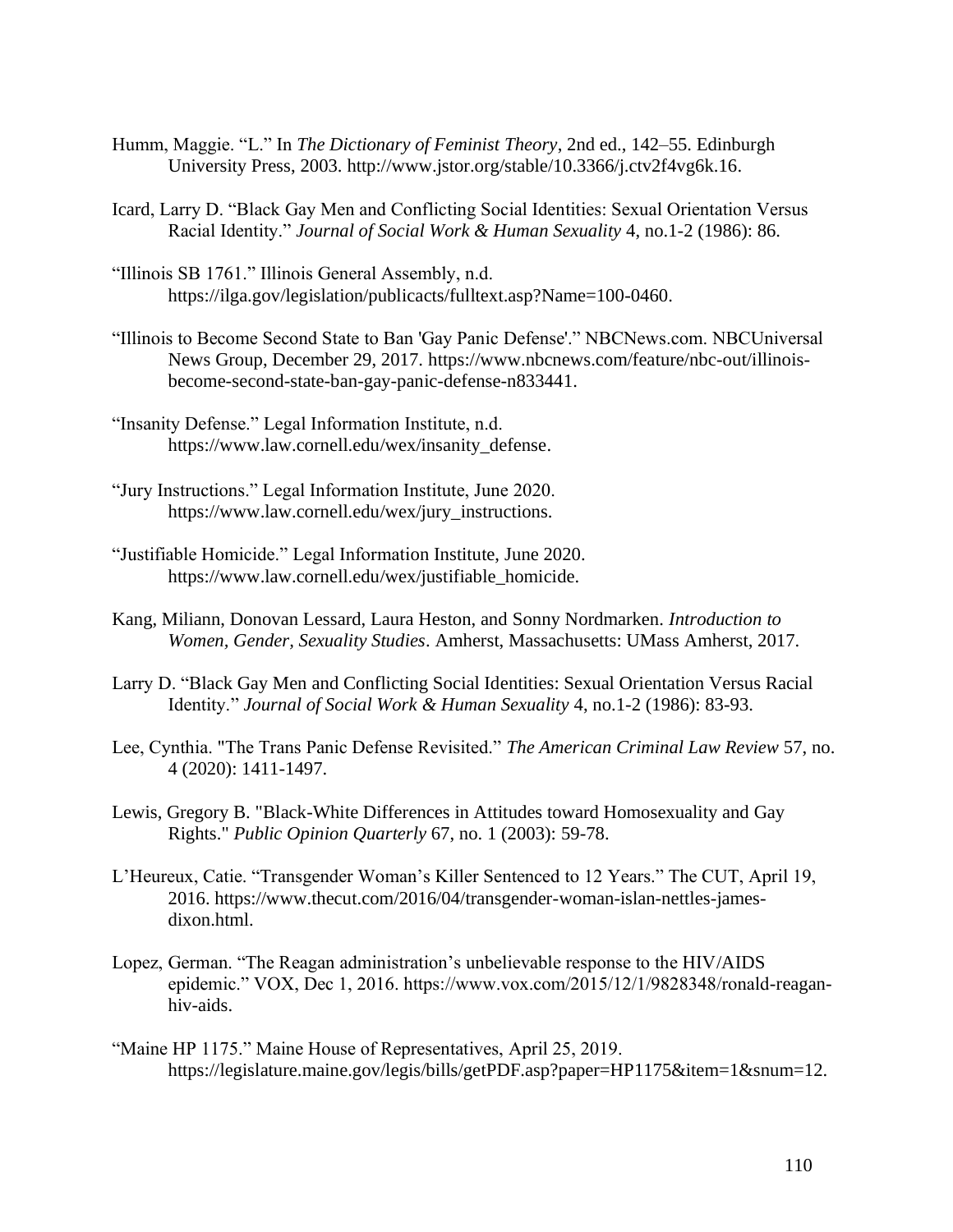- Mallory, Christy, Brad Sears, and Luis A. Vasquez. Rep. *Banning the Use of Gay and Trans Panic Defenses*. Williams Institute, April 2021. https://williamsinstitute.law.ucla.edu/wpcontent/uploads/Gay-Trans-Panic-Apr-2021.pdf
- "Manslaughter." Legal Information Institute, n.d. https://www.law.cornell.edu/wex/manslaughter.
- Marsden, Jason. "The Murder of Matthew Shepard." WyoHistory.org, November 8, 2014. https://www.wyohistory.org/encyclopedia/murder-matthew-shepard.
- Maryland HB 231" Maryland State Legislature, May 30, 2021. https://mgaleg.maryland.gov/2021RS/bills/hb/hb0231T.pdf.
- McKinley, James. "Man Sentenced to 12 Years in Beating Death of Transgender Woman." The New York Times, April 19, 2016. https://www.nytimes.com/2016/04/20/nyregion/mansentenced-to-12-years-in-beating-death-of-transgender-woman.html.
- Minow, Martha. "Archetypal Legal Scholarship: A Field Guide." *Journal of Legal Education* 63, no. 1 (2013): 65-69.
- Molloy, Parker Marie. "California Becomes First State to Ban Gay, Trans 'Panic' Defenses." ADVOCATE, September 29, 2014. https://www.advocate.com/crime/2014/09/29/california-becomes-first-state-ban-gaytrans-panic-defenses.
- Moore, Mignon R. "Lipstick or Timberlands? Meanings of Gender Presentation in Black Lesbian Communities." *Signs* 32, no. 1 (2006): 113-139. doi:10.1086/505269
- "Murder." Legal Information Institute, n.d. https://www.law.cornell.edu/wex/murder.
- Murphy, Vanessa. "I-Team Only on 8: Charged with murder, out of jail." 8NewsNow, February 8, 2021. https://www.8newsnow.com/i-team/i-team-only-on-8-charged-with-murder-outof-jail $\frac{1}{2}$
- "New Jersey A1796." New Jersey State Legislature, January 21, 2020. https://legiscan.com/NJ/text/A1796/2018.
- "Nevada SB 97." Nevada State Legislature, January 24, 2019. https://www.leg.state.nv.us/Session/80th2019/Bills/SB/SB97\_EN.pdf.
- "Oregon SB 704." Oregon State Legislature, n.d. https://olis.oregonlegislature.gov/liz/2021R1/Downloads/MeasureDocument/SB0704/Intr oduced.
- *People v. Coad*, 181 Cal. App. 3d 1094, 226 Cal. Rptr. 386, 1986 Cal. App. LEXIS 1676 (Court of Appeal of California, First Appellate District, Division Two May 21,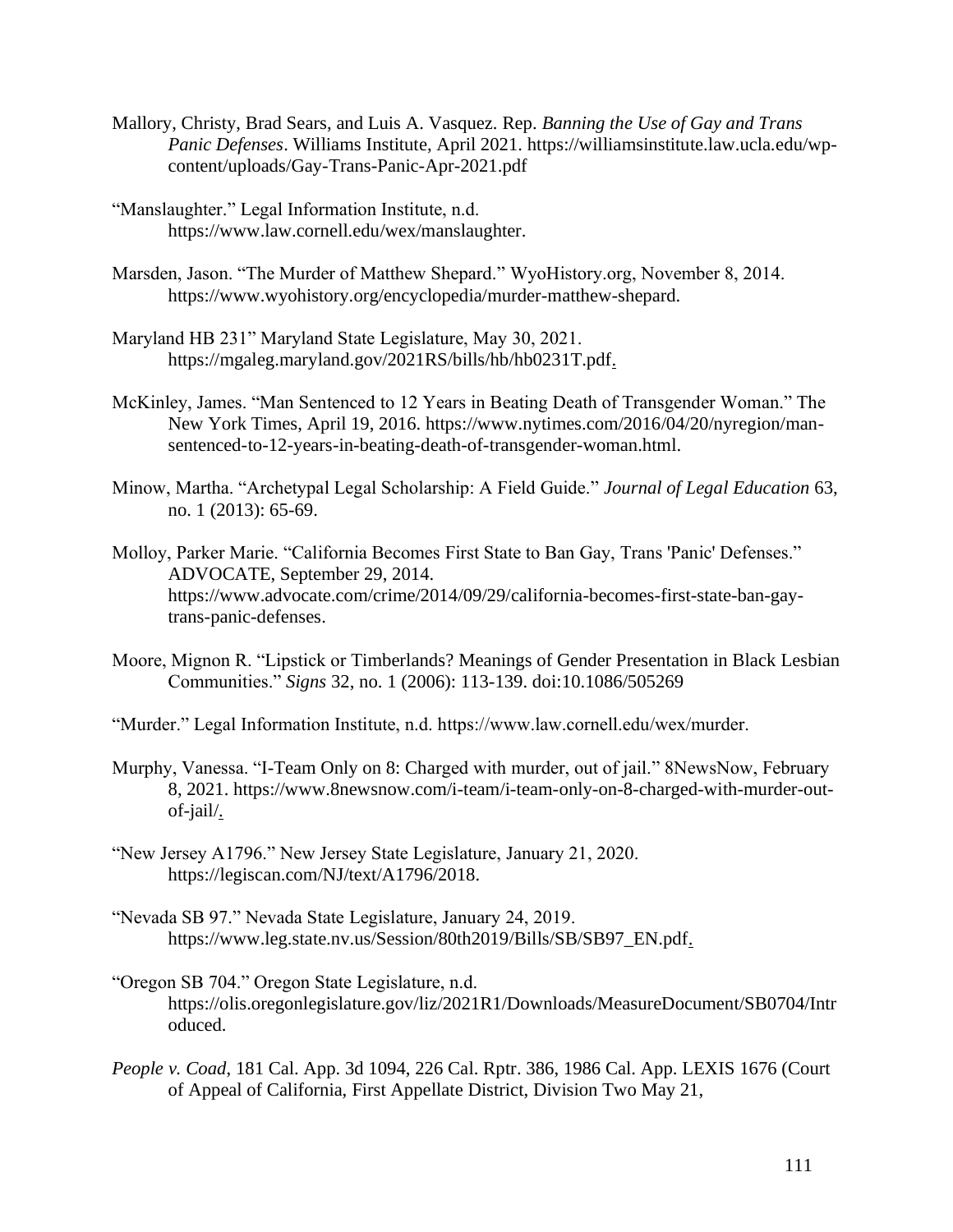1986). https://advance.lexis.com/api/document?collection=cases&id=urn:contentItem:3R X6-K430-003D-J3B7-00000-00&context=1516831.

- *People v. Schmitz*, 231 Mich. App. 521, 586 N.W.2d 766, 1998 Mich. App. LEXIS 257 (Court of Appeals of Michigan September 11, 1998, Decided). https://advance.lexis.com/api/document?collection=cases&id=urn:contentItem: 3VB3-55D0-0039-42GX-00000-00&context=1516831.
- "Provocation." Legal Information Institute, June 2020. https://www.law.cornell.edu/wex/provocation.
- Powell, Adam Clayton. *Against the Tide: An Autobiography*. New York, 1938.
- "Resolution on Gender and Sexual Orientation Diversity in Children and Adolescents in Schools." American Psychological Association & national Association of School Psychologists, 2015. https://www.apa.org/about/policy/orientation-diversity.
- "Rhode Island 2018 -- H7066." States of Rhode Island General Assembly, n.d. http://webserver.rilin.state.ri.us/BillText18/HouseText18/H7066aa.htm.
- Robbins, Becca. "Bogdanov sentenced to nearly 20 years in murder of Nikki Kuhnhausen." The Columbian, September 9, 2021. https://www.columbian.com/news/2021/sep/09/bogdanov-sentenced-to-20-years-inmurder-of-nikki-kuhnhausen/.
- Salamon, Gayle. *The Life and Death of Latisha King: A Critical Phenomenology of Transphobia*. Sexual Cultures. New York University Press, 2018.
- Schwartz, Arielle P. "Why Outing Can Be Deadly." National LGBTQ Task Force, n.d. https://www.thetaskforce.org/why-outing-can-be-deadly/
- "Second Degree Murder." Legal Information Institute, n.d. https://www.law.cornell.edu/wex/second\_degree\_murder.
- "Self-Defense." Legal Information Institute, n.d. https://www.law.cornell.edu/wex/self-defense.
- "Sex and Gender Identity." Planned Parenthood, n.d. https://www.plannedparenthood.org/learn/gender-identity/sex-gender-identity.
- "Sexuality: A Few Definitions." Brook, n.d. https://www.brook.org.uk/your-life/sexuality-a-fewdefinitions/#S.
- "Sexual Orientation and Gender Identity Definitions." Human Rights Campaign, n.d. https://www.hrc.org/resources/sexual-orientation-and-gender-identity-terminology-anddefinitions.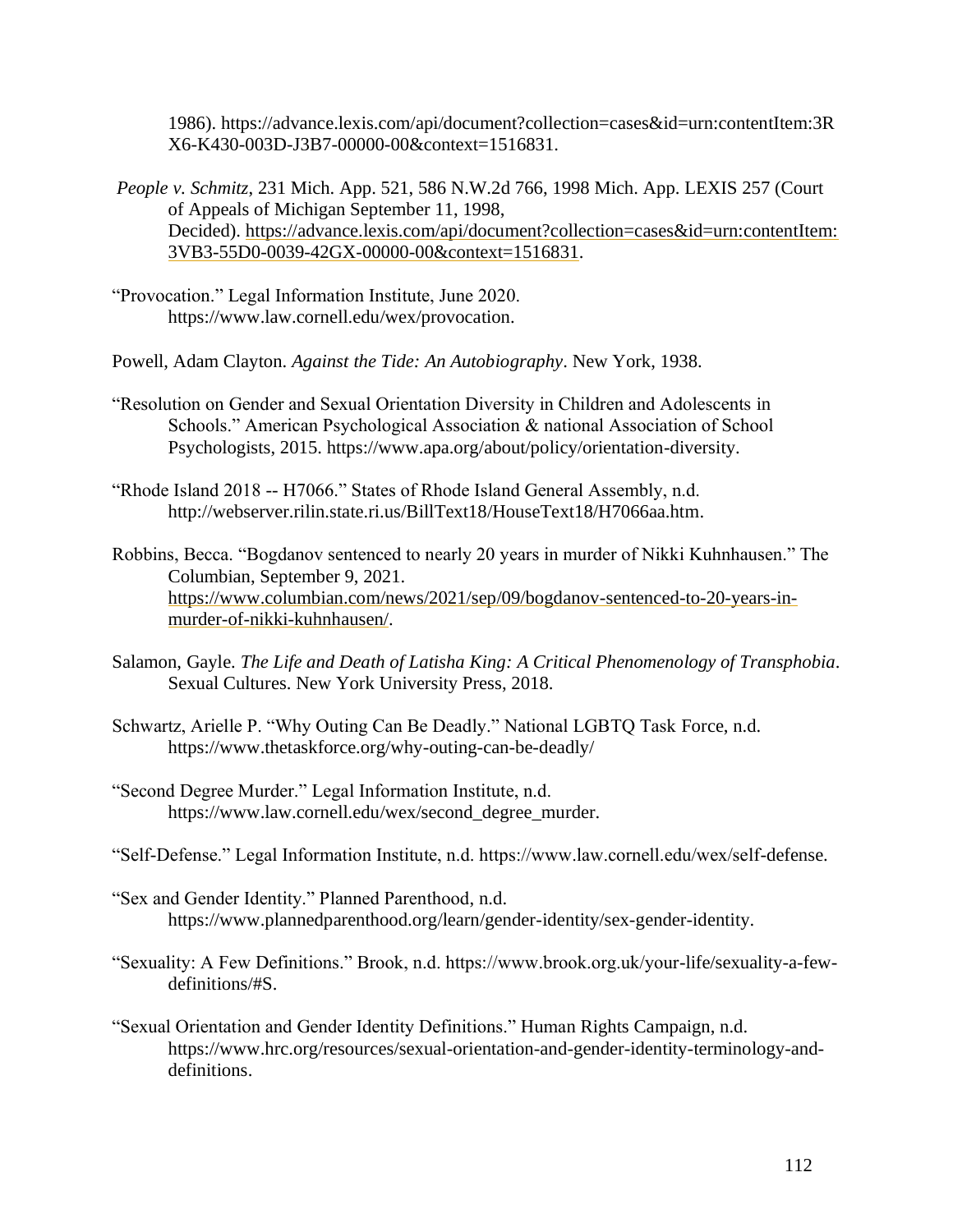- Shapiro, Emily and Robert Zepeda. "Mathew Shepard: The Legacy of a Gay College Student 20 Years after His Brutal Murder." ABC News, October 26, 2018. https://abcnews.go.com/US/matthew-shepard-legacy-gay-college-student-20 years/story?id=58242426.
- Shockley, Ann Allen. "The Black Lesbian in American Literature: An Overview." In *Home Girls: A Black Feminist Anthology*. Edited by Barbara Smith. New York: Kitchen Table/Women of Color (1983): 84.
- Smith, Bonnie G. *Women's Studies: The Basics*. Second ed. Routledge, 2019.
- Sonoma, Serena. "D.C. Poised to Become First U.S. City to Ban LGBTQ+ Panic Defense." them., December 17, 2020. https://www.them.us/story/washington-dc-first-us-city-toban-lgbtq-panic-defense.
- Spade, Dean. "Resisting Medicine/Remodeling Gender.", *Berkley Women's Law Journal*  18 (2003): 15-37. https://digitalcommons.law.seattleu.edu/faculty/592.
- Spade, Dean. "Trans Formation: Three myths regarding transgender Identity Have Led to Conflicting Laws and Policies that Adversely Affect Transgender People.", *Los Angeles Lawyer* 31, no.7 (2008): 34-39.
- *Sterling v. Borough of Minersville*, 232 F.3d 190, 2000 U.S. App. LEXIS 27855 (United States Court of Appeals for the Third Circuit November 6, 2000, Filed). https://advance.lexis.com/api/document?collection=cases&id=urn:contentItem:41 M3-S8V0-0038-X1D2-00000-00&context=1516831.
- "Stonewall Riots: The Beginning of the LGBT Movement." The Leadership Conference on Civil and Human Rights, June 2009. https://civilrights.org/2009/06/22/stonewall-riots-thebeginning-of-the-lgbt-movement/.
- "Suspect charged with murder in slaying of gay teen in Puerto Rico." CNN, November 18, 2009. https://www.cnn.com/2009/CRIME/11/18/puerto.rico.gay.teen.slain/index.html.
- "S.1137 Gay and Trans Panic Defense Prohibition Act of 2021." Congress.gov, n.d. https://www.congress.gov/bill/117th-congress/senate-bill/1137/text.
- "The Angie Zapata Murder: Violence Against Transgender People Resource Kit." GLAAD, n.d. https://www.glaad.org/resourcekits/angiezapata.
- Thompson, Mikah. "Bias on Trial: Toward an Open Discussion of Racial Stereotypes in the Courtroom." Michigan State Law Review, January 15, 2019. https://ssrn.com/abstract=3316402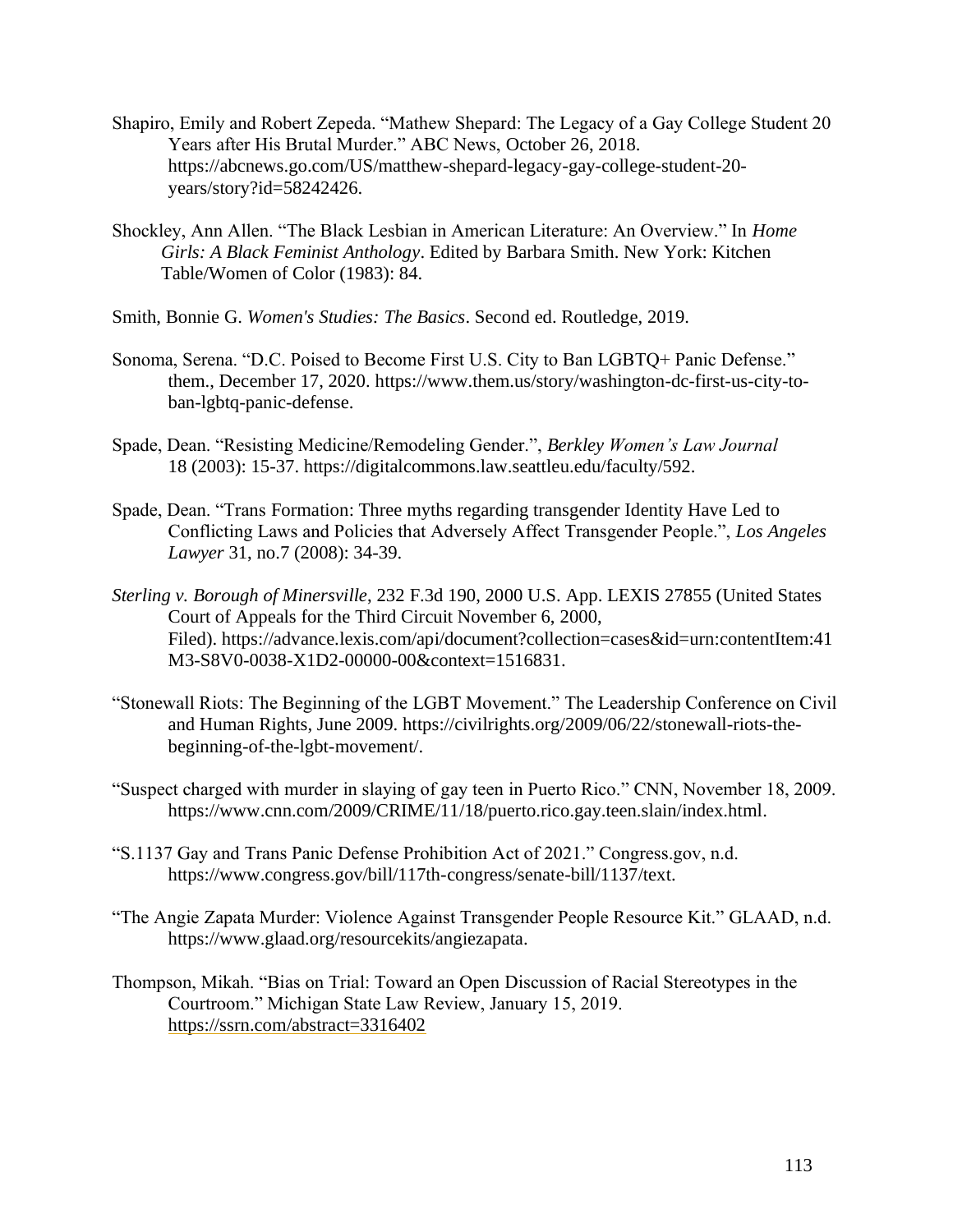- "Transgender teen's murder launches nationwide movement, inspires new law." CBS News, December 18, 2021.https://www.cbsnews.com/news/nikki-kuhnhausen-david-bogdanov-Transgender-teens-murder-new-law/.
- "U.S. Supreme Court Sides with Kansas Over Insanity Defense." American Bar Association, July 2020.https://www.americanbar.org/groups/committees/death\_penalty\_representation/proj ect\_press/2020/summer/us-supreme-court-sides-with-kansas/.
- Valdes, Francisco. "Unpacking Hetero-patriarchy: Tracing the Conflation of Sex, Gender & Sexual Orientation to Its Origins." *Yale Journal of Law & the Humanities* 8, no. 1 (1996): 161-211.
- Valente, Joseph. "Thrilled by His Touch: Homosexual Panic and the Will to Artistry in *A Portrait of the Artist as a Young Man*." *James Joyce Quarterly* 50, no. 1 (2012): 223-244. [doi:10.1353/jjq.2012.0101.](http://doi.org/10.1353/jjq.2012.0101)
- VanderHart, Dirk. "Oregon lawmakers vote to ban 'LGBTQ panic defense' by accused murderers." OPB, May 13, 2021. https://www.opb.org/article/2021/05/13/oregonlawmakers-vote-to-ban-lgbtq-panic-defense-by-accused-murderers/.
- "Virginia H2132." Virginia State Legislature, March 31, 2021. [https://lis.virginia.gov/cgi](https://lis.virginia.gov/cgi-bin/legp604.exe?212+ful+CHAP0460)[bin/legp604.exe?212+ful+CHAP0460.](https://lis.virginia.gov/cgi-bin/legp604.exe?212+ful+CHAP0460)
- Wang, Yanan. "The Island Nettles killing: What the trial means to a transgender community anxious for a reckoning." The Washington Post, April 4, 2016. [https://www.washingtonpost.com/news/morning-mix/wp/2016/04/04/the-islan-nettles](https://www.washingtonpost.com/news/morning-mix/wp/2016/04/04/the-islan-nettles-killing-what-the-trial-means-to-a-transgender-community-anxious-for-a-reckoning/)[killing-what-the-trial-means-to-a-transgender-community-anxious-for-a-reckoning/.](https://www.washingtonpost.com/news/morning-mix/wp/2016/04/04/the-islan-nettles-killing-what-the-trial-means-to-a-transgender-community-anxious-for-a-reckoning/)
- Ward, Elijah G. "Homophobia, hypermasculinity and the US black church." *Culture, Health & Sexuality* 7, no. 5 (2005): 496. doi: 10.1080/13691050500151248.
- "Washington HB 1687." Washington State Legislature, 2020. https://lawfilesext.leg.wa.gov/biennium/2019- 20/Pdf/Bills/House%20Passed%20Legislature/1687.PL.pdf?q=20220429091028.
- Whaley, Monte. "Andrade gets life plus 60 years for death of transgender woman." The Denver Post, May 8, 2009. https://www.denverpost.com/2009/05/08/andrade-gets-life-plus-60 years-for-death-of-transgender-woman/.
- White, E. Frances. "Black Feminist Intervention." In *Dark Continent of Our Bodies: Black Feminism & Politics of Respectability*, 25-80. Temple University Press, 2001.
- Yurcaba, Jo. "Virginia becomes 12th state to ban gay/trans panic defense." NBC News, April 2, 2021. https://www.nbcnews.com/feature/nbc-out/virginia-becomes-12th-state-ban-gaytrans-panic-defense-n1262933